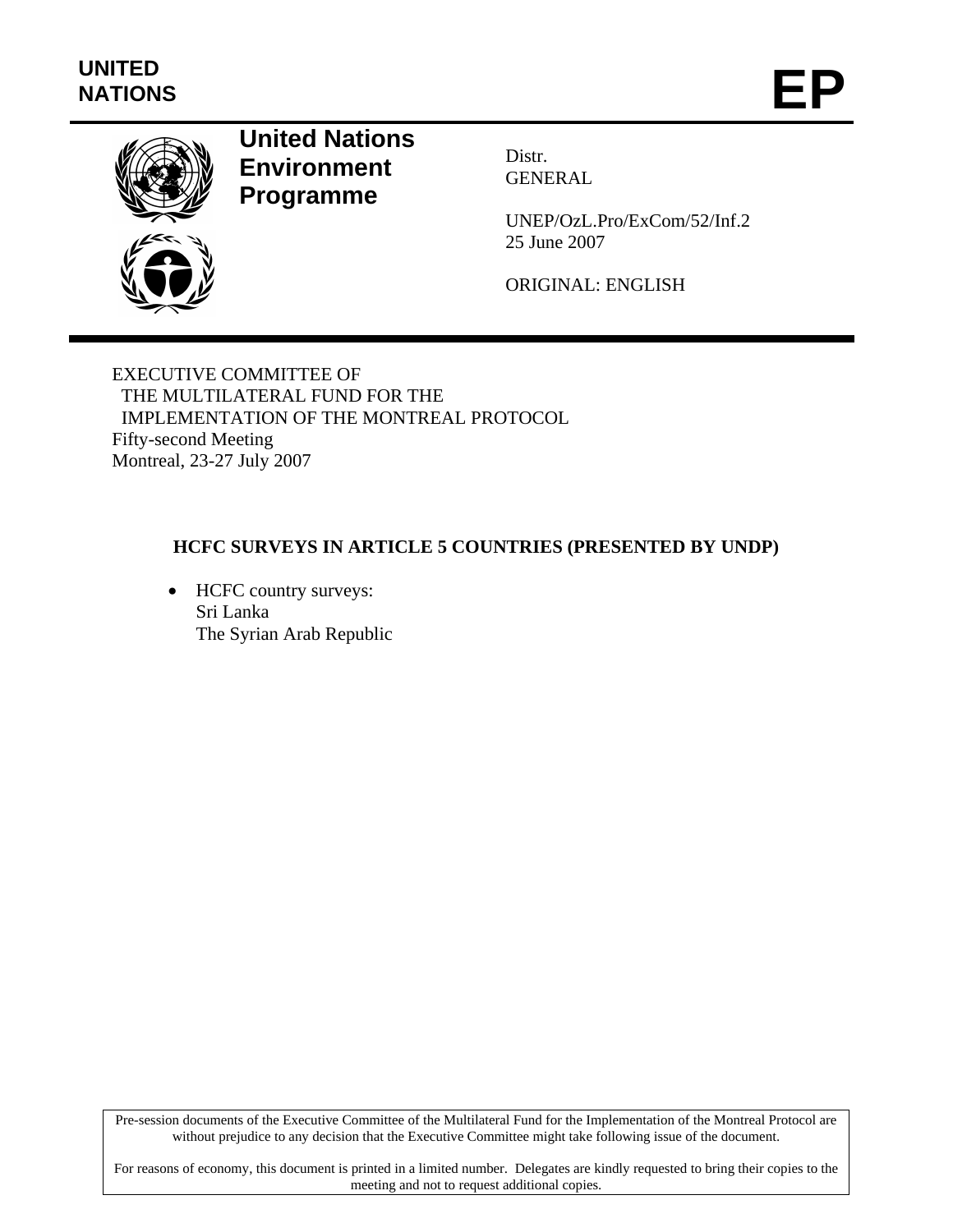# **SURVEY OF HCFCs IN SRI LANKA**

**FINAL REPORT** 

**National Ozone Unit Ministry of Environment and Natural Resources, Sri Lanka & United Nations Development Programme (UNDP)**

**April/May 2007**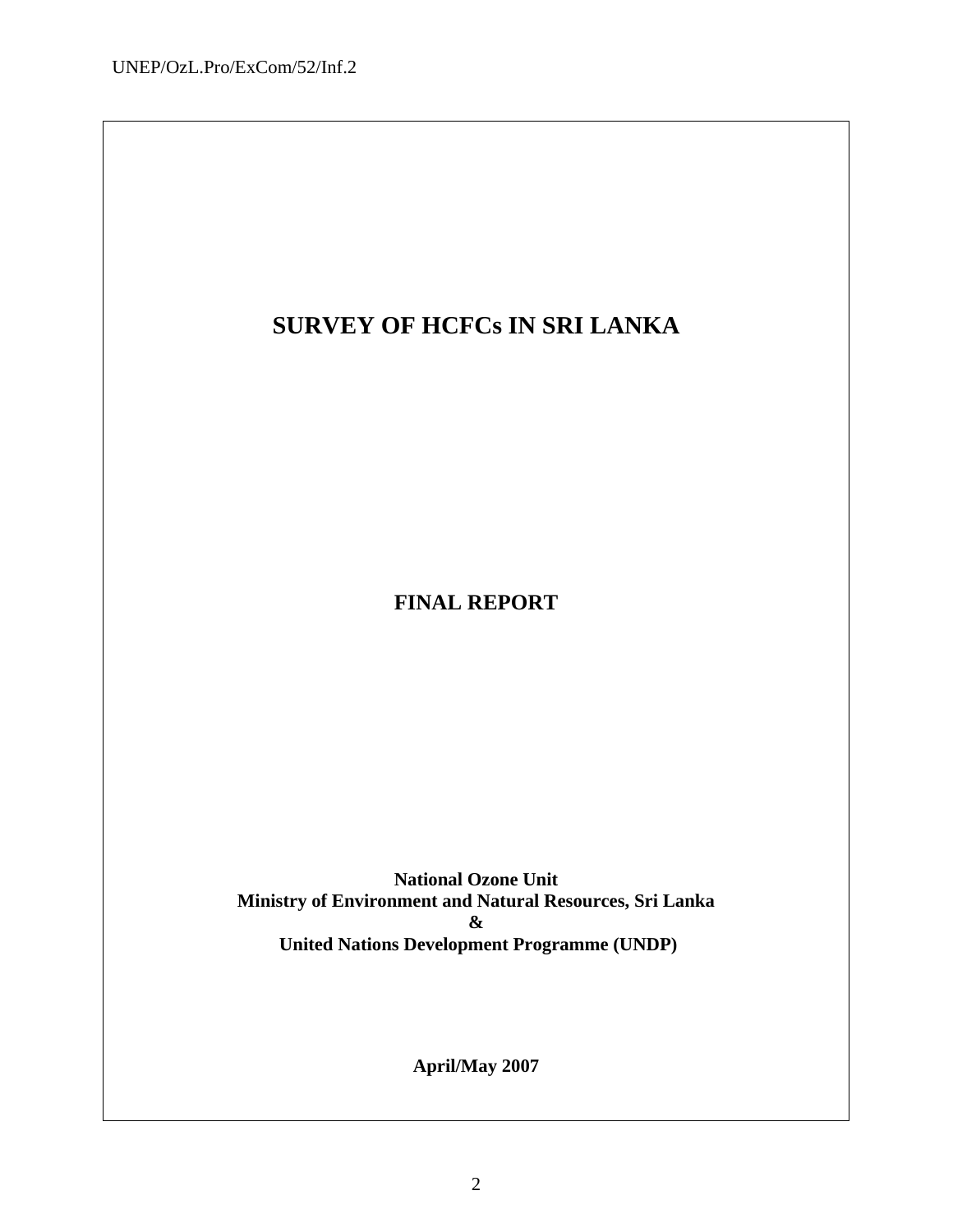# **EXECUTIVE SUMMARY**

Sri Lanka acceded to the Vienna Convention and ratified the Montreal Protocol on Substances that deplete the Ozone Layer in December 1989. Since the annual calculated consumption in Sri Lanka of controlled substances listed in Annex-A of the Montreal Protocol was less than 0.3 Kg per capita, Sri Lanka was classified as a party operating under Paragraph-1, Article-5 of the Montreal Protocol and thus qualified for technical and financial assistance, including transfer of technology for ODS phase-out, through the financial mechanism of the Montreal Protocol.

Sri Lanka's Country Programme incorporating the National Strategy and Action Plan for controlling the use of Ozone Depleting substances was approved in March 1994. The Country Programme proposed measures and actions by the government and industry, such as institutional and regulatory measures, awareness and information dissemination, technical assistance, training and investments for technology conversions, for facilitating the phase-out of ODS in the various ODS consuming industry sectors and to assist them for complying with the country's commitments and priorities. Until date, Sri Lanka is in compliance with the Montreal Protocol control schedule. This has been made possible through project activities including technology transfer investments, technical assistance, training and capacity building, information dissemination and awareness-raising and also due to proactive regulations.

Hydrochlorofluorocarbons (HCFCs) are classified as controlled substances under Annex-C Group-I of the Montreal Protocol and therefore have to be controlled and eventually phased out. In accordance with the control schedule of the Montreal Protocol for Article-5 countries, production and consumption of HCFCs will be subject to a freeze at 2015 levels from 01 January 2016 and are required to be completely eliminated by 2040.

In Sri Lanka, HCFCs are used in the Refrigeration & Air Conditioning sector. The predominant HCFC used is HCFC-22. The consumption of HCFCs in Sri Lanka increased from about 112 metric tonnes in 1999 to 225 metric tonnes in 2006 signifying an average annual growth rate of about 9.11%. At a conservative annual growth rate in demand forecasted for HCFCs of 10% from 2007 until 2015, it is estimated that the consumption of HCFCs in Sri Lanka is likely to reach about 530 metric tonnes in 2015. This will lead to additional environmental impacts on ozone depletion as well as on global warming due to the ozone depleting potential and global warming potential of HCFCs.

In order to meet the 2016 freeze in HCFC consumption at 2015 levels, the industry, consumers and government will need to make timely preparations and interventions. These could include reducing dependence on HCFCs and controlling and reducing HCFC use at an early date. The main constraint for converting from HCFCs to non-ODS alternatives is the reliable and economical availability of substitutes as well as technical and financial capacity for effecting the transition. Adequate technical and financial assistance would be needed to minimize the burden of transition on consumers and industry. Also, adequate institutional support will be needed to ensure that awareness of the impending consumption limits is duly disseminated and capacitybuilding and training programmes for stakeholders are carried out. Sri Lanka expects the international community to recognize these challenges in order to ensure sustainability and credibility of ODS phase-out complying with the global efforts towards the protection of the ozone layer.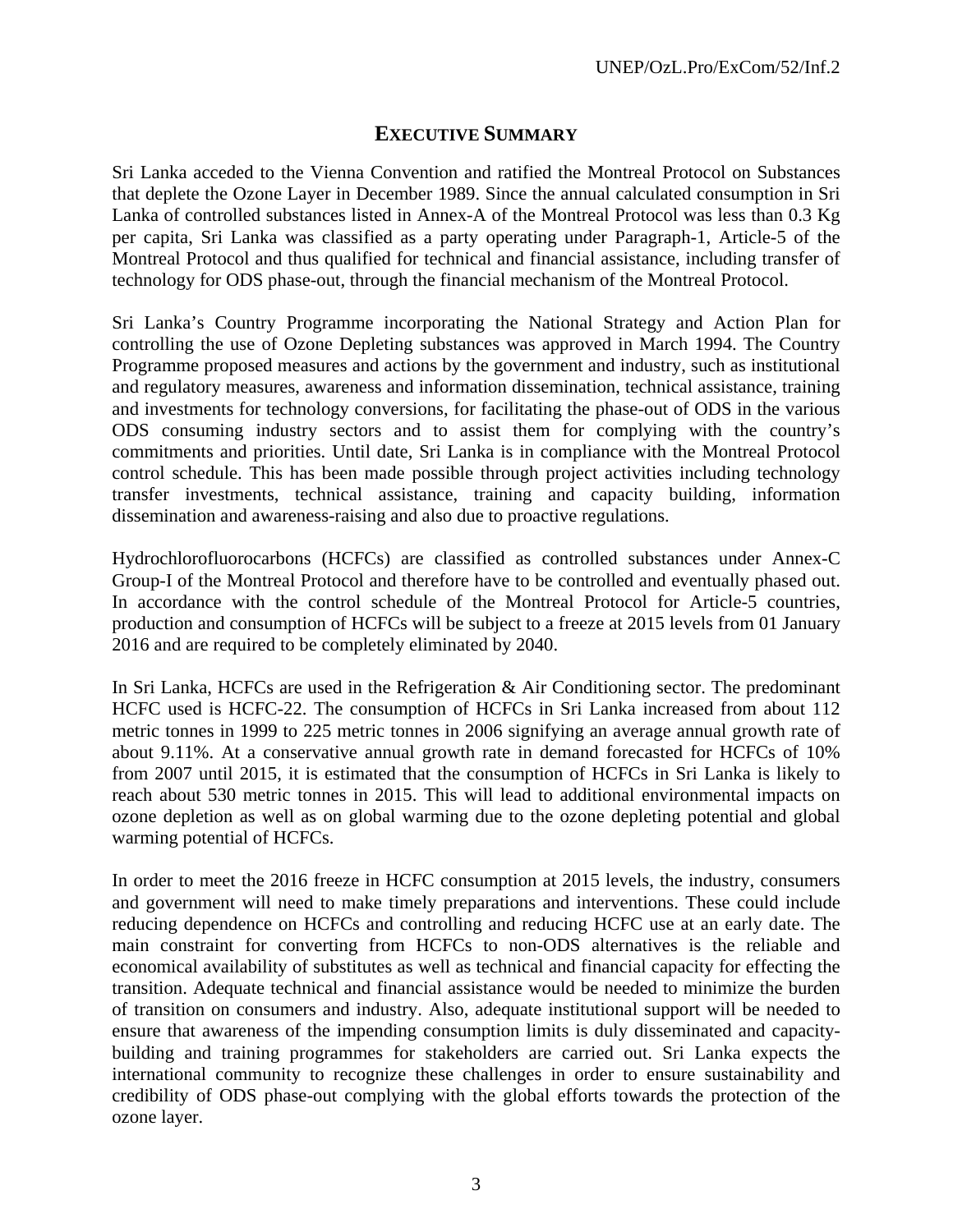$\Gamma$ 

# **CONTENTS**

| 1.               |     |       |
|------------------|-----|-------|
|                  | 1.1 |       |
|                  | 1.2 |       |
|                  | 1.3 |       |
| $\overline{2}$ . |     |       |
|                  | 2.1 |       |
|                  |     | 2.1.1 |
|                  |     | 2.1.2 |
|                  | 2.2 |       |
|                  |     | 2.2.1 |
|                  |     | 2.2.2 |
|                  |     | 2.2.3 |
|                  |     | 2.2.4 |
|                  | 2.3 |       |
|                  |     | 2.3.1 |
|                  |     | 2.3.2 |
|                  |     | 2.3.3 |
|                  |     | 2.3.4 |
|                  |     | 2.3.5 |
|                  |     | 2.3.6 |
| 3.               |     |       |
|                  | 3.1 |       |
|                  | 3.2 |       |
|                  | 3.3 |       |
|                  | 3.4 |       |
|                  | 3.5 |       |
|                  | 3.6 |       |
|                  | 3.7 |       |
|                  |     |       |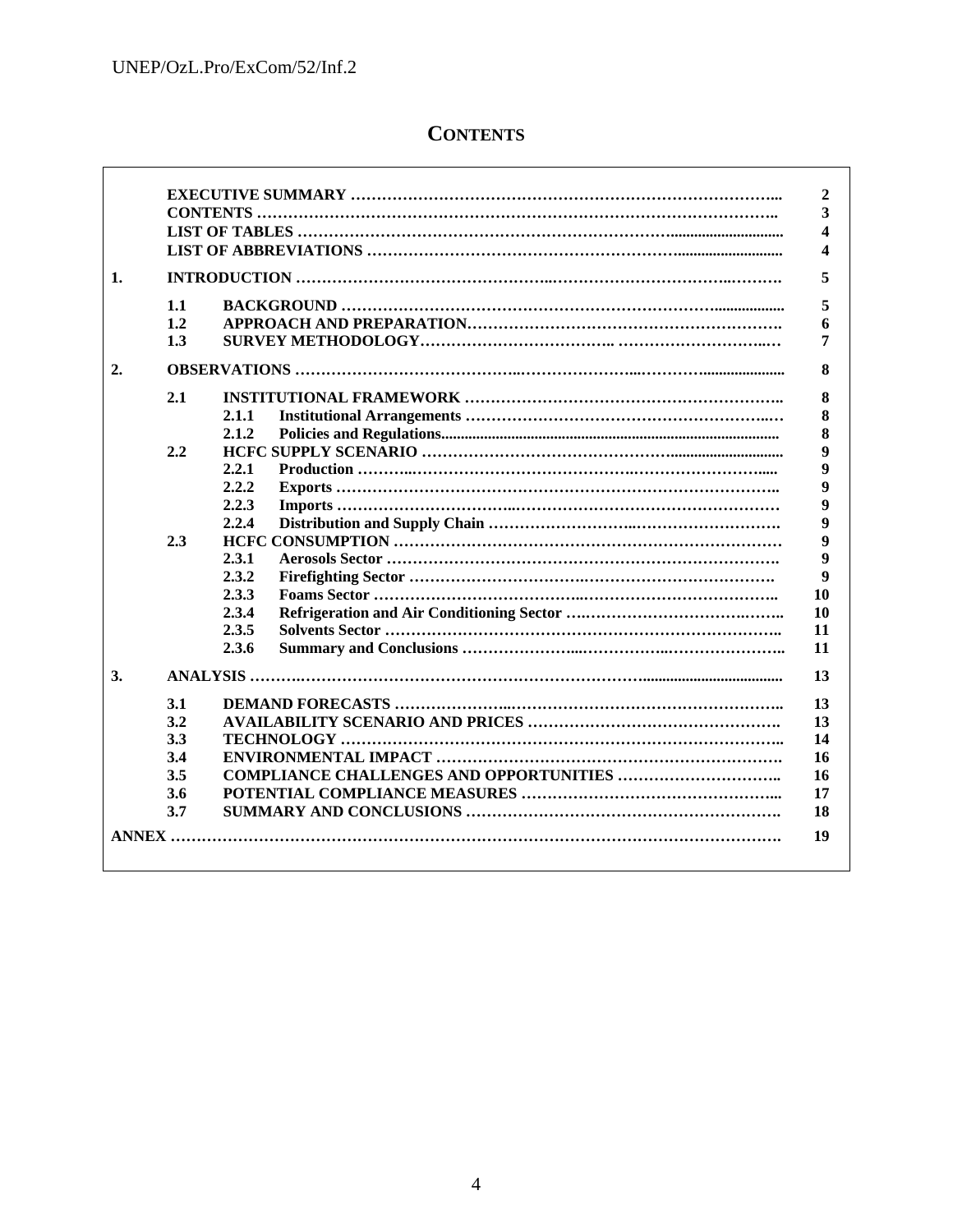# **LIST OF TABLES**

| <b>Table</b> | <b>Name</b>                                                       | Page |
|--------------|-------------------------------------------------------------------|------|
| Table-1:     | Sri Lanka - Ratification of Montreal Protocol and its Amendments  |      |
| Table-2:     | Imports of HCFCs in Sri Lanka 1999-2006                           | 9    |
| Table-3:     | HCFC Consumption in Refrigeration & Air Conditioning 1999-2006    | 10   |
| Table-4:     | Breakdown of HCFC Consumption in Refrigeration & Air Conditioning | 11   |
| Table-5:     | Summary of HCFC Consumption Sri Lanka 2006                        | 12   |
| Table-6:     | Unconstrained HCFC demand in Sri Lanka by 2015                    | 13   |
| Table-7:     | HCFC prices in Sri Lanka 2006 and 2015                            | 14   |
| Table-8:     | Leading substitutes for HCFC-22                                   | 15   |
| Table-9:     | <b>Environmental Impact of HCFC Consumption</b>                   | 16   |

# **LIST OF ABBREVIATIONS**

| <b>CFC</b>     | Chlorofluorocarbons                                               |
|----------------|-------------------------------------------------------------------|
| $\bf CP$       | <b>Country Programme</b>                                          |
| <b>CTC</b>     | Carbon Tetra Chloride                                             |
| <b>ExCom</b>   | Executive Committee of the Multilateral Fund                      |
| <b>GTZ</b>     | Gesellschaft für Technische Zusammenarbeit, Germany               |
| <b>GWP</b>     | <b>Global Warming Potential</b>                                   |
| <b>HCFCs</b>   | Hydrochlorofluorocarbons                                          |
| <b>HFCs</b>    | Hydrofluorocarbons                                                |
| <b>IA</b>      | <b>Implementing Agency</b>                                        |
| <b>MAC</b>     | Mobile Air Conditioning                                           |
| <b>MLF</b>     | Multilateral Fund for the Implementation of the Montreal Protocol |
| <b>MP</b>      | <b>Montreal Protocol</b>                                          |
| MT             | <b>Metric Tonnes</b>                                              |
| <b>ODP</b>     | <b>Ozone Depleting Potential</b>                                  |
| <b>ODS</b>     | <b>Ozone Depleting Substances</b>                                 |
| <b>R&amp;R</b> | Recovery and Recycling                                            |
| <b>SMEs</b>    | Small and Medium-sized Enterprises                                |
| TR             | Tons of Refrigeration                                             |
| <b>UNDP</b>    | <b>United Nations Development Programme</b>                       |
| <b>UNEP</b>    | <b>United Nations Environment Programme</b>                       |
| <b>UNIDO</b>   | United Nations Industrial Development Organization                |
| <b>UNOPS</b>   | United Nations Office for Project Services                        |
| <b>WB</b>      | <b>World Bank</b>                                                 |
|                |                                                                   |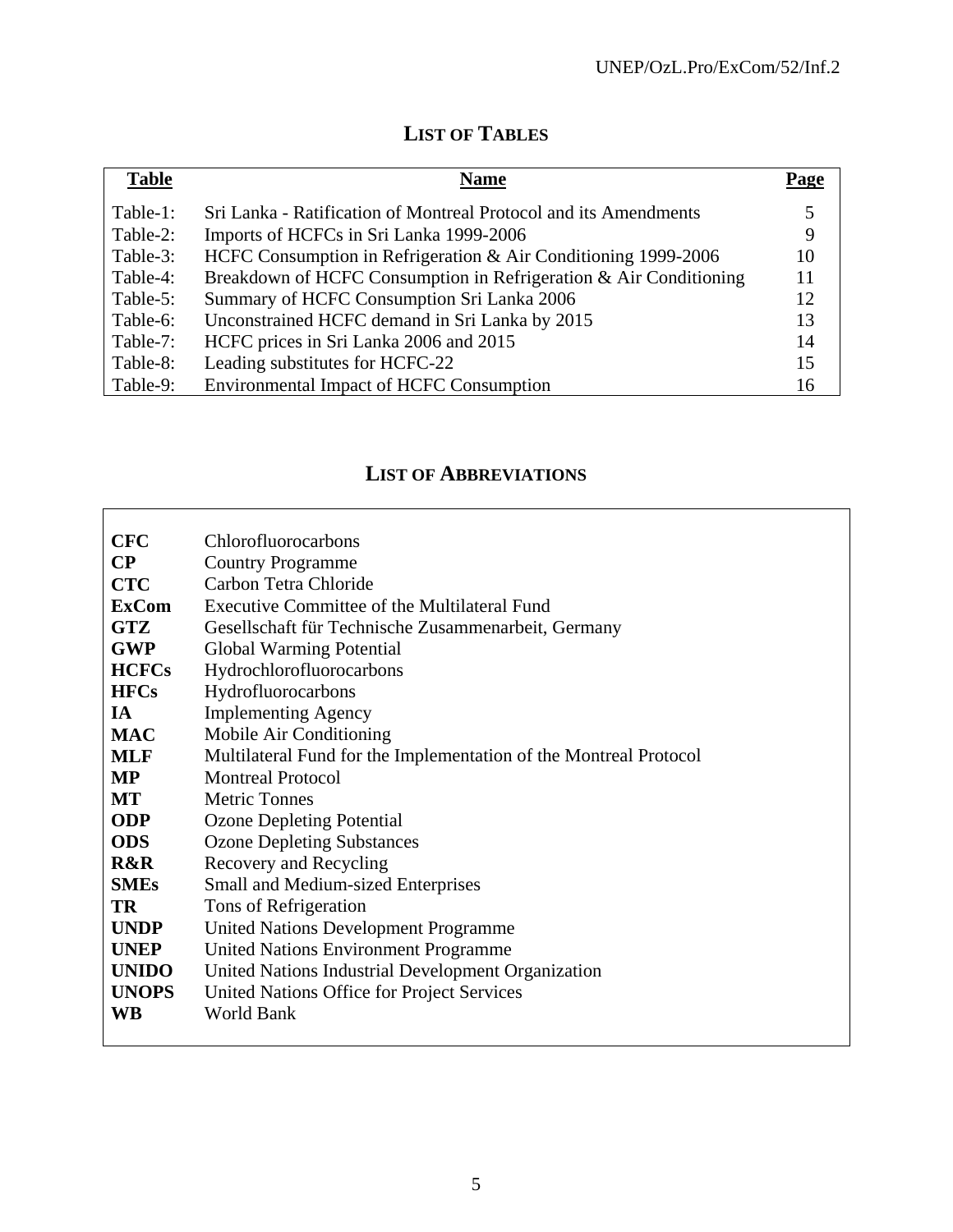# **1. INTRODUCTION**

*(a) 1.1 BACKGROUND* 

Sri Lanka is an island country in the Indian Ocean to the south of India, with a land area of about 65,000 sq. km. It has a population of about 21 million with an estimated GDP per capita (PPP) of about USD 4,600 (2006). The agricultural sector accounts for about 17% of GDP, the industry for about 27 % and the services sector for about 56%. The population density is about 300 persons per sq km and the urban population represents around 22 % of the total population.

Table-1 below shows the dates of ratification by Sri Lanka of the Vienna Convention, Montreal Protocol and its amendments. The ratification of the Beijing amendment is still in process.

| <b>Agreement/Amendment</b> | <b>Ratification</b> |
|----------------------------|---------------------|
| Vienna Convention          | December 1989       |
| <b>Montreal Protocol</b>   | December 1989       |
| London Amendment           | June 1993           |
| Copenhagen Amendment       | <b>July 1997</b>    |
| <b>Montreal Amendment</b>  | August 1999         |
| Beijing Amendment          | November 2002       |

**Table-1: Sri Lanka - Ratification of Montreal Protocol and its Amendments** 

The Country Programme (CP) incorporating the national strategy and action plan for phasing out ODS in Sri Lanka in accordance with the control schedule of the Montreal Protocol and its amendments, was approved in March 1994. The Country Programme proposed measures and actions by the government and industry, such as institutional and regulatory measures, awareness and information dissemination, technical assistance, training and investments for technology conversions, for facilitating the phase-out of ODS in the various ODS consuming industry sectors and to assist them for complying with the country's commitments and priorities. The Foams and Refrigeration & Air Conditioning Sectors were the main ODS consuming sectors in Sri Lanka, therefore the national strategy prioritized the management of ODS consumption and eventual phase-out in these sectors.

The National Programme for Recovery and Recycling of refrigerants was approved in October 1996. The Refrigerant Management Plan was approved in December 2000. The National Compliance Action Plan for phase-out of CFCs was approved in July 2004.

Sri Lanka has made significant progress in ODS phase-out over the past few years and has complied with both interim control milestones (namely, the 1999 freeze and the 85% reduction by 2005) for Annex-A Group-I substances (CFCs). This has been made possible with the assistance of the Multilateral Fund and through project activities including technology transfer investments, technical assistance, training and capacity building, information dissemination and awareness-raising and also due to pro-active regulations.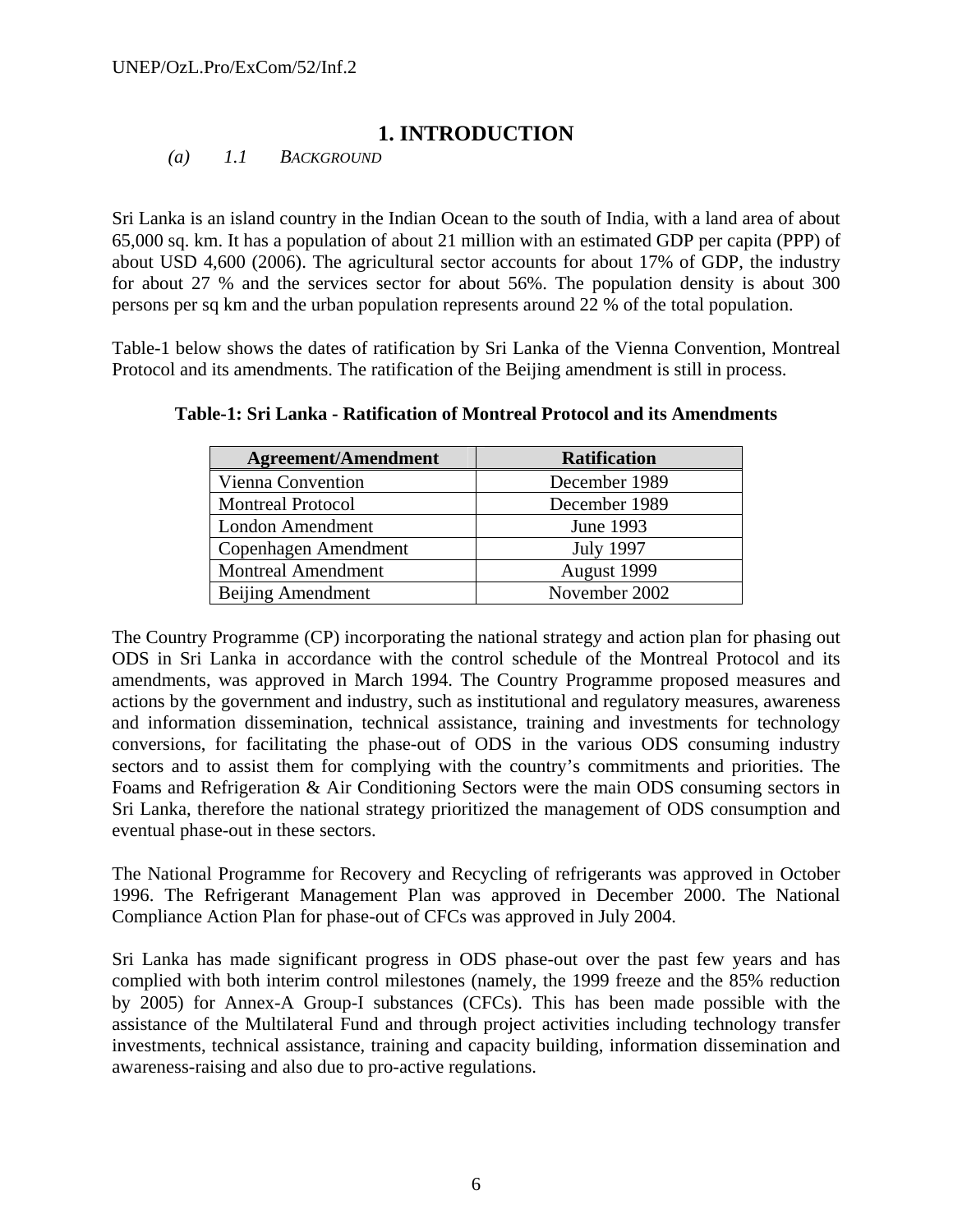HCFCs, which have Ozone Depleting Potential (ODP) up to 15% of that of CFCs, are classified as controlled substances under Annex-C, Group-I of the Montreal Protocol. HCFCs therefore, have use restrictions and eventually have to be phased-out. For developing countries, the scheduled phase-out date for HCFCs is 01 January 2040 with an interim control measure of freezing HCFC production and consumption at 2015 levels, from 01 January 2016. HCFCs being controlled substances, projects or activities leading to reductions of HCFCs may be eligible for funding by the Multilateral Fund at a future date. HCFCs were approved as substitutes for CFCs in many of the projects and activities supported by the Multilateral Fund.

Considering the increasing demand for HCFCs, and considering the imminent restrictions on HCFCs, including the 2016 freeze in consumption for Article-5 countries, the user industry needs to be equipped to address the technology and environmental issues arising from HCFC use reductions. Moreover, actions to reduce HCFC consumption may need to be initiated sooner than later. Recognizing these challenges, the ExCom approved at its  $45<sup>th</sup>$  Meeting, funding for UNDP to carry out HCFC surveys in 12 countries. Sri Lanka is one of the countries which requested to be a part of this activity.

# **1.2 APPROACH AND PREPARATION**

The Executive Committee of the Multilateral Fund at its  $45<sup>th</sup>$  Meeting approved a project to be implemented by UNDP, which aims to conduct a limited survey of HCFC use in selected countries, with a goal of enabling the Executive Committee to establish a national aggregate level of HCFC consumption against which future projects and activities may be funded. The selected countries are:

| Latín America:  | Argentina, Brazil, Colombia, Mexico, Venezuela |
|-----------------|------------------------------------------------|
| Middle East:    | Iran, Lebanon, Syria                           |
| South Asia:     | India, Sri Lanka                               |
| Southeast Asia: | Indonesia, Malaysia                            |

To ensure effective coordination of survey activities in this global project involving 12 countries and to better address cross-regional issues, UNDP planned the activities to be carried out, using a three-stage process:

- Data collection and survey at the national level
- Compilation and analysis of survey data
- Presentation and reporting of survey data

The national-level data collection and survey work was to be carried out through recruitment of a local consultant entity recommended by the respective governments. The compilation and analysis of the survey data was carried out through UNDP's international experts and researchers to impart credibility and quality. The presentation and reporting of survey data was carried out in consultation with the country governments, ensuring the required country-level consultations within the respective industry and expert institutions. Consequently UNDP, in consultation with the Sri Lanka National Ozone Unit, selected a local firm, Inaire P. Ltd, as the national expert entity to undertake the national level tasks for the survey.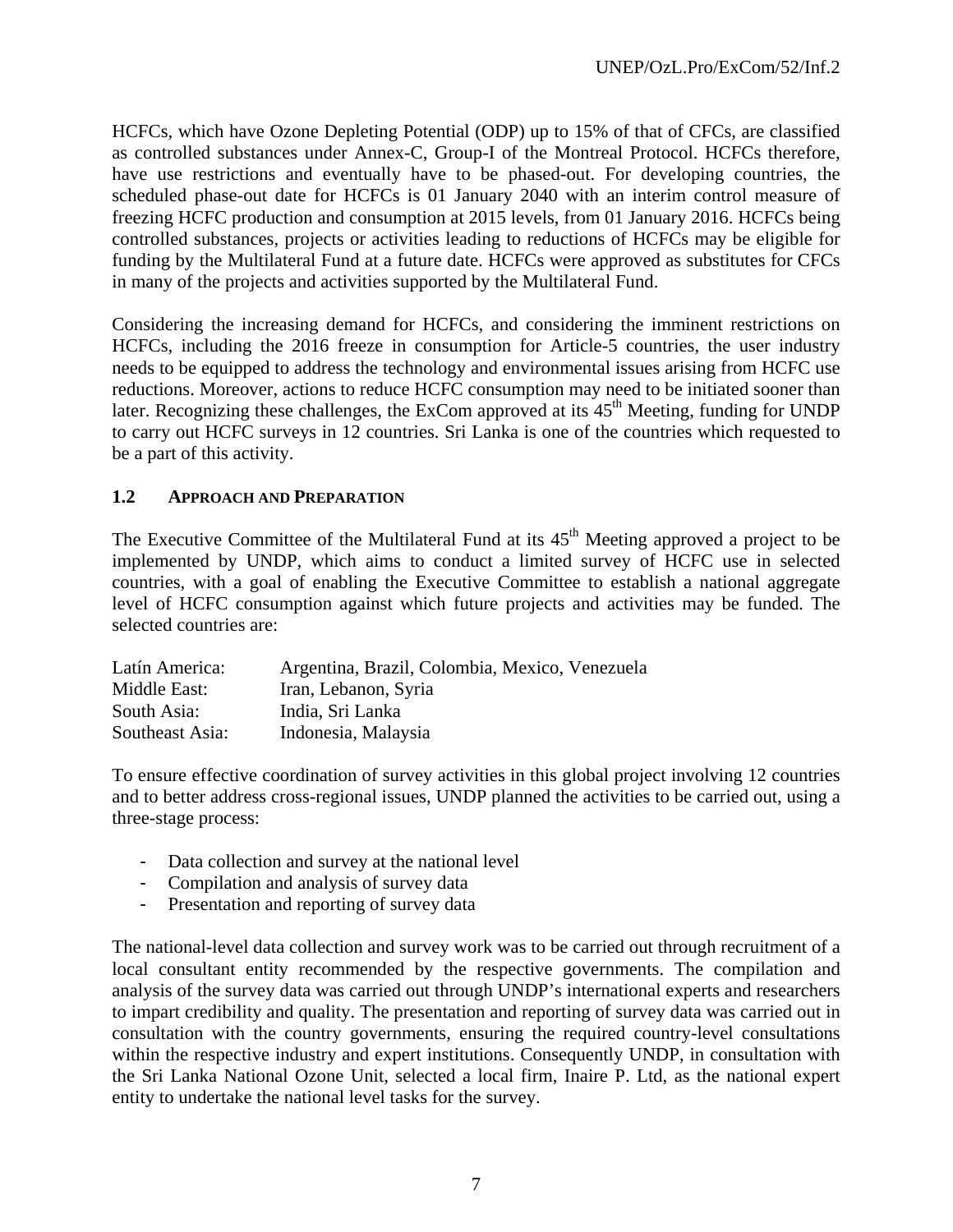# **1.3 SURVEY METHODOLOGY**

#### *Data collection*

A questionnaire in the prescribed format, for collecting field data was used. The following data were collected:

- 1. HCFC import data
- 2. HCFC-based equipment population data
- 3. HCFC consumption data by sectors.

Meetings were held with representatives from related government institutions, importers, distributors, industry associations, end-uses, as well as expert and senior technicians to supplement the data collection.

### *Data processing*

Since Sri Lanka does not produce or export any CFCs and HCFCs, the HCFC consumption is equal to the amount of HCFC imported to Sri Lanka.

The data on imports and consumption obtained from various information sources was analyzed using best estimates.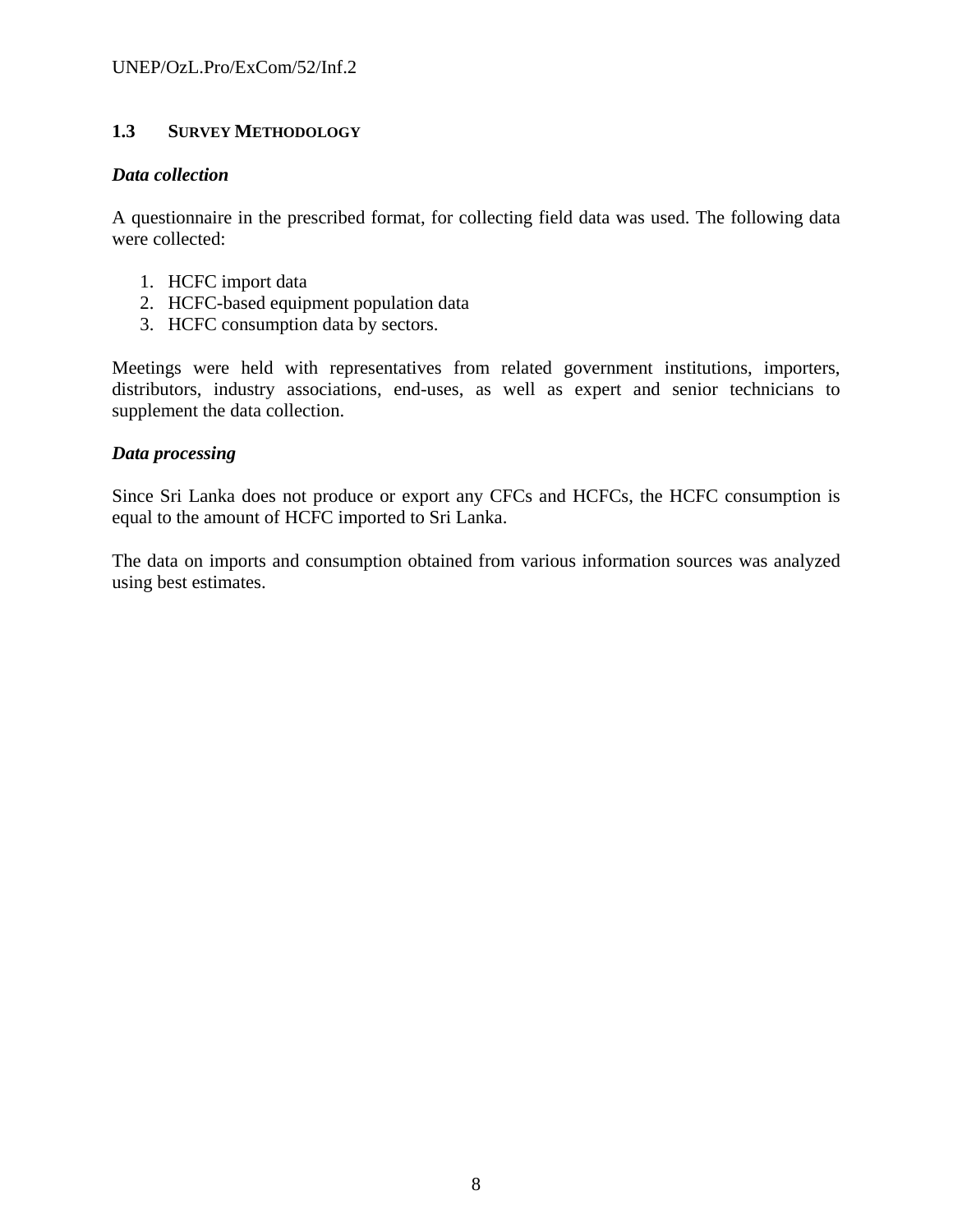# **2. OBSERVATIONS**

*(b) 2.1 INSTITUTIONAL FRAMEWORK* 

#### **2.1.1 Institutional Arrangements**

The activities related to ozone layer protection and implementation of the Montreal Protocol, are managed and coordinated through the National Ozone Unit, within the Ministry of Environment and Natural Resources. The national policies and priorities related to the implementation of the Montreal Protocol are formulated by the National Coordination Committee comprising of representation from various related ministries, agencies, technical institutions, industry associations and NGOs.

To provide regulatory and policy support for enabling the industry to eliminate ODS, the Government of Sri Lanka has taken the following initiatives and actions:

- a) Monitoring the use and import of ODS to control
- b) Prevention of illegal trade and capacity building of customs officials
- c) Active participation in the preparation, implementation and monitoring for projects funded by MLF
- d) Formulating guidelines and regulations as necessary for policy implementation
- e) Supporting public awareness initiatives and campaigns for promoting ozone layer protection at the consumer level for encouraging public involvement.
- f) Regular interaction with other ministries and departments, industry representatives and implementing agencies for information dissemination related to impact of policy measures
- g) Promoting research on ozone-friendly technologies.

#### **2.1.2 Policies and Regulations**

Government of Sri Lanka has adopted policies that would support the ODS phase-out activities in the country in accordance with the Montreal Protocol control targets. Specifically, the policies focus on expediting the implementation of ODS phase-out projects and adoption of non-ODS substitute technologies.

In order to control the trade and use of ODS the Government of Sri Lanka has established the following regulations:

- a) Prohibition of import of ODS-based products/equipment
- b) Licensing system for import of ODS
- c) Prohibition on establishing production capacity for ODS-based products.

Specific regulatory actions targeting HCFCs are:

- a) HCFCs are designated as controlled substances
- b) Import licensing system for HCFCs is in place since 2005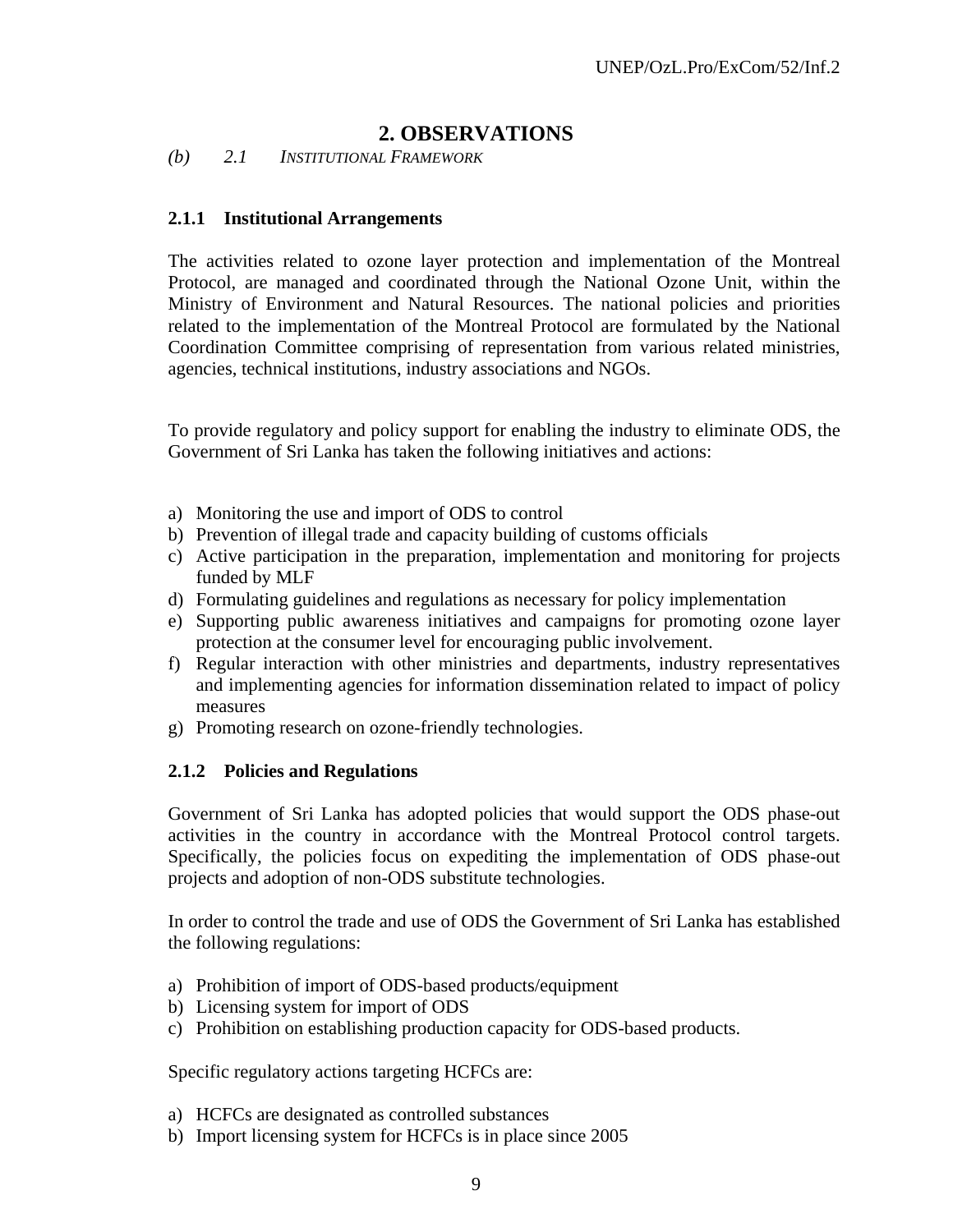#### *(c) 2.2 HCFC SUPPLY SCENARIO*

(i) 2.2.1 Production

There is no production of HCFCs in Sri Lanka. The entire domestic demand is met through imports. Imports mainly originate from China, Europe, India and Singapore.

(ii) 2.2.2 Exports

There are no recorded exports of HCFCs from Sri Lanka.

 $(iii)$  2.2.3 Imports

In Sri Lanka, there are thirteen authorized importers of HCFCs. Import of HCFCs into Sri Lanka since 1999 are tabulated below:

| Substance/          | <b>Imports (metric tonnes)</b> |      |      |            |      |      |      |      |
|---------------------|--------------------------------|------|------|------------|------|------|------|------|
| Year                | 1999                           | 2000 | 2001 | 2002       | 2003 | 2004 | 2005 | 2006 |
| $HCFC-22$           | 112                            | 112  | 105  | 154        | 128  | 203  | 177  | 224  |
| HCFC-141b and other |                                |      |      | $\sqrt{2}$ |      | 28   |      |      |
| <b>Total</b>        | 112                            | 115  | 106  | 157        | 128  | 231  | 178  | 225  |

#### **Table-2: Sri Lanka – HCFC Imports (1999 – 2006)**

**Note:** Rounded off to the nearest 1 tonne

#### (iv) 2.2.4 Distribution and Supply chain

Imported HCFCs are sold directly to users by the importers or indirectly through secondary distributors or retailers. HCFCs are also supplied through service establishments and contractors.

*(d) 2.3 HCFC CONSUMPTION* 

#### (i) 2.3.1 Aerosols Sector

There is no reported consumption of HCFCs in this sector as of 2006.

(ii) 2.3.2 Firefighting Sector

There is no identified use of HCFCs in the Firefighting sector in Sri Lanka.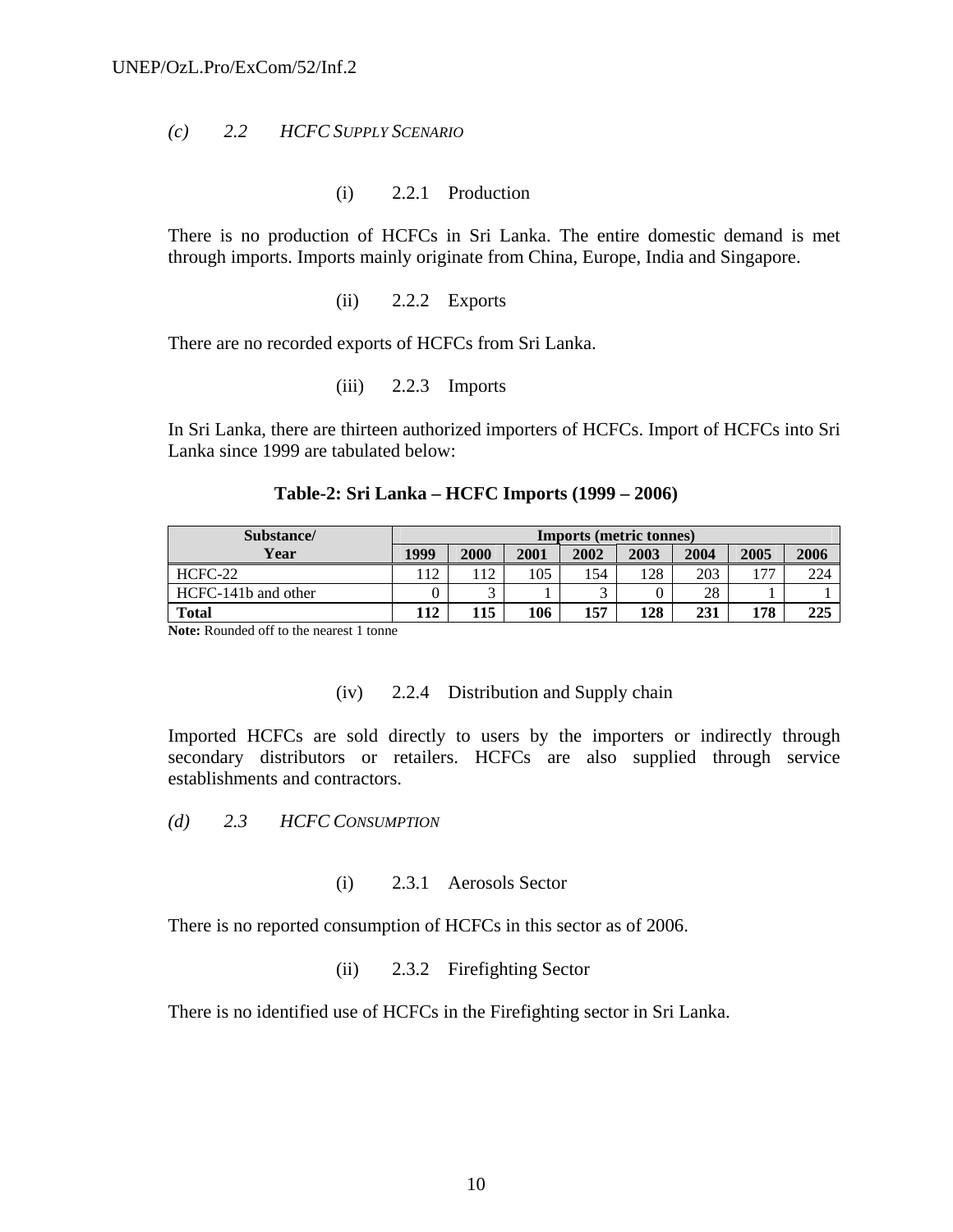### (iii) 2.3.3 Foams Sector

The consumption of HCFCs in the Foams Sector was historically negligible and zero in 2006.

### (iv) 2.3.4 Refrigeration & Air Conditioning Sector

The Refrigeration and Air Conditioning Sector is the main HCFC consuming sector in Sri Lanka. The Refrigeration and Air Conditioning Sector has experienced significant growth in the past decade due to the growth in the per capita incomes, the predominance of the service industry and the relatively low market penetration of refrigeration and air conditioning appliances and equipment in the past.

HCFCs are used as refrigerants (HCFC-22) and blowing agents (HCFC-141b) in the manufacture of refrigeration and air conditioning equipment. In servicing, HCFC-22 is the predominant HCFC used. For appliances such as comfort air conditioning equipment, HCFC-22 has been the traditional refrigerant. For domestic refrigeration appliances such as household refrigerators and freezers, HCFC-141b is used as a blowing agent for the foam insulation. In commercial refrigeration and industrial refrigeration equipment, HCFC-22 has been used both as a traditional refrigerant as well as a replacement refrigerant for CFC-12 and in addition HCFC-141b is used as a blowing agent for the foam insulation.

The historical consumption of HCFCs in the Refrigeration and Air Conditioning Sector from 1999 - 2006 is shown in Table-3 below.

| Year/Parameter | <b>Consumption (metric tonnes)</b> |      |      |      |      |      |      |      |
|----------------|------------------------------------|------|------|------|------|------|------|------|
|                | 1999*                              | 2000 | 2001 | 2002 | 2003 | 2004 | 2005 | 2006 |
| Manufacturing  | 110                                |      | 18   | 24   | 19   |      | 30   |      |
| Servicing      |                                    | 94   | 88   | 130  | 99   | 160  | 162  | 1941 |
| <b>Total</b>   | 110                                | 1131 | 106  | 154  | 118  | 211  | 192  | 225  |

### **Table-3: HCFC Consumption in Refrigeration & Air Conditioning Sector in Sri Lanka (1999-2006)**

\* Breakdown not available

**Note:** All figures rounded off to the nearest 1 metric tonne

### *Manufacturing*

The manufacturing activities in the Refrigeration and Air Conditioning Sector comprise of comfort air conditioning equipment (such as window and split air conditioners and air conditioning chillers), domestic refrigeration equipment (household refrigerators and freezers) and commercial/industrial refrigeration equipment (such display cabinets, chest freezers, beverage chillers, walk-in coolers and cold rooms). The manufacturing activities for refrigeration and air conditioning equipment in Sri Lanka are limited; only about 15% of the domestic demand is met through local manufacturing and the remaining through imports.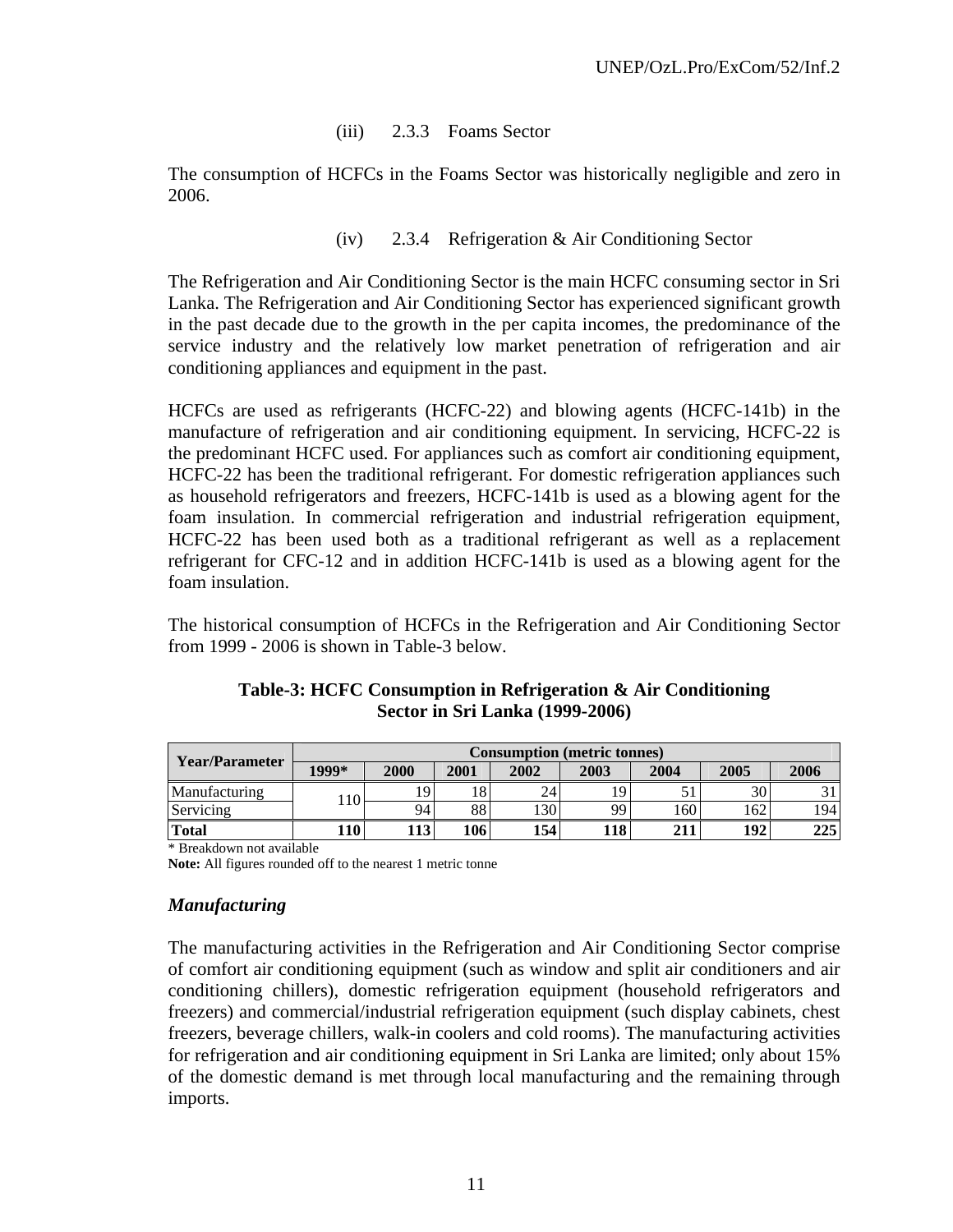### *Servicing*

There is a significant existing population of domestic, commercial, industrial and transport refrigeration appliances, equipment and systems requiring servicing. Also, due to economic growth, there are several office buildings, supermarkets, hotels and hospitals served by HCFC-based equipment for air conditioning, which require servicing. There are a number of cold room installations serving hotels, hospitals, supermarkets, restaurants and food industry for preserving, fruits and vegetables and other perishables. Many of these installations are HCFC-based. As a result, there is a fast growing servicing sector comprising of a large number of servicing establishments and end-users.

The table below shows the breakdown of HCFC consumption in the Refrigeration and Air Conditioning Sector in Sri Lanka for 2006:

| <b>Application</b>              | <b>HCFC Consumption</b> |  |  |  |
|---------------------------------|-------------------------|--|--|--|
|                                 | (metric tonnes)         |  |  |  |
| <b>Manufacturing</b>            |                         |  |  |  |
| Window/Split Air Conditioners   | 5                       |  |  |  |
| Air Conditioning chillers       | 10                      |  |  |  |
| <b>Domestic Refrigeration</b>   |                         |  |  |  |
| <b>Commercial Refrigeration</b> | 5                       |  |  |  |
| <b>Industrial Refrigeration</b> | 10                      |  |  |  |
| <b>Servicing</b>                |                         |  |  |  |
| Servicing (all applications)    | 194                     |  |  |  |
| <b>Total</b>                    | 225                     |  |  |  |

### **Table-4: Estimated Breakdown of HCFC Consumption in the Refrigeration and Air Conditioning Sector (2006)**

**(v)** (vi) 2.3.5 Solvents Sector

There is no identified usage of HCFCs as solvents as of 2006.

(vii) 2.3.6 Summary and Conclusions

The HCFC consumption in Sri Lanka is mainly concentrated in the Refrigeration and Air Conditioning sector. The predominant HCFC used is HCFC-22 as a refrigerant.

The table shown below shows the HCFC consumption in Sri Lanka during 2006, by sector/substance: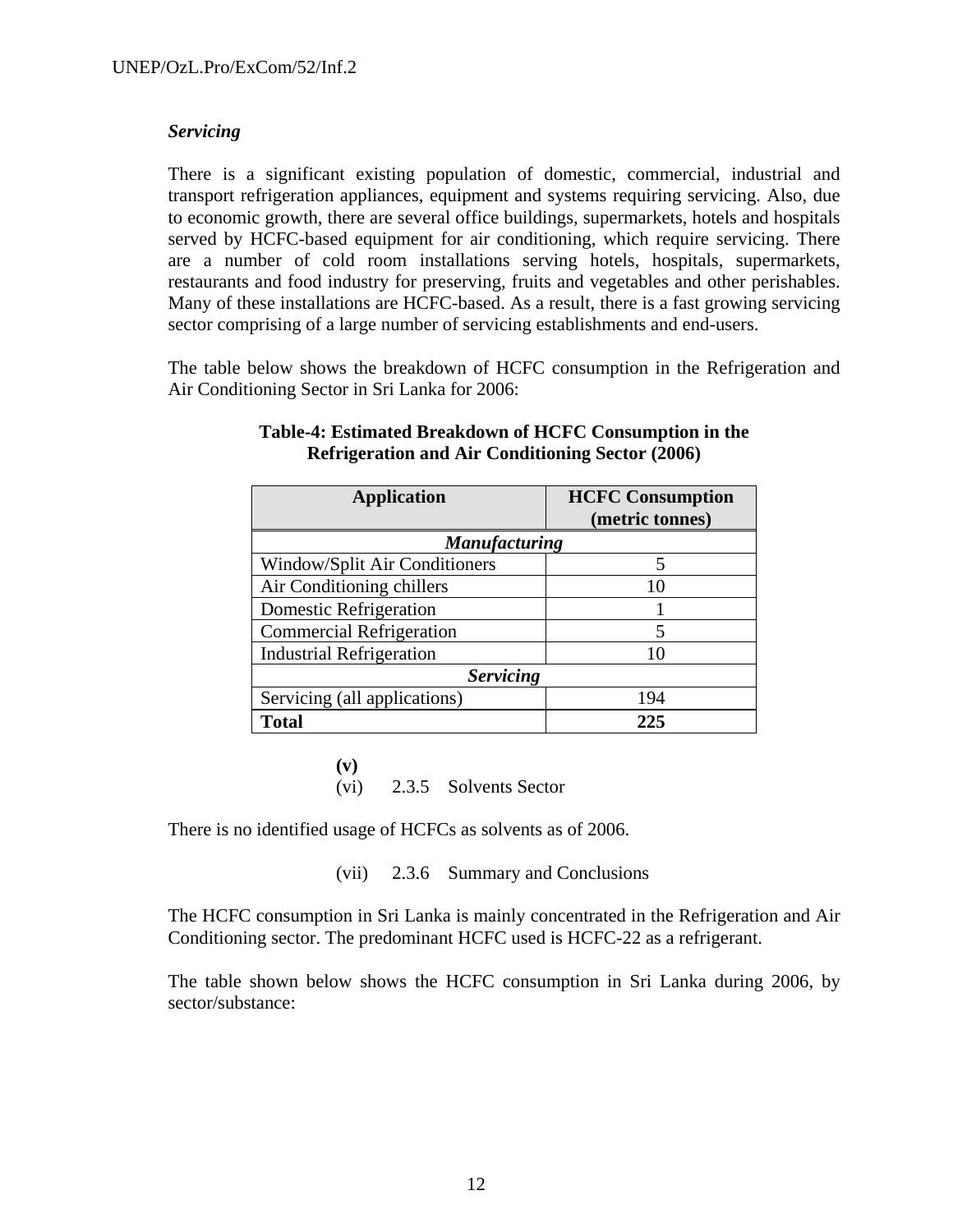|                                             |                | <b>Consumption (metric tonnes)</b> |              |  |  |  |
|---------------------------------------------|----------------|------------------------------------|--------------|--|--|--|
| <b>Sector</b>                               | <b>HCFC-22</b> | <b>HCFC-141b</b>                   | <b>Total</b> |  |  |  |
| Foams                                       |                |                                    |              |  |  |  |
| <b>Refrigeration &amp; Air Conditioning</b> |                |                                    |              |  |  |  |
| Window/Split Air Conditioners               |                |                                    |              |  |  |  |
| Air Conditioning Chillers                   | 10             |                                    |              |  |  |  |
| Domestic Refrigeration                      |                |                                    |              |  |  |  |
| <b>Commercial Refrigeration</b>             |                |                                    |              |  |  |  |
| <b>Industrial Refrigeration</b>             | 10             |                                    |              |  |  |  |
| Servicing                                   | 194            |                                    | 194          |  |  |  |
| <b>Total</b>                                | 224            |                                    | 225          |  |  |  |

# **Table-5: Summary of HCFC Consumption in Sri Lanka (2006)**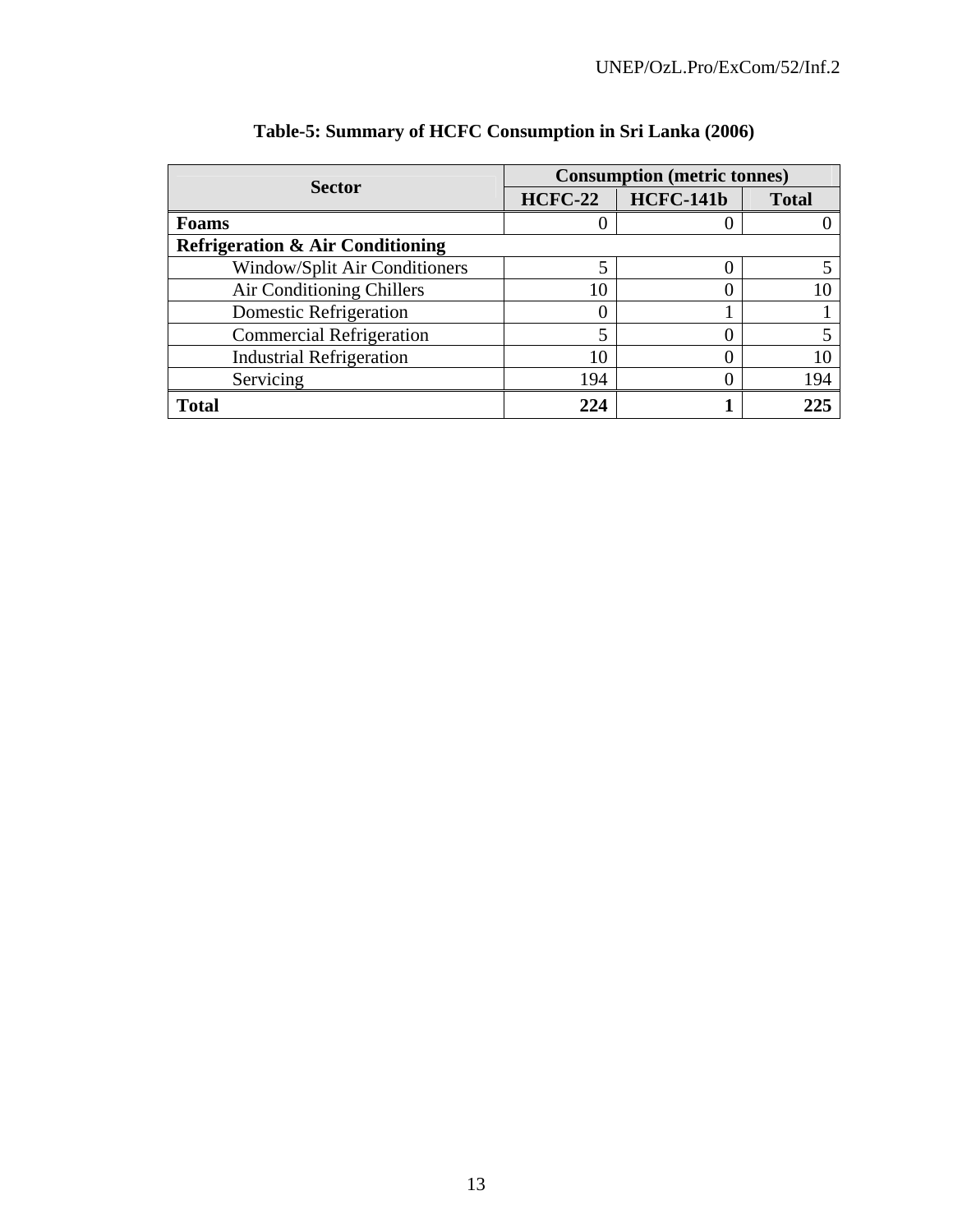# **3. ANALYSIS**

*(e) 3.1 DEMAND FORECASTS* 

**(i)**

The demand for HCFCs in Sri Lanka is forecasted to grow due to the expected economic growth and consequent rise in demand for consumer and industrial goods. HCFC-22 is and will remain the most significant HCFC in use in Sri Lanka. Future HCFC consumption in Sri Lanka is linked to the growth of the Refrigeration and Air Conditioning sector. In addition, conversion of some of the residual CFC consumption to HCFCs, as well as increasing use of HCFC-based equipment will contribute to growth. The increasing population of HCFC-based products will additionally increase servicing demand. Based on this, it is possible to make projections of unconstrained future demand for HCFCs until 2015.

The HCFC demand in Sri Lanka increased from about 112 metric tonnes in 1999 to 225 metric tonnes in 2006, signifying an average annual growth rate of about 9.11% over the past 7 years.

Applying an average annual growth rate in demand of 10% from 2006 to 2015, which is the expected average growth rate in demand in the Refrigeration and Air Conditioning Sector, the unconstrained HCFC consumption in Sri Lanka is expected to reach 530 metric tonnes by 2015. The following table shows the unconstrained demand for HCFCs:

### **Table-6: Projected unconstrained demand for HCFCs in Sri Lanka by 2015**

| <b>Substance</b> | Demand in 2006  | Unconstrained demand in 2015 |  |  |
|------------------|-----------------|------------------------------|--|--|
|                  | (metric tonnes) | (metric tonnes)              |  |  |
| <b>HCFCs</b>     | 225             | 530                          |  |  |

### *(f) 3.2 AVAILABILITY AND PRICES*

# (i) 3.2.1 Availability Scenario

Due to increasing restrictions on HCFC use in developed countries, many of which would be in place by 2010, it is expected that in future the source of HCFCs would mainly be developing country producers, such as India and China. Based on market information, there is adequate manufacturing capacity in these countries to cater to the increased demand. It is also possible that some of the manufacturing capacity in developed countries may shift to developing countries. In view of these factors, it does not appear that there would be constraints on the availability of HCFCs in Sri Lanka by 2015.

(ii) 3.2.2 Price Trends

The prevailing and projected prices of HCFCs in Sri Lanka (2006 and 2015) are shown in the table below.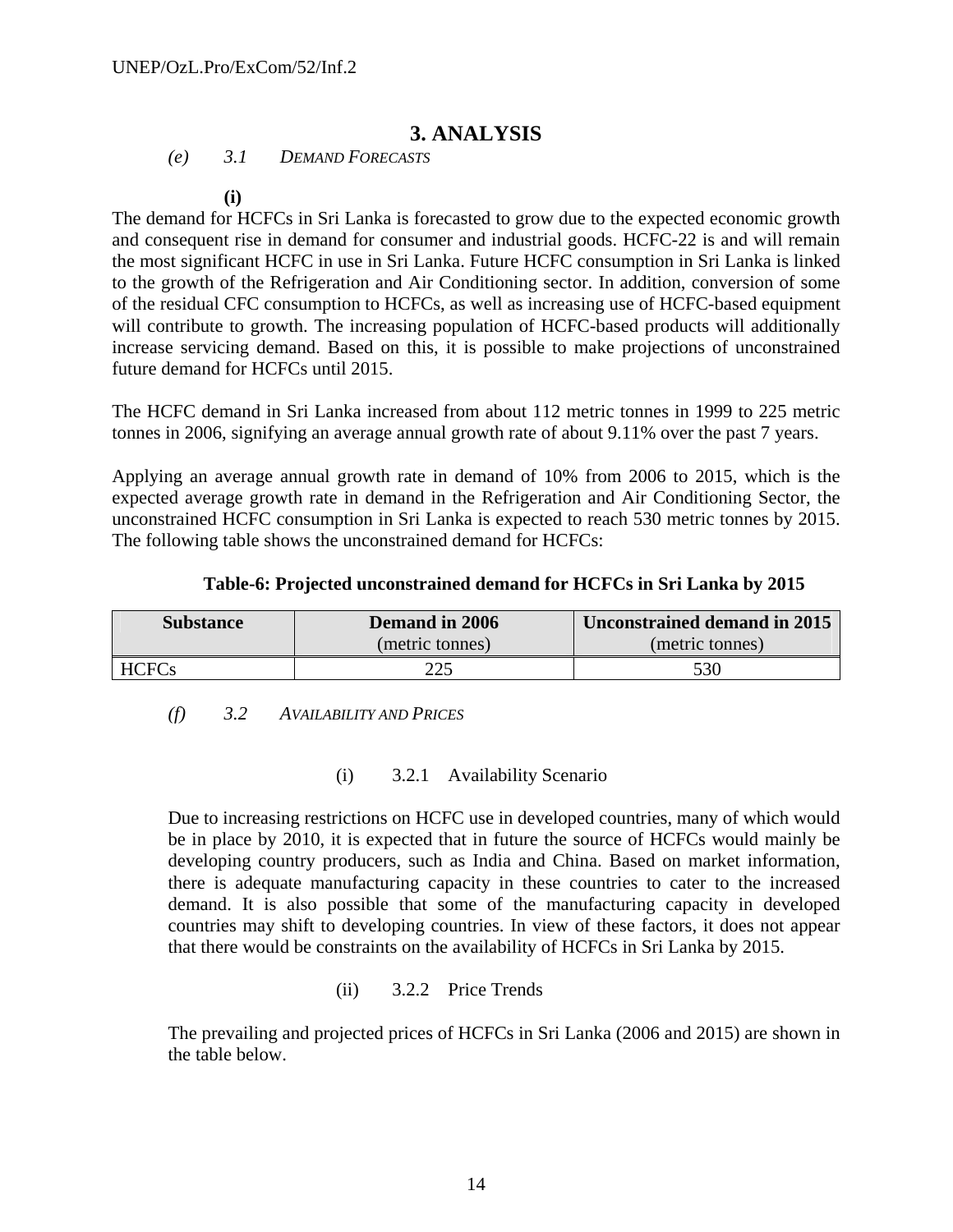| Year | <b>Market Price (US\$/kg)</b> |                  |
|------|-------------------------------|------------------|
|      | <b>HCFC-22</b>                | <b>HCFC-141b</b> |
| 2006 | $3.50 - 4.00$                 | $3.50 - 4.00$    |
| 2015 | $4.50 - 6.00$                 | $5.00 - 6.00$    |

|  |  | Table-7: HCFC prices in Sri Lanka (2006 and 2015) |
|--|--|---------------------------------------------------|
|  |  |                                                   |

The projections are based on the assumption that the supply situation for HCFCs will not dramatically change for the foreseeable future. This is indeed likely to be the case as there is adequate manufacturing capacity for HCFCs in developing countries such as China and India and if production in developed countries is reduced, it is unlikely to affect the supply situation, as corresponding consumption controls are also in place in developed countries. Currently there are no consumption controls on HCFCs in developing countries (until the first control in 2016).

Thus it is seen that the prices of HCFCs in Sri Lanka in 2015 would not be dramatically higher, reflecting the relatively comfortable supply situation.

Substitutes for HCFCs are available, though not commonly used. The prices of substitutes vary between US\$ 8.00 to US\$ 15.00 per kg.

*(g) 3.3 TECHNOLOGY*

The selection of alternative technologies for HCFCs would be based on the following considerations:

- Maturity
- Availability
- Cost-effectiveness
- Energy-efficiency
- Environmental and occupational safety.

The selection of alternative technologies is also influenced by local circumstances, preferences of enterprises, accessibility to training, processibility and regulatory environment.

Certain non-ODP substitutes and alternative technologies to HCFCs, meeting many of these requirements have emerged in recent years for many applications.

(i) 3.3.1 Replacements for HCFC-22

HCFC-22 alternatives are relatively new to the market, especially in developing countries. The two main directions for the alternatives are natural substances (such as Ammonia, Hydrocarbons, Carbon Dioxide, etc) and synthetic substances (HFCs and their blends).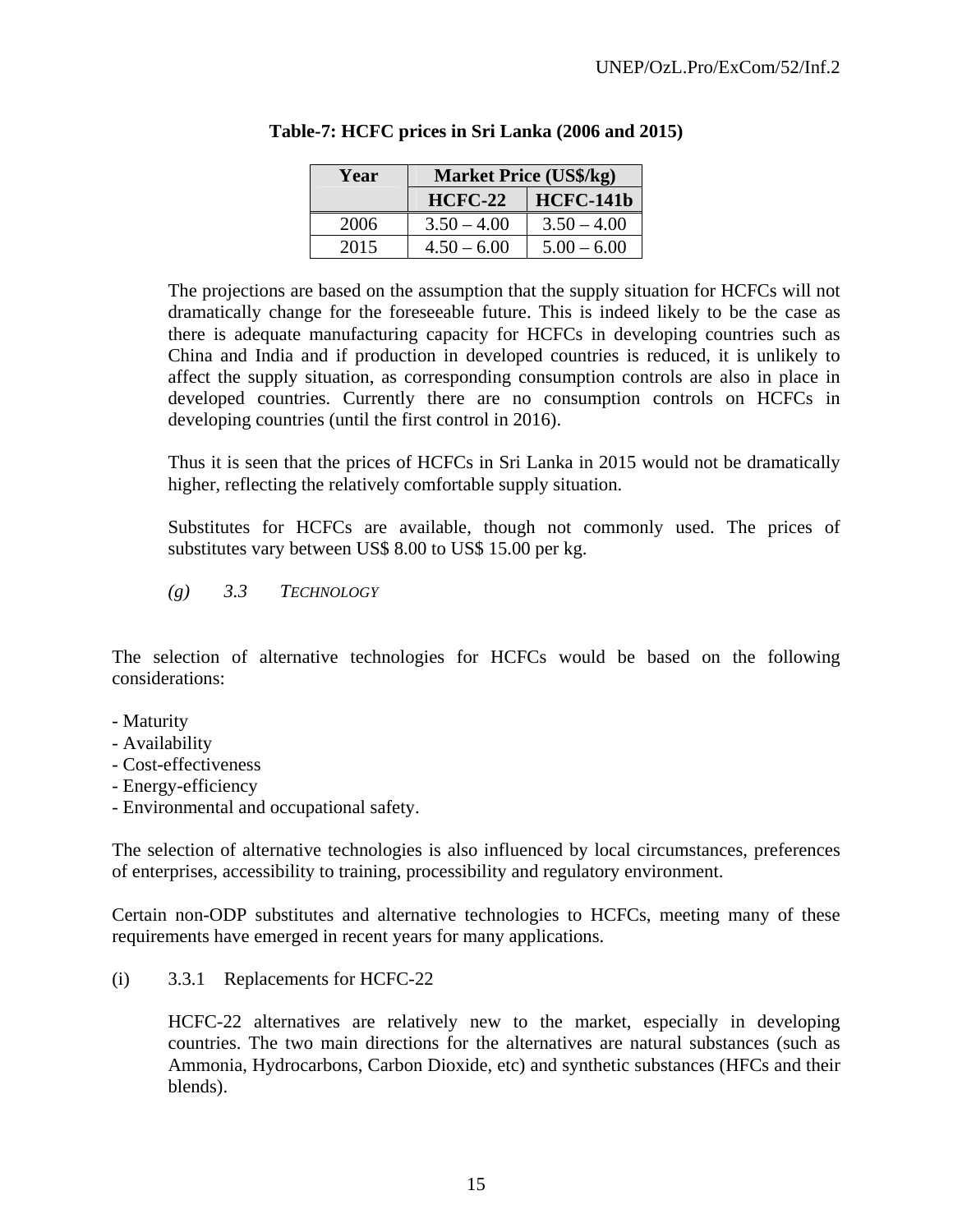Natural Substances: These have excellent thermodynamic properties and have zero ODP and GWP.

Ammonia is toxic and slightly flammable and can only be used in new equipment specifically designed and where exposure is minimal. Ammonia is a very popular refrigerant in the industrial refrigeration sector. Materials incompatibility makes ammonia generally unsuitable for small systems.

Hydrocarbons are highly flammable and can be used in systems designed to address the flammability risk. As a general rule, hydrocarbons are viable alternatives in small and medium-sized systems where intensive fire and explosion safety provisions can be conveniently and cost-effectively made. Hydrocarbons such as HC-290, HC-1270 and HC290/600a blends can be used for HCFC replacement. Blend of HC-290/HC-600a can be used in commercial refrigeration. HC-1270 can be used in low-temperature applications such as industrial refrigeration.

Supercritical  $CO<sub>2</sub>$ -based systems are available for certain applications, however currently because their high costs and relatively new technology are unlikely to be applied in the short term.

Synthetic Substances: HFCs and their blends are the major synthetic substances as alternatives to HCFCs. HFCs have zero ODP, no flammability and no toxicity, but have a high GWP, requiring minimization of leakages and emissions. All pure HFCs and most HFC blends require use of synthetic lubricating oils in place of the more conventional mineral oils used for HCFCs.

Currently the leading HFC blends to replace HCFC-22 are R-407C and R-410A. However, they both have some characteristics that make the transition from HCFC-22 potentially challenging. R-407C has a significant temperature glide and R-410A operates at a considerably higher discharge pressures than HCFC-22. The availability and prices of HFCs and HFC blends to substitute HCFC-22 are not favorable presently in developing countries.

The leading alternative technologies for HCFC-22 are tabulated below:

| <b>Application</b>                                                  | <b>Leading replacements</b> |
|---------------------------------------------------------------------|-----------------------------|
| Window air conditioners                                             | R-407C, R-410A              |
| Unitary single package and split air<br>conditioners and heat pumps | R-407C, R-410A              |
| Air-cooled and water-cooled chillers                                | R-410A, R-134a              |
| <b>Commercial Refrigeration</b>                                     | R-410A, R-134a, R-404A, HCs |
| Industrial Refrigeration/AC                                         | R-134a, R-404a, Ammonia     |
| Transport refrigeration/AC                                          | R-134a, R-410A              |

# **Table-8: Leading substitutes for HCFC-22**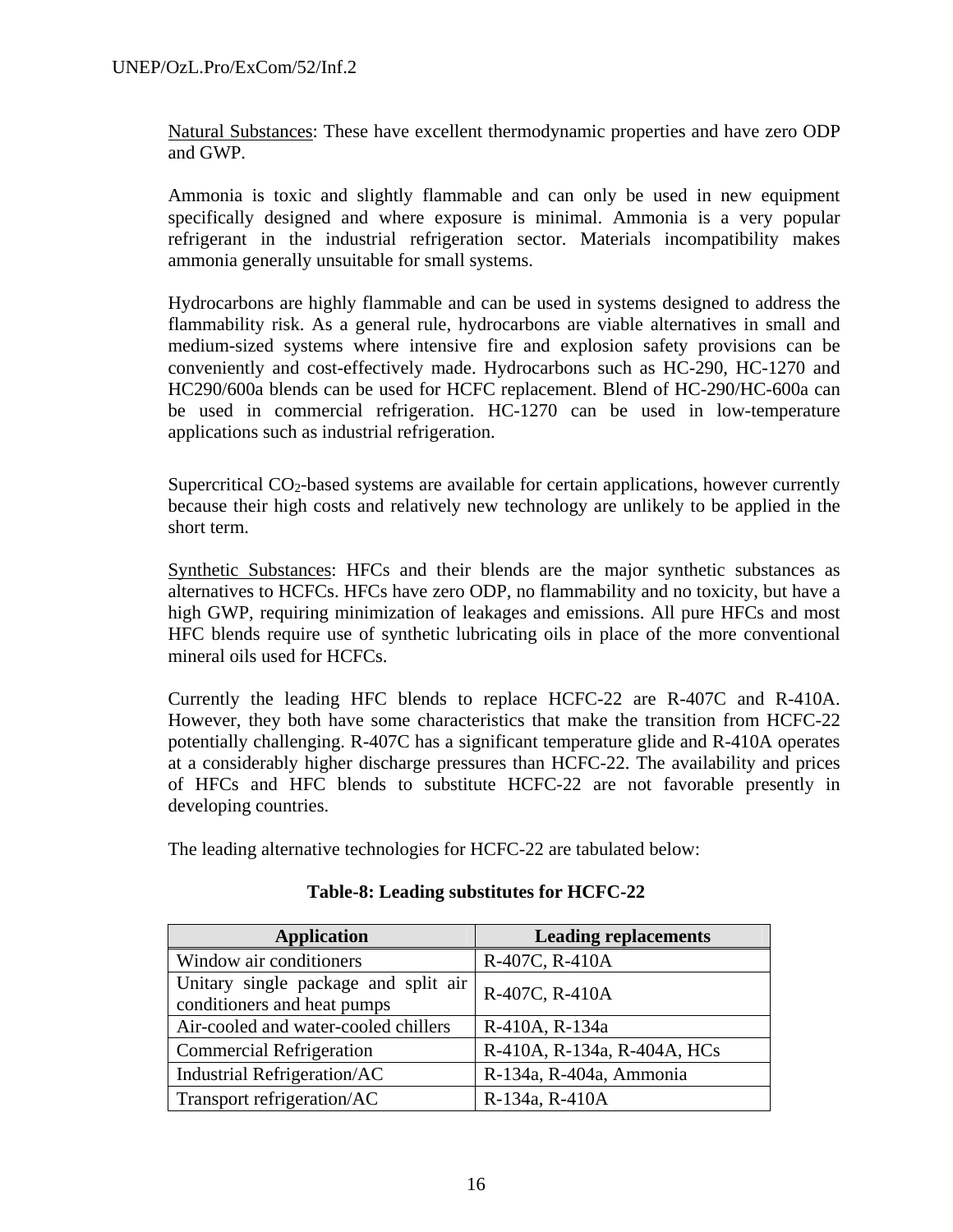# **3.3.2 Replacements for HCFC-141b**

Hydrocarbons: Pentane (n-, iso-, cyclo) based systems require extensive safety related provisions and investments due to their flammability. Cyclopentane has miscibility limitations with polyols. The molded densities and insulation values are marginally inferior to those obtained with HCFC-141b. The advantages are their relatively lower units costs, they are environmentally friendly (no ODP/GWP or health hazards) and constitute a permanent technology. Hydrocarbons are therefore the preferred conversion technology for large and organized users, where safety requirements can be complied with and investments can be economically justified.

HFCs: New HFC technologies such as HFC-245fa and HFC-365mfc have been commercially available recently. However, their prices and availability has not stabilized and is currently not cost-effective in countries like Sri Lanka to use them.

*(h) 3.4 ENVIRONMENTAL IMPACT* 

Table-9 shows the impact of HCFC consumption in Sri Lanka between 2006 and 2015, in terms of ODP and GWP. It can be seen that unconstrained demand would increase ozone depletion by 17.19 ODP tonnes and increase global warming by 540,810 tonnes/tonne CO2 by 2015.

|             |            |            | <b>Impact 2006</b>          |       |             | <b>Impact 2015</b> |            |             |  |
|-------------|------------|------------|-----------------------------|-------|-------------|--------------------|------------|-------------|--|
| <b>HCFC</b> | <b>ODP</b> | <b>GWP</b> | <b>ODP</b><br><b>Demand</b> |       | <b>GWP</b>  | <b>Demand</b>      | <b>ODP</b> | <b>GWP</b>  |  |
|             |            |            |                             |       | (MT/MT CO2) |                    |            | (MT/MT CO2) |  |
| HCFC-141b   | 0.11       | 630        |                             | 0.11  | 630         | 2.36               | 0.26       | 1,487       |  |
| HCFC-22     | 0.056      | .780       | 224                         | 12.54 | 398,720     | 528.18             | 29.58      | 940.160     |  |
| Total       |            |            | 225                         | 12.65 | 399,350     | 530.54             | 29.84      | 941,647     |  |

### **Table-9: Environmental Impact of HCFC Consumption**

The above figures do not account for the GWP of substitutes to HCFCs.

# **3.5 COMPLIANCE CHALLENGES AND OPPORTUNITIES**

The major challenges, which would prove as constraints for early transition from HCFCs to alternatives, are foreseen as below:

- Relatively adequate supply of HCFCs at reasonable prices until 2015
- High cost and inadequate availability of alternatives
- Inadequate technical and financial capacity to manage the transition
- Lack of awareness on the HCFC controls and available alternatives, as well as their impact on processes, practices and the environment.

The opportunities to meet the compliance requirements are as below: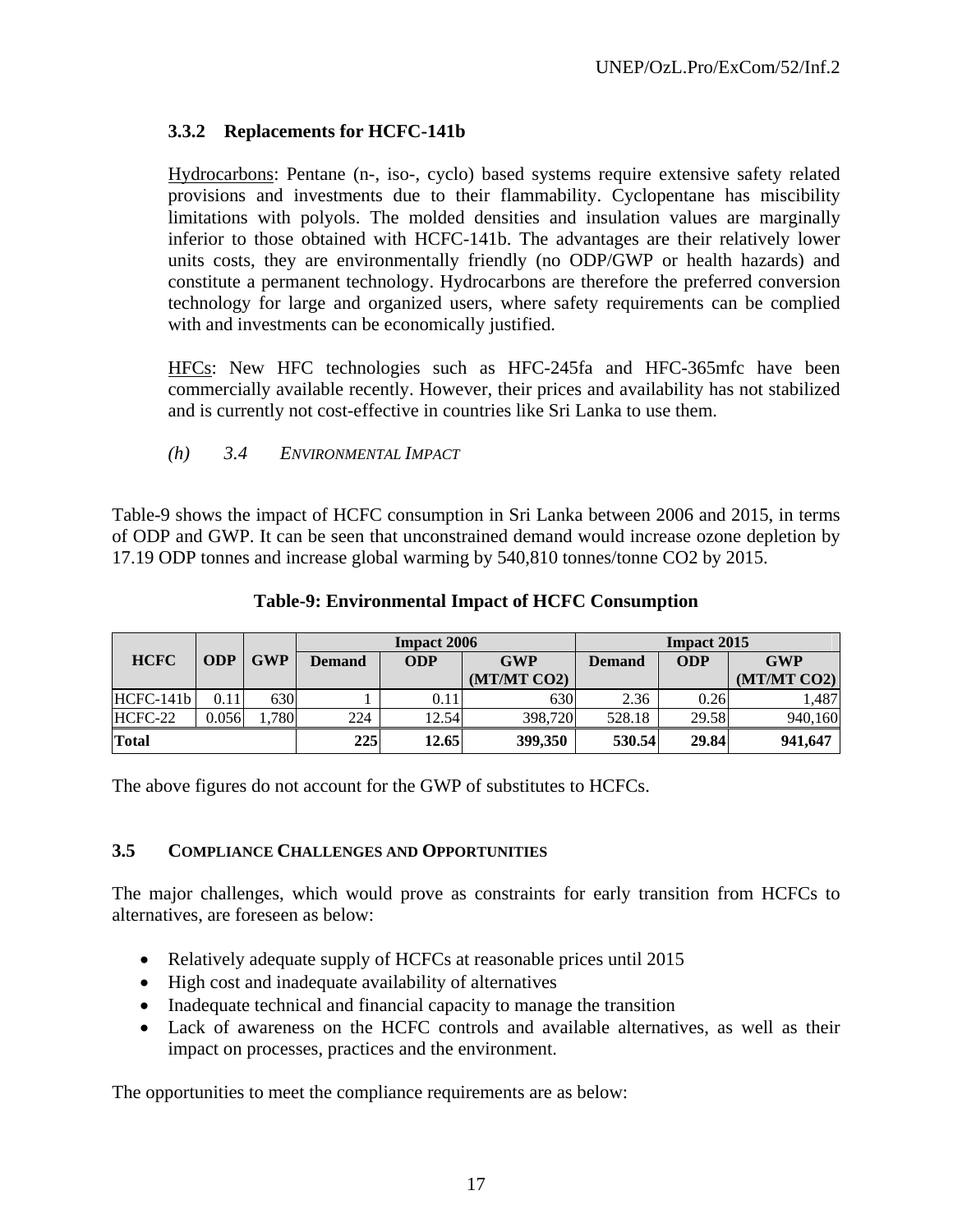- Experience gained and lessons learnt in phasing out CFCs
- Infrastructures established for managing CFC phase-out can be partially applied towards achieving HCFC reductions
- Technical and financial assistance for managing the transition from HCFCs to substitutes
	- *(i) 3.6 POTENTIAL COMPLIANCE MEASURES*

The potential actions for compliance would comprise of the following:

Preparing a strategy and action plan: It would be necessary to develop a national strategy and action plan for compliance reflecting national policies/priorities, which could incorporate the following:

- Assessment of existing/new institutional structures, mechanisms and stakeholders that would administer, facilitate and monitor compliance actions and strengthening them
- Techno-economic assessment of available alternative technologies and their applicability/costs
- A detailed industry profile with identification and prioritization for those sectors in which transition is feasible earlier and/or cost-effectively
- Incremental costs of transition and conversion

Awareness and information dissemination: It would be crucial to access and disseminate information on the impending obligations of the 2016 freeze, technical information on alternatives, etc. to ensure stakeholder commitment to the reduction goals.

Reducing dependence on HCFCs: It would be worthwhile to identify sectors/actions in/through which HCFC usage can be reduced, for example, introduction of best practices/equipment for reducing HCFCs in servicing, using existing networks and systems established for managing CFC phase-out. Additionally, in those applications where drop-in replacements for HCFCs are feasible, they could be encouraged and implemented, for example, in end users.

Technical Assistance and Training: It would be crucial to ensure that adequate technical assistance and training is provided to stakeholders in the government and industry, to make informed decisions and choices about HCFC reductions and HCFC management.

The incremental costs involved in implementing these compliance measures would need to be adequately funded under the existing Montreal Protocol mechanisms, so that these costs are not a burden on the consumers and industry.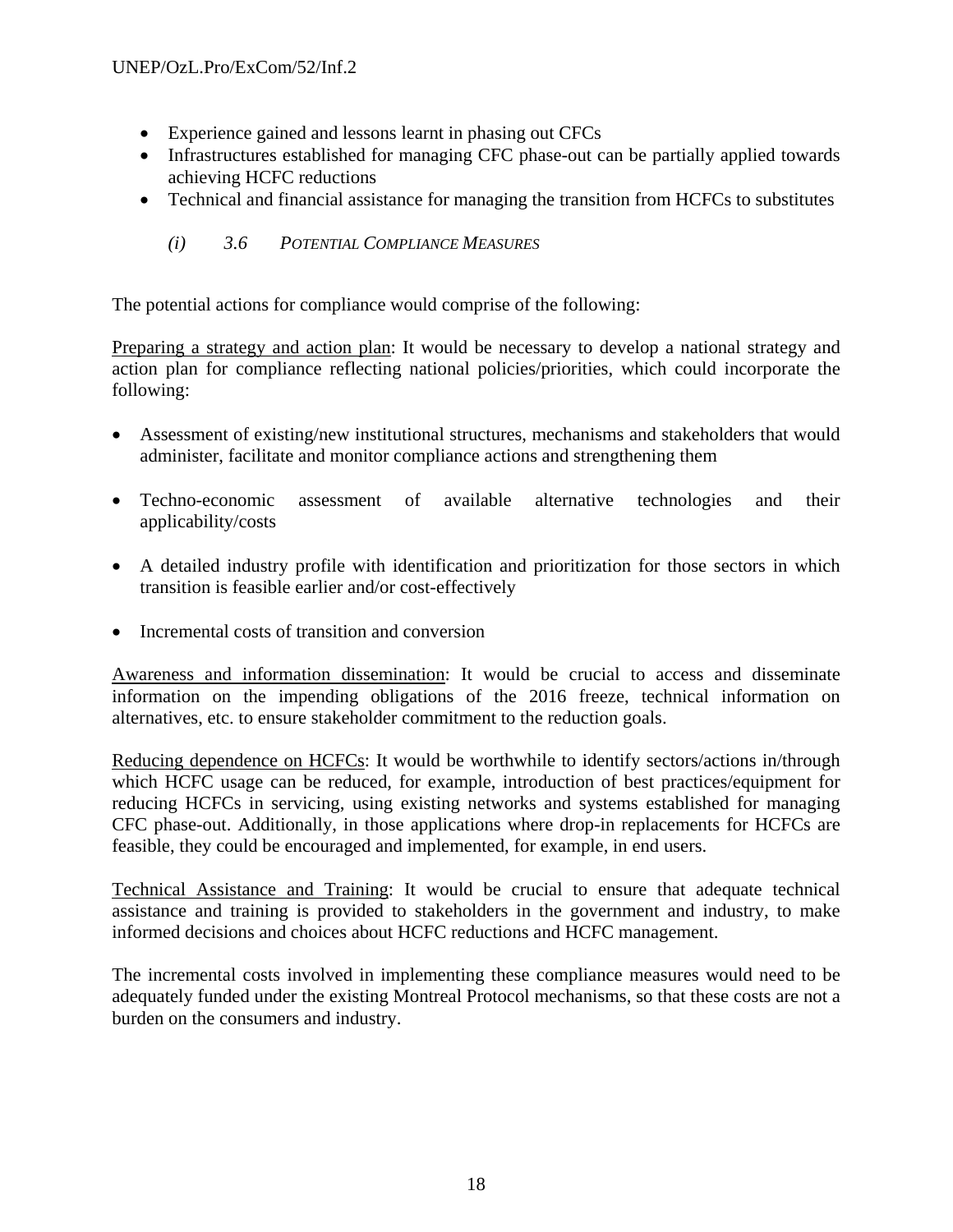# *(j) 3.7 SUMMARY AND CONCLUSIONS*

In Sri Lanka, HCFC-22 is the predominant HCFCs used in the Refrigeration & Air Conditioning sector. HCFC-141b is used as a blowing agent for rigid polyurethane foams and HCFC-22 is used as a refrigerant for refrigeration and air conditioning systems.

Sri Lanka's consumption of HCFCs increased from 112 metric tonnes in 1999 to 225 metric tonnes in 2006. Unconstrained HCFC consumption in Sri Lanka is expected to reach 530 metric tonnes by 2015. It appears that the availability and costs of HCFCs would not be adverse for the next few years. This would present potential barriers for compliance with the 2016 freeze in consumption. Potential replacements for HCFCs include hydrocarbons and HFCs/HFC blends. Their availability and/or techno-economic feasibility are not yet favorably established for wider use. Lack of information and awareness about alternatives is another barrier for their application. Lessons learnt and experience gained during implementation of the CFC phase-out, as well as application of the structures established therein towards effecting reductions in HCFC use, are considered opportunities for addressing compliance requirements.

Potential compliance measures include preparation of a national strategy and action plan for meeting the 2016 freeze in consumption and also for future management of HCFCs, reducing dependence on HCFCs in the interim where alternatives can be more easily applied, creating awareness and disseminating information on the 2016 freeze obligations and alternative technologies, and providing technical assistance and training for making informed decisions on the transitions.

Sri Lanka expects the incremental costs of compliance to be met under the mechanisms of the Montreal Protocol.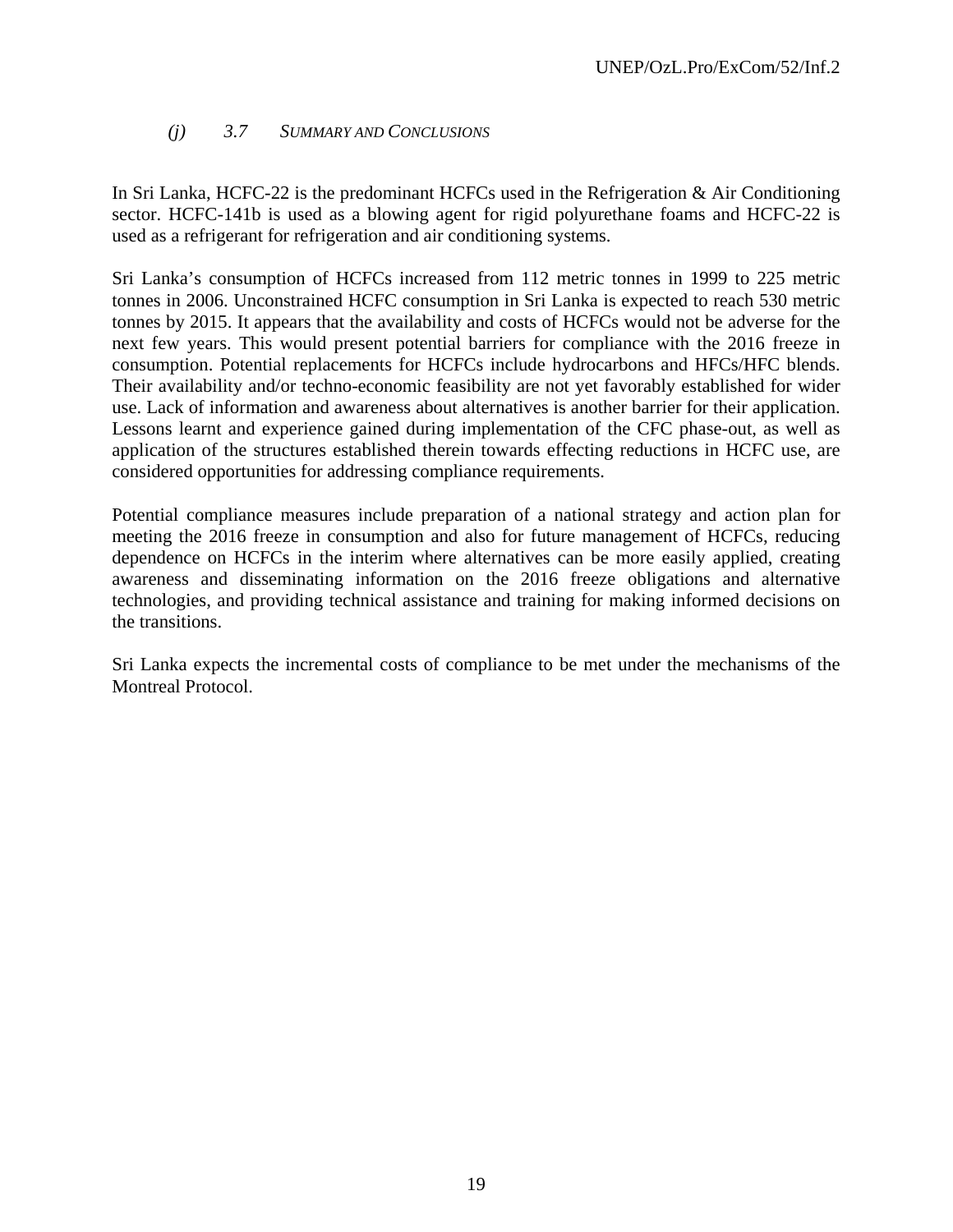# **ANNEX**

### **INFORMATION ON HCFC CONSUMING ENTERPRISES**

| <b>Sector</b>                         |  |  | Sub-sector                      | <b>Estimated number of</b><br>enterprises |  |  |
|---------------------------------------|--|--|---------------------------------|-------------------------------------------|--|--|
| <b>MANUFACTURING</b>                  |  |  |                                 |                                           |  |  |
|                                       |  |  | Window/Split Air Conditioners   | 10                                        |  |  |
| Refrigeration and Air                 |  |  | Air Conditioning Chillers       | 25                                        |  |  |
| Conditioning                          |  |  | <b>Domestic Refrigeration</b>   | 3                                         |  |  |
|                                       |  |  | <b>Commercial Refrigeration</b> | 75                                        |  |  |
|                                       |  |  | <b>Industrial Refrigeration</b> | 30                                        |  |  |
| <b>SERVICING</b>                      |  |  |                                 |                                           |  |  |
| Refrigeration and Air<br>Conditioning |  |  | All                             | Over 1,000                                |  |  |

**Note:** The numbers and data provided in the table are a result of a limited survey of various sectors related to HCFCs the primary aim of which was to generate information that would enable the ExCom to establish a permanent aggregate level of consumption against which future activities could be funded. The numbers and data in this table are therefore *indicative only and not binding*. The numbers/data may be revised in future as a result of more detailed sector-level information becoming available. The numbers/data may not be used without the prior consent of the Government.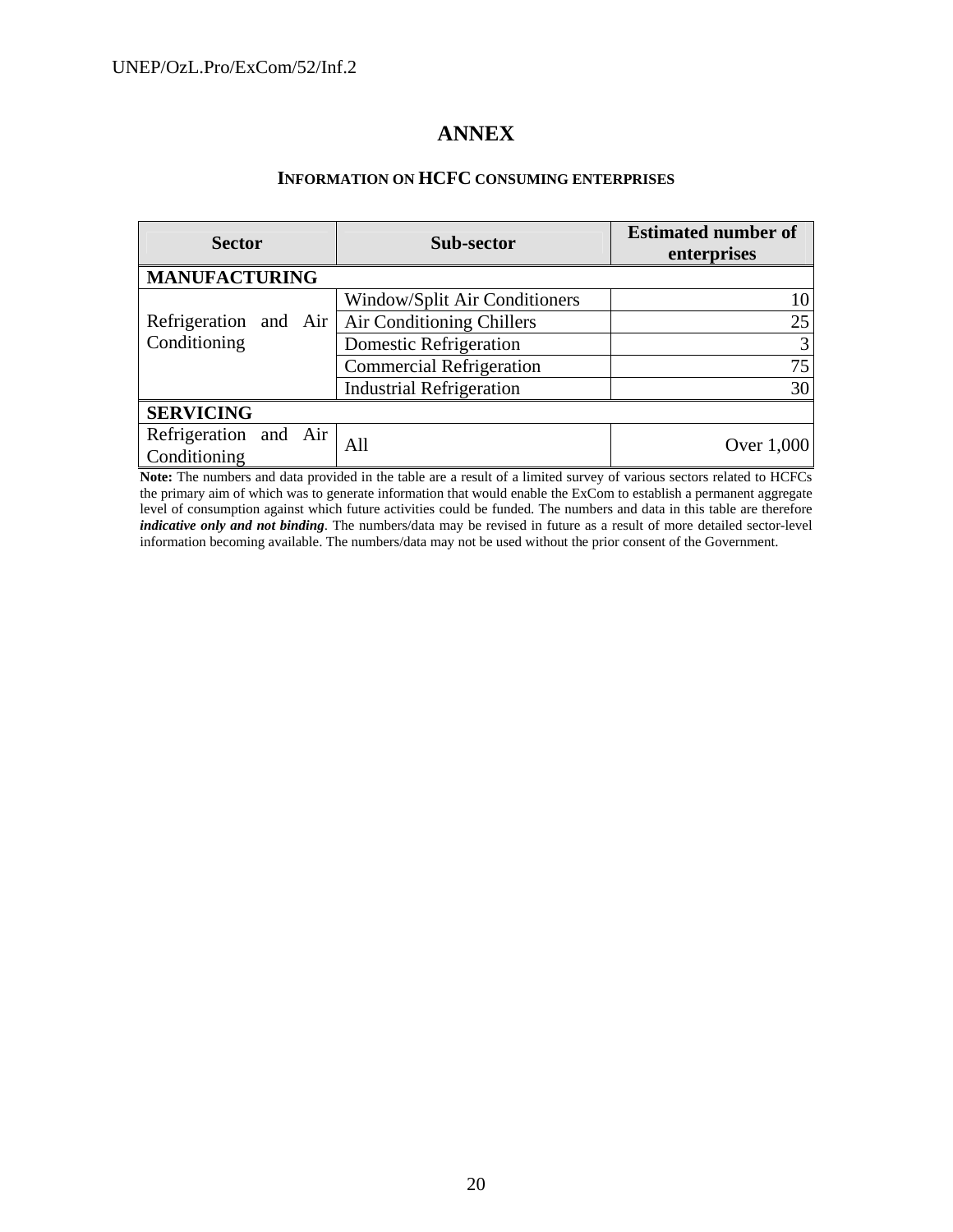# **SURVEY OF HCFCs IN SRI LANKA**

**FINAL REPORT** 

**National Ozone Unit Ministry of Environment and Natural Resources, Sri Lanka & United Nations Development Programme (UNDP)**

**April/May 2007**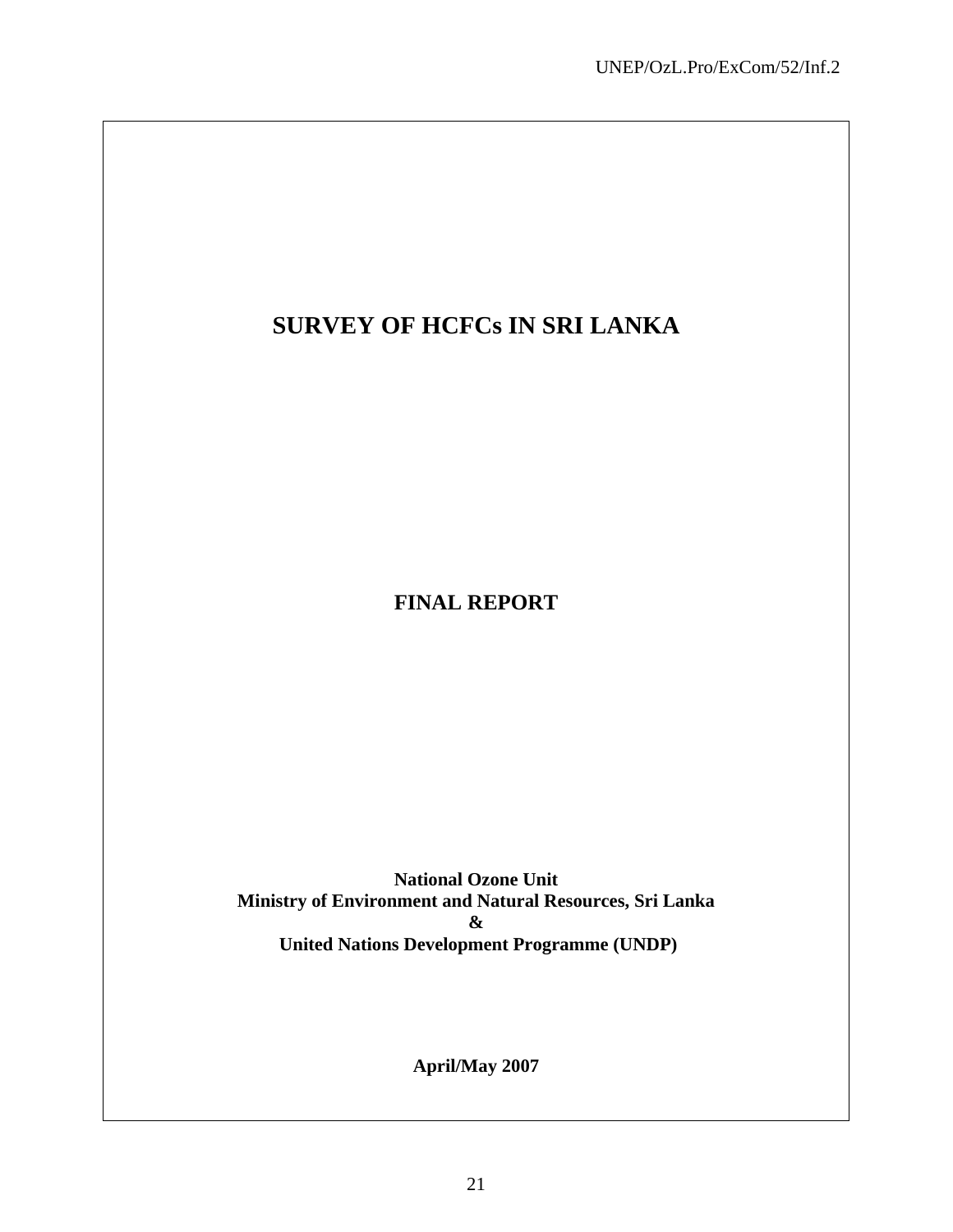# **EXECUTIVE SUMMARY**

Sri Lanka acceded to the Vienna Convention and ratified the Montreal Protocol on Substances that deplete the Ozone Layer in December 1989. Since the annual calculated consumption in Sri Lanka of controlled substances listed in Annex-A of the Montreal Protocol was less than 0.3 Kg per capita, Sri Lanka was classified as a party operating under Paragraph-1, Article-5 of the Montreal Protocol and thus qualified for technical and financial assistance, including transfer of technology for ODS phase-out, through the financial mechanism of the Montreal Protocol.

Sri Lanka's Country Programme incorporating the National Strategy and Action Plan for controlling the use of Ozone Depleting substances was approved in March 1994. The Country Programme proposed measures and actions by the government and industry, such as institutional and regulatory measures, awareness and information dissemination, technical assistance, training and investments for technology conversions, for facilitating the phase-out of ODS in the various ODS consuming industry sectors and to assist them for complying with the country's commitments and priorities. Until date, Sri Lanka is in compliance with the Montreal Protocol control schedule. This has been made possible through project activities including technology transfer investments, technical assistance, training and capacity building, information dissemination and awareness-raising and also due to proactive regulations.

Hydrochlorofluorocarbons (HCFCs) are classified as controlled substances under Annex-C Group-I of the Montreal Protocol and therefore have to be controlled and eventually phased out. In accordance with the control schedule of the Montreal Protocol for Article-5 countries, production and consumption of HCFCs will be subject to a freeze at 2015 levels from 01 January 2016 and are required to be completely eliminated by 2040.

In Sri Lanka, HCFCs are used in the Refrigeration & Air Conditioning sector. The predominant HCFC used is HCFC-22. The consumption of HCFCs in Sri Lanka increased from about 112 metric tonnes in 1999 to 225 metric tonnes in 2006 signifying an average annual growth rate of about 9.11%. At a conservative annual growth rate in demand forecasted for HCFCs of 10% from 2007 until 2015, it is estimated that the consumption of HCFCs in Sri Lanka is likely to reach about 530 metric tonnes in 2015. This will lead to additional environmental impacts on ozone depletion as well as on global warming due to the ozone depleting potential and global warming potential of HCFCs.

In order to meet the 2016 freeze in HCFC consumption at 2015 levels, the industry, consumers and government will need to make timely preparations and interventions. These could include reducing dependence on HCFCs and controlling and reducing HCFC use at an early date. The main constraint for converting from HCFCs to non-ODS alternatives is the reliable and economical availability of substitutes as well as technical and financial capacity for effecting the transition. Adequate technical and financial assistance would be needed to minimize the burden of transition on consumers and industry. Also, adequate institutional support will be needed to ensure that awareness of the impending consumption limits is duly disseminated and capacitybuilding and training programmes for stakeholders are carried out. Sri Lanka expects the international community to recognize these challenges in order to ensure sustainability and credibility of ODS phase-out complying with the global efforts towards the protection of the ozone layer.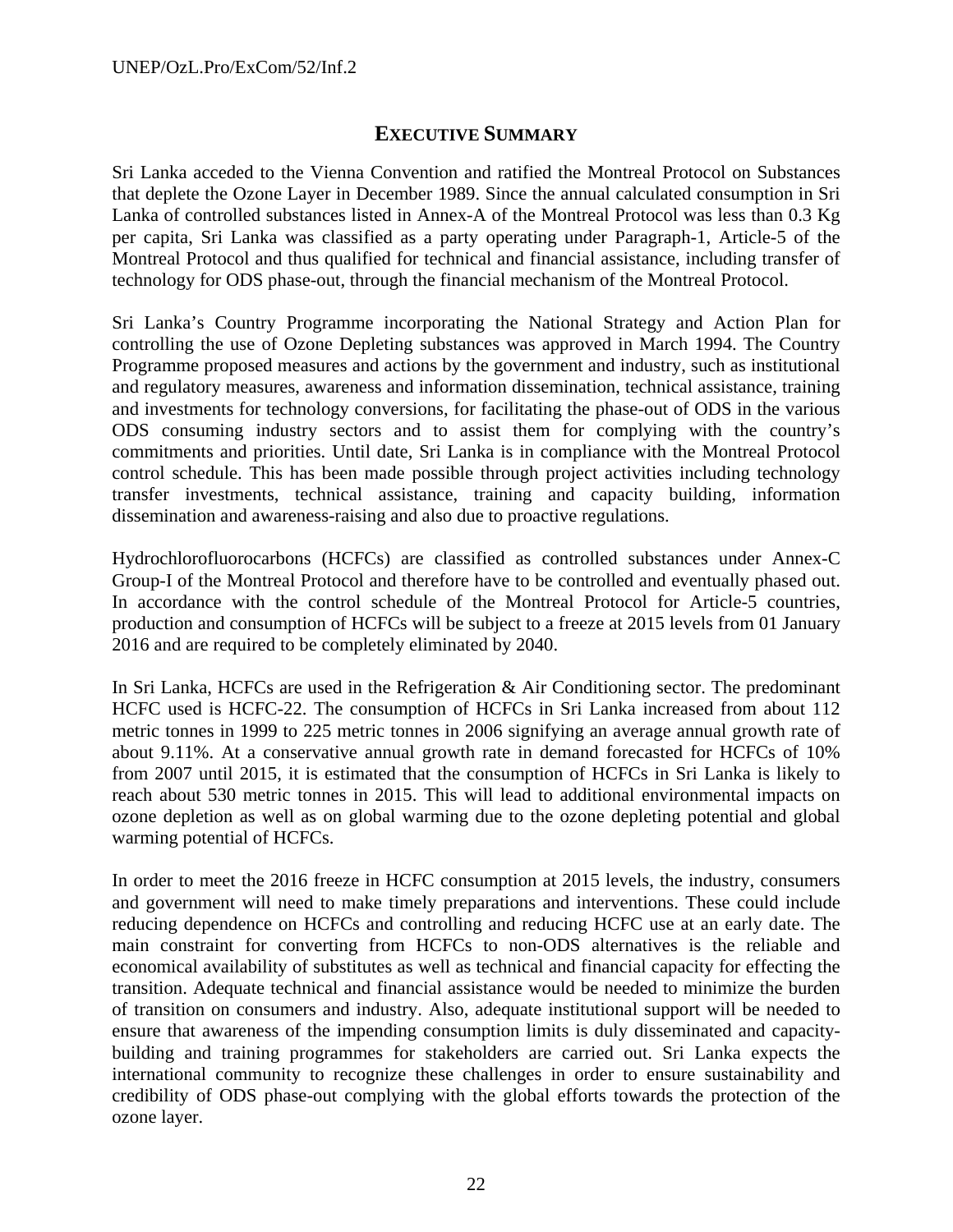# **CONTENTS**

 $\mathsf{r}$ 

| 1.1 |       |
|-----|-------|
| 1.2 |       |
| 1.3 |       |
|     |       |
| 2.1 |       |
|     | 2.1.1 |
|     | 2.1.2 |
| 2.2 |       |
|     | 2.2.1 |
|     | 2.2.2 |
|     | 2.2.3 |
|     | 2.2.4 |
| 2.3 |       |
|     | 2.3.1 |
|     | 2.3.2 |
|     | 2.3.3 |
|     | 2.3.4 |
|     | 2.3.5 |
|     | 2.3.6 |
|     |       |
| 3.1 |       |
| 3.2 |       |
| 3.3 |       |
| 3.4 |       |
| 3.5 |       |
| 3.6 |       |
| 3.7 |       |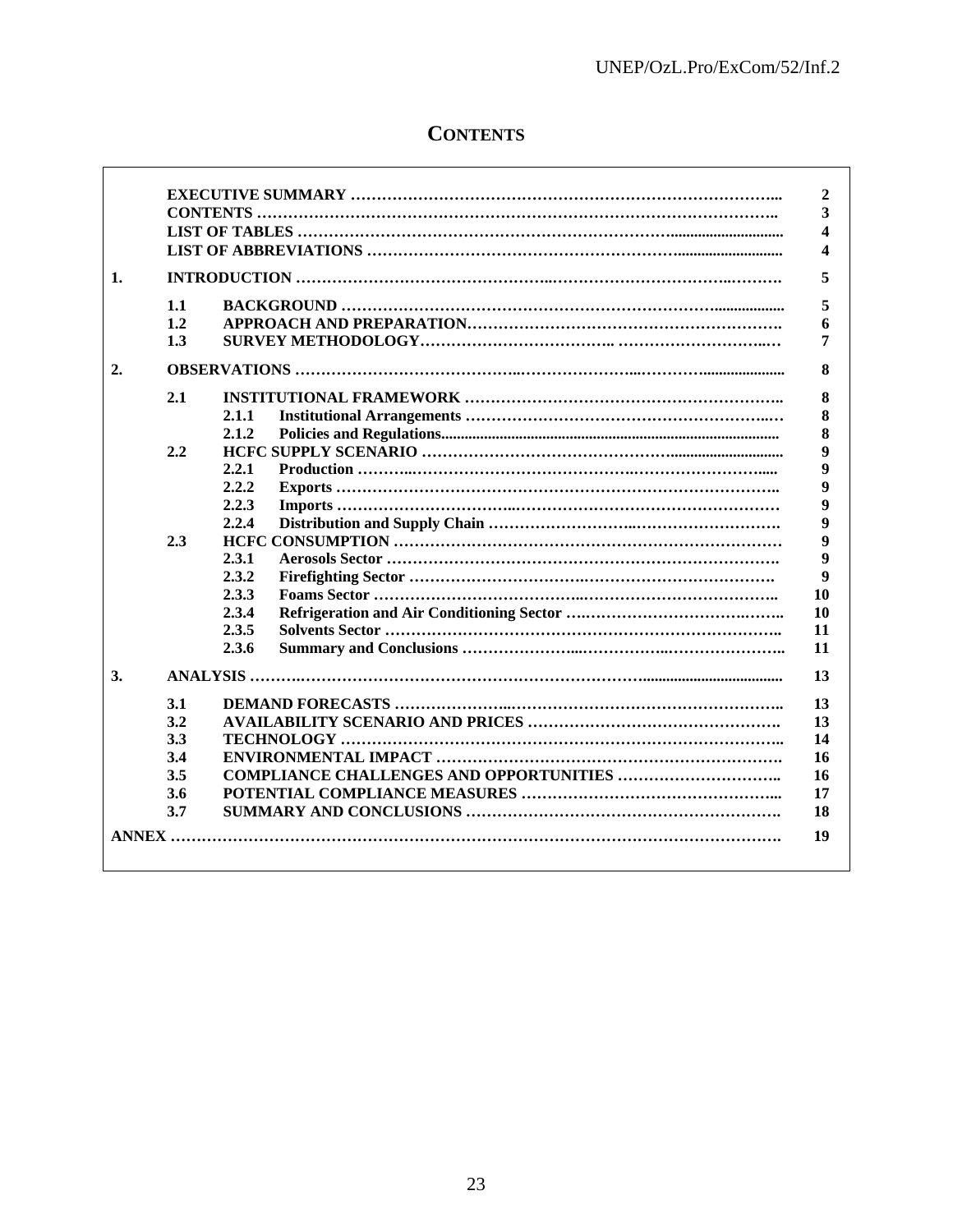| <b>Table</b> | <b>Name</b>                                                       | Page |
|--------------|-------------------------------------------------------------------|------|
| Table-1:     | Sri Lanka - Ratification of Montreal Protocol and its Amendments  |      |
| Table-2:     | Imports of HCFCs in Sri Lanka 1999-2006                           | 9    |
| Table-3:     | HCFC Consumption in Refrigeration & Air Conditioning 1999-2006    | 10   |
| Table-4:     | Breakdown of HCFC Consumption in Refrigeration & Air Conditioning | 11   |
| Table-5:     | Summary of HCFC Consumption Sri Lanka 2006                        | 12   |
| Table-6:     | Unconstrained HCFC demand in Sri Lanka by 2015                    | 13   |
| Table-7:     | HCFC prices in Sri Lanka 2006 and 2015                            | 14   |
| Table-8:     | Leading substitutes for HCFC-22                                   | 15   |
| Table-9:     | <b>Environmental Impact of HCFC Consumption</b>                   | 16   |

# **LIST OF ABBREVIATIONS**

| <b>CFC</b>   | Chlorofluorocarbons                                               |
|--------------|-------------------------------------------------------------------|
| $\bf CP$     | <b>Country Programme</b>                                          |
| <b>CTC</b>   | Carbon Tetra Chloride                                             |
| <b>ExCom</b> | Executive Committee of the Multilateral Fund                      |
| <b>GTZ</b>   | Gesellschaft für Technische Zusammenarbeit, Germany               |
| <b>GWP</b>   | <b>Global Warming Potential</b>                                   |
| <b>HCFCs</b> | Hydrochlorofluorocarbons                                          |
| <b>HFCs</b>  | Hydrofluorocarbons                                                |
| <b>IA</b>    | <b>Implementing Agency</b>                                        |
| <b>MAC</b>   | Mobile Air Conditioning                                           |
| <b>MLF</b>   | Multilateral Fund for the Implementation of the Montreal Protocol |
| <b>MP</b>    | <b>Montreal Protocol</b>                                          |
| MT           | <b>Metric Tonnes</b>                                              |
| <b>ODP</b>   | <b>Ozone Depleting Potential</b>                                  |
| <b>ODS</b>   | <b>Ozone Depleting Substances</b>                                 |
| R&R          | Recovery and Recycling                                            |
| <b>SMEs</b>  | <b>Small and Medium-sized Enterprises</b>                         |
| <b>TR</b>    | Tons of Refrigeration                                             |
| <b>UNDP</b>  | <b>United Nations Development Programme</b>                       |
| <b>UNEP</b>  | <b>United Nations Environment Programme</b>                       |
| <b>UNIDO</b> | United Nations Industrial Development Organization                |
| <b>UNOPS</b> | United Nations Office for Project Services                        |
| <b>WB</b>    | <b>World Bank</b>                                                 |
|              |                                                                   |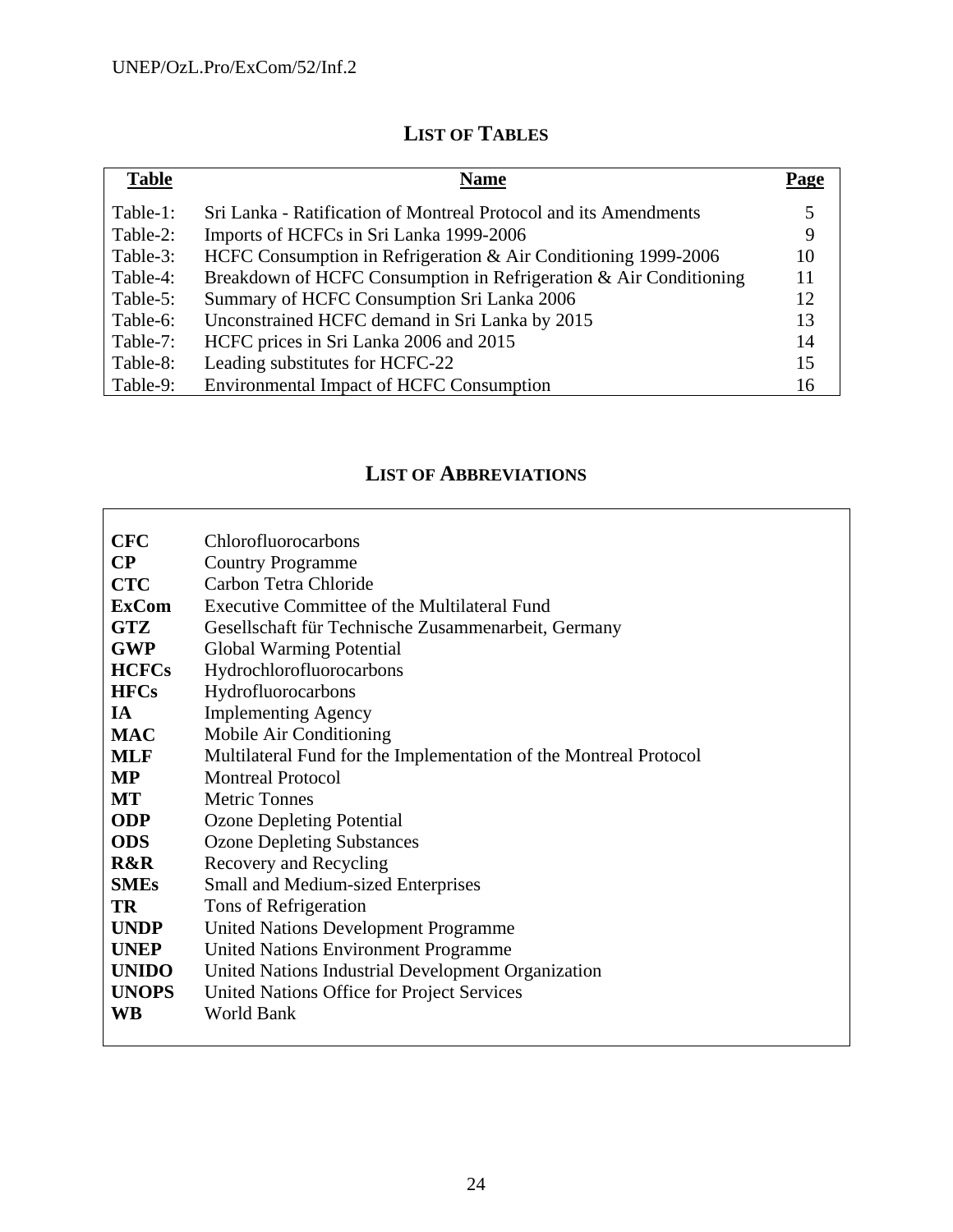# **1. INTRODUCTION**

*(k) 1.1 BACKGROUND* 

Sri Lanka is an island country in the Indian Ocean to the south of India, with a land area of about 65,000 sq. km. It has a population of about 21 million with an estimated GDP per capita (PPP) of about USD 4,600 (2006). The agricultural sector accounts for about 17% of GDP, the industry for about 27 % and the services sector for about 56%. The population density is about 300 persons per sq km and the urban population represents around 22 % of the total population.

Table-1 below shows the dates of ratification by Sri Lanka of the Vienna Convention, Montreal Protocol and its amendments. The ratification of the Beijing amendment is still in process.

| <b>Agreement/Amendment</b> | <b>Ratification</b> |
|----------------------------|---------------------|
| Vienna Convention          | December 1989       |
| <b>Montreal Protocol</b>   | December 1989       |
| London Amendment           | June 1993           |
| Copenhagen Amendment       | <b>July 1997</b>    |
| <b>Montreal Amendment</b>  | August 1999         |
| Beijing Amendment          | November 2002       |

**Table-1: Sri Lanka - Ratification of Montreal Protocol and its Amendments** 

The Country Programme (CP) incorporating the national strategy and action plan for phasing out ODS in Sri Lanka in accordance with the control schedule of the Montreal Protocol and its amendments, was approved in March 1994. The Country Programme proposed measures and actions by the government and industry, such as institutional and regulatory measures, awareness and information dissemination, technical assistance, training and investments for technology conversions, for facilitating the phase-out of ODS in the various ODS consuming industry sectors and to assist them for complying with the country's commitments and priorities. The Foams and Refrigeration & Air Conditioning Sectors were the main ODS consuming sectors in Sri Lanka, therefore the national strategy prioritized the management of ODS consumption and eventual phase-out in these sectors.

The National Programme for Recovery and Recycling of refrigerants was approved in October 1996. The Refrigerant Management Plan was approved in December 2000. The National Compliance Action Plan for phase-out of CFCs was approved in July 2004.

Sri Lanka has made significant progress in ODS phase-out over the past few years and has complied with both interim control milestones (namely, the 1999 freeze and the 85% reduction by 2005) for Annex-A Group-I substances (CFCs). This has been made possible with the assistance of the Multilateral Fund and through project activities including technology transfer investments, technical assistance, training and capacity building, information dissemination and awareness-raising and also due to pro-active regulations.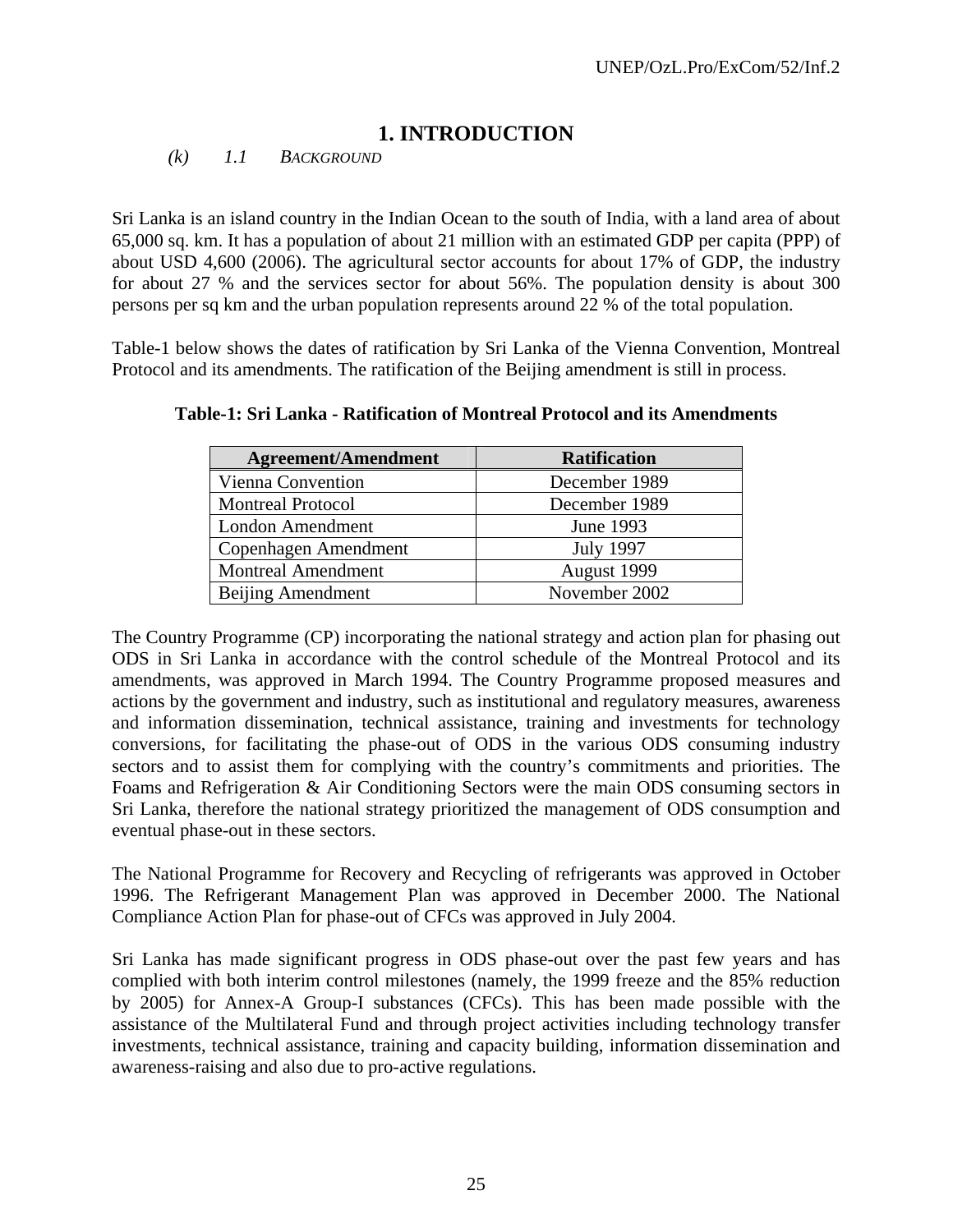HCFCs, which have Ozone Depleting Potential (ODP) up to 15% of that of CFCs, are classified as controlled substances under Annex-C, Group-I of the Montreal Protocol. HCFCs therefore, have use restrictions and eventually have to be phased-out. For developing countries, the scheduled phase-out date for HCFCs is 01 January 2040 with an interim control measure of freezing HCFC production and consumption at 2015 levels, from 01 January 2016. HCFCs being controlled substances, projects or activities leading to reductions of HCFCs may be eligible for funding by the Multilateral Fund at a future date. HCFCs were approved as substitutes for CFCs in many of the projects and activities supported by the Multilateral Fund.

Considering the increasing demand for HCFCs, and considering the imminent restrictions on HCFCs, including the 2016 freeze in consumption for Article-5 countries, the user industry needs to be equipped to address the technology and environmental issues arising from HCFC use reductions. Moreover, actions to reduce HCFC consumption may need to be initiated sooner than later. Recognizing these challenges, the ExCom approved at its  $45<sup>th</sup>$  Meeting, funding for UNDP to carry out HCFC surveys in 12 countries. Sri Lanka is one of the countries which requested to be a part of this activity.

# **1.2 APPROACH AND PREPARATION**

The Executive Committee of the Multilateral Fund at its  $45<sup>th</sup>$  Meeting approved a project to be implemented by UNDP, which aims to conduct a limited survey of HCFC use in selected countries, with a goal of enabling the Executive Committee to establish a national aggregate level of HCFC consumption against which future projects and activities may be funded. The selected countries are:

| Latín America:  | Argentina, Brazil, Colombia, Mexico, Venezuela |
|-----------------|------------------------------------------------|
| Middle East:    | Iran, Lebanon, Syria                           |
| South Asia:     | India, Sri Lanka                               |
| Southeast Asia: | Indonesia, Malaysia                            |

To ensure effective coordination of survey activities in this global project involving 12 countries and to better address cross-regional issues, UNDP planned the activities to be carried out, using a three-stage process:

- Data collection and survey at the national level
- Compilation and analysis of survey data
- Presentation and reporting of survey data

The national-level data collection and survey work was to be carried out through recruitment of a local consultant entity recommended by the respective governments. The compilation and analysis of the survey data was carried out through UNDP's international experts and researchers to impart credibility and quality. The presentation and reporting of survey data was carried out in consultation with the country governments, ensuring the required country-level consultations within the respective industry and expert institutions. Consequently UNDP, in consultation with the Sri Lanka National Ozone Unit, selected a local firm, Inaire P. Ltd, as the national expert entity to undertake the national level tasks for the survey.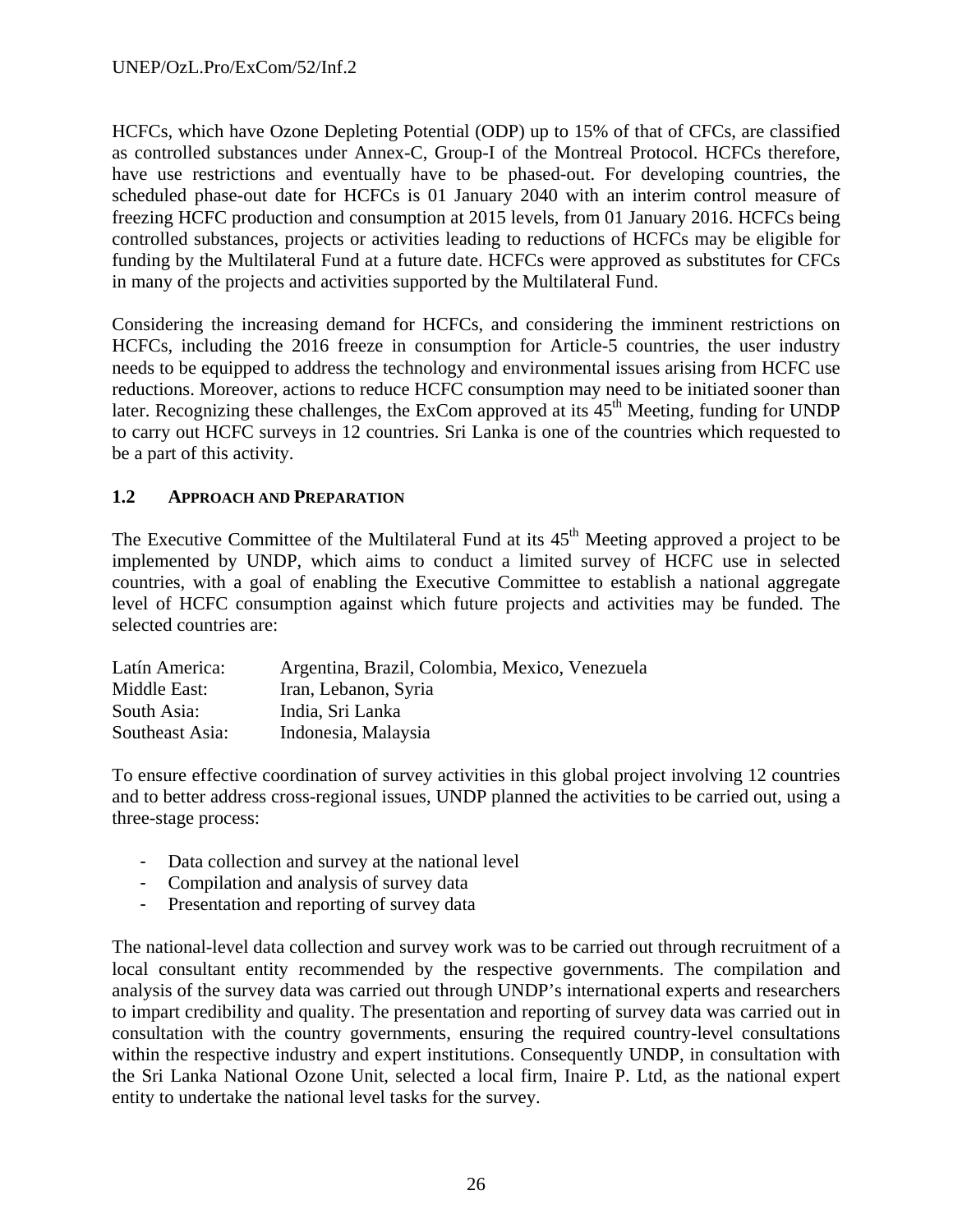# **1.3 SURVEY METHODOLOGY**

# *Data collection*

A questionnaire in the prescribed format, for collecting field data was used. The following data were collected:

- 4. HCFC import data
- 5. HCFC-based equipment population data
- 6. HCFC consumption data by sectors.

Meetings were held with representatives from related government institutions, importers, distributors, industry associations, end-uses, as well as expert and senior technicians to supplement the data collection.

# *Data processing*

Since Sri Lanka does not produce or export any CFCs and HCFCs, the HCFC consumption is equal to the amount of HCFC imported to Sri Lanka.

The data on imports and consumption obtained from various information sources was analyzed using best estimates.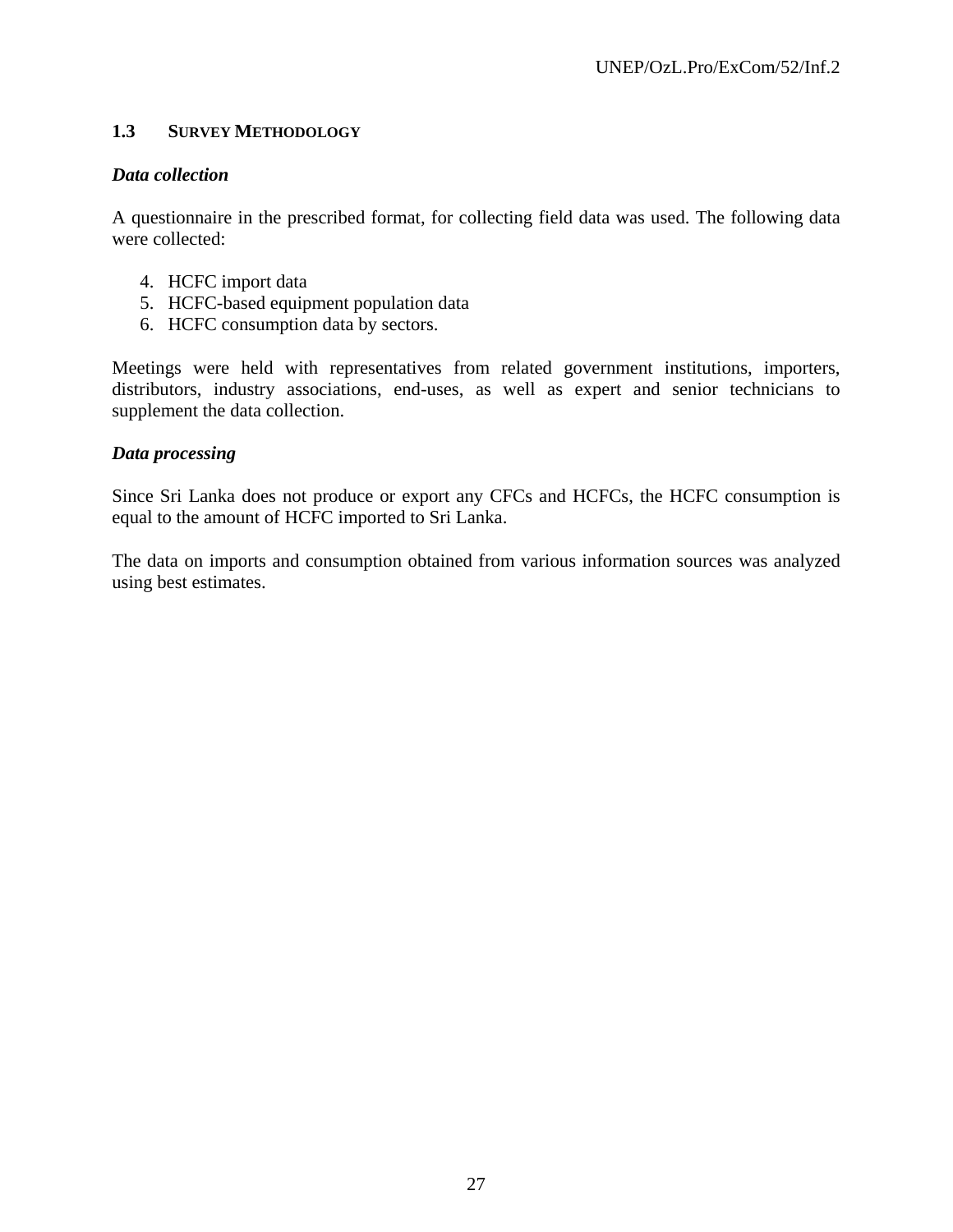# **2. OBSERVATIONS**

*(l) 2.1 INSTITUTIONAL FRAMEWORK* 

# **2.1.1 Institutional Arrangements**

The activities related to ozone layer protection and implementation of the Montreal Protocol, are managed and coordinated through the National Ozone Unit, within the Ministry of Environment and Natural Resources. The national policies and priorities related to the implementation of the Montreal Protocol are formulated by the National Coordination Committee comprising of representation from various related ministries, agencies, technical institutions, industry associations and NGOs.

To provide regulatory and policy support for enabling the industry to eliminate ODS, the Government of Sri Lanka has taken the following initiatives and actions:

- h) Monitoring the use and import of ODS to control
- i) Prevention of illegal trade and capacity building of customs officials
- j) Active participation in the preparation, implementation and monitoring for projects funded by MLF
- k) Formulating guidelines and regulations as necessary for policy implementation
- l) Supporting public awareness initiatives and campaigns for promoting ozone layer protection at the consumer level for encouraging public involvement.
- m) Regular interaction with other ministries and departments, industry representatives and implementing agencies for information dissemination related to impact of policy measures
- n) Promoting research on ozone-friendly technologies.

# **2.1.2 Policies and Regulations**

Government of Sri Lanka has adopted policies that would support the ODS phase-out activities in the country in accordance with the Montreal Protocol control targets. Specifically, the policies focus on expediting the implementation of ODS phase-out projects and adoption of non-ODS substitute technologies.

In order to control the trade and use of ODS the Government of Sri Lanka has established the following regulations:

- d) Prohibition of import of ODS-based products/equipment
- e) Licensing system for import of ODS
- f) Prohibition on establishing production capacity for ODS-based products.

Specific regulatory actions targeting HCFCs are:

- a) HCFCs are designated as controlled substances
- b) Import licensing system for HCFCs is in place since 2005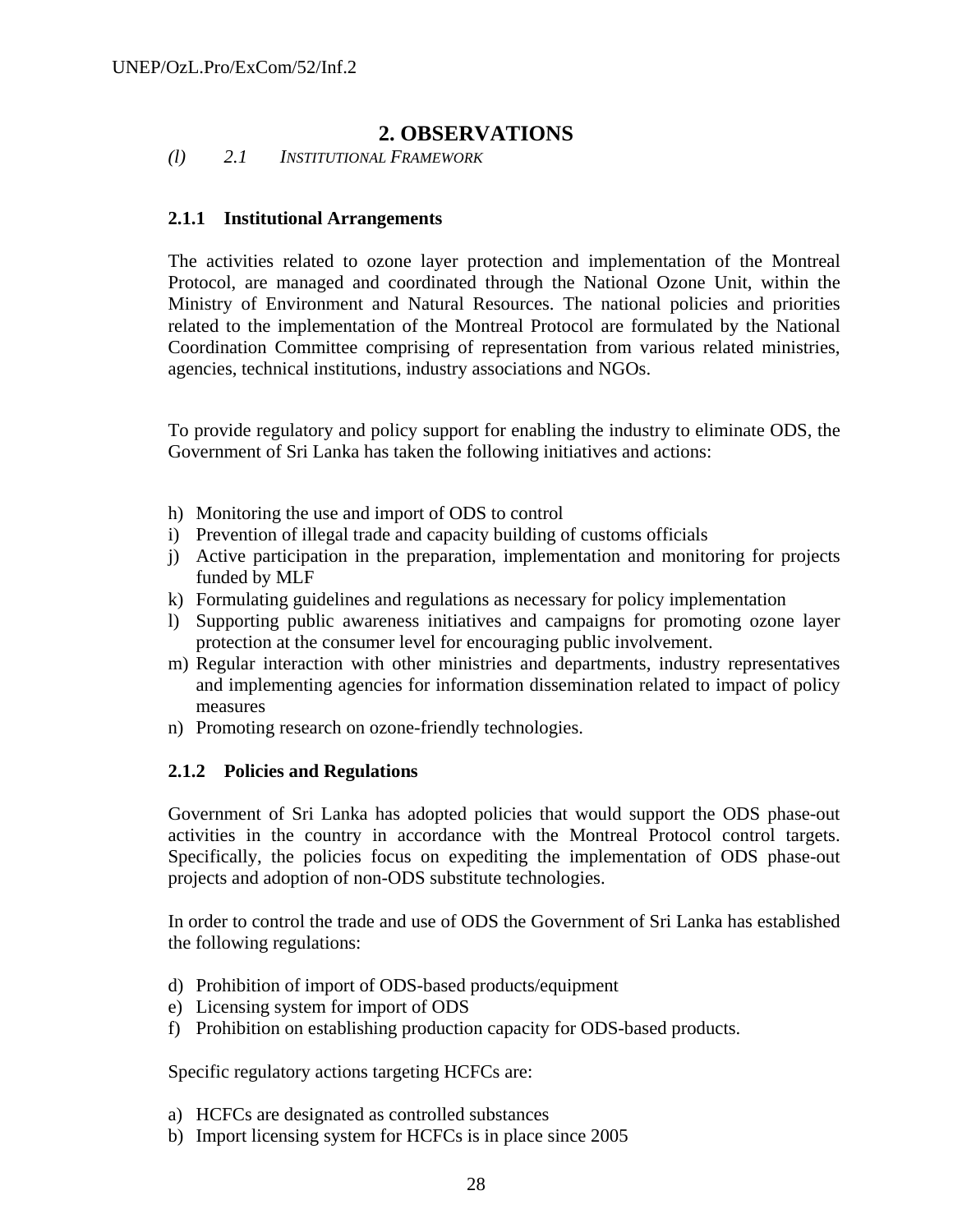*(m) 2.2 HCFC SUPPLY SCENARIO* 

(i) 2.2.1 Production

There is no production of HCFCs in Sri Lanka. The entire domestic demand is met through imports. Imports mainly originate from China, Europe, India and Singapore.

(ii) 2.2.2 Exports

There are no recorded exports of HCFCs from Sri Lanka.

(iii) 2.2.3 Imports

In Sri Lanka, there are thirteen authorized importers of HCFCs. Import of HCFCs into Sri Lanka since 1999 are tabulated below:

| Substance/          | <b>Imports (metric tonnes)</b> |      |      |            |      |      |      |      |
|---------------------|--------------------------------|------|------|------------|------|------|------|------|
| Year                | 1999                           | 2000 | 2001 | 2002       | 2003 | 2004 | 2005 | 2006 |
| HCFC-22             | 112                            | 112  | 105  | 154        | 128  | 203  | 177  | 224  |
| HCFC-141b and other |                                |      |      | $\sqrt{2}$ |      | 28   |      |      |
| <b>Total</b>        | 112                            | 115  | 106  | 157        | 128  | 231  | 178  | 225  |

#### **Table-2: Sri Lanka – HCFC Imports (1999 – 2006)**

**Note:** Rounded off to the nearest 1 tonne

#### (iv) 2.2.4 Distribution and Supply chain

Imported HCFCs are sold directly to users by the importers or indirectly through secondary distributors or retailers. HCFCs are also supplied through service establishments and contractors.

*(n) 2.3 HCFC CONSUMPTION* 

### (i) 2.3.1 Aerosols Sector

There is no reported consumption of HCFCs in this sector as of 2006.

(ii) 2.3.2 Firefighting Sector

There is no identified use of HCFCs in the Firefighting sector in Sri Lanka.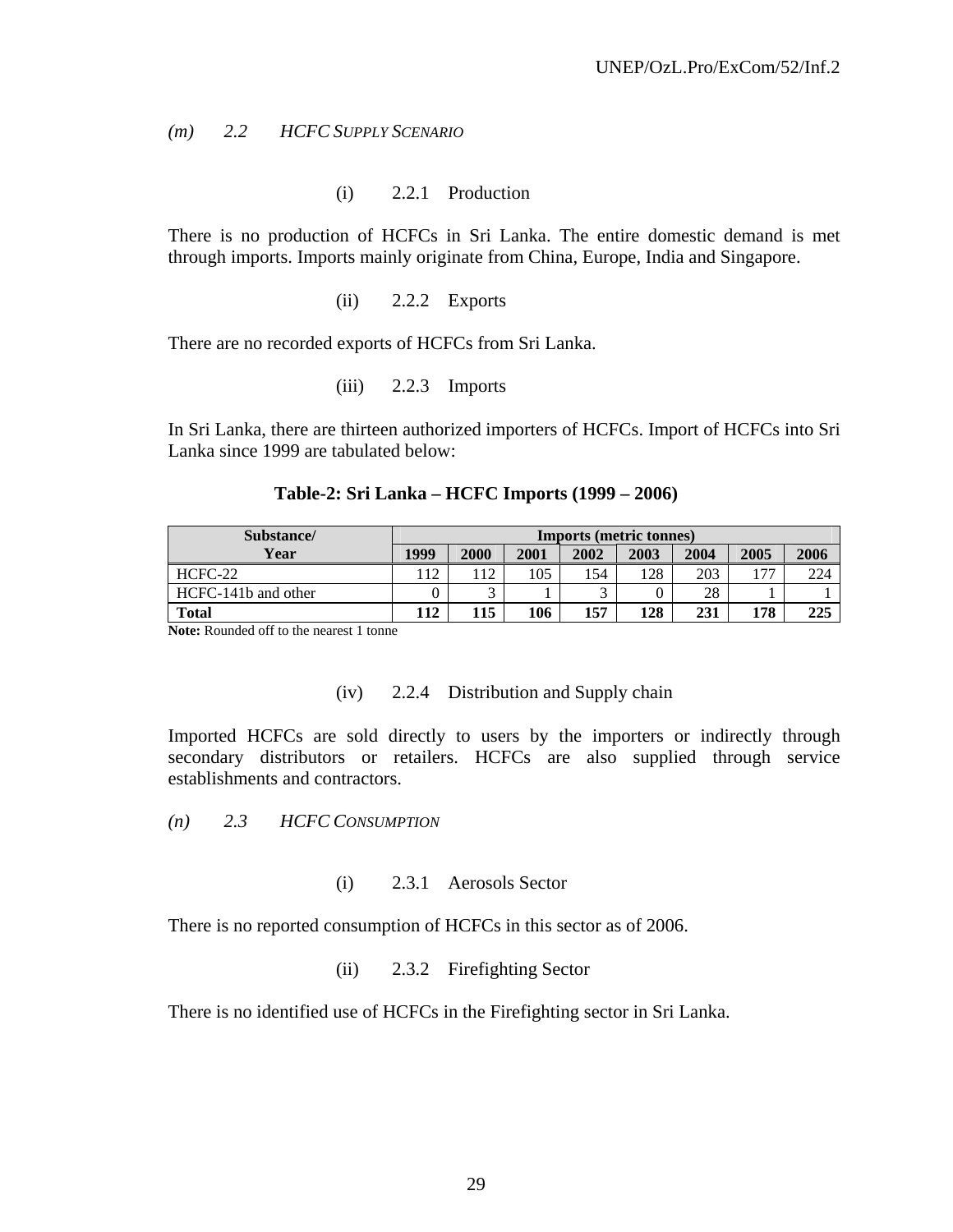### (iii) 2.3.3 Foams Sector

The consumption of HCFCs in the Foams Sector was historically negligible and zero in 2006.

## (iv) 2.3.4 Refrigeration & Air Conditioning Sector

The Refrigeration and Air Conditioning Sector is the main HCFC consuming sector in Sri Lanka. The Refrigeration and Air Conditioning Sector has experienced significant growth in the past decade due to the growth in the per capita incomes, the predominance of the service industry and the relatively low market penetration of refrigeration and air conditioning appliances and equipment in the past.

HCFCs are used as refrigerants (HCFC-22) and blowing agents (HCFC-141b) in the manufacture of refrigeration and air conditioning equipment. In servicing, HCFC-22 is the predominant HCFC used. For appliances such as comfort air conditioning equipment, HCFC-22 has been the traditional refrigerant. For domestic refrigeration appliances such as household refrigerators and freezers, HCFC-141b is used as a blowing agent for the foam insulation. In commercial refrigeration and industrial refrigeration equipment, HCFC-22 has been used both as a traditional refrigerant as well as a replacement refrigerant for CFC-12 and in addition HCFC-141b is used as a blowing agent for the foam insulation.

The historical consumption of HCFCs in the Refrigeration and Air Conditioning Sector from 1999 - 2006 is shown in Table-3 below.

| Year/Parameter | <b>Consumption (metric tonnes)</b> |      |      |      |      |      |      |      |  |
|----------------|------------------------------------|------|------|------|------|------|------|------|--|
|                | 1999*                              | 2000 | 2001 | 2002 | 2003 | 2004 | 2005 | 2006 |  |
| Manufacturing  | 110                                |      | 18   | 24   | 19   |      | 30   |      |  |
| Servicing      |                                    | 94   | 88   | 130  | 99   | .60  | 162  | 1941 |  |
| <b>Total</b>   | 10                                 | 113  | 106  | 154  | 118  | 211  | 192  | 225  |  |

### **Table-3: HCFC Consumption in Refrigeration & Air Conditioning Sector in Sri Lanka (1999-2006)**

\* Breakdown not available

**Note:** All figures rounded off to the nearest 1 metric tonne

### *Manufacturing*

The manufacturing activities in the Refrigeration and Air Conditioning Sector comprise of comfort air conditioning equipment (such as window and split air conditioners and air conditioning chillers), domestic refrigeration equipment (household refrigerators and freezers) and commercial/industrial refrigeration equipment (such display cabinets, chest freezers, beverage chillers, walk-in coolers and cold rooms). The manufacturing activities for refrigeration and air conditioning equipment in Sri Lanka are limited; only about 15% of the domestic demand is met through local manufacturing and the remaining through imports.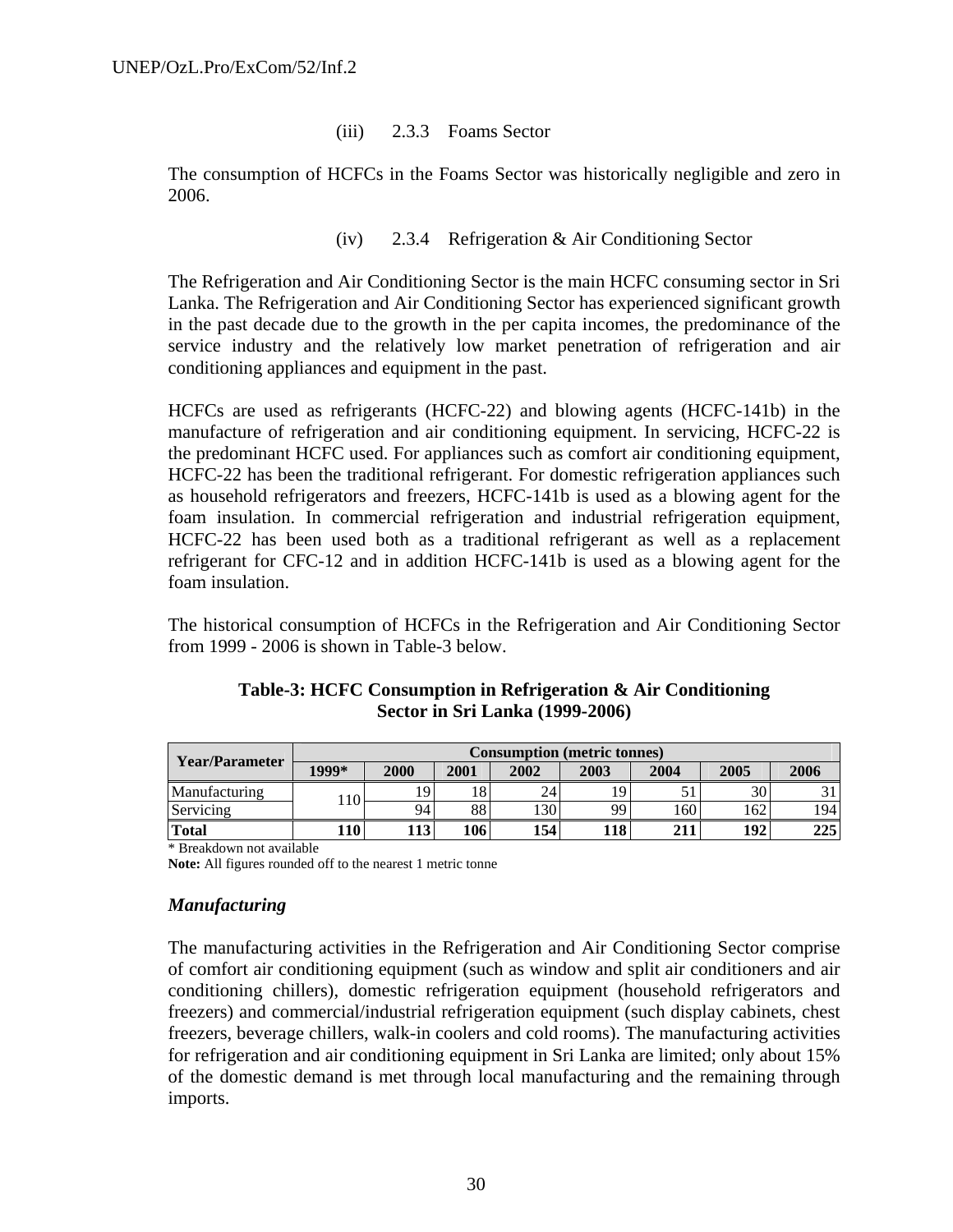# *Servicing*

There is a significant existing population of domestic, commercial, industrial and transport refrigeration appliances, equipment and systems requiring servicing. Also, due to economic growth, there are several office buildings, supermarkets, hotels and hospitals served by HCFC-based equipment for air conditioning, which require servicing. There are a number of cold room installations serving hotels, hospitals, supermarkets, restaurants and food industry for preserving, fruits and vegetables and other perishables. Many of these installations are HCFC-based. As a result, there is a fast growing servicing sector comprising of a large number of servicing establishments and end-users.

The table below shows the breakdown of HCFC consumption in the Refrigeration and Air Conditioning Sector in Sri Lanka for 2006:

| <b>Application</b>              | <b>HCFC Consumption</b> |
|---------------------------------|-------------------------|
|                                 | (metric tonnes)         |
| <b>Manufacturing</b>            |                         |
| Window/Split Air Conditioners   | 5                       |
| Air Conditioning chillers       | 10                      |
| <b>Domestic Refrigeration</b>   |                         |
| <b>Commercial Refrigeration</b> | 5                       |
| <b>Industrial Refrigeration</b> | 10                      |
| <b>Servicing</b>                |                         |
| Servicing (all applications)    | 194                     |
| <b>Total</b>                    | 225                     |

### **Table-4: Estimated Breakdown of HCFC Consumption in the Refrigeration and Air Conditioning Sector (2006)**

**(v)** (vi) 2.3.5 Solvents Sector

There is no identified usage of HCFCs as solvents as of 2006.

(vii) 2.3.6 Summary and Conclusions

The HCFC consumption in Sri Lanka is mainly concentrated in the Refrigeration and Air Conditioning sector. The predominant HCFC used is HCFC-22 as a refrigerant.

The table shown below shows the HCFC consumption in Sri Lanka during 2006, by sector/substance: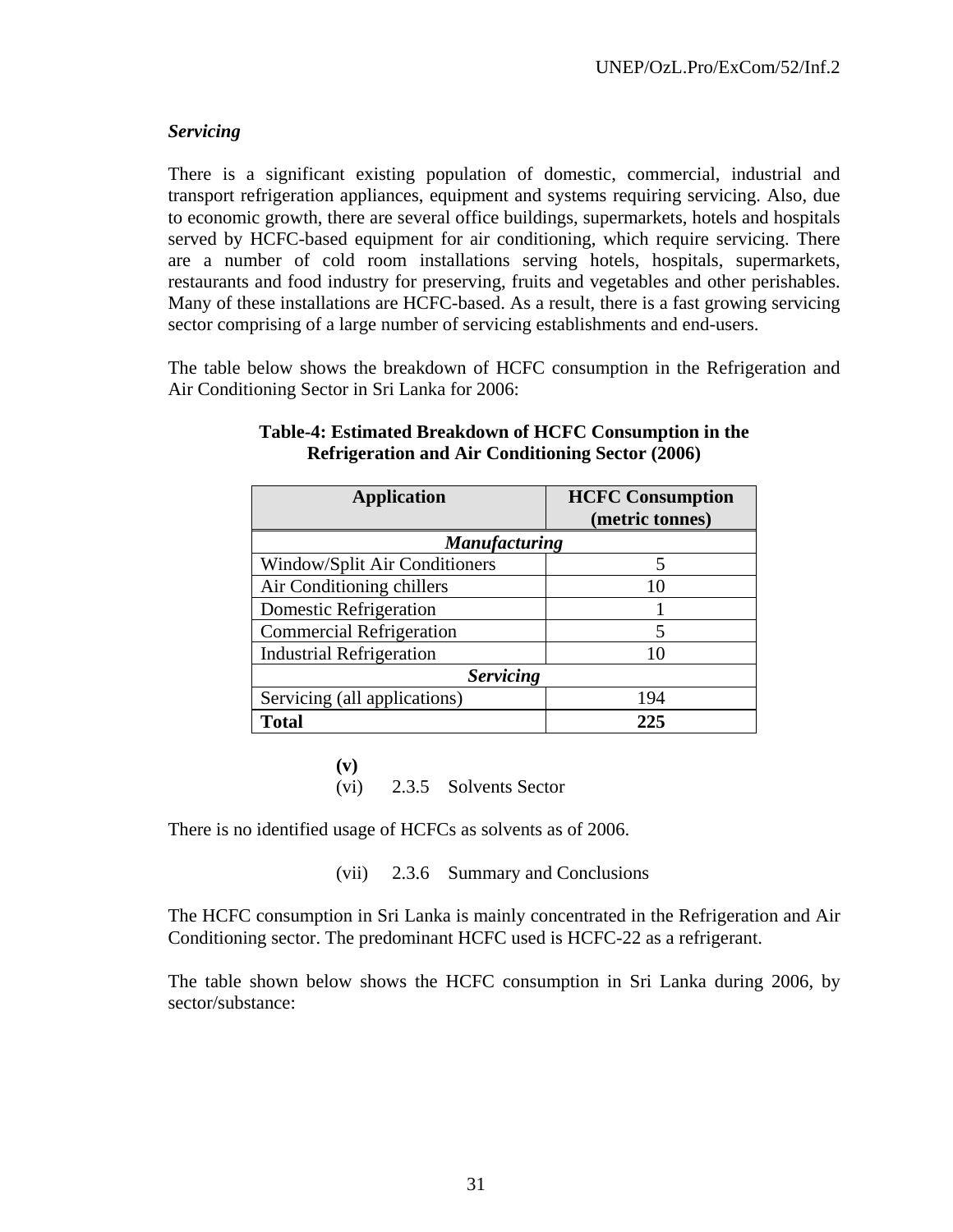|                                             | <b>Consumption (metric tonnes)</b> |                  |              |  |
|---------------------------------------------|------------------------------------|------------------|--------------|--|
| <b>Sector</b>                               | <b>HCFC-22</b>                     | <b>HCFC-141b</b> | <b>Total</b> |  |
| <b>Foams</b>                                |                                    |                  |              |  |
| <b>Refrigeration &amp; Air Conditioning</b> |                                    |                  |              |  |
| <b>Window/Split Air Conditioners</b>        | 5                                  |                  |              |  |
| Air Conditioning Chillers                   | 10                                 |                  |              |  |
| <b>Domestic Refrigeration</b>               |                                    |                  |              |  |
| <b>Commercial Refrigeration</b>             |                                    |                  |              |  |
| <b>Industrial Refrigeration</b>             | 10                                 |                  |              |  |
| Servicing                                   | 194                                |                  | 194          |  |
| <b>Total</b>                                | 224                                |                  | 225          |  |

# **Table-5: Summary of HCFC Consumption in Sri Lanka (2006)**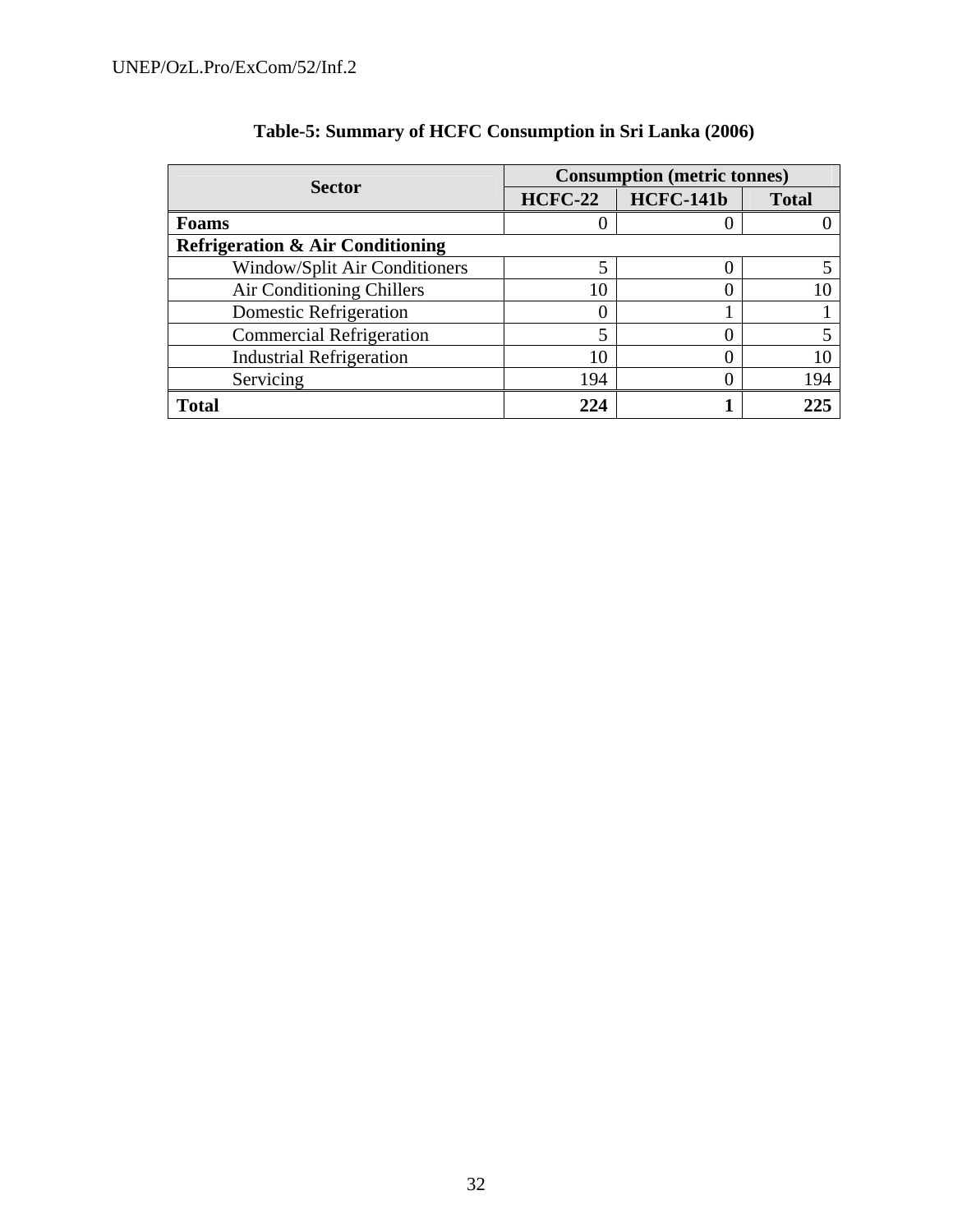# **3. ANALYSIS**

*(o) 3.1 DEMAND FORECASTS* 

**(i)**

The demand for HCFCs in Sri Lanka is forecasted to grow due to the expected economic growth and consequent rise in demand for consumer and industrial goods. HCFC-22 is and will remain the most significant HCFC in use in Sri Lanka. Future HCFC consumption in Sri Lanka is linked to the growth of the Refrigeration and Air Conditioning sector. In addition, conversion of some of the residual CFC consumption to HCFCs, as well as increasing use of HCFC-based equipment will contribute to growth. The increasing population of HCFC-based products will additionally increase servicing demand. Based on this, it is possible to make projections of unconstrained future demand for HCFCs until 2015.

The HCFC demand in Sri Lanka increased from about 112 metric tonnes in 1999 to 225 metric tonnes in 2006, signifying an average annual growth rate of about 9.11% over the past 7 years.

Applying an average annual growth rate in demand of 10% from 2006 to 2015, which is the expected average growth rate in demand in the Refrigeration and Air Conditioning Sector, the unconstrained HCFC consumption in Sri Lanka is expected to reach 530 metric tonnes by 2015. The following table shows the unconstrained demand for HCFCs:

### **Table-6: Projected unconstrained demand for HCFCs in Sri Lanka by 2015**

| <b>Substance</b> | Demand in 2006  | Unconstrained demand in 2015 |  |  |
|------------------|-----------------|------------------------------|--|--|
|                  | (metric tonnes) | (metric tonnes)              |  |  |
| <b>HCFCs</b>     | 225             | 530                          |  |  |

### *(p) 3.2 AVAILABILITY AND PRICES*

### (i) 3.2.1 Availability Scenario

Due to increasing restrictions on HCFC use in developed countries, many of which would be in place by 2010, it is expected that in future the source of HCFCs would mainly be developing country producers, such as India and China. Based on market information, there is adequate manufacturing capacity in these countries to cater to the increased demand. It is also possible that some of the manufacturing capacity in developed countries may shift to developing countries. In view of these factors, it does not appear that there would be constraints on the availability of HCFCs in Sri Lanka by 2015.

### (ii) 3.2.2 Price Trends

The prevailing and projected prices of HCFCs in Sri Lanka (2006 and 2015) are shown in the table below.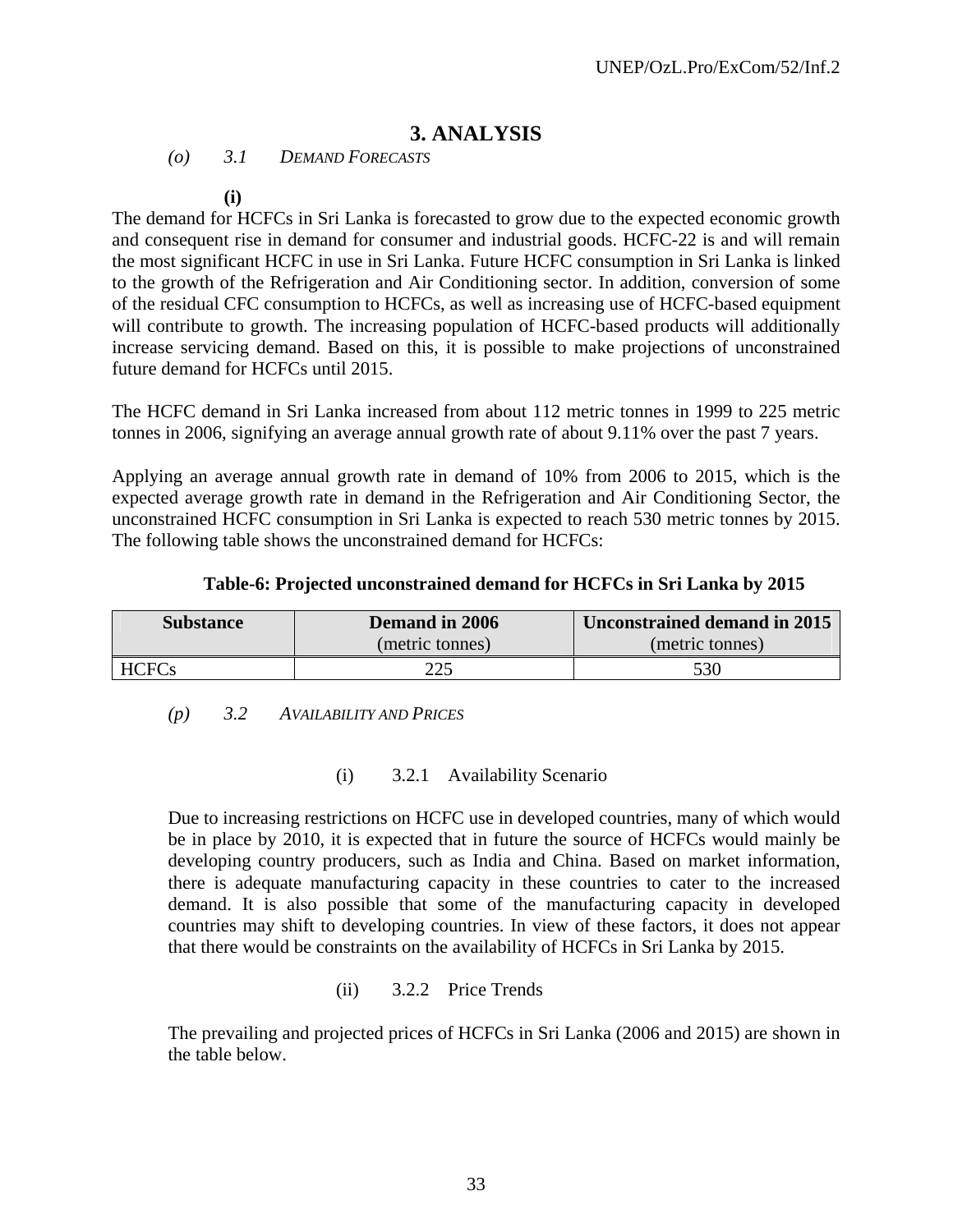| Year | <b>Market Price (US\$/kg)</b> |                  |  |  |
|------|-------------------------------|------------------|--|--|
|      | $HCFC-22$                     | <b>HCFC-141b</b> |  |  |
| 2006 | $3.50 - 4.00$                 | $3.50 - 4.00$    |  |  |
| 2015 | $4.50 - 6.00$                 | $5.00 - 6.00$    |  |  |

### **Table-7: HCFC prices in Sri Lanka (2006 and 2015)**

The projections are based on the assumption that the supply situation for HCFCs will not dramatically change for the foreseeable future. This is indeed likely to be the case as there is adequate manufacturing capacity for HCFCs in developing countries such as China and India and if production in developed countries is reduced, it is unlikely to affect the supply situation, as corresponding consumption controls are also in place in developed countries. Currently there are no consumption controls on HCFCs in developing countries (until the first control in 2016).

Thus it is seen that the prices of HCFCs in Sri Lanka in 2015 would not be dramatically higher, reflecting the relatively comfortable supply situation.

Substitutes for HCFCs are available, though not commonly used. The prices of substitutes vary between US\$ 8.00 to US\$ 15.00 per kg.

*(q) 3.3 TECHNOLOGY*

The selection of alternative technologies for HCFCs would be based on the following considerations:

- Maturity
- Availability
- Cost-effectiveness
- Energy-efficiency
- Environmental and occupational safety.

The selection of alternative technologies is also influenced by local circumstances, preferences of enterprises, accessibility to training, processibility and regulatory environment.

Certain non-ODP substitutes and alternative technologies to HCFCs, meeting many of these requirements have emerged in recent years for many applications.

(i) 3.3.1 Replacements for HCFC-22

HCFC-22 alternatives are relatively new to the market, especially in developing countries. The two main directions for the alternatives are natural substances (such as Ammonia, Hydrocarbons, Carbon Dioxide, etc) and synthetic substances (HFCs and their blends).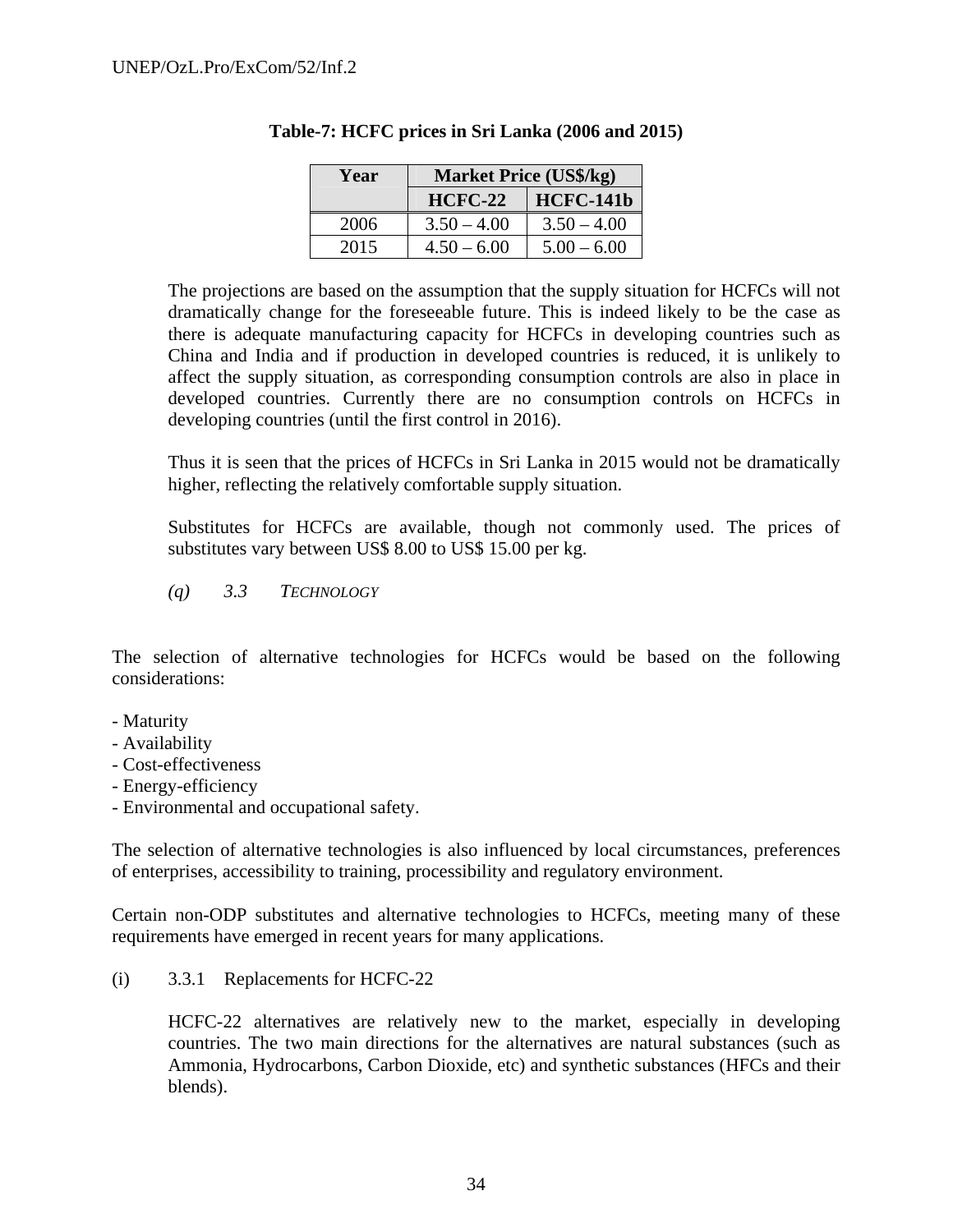Natural Substances: These have excellent thermodynamic properties and have zero ODP and GWP.

Ammonia is toxic and slightly flammable and can only be used in new equipment specifically designed and where exposure is minimal. Ammonia is a very popular refrigerant in the industrial refrigeration sector. Materials incompatibility makes ammonia generally unsuitable for small systems.

Hydrocarbons are highly flammable and can be used in systems designed to address the flammability risk. As a general rule, hydrocarbons are viable alternatives in small and medium-sized systems where intensive fire and explosion safety provisions can be conveniently and cost-effectively made. Hydrocarbons such as HC-290, HC-1270 and HC290/600a blends can be used for HCFC replacement. Blend of HC-290/HC-600a can be used in commercial refrigeration. HC-1270 can be used in low-temperature applications such as industrial refrigeration.

Supercritical  $CO<sub>2</sub>$ -based systems are available for certain applications, however currently because their high costs and relatively new technology are unlikely to be applied in the short term.

Synthetic Substances: HFCs and their blends are the major synthetic substances as alternatives to HCFCs. HFCs have zero ODP, no flammability and no toxicity, but have a high GWP, requiring minimization of leakages and emissions. All pure HFCs and most HFC blends require use of synthetic lubricating oils in place of the more conventional mineral oils used for HCFCs.

Currently the leading HFC blends to replace HCFC-22 are R-407C and R-410A. However, they both have some characteristics that make the transition from HCFC-22 potentially challenging. R-407C has a significant temperature glide and R-410A operates at a considerably higher discharge pressures than HCFC-22. The availability and prices of HFCs and HFC blends to substitute HCFC-22 are not favorable presently in developing countries.

The leading alternative technologies for HCFC-22 are tabulated below:

| <b>Application</b>                                                  | <b>Leading replacements</b> |  |  |
|---------------------------------------------------------------------|-----------------------------|--|--|
| Window air conditioners                                             | R-407C, R-410A              |  |  |
| Unitary single package and split air<br>conditioners and heat pumps | R-407C, R-410A              |  |  |
| Air-cooled and water-cooled chillers                                | R-410A, R-134a              |  |  |
| <b>Commercial Refrigeration</b>                                     | R-410A, R-134a, R-404A, HCs |  |  |
| Industrial Refrigeration/AC                                         | R-134a, R-404a, Ammonia     |  |  |
| Transport refrigeration/AC                                          | R-134a, R-410A              |  |  |

### **Table-8: Leading substitutes for HCFC-22**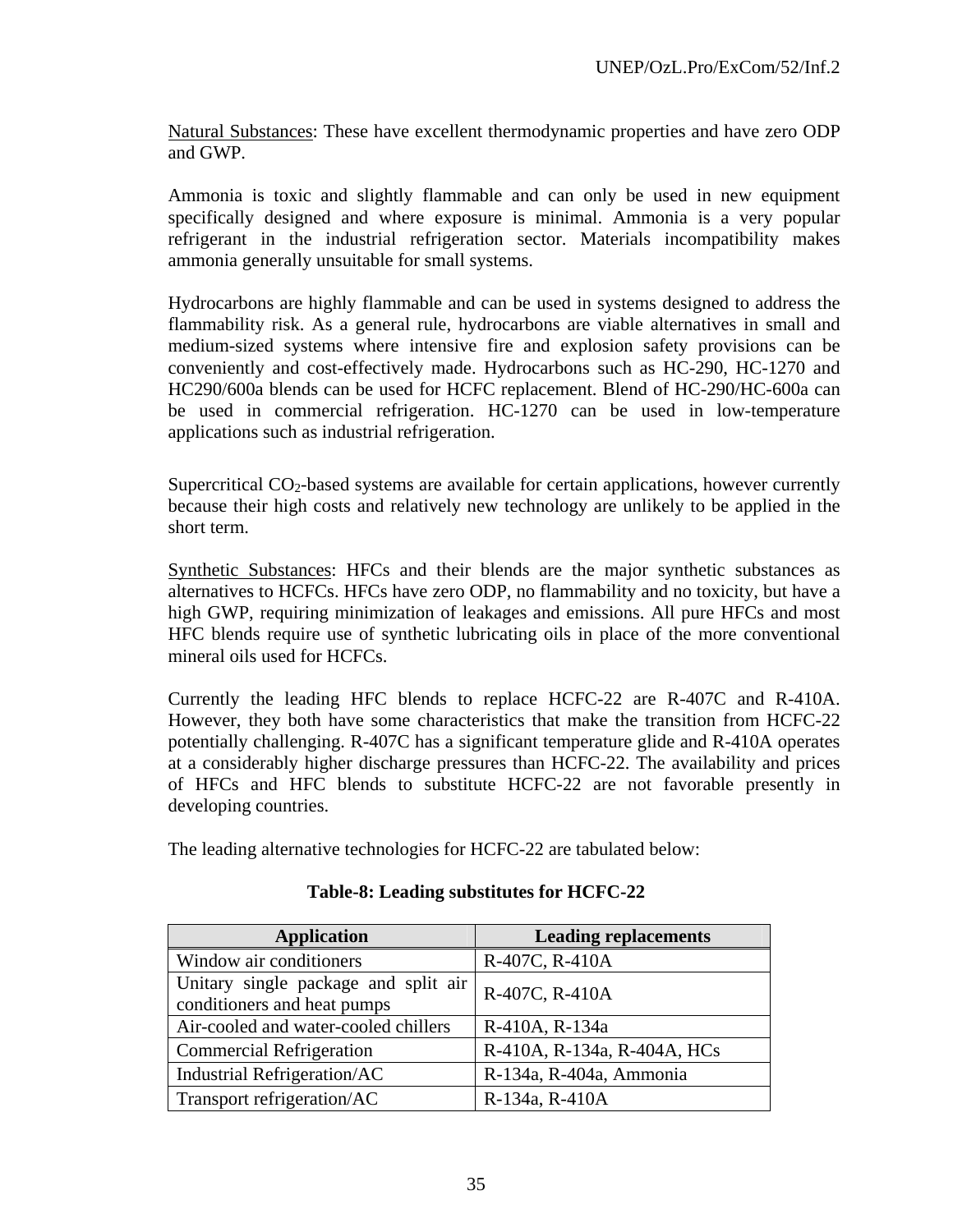# **3.3.2 Replacements for HCFC-141b**

Hydrocarbons: Pentane (n-, iso-, cyclo) based systems require extensive safety related provisions and investments due to their flammability. Cyclopentane has miscibility limitations with polyols. The molded densities and insulation values are marginally inferior to those obtained with HCFC-141b. The advantages are their relatively lower units costs, they are environmentally friendly (no ODP/GWP or health hazards) and constitute a permanent technology. Hydrocarbons are therefore the preferred conversion technology for large and organized users, where safety requirements can be complied with and investments can be economically justified.

HFCs: New HFC technologies such as HFC-245fa and HFC-365mfc have been commercially available recently. However, their prices and availability has not stabilized and is currently not cost-effective in countries like Sri Lanka to use them.

*(r) 3.4 ENVIRONMENTAL IMPACT* 

Table-9 shows the impact of HCFC consumption in Sri Lanka between 2006 and 2015, in terms of ODP and GWP. It can be seen that unconstrained demand would increase ozone depletion by 17.19 ODP tonnes and increase global warming by 540,810 tonnes/tonne CO2 by 2015.

|              |            |            |               | <b>Impact 2006</b> |             | <b>Impact 2015</b> |            |             |
|--------------|------------|------------|---------------|--------------------|-------------|--------------------|------------|-------------|
| <b>HCFC</b>  | <b>ODP</b> | <b>GWP</b> | <b>Demand</b> | <b>ODP</b>         | <b>GWP</b>  | <b>Demand</b>      | <b>ODP</b> | <b>GWP</b>  |
|              |            |            |               |                    | (MT/MT CO2) |                    |            | (MT/MT CO2) |
| $HCFC-141b$  | 0.11       | 630        |               | 0.11               | 630         | 2.36               | 0.26       | ,487        |
| HCFC-22      | 0.056      | .780       | 224           | 12.54              | 398,720     | 528.18             | 29.58      | 940,160     |
| <b>Total</b> |            |            | 225           | 12.65              | 399,350     | 530.54             | 29.84      | 941,647     |

#### **Table-9: Environmental Impact of HCFC Consumption**

The above figures do not account for the GWP of substitutes to HCFCs.

### **3.5 COMPLIANCE CHALLENGES AND OPPORTUNITIES**

The major challenges, which would prove as constraints for early transition from HCFCs to alternatives, are foreseen as below:

- Relatively adequate supply of HCFCs at reasonable prices until 2015
- High cost and inadequate availability of alternatives
- Inadequate technical and financial capacity to manage the transition
- Lack of awareness on the HCFC controls and available alternatives, as well as their impact on processes, practices and the environment.

The opportunities to meet the compliance requirements are as below: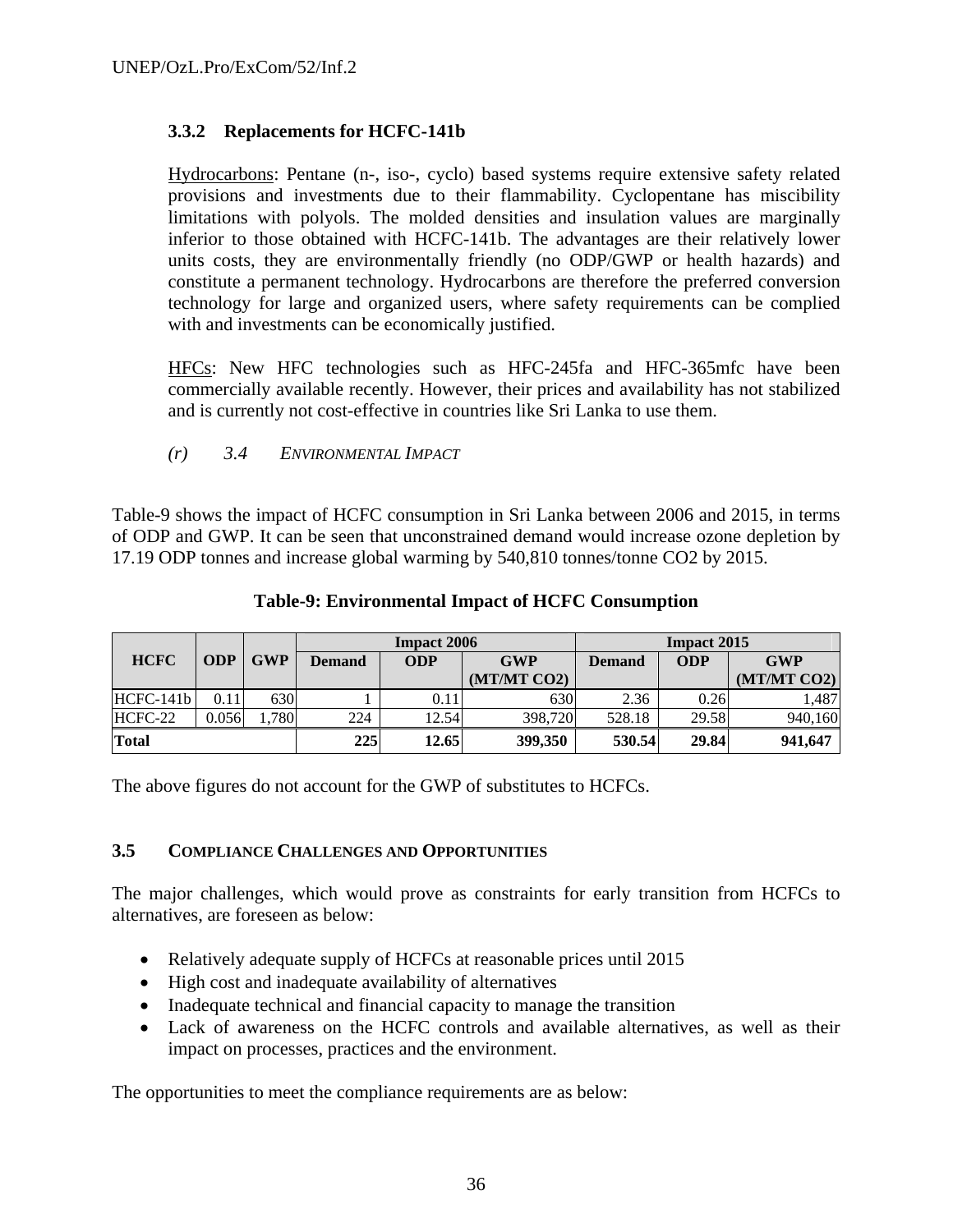- Experience gained and lessons learnt in phasing out CFCs
- Infrastructures established for managing CFC phase-out can be partially applied towards achieving HCFC reductions
- Technical and financial assistance for managing the transition from HCFCs to substitutes

## *(s) 3.6 POTENTIAL COMPLIANCE MEASURES*

The potential actions for compliance would comprise of the following:

Preparing a strategy and action plan: It would be necessary to develop a national strategy and action plan for compliance reflecting national policies/priorities, which could incorporate the following:

- Assessment of existing/new institutional structures, mechanisms and stakeholders that would administer, facilitate and monitor compliance actions and strengthening them
- Techno-economic assessment of available alternative technologies and their applicability/costs
- A detailed industry profile with identification and prioritization for those sectors in which transition is feasible earlier and/or cost-effectively
- Incremental costs of transition and conversion

Awareness and information dissemination: It would be crucial to access and disseminate information on the impending obligations of the 2016 freeze, technical information on alternatives, etc. to ensure stakeholder commitment to the reduction goals.

Reducing dependence on HCFCs: It would be worthwhile to identify sectors/actions in/through which HCFC usage can be reduced, for example, introduction of best practices/equipment for reducing HCFCs in servicing, using existing networks and systems established for managing CFC phase-out. Additionally, in those applications where drop-in replacements for HCFCs are feasible, they could be encouraged and implemented, for example, in end users.

Technical Assistance and Training: It would be crucial to ensure that adequate technical assistance and training is provided to stakeholders in the government and industry, to make informed decisions and choices about HCFC reductions and HCFC management.

The incremental costs involved in implementing these compliance measures would need to be adequately funded under the existing Montreal Protocol mechanisms, so that these costs are not a burden on the consumers and industry.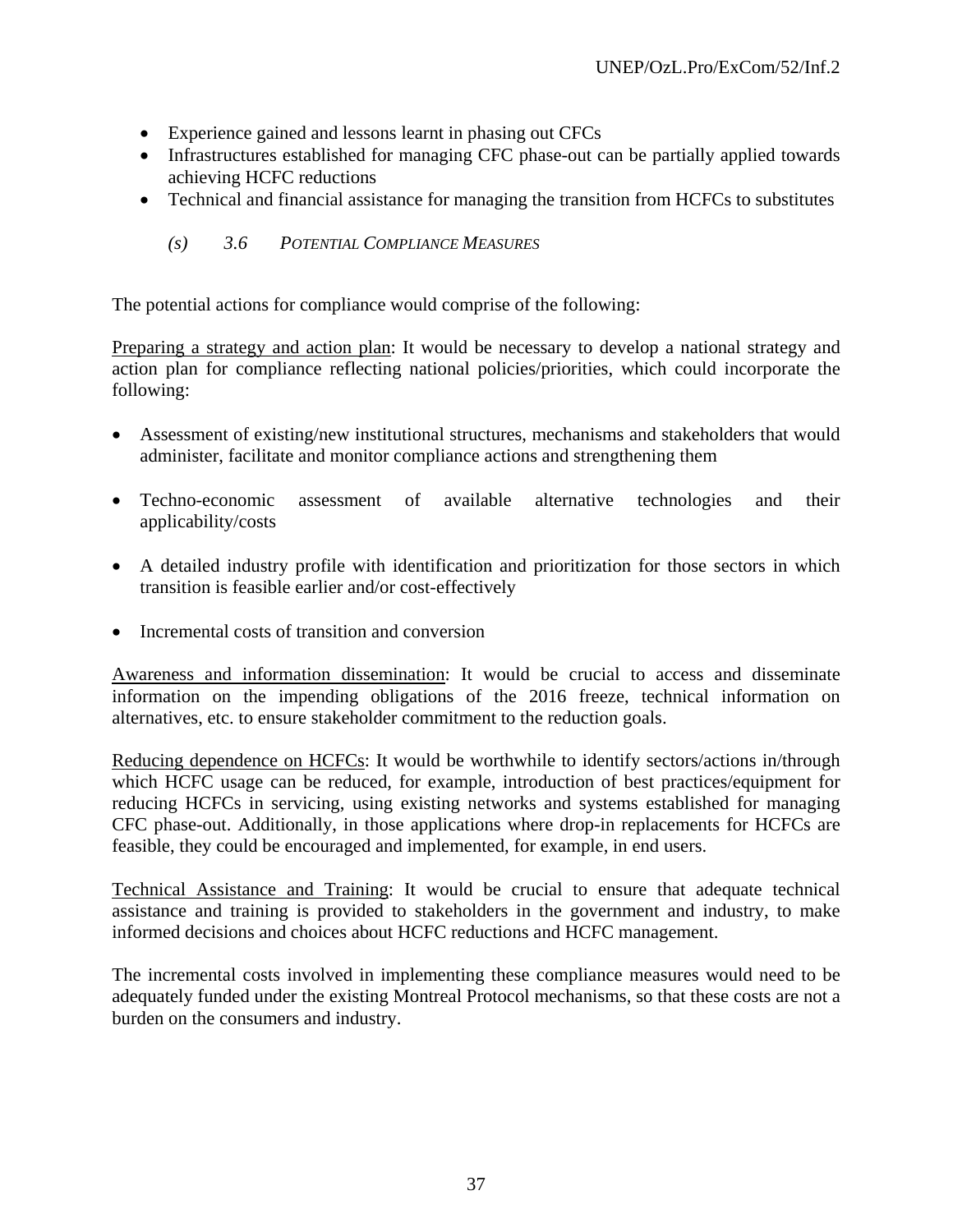### UNEP/OzL.Pro/ExCom/52/Inf.2

## *(t) 3.7 SUMMARY AND CONCLUSIONS*

In Sri Lanka, HCFC-22 is the predominant HCFCs used in the Refrigeration & Air Conditioning sector. HCFC-141b is used as a blowing agent for rigid polyurethane foams and HCFC-22 is used as a refrigerant for refrigeration and air conditioning systems.

Sri Lanka's consumption of HCFCs increased from 112 metric tonnes in 1999 to 225 metric tonnes in 2006. Unconstrained HCFC consumption in Sri Lanka is expected to reach 530 metric tonnes by 2015. It appears that the availability and costs of HCFCs would not be adverse for the next few years. This would present potential barriers for compliance with the 2016 freeze in consumption. Potential replacements for HCFCs include hydrocarbons and HFCs/HFC blends. Their availability and/or techno-economic feasibility are not yet favorably established for wider use. Lack of information and awareness about alternatives is another barrier for their application. Lessons learnt and experience gained during implementation of the CFC phase-out, as well as application of the structures established therein towards effecting reductions in HCFC use, are considered opportunities for addressing compliance requirements.

Potential compliance measures include preparation of a national strategy and action plan for meeting the 2016 freeze in consumption and also for future management of HCFCs, reducing dependence on HCFCs in the interim where alternatives can be more easily applied, creating awareness and disseminating information on the 2016 freeze obligations and alternative technologies, and providing technical assistance and training for making informed decisions on the transitions.

Sri Lanka expects the incremental costs of compliance to be met under the mechanisms of the Montreal Protocol.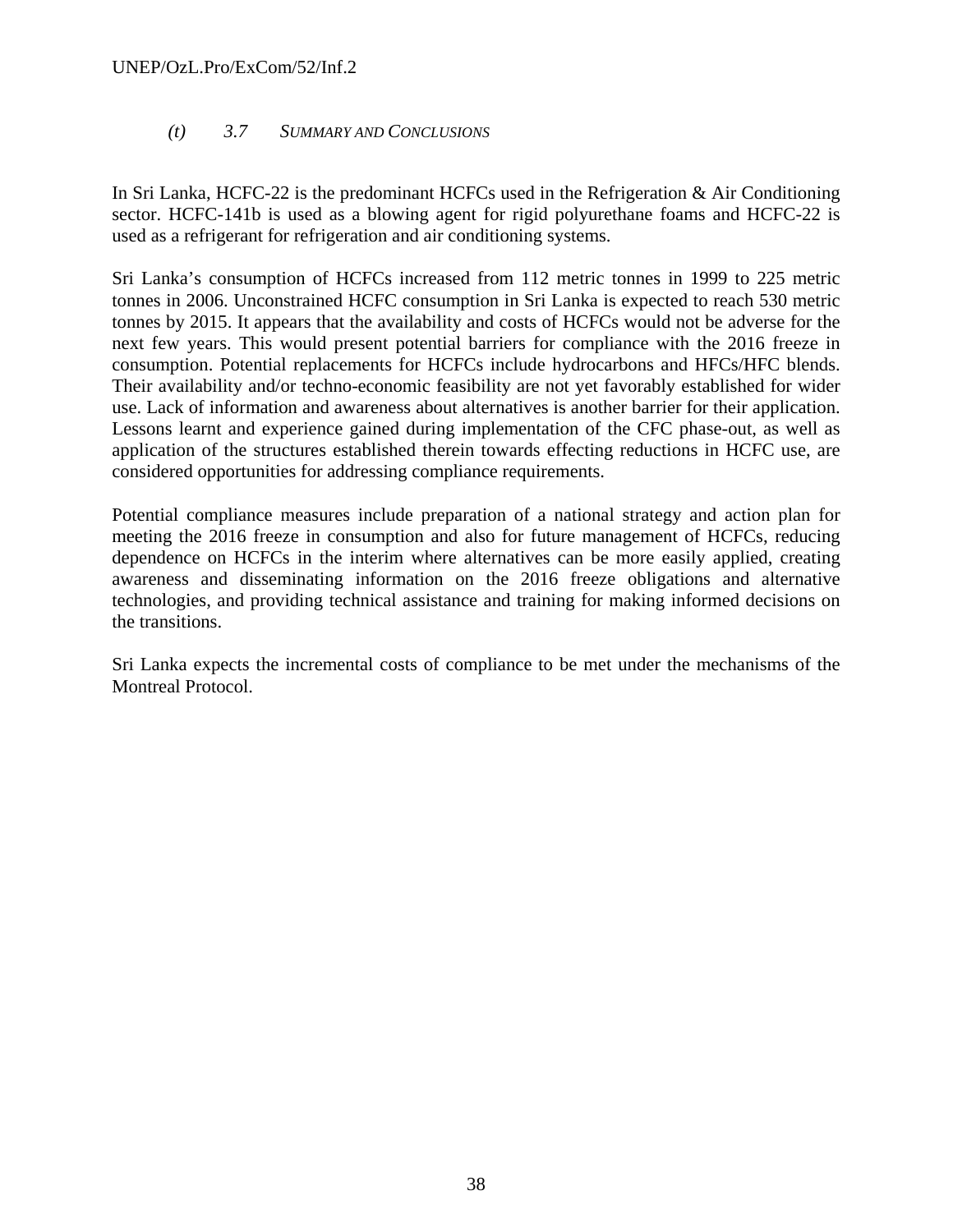## **ANNEX**

#### **INFORMATION ON HCFC CONSUMING ENTERPRISES**

| <b>Sector</b>                         |  | Sub-sector                      | <b>Estimated number of</b><br>enterprises |
|---------------------------------------|--|---------------------------------|-------------------------------------------|
| <b>MANUFACTURING</b>                  |  |                                 |                                           |
|                                       |  | Window/Split Air Conditioners   | 10                                        |
| Refrigeration and Air                 |  | Air Conditioning Chillers       | 25                                        |
| Conditioning                          |  | Domestic Refrigeration          | 3                                         |
|                                       |  | <b>Commercial Refrigeration</b> | 75                                        |
|                                       |  | <b>Industrial Refrigeration</b> | 30                                        |
| <b>SERVICING</b>                      |  |                                 |                                           |
| Refrigeration and Air<br>Conditioning |  | All                             | Over 1,000                                |

**Note:** The numbers and data provided in the table are a result of a limited survey of various sectors related to HCFCs the primary aim of which was to generate information that would enable the ExCom to establish a permanent aggregate level of consumption against which future activities could be funded. The numbers and data in this table are therefore *indicative only and not binding*. The numbers/data may be revised in future as a result of more detailed sector-level information becoming available. The numbers/data may not be used without the prior consent of the Government.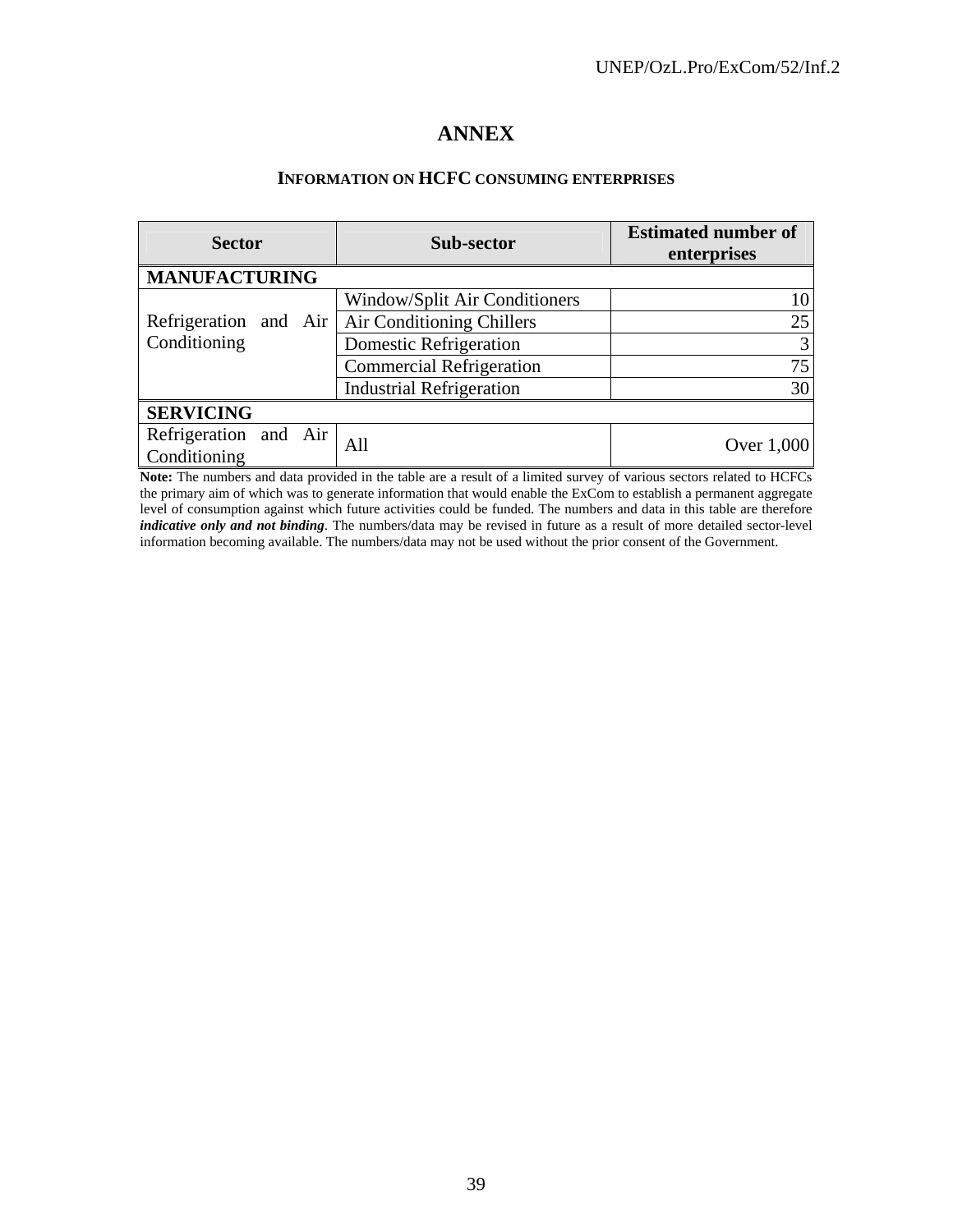# **SURVEY OF HCFCs IN SYRIA**

**FINAL REPORT** 

**National Ozone Unit, General Commission for Environmental Affairs Ministry of Local Administration and Environment & United Nations Development Programme (UNDP)**

**April/May 2007**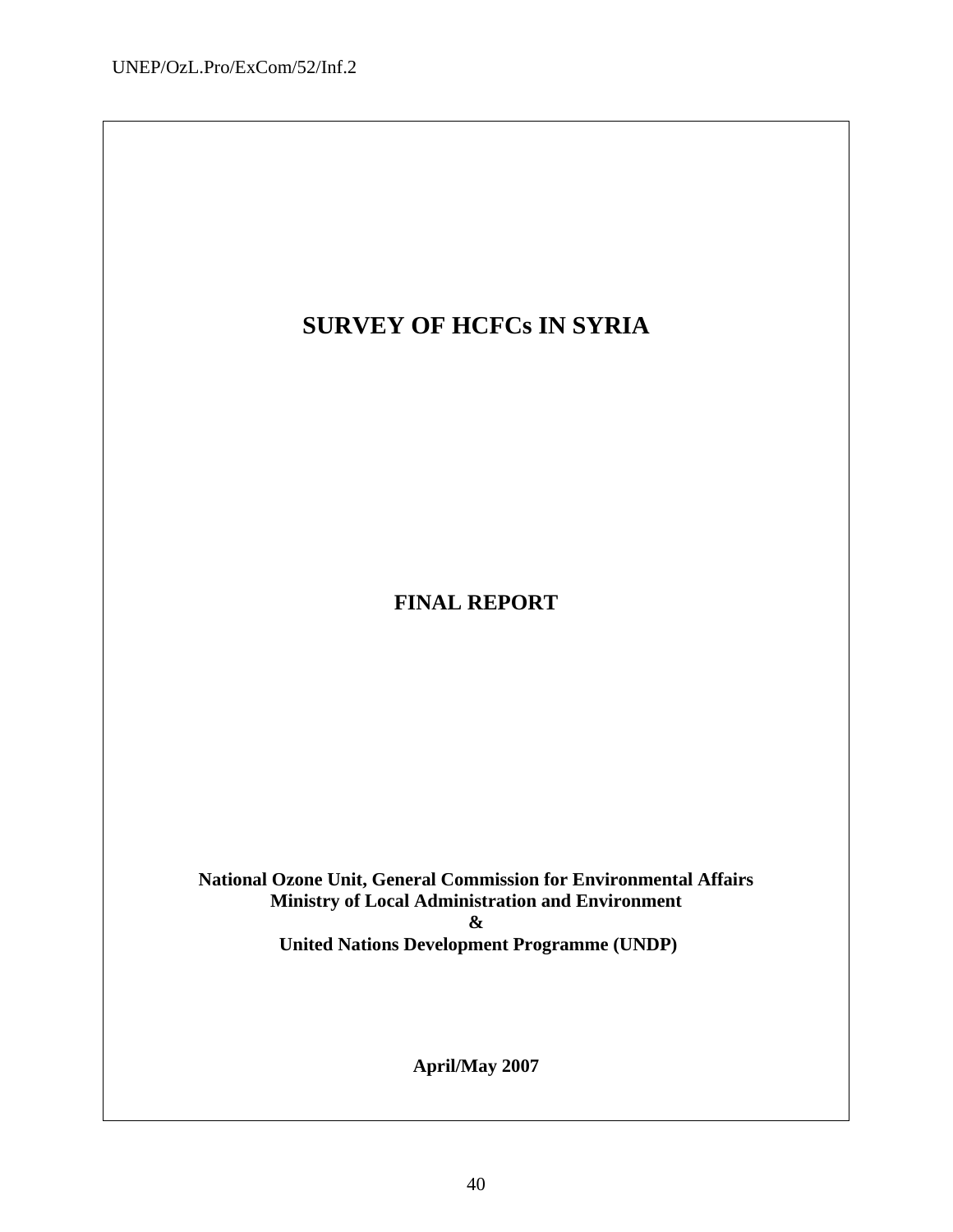## **EXECUTIVE SUMMARY**

Syria acceded to the Vienna Convention and ratified the Montreal Protocol on Substances that deplete the Ozone Layer in December 1989. Syria ratified the London, Copenhagen and Montreal Amendments in November 1999. Since the annual calculated consumption in Syria of controlled substances listed in Annex-A of the Montreal Protocol was less than 0.3 Kg per capita, Syria was classified as a party operating under Paragraph-1, Article-5 of the Montreal Protocol and thus qualified for technical and financial assistance, including transfer of technology for ODS phase-out, through the financial mechanism of the Montreal Protocol.

Syria's Country Programme incorporating the National Strategy and Action Plan for controlling the use of Ozone Depleting substances was approved in 1993. The Country Programme proposed measures and actions by the government and industry, such as institutional and regulatory measures, awareness and information dissemination, technical assistance, training and investments for technology conversions, for facilitating the phase-out of ODS in the various ODS consuming industry sectors and to assist them for complying with the country's commitments and priorities. The Country Programme Update initiated in 1995, renewed and reinforced Syria's commitment, strategy and action plan to eliminate ODS. The needs of CFC consuming industry sectors for compliance and conversion were reassessed through surveys. Complete phase-out of CFCs was targeted for 2007. Until date, Syria is in compliance with the Montreal Protocol control schedule. This has been made possible through project activities including technology transfer investments, technical assistance, training and capacity building, information dissemination and awareness-raising and also due to proactive regulations. Syria has established a licensing system for ODS since 1999. Imports of goods containing specified ODS are prohibited since 1996.

Hydrochlorofluorocarbons (HCFCs) are classified as controlled substances under Annex-C Group-I of the Montreal Protocol and therefore have to be controlled and eventually phased out. In accordance with the control schedule of the Montreal Protocol for Article-5 countries, production and consumption of HCFCs will be subject to a freeze at 2015 levels from 01 January 2016 and are required to be completely eliminated by 2040.

In Syria, HCFCs are used in the Refrigeration & Air Conditioning sector. The predominant HCFC used is HCFC-22. The consumption of HCFCs in Syria increased from about 470 metric tonnes in 1999 to 833 metric tonnes in 2006 signifying an average annual growth rate of about 8.4%. At a conservative annual growth rate in demand forecasted for HCFCs of 10% from 2007 until 2015, it is estimated that the consumption of HCFCs in Syria is likely to reach about 1,965 metric tonnes in 2015. This will lead to additional environmental impacts on ozone depletion as well as on global warming due to the ozone depleting potential and global warming potential of HCFCs.

In order to meet the 2016 freeze in HCFC consumption at 2015 levels, the industry, consumers and government will need to make timely preparations and interventions. These could include reducing dependence on HCFCs and controlling and reducing HCFC use wherever possible at an early stage. The main constraint for transitioning from HCFCs to alternative environment-friendly substitutes is the reliable and economical availability of substitutes as well as technical and financial capacity for effecting the transition. Adequate technical and financial assistance would be needed to minimize the burden of transition on consumers and industry. Also, adequate institutional support will be needed to ensure that awareness of the impending consumption limits is duly disseminated and capacity-building and training programmes for stakeholders are carried out. Syria expects that the international community will recognize these challenges in order to ensure sustainability and credibility of ODS phase-out complying with the global efforts towards the protection of the ozone layer.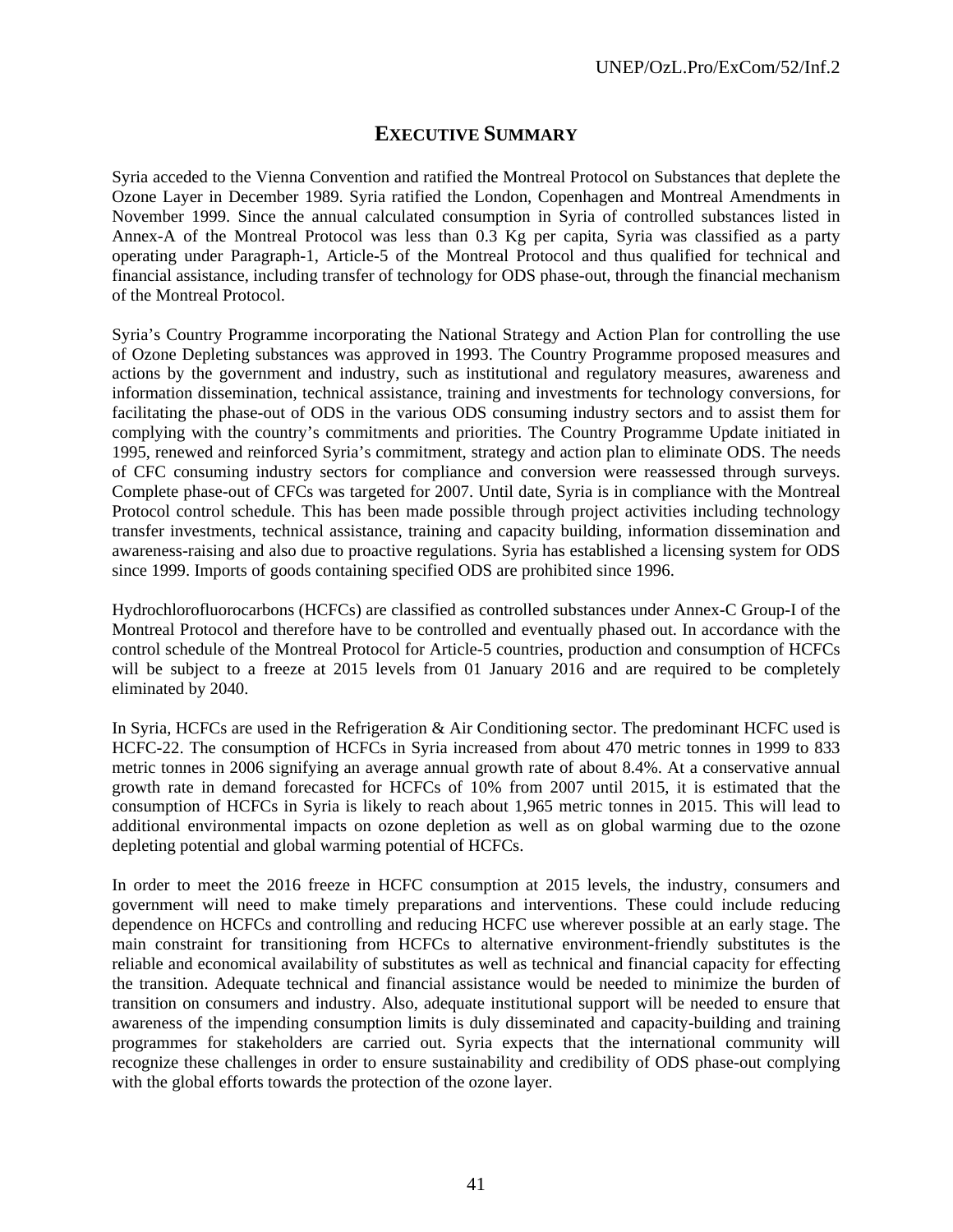$\Gamma$ 

# **CONTENTS**

| 1.1<br>1.2<br>1.3<br>2.1<br>2.2<br>2.3<br>3.1<br>3.2<br>3.3<br>3.4 |       |
|--------------------------------------------------------------------|-------|
|                                                                    |       |
|                                                                    |       |
|                                                                    |       |
|                                                                    |       |
|                                                                    |       |
|                                                                    |       |
|                                                                    |       |
|                                                                    |       |
|                                                                    | 2.1.1 |
|                                                                    | 2.1.2 |
|                                                                    |       |
|                                                                    | 2.2.1 |
|                                                                    | 2.2.2 |
|                                                                    | 2.2.3 |
|                                                                    | 2.2.4 |
|                                                                    |       |
|                                                                    | 2.3.1 |
|                                                                    | 2.3.2 |
|                                                                    | 2.3.3 |
|                                                                    | 2.3.4 |
|                                                                    | 2.3.5 |
|                                                                    | 2.3.6 |
|                                                                    |       |
|                                                                    |       |
|                                                                    |       |
|                                                                    |       |
|                                                                    |       |
| 3.5                                                                |       |
| 3.6                                                                |       |
| 3.7                                                                |       |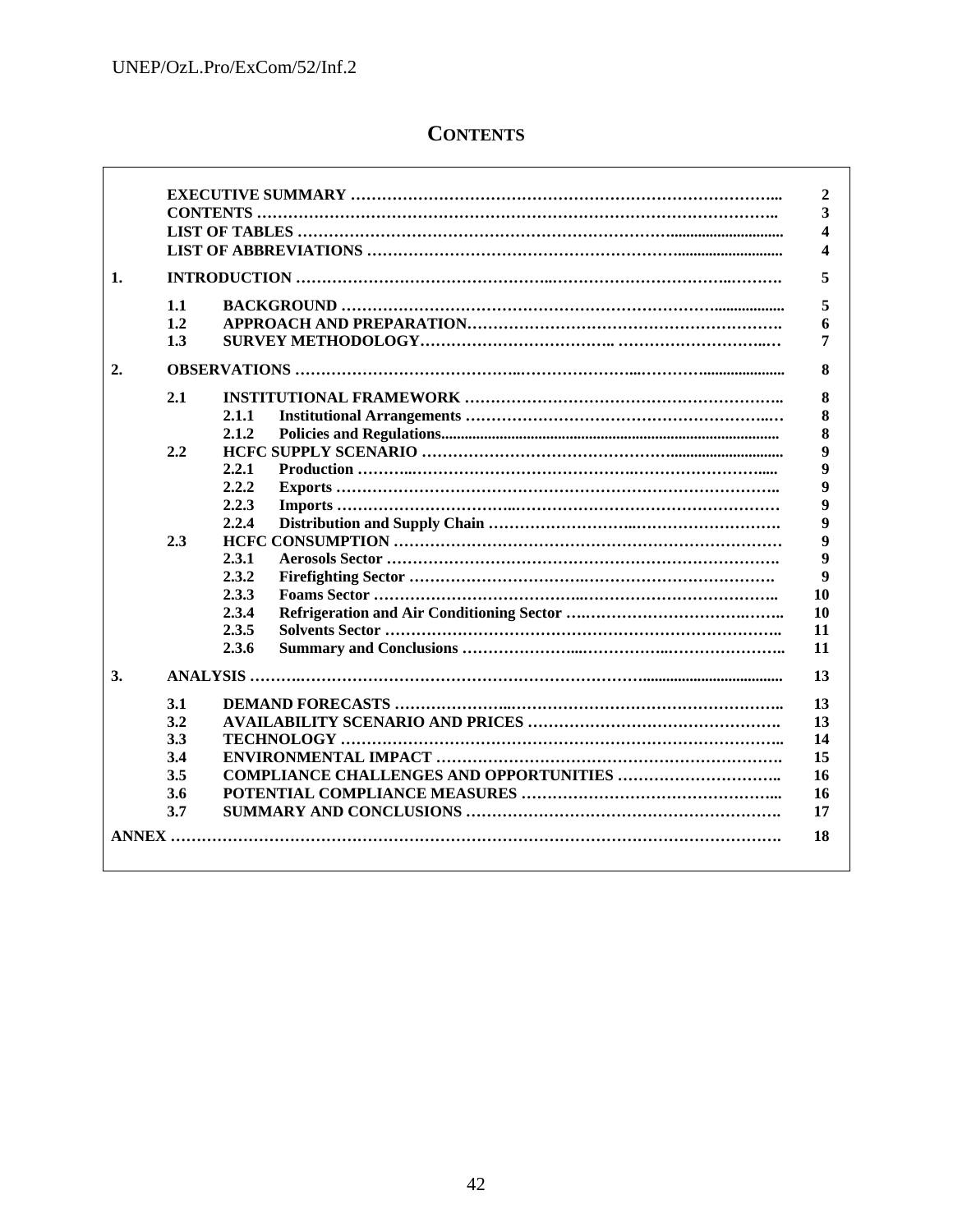# **LIST OF TABLES**

| <b>Table</b> | <b>Name</b>                                                       | Page |
|--------------|-------------------------------------------------------------------|------|
| Table-1:     | Syria - Ratification of Montreal Protocol and its Amendments      |      |
| Table-2:     | Imports of HCFCs in Syria 1999-2006                               | 9    |
| Table-3:     | HCFC Consumption in the Foam Sector 1999-2006                     | 10   |
| Table-4:     | HCFC Consumption in Refrigeration & Air Conditioning 1999-2006    | 10   |
| Table-5:     | Breakdown of HCFC Consumption in Refrigeration & Air Conditioning | 11   |
| Table-6:     | Summary of HCFC Consumption Syria 2006                            | 12   |
| Table-7:     | Unconstrained HCFC demand in Syria by 2015                        | 13   |
| Table-8:     | HCFC prices in Syria 2006 and 2015                                | 14   |
| Table-9:     | <b>Environmental Impact of HCFC Consumption</b>                   | 15   |

# **LIST OF ABBREVIATIONS**

| <b>CFC</b>     | Chlorofluorocarbons                                               |
|----------------|-------------------------------------------------------------------|
| $\bf CP$       | <b>Country Programme</b>                                          |
| <b>CTC</b>     | Carbon Tetra Chloride                                             |
| <b>ExCom</b>   | Executive Committee of the Multilateral Fund                      |
| <b>GTZ</b>     | Gesellschaft für Technische Zusammenarbeit, Germany               |
| <b>GWP</b>     | <b>Global Warming Potential</b>                                   |
| <b>HCFCs</b>   | Hydrochlorofluorocarbons                                          |
| <b>HFCs</b>    | Hydrofluorocarbons                                                |
| <b>IA</b>      | <b>Implementing Agency</b>                                        |
| <b>MAC</b>     | Mobile Air Conditioning                                           |
| <b>MLF</b>     | Multilateral Fund for the Implementation of the Montreal Protocol |
| <b>MP</b>      | <b>Montreal Protocol</b>                                          |
| MT             | <b>Metric Tonnes</b>                                              |
| <b>ODP</b>     | <b>Ozone Depleting Potential</b>                                  |
| <b>ODS</b>     | <b>Ozone Depleting Substances</b>                                 |
| <b>R&amp;R</b> | Recovery and Recycling                                            |
| <b>SMEs</b>    | Small and Medium-sized Enterprises                                |
| TR             | Tons of Refrigeration                                             |
| <b>UNDP</b>    | <b>United Nations Development Programme</b>                       |
| <b>UNEP</b>    | <b>United Nations Environment Programme</b>                       |
| <b>UNIDO</b>   | United Nations Industrial Development Organization                |
| <b>UNOPS</b>   | United Nations Office for Project Services                        |
| <b>WB</b>      | <b>World Bank</b>                                                 |
|                |                                                                   |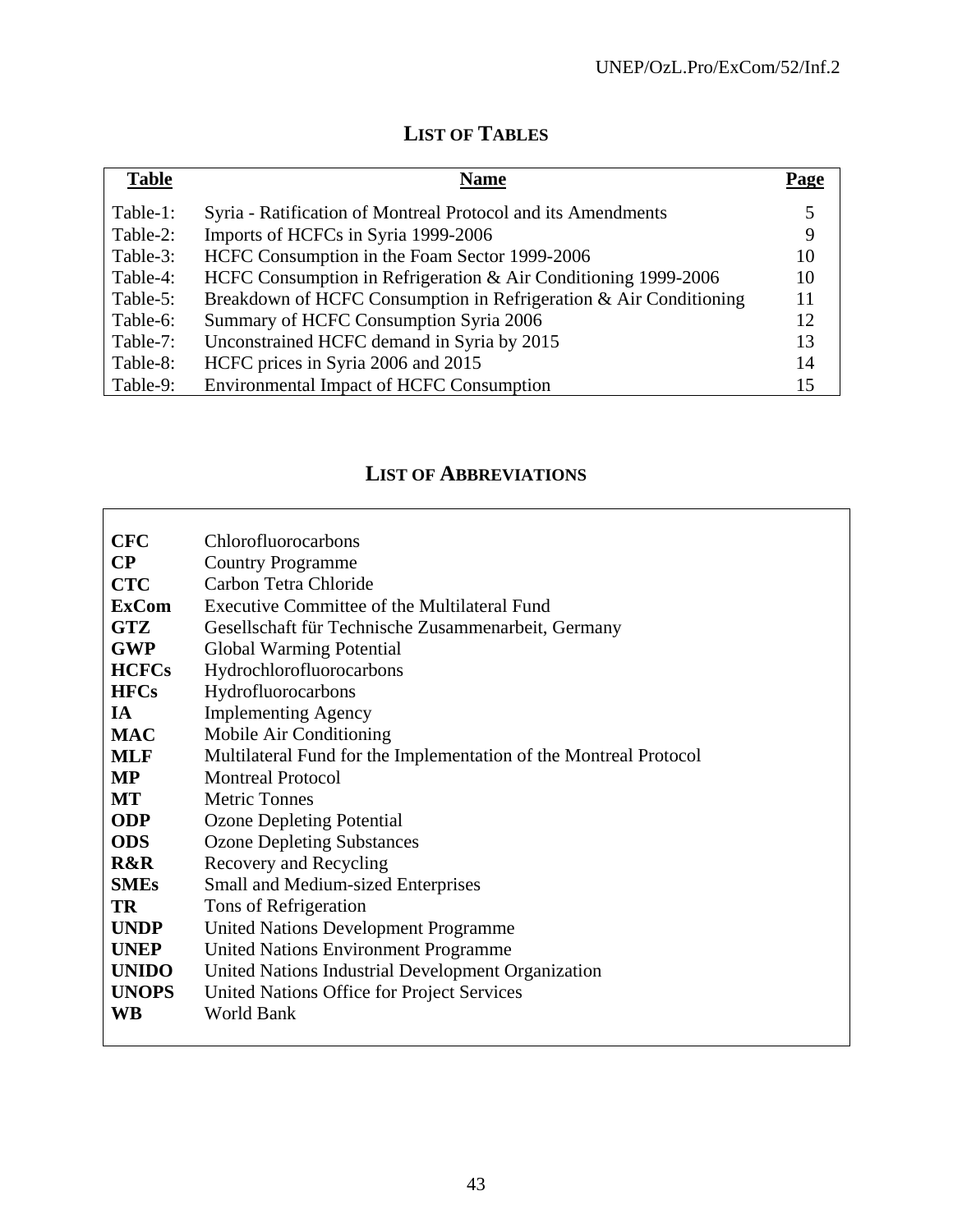## **1. INTRODUCTION**

*(u) 1.1 Background* 

Syria is borders the Mediterranean Sea, with a land area of 185,000 sq. km and a population of about 19 million with an estimated GDP per capita (PPP) of about USD 4,000 (2006). The agricultural sector accounts for about 24% of GDP, the industry for about 18 % and the services sector for about 58%. Population density is approx. 108 persons per sq km where urban population represents around 50 % of the total population.

Table-1 below shows the dates of ratification by Syria of the Vienna Convention, Montreal Protocol and its amendments. The ratification of the Beijing amendment is still in process.

| <b>Agreement/Amendment</b> | <b>Ratification</b> |
|----------------------------|---------------------|
| Vienna Convention          | December 1989       |
| <b>Montreal Protocol</b>   | December 1989       |
| London Amendment           | November 1999       |
| Copenhagen Amendment       | November 1999       |
| <b>Montreal Amendment</b>  | November 1999       |

**Table-1: Syria - Ratification of Montreal Protocol and its Amendments** 

The Country Programme (CP) incorporating the national strategy and action plan for phasing out ODS in Syria in accordance with the control schedule of the Montreal Protocol and its amendments, was approved in 1993. The Country Programme proposed measures and actions by the government and industry, such as institutional and regulatory measures, awareness and information dissemination, technical assistance, training and investments for technology conversions, for facilitating the phase-out of ODS in the various ODS consuming industry sectors and to assist them for complying with the country's commitments and priorities. The Foams and Refrigeration & Air Conditioning Sectors were the main ODS consuming sectors in Syria, therefore the national strategy prioritized the management of ODS consumption and eventual phase-out in these sectors.

The Country Programme Update initiated in 1995, renewed and reinforced Syria's commitment, strategy and action plan to eliminate ODS. The needs of CFC consuming industry sectors for compliance and conversion were reassessed through surveys.

Syria has made significant progress in ODS phase-out over the past few years and both interim milestones (namely, the 1999 freeze and the 50% reduction from the baseline by 2005) for Annex-A Group-I substances (CFCs) were met. This has been made possible through project activities including technology transfer investments, technical assistance, training and capacity building, information dissemination and awareness-raising and also due to pro-active regulations. Syria has established a licensing system for ODS since 1999. Imports of goods containing specified ODS are prohibited since 1996.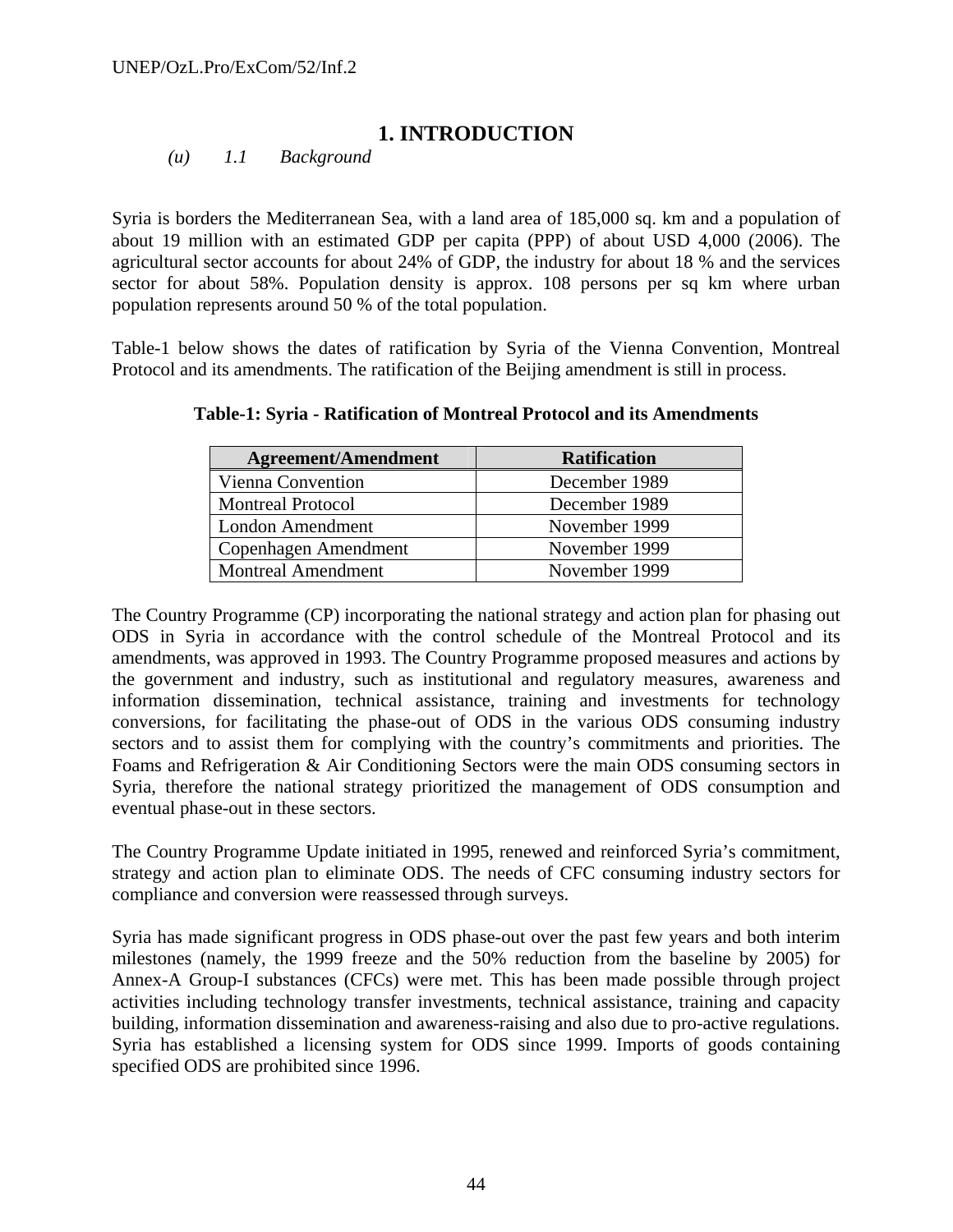HCFCs, which have Ozone Depleting Potential (ODP) up to 15% of that of CFCs, are classified as controlled substances under Annex-C, Group-I of the Montreal Protocol. HCFCs therefore, have use restrictions and eventually have to be phased-out. For developing countries, the scheduled phase-out date for HCFCs is 01 January 2040 with an interim control measure of freezing HCFC production and consumption at 2015 levels, from 01 January 2016. HCFCs being controlled substances, projects or activities leading to reductions of HCFCs may be eligible for funding by the Multilateral Fund at a future date. HCFCs were approved as substitutes for CFCs in many of the projects and activities supported by the Multilateral Fund.

Considering the increasing demand for HCFCs, and considering the imminent restrictions on HCFCs, including the 2016 freeze in consumption for Article-5 countries, the user industry needs to be equipped to address the technology and environmental issues arising from HCFC use reductions. Moreover, actions to reduce HCFC consumption may need to be initiated sooner than later. Recognizing these challenges, the ExCom approved at the 45<sup>th</sup> Meeting, funding for UNDP to carry out HCFC surveys in 12 countries. Syria is one of the countries which requested to be a part of this activity.

# **1.2 Approach and Preparation**

The Executive Committee of the Multilateral Fund at its  $45<sup>th</sup>$  Meeting approved a project to be implemented by UNDP, which aims to conduct a limited survey of HCFC use in selected countries, with a goal of enabling the Executive Committee to establish a national aggregate level of HCFC consumption against which future projects and activities may be funded. The selected countries are:

| Latín America:  | Argentina, Brazil, Colombia, Mexico, Venezuela |
|-----------------|------------------------------------------------|
| Middle East:    | Iran, Lebanon, Syria                           |
| South Asia:     | India, Sri Lanka                               |
| Southeast Asia: | Indonesia, Malaysia                            |

To ensure effective coordination of survey activities in this global project involving 12 countries and to better address cross-regional issues, UNDP planned the activities to be carried out, using a three-stage process:

- Data collection and survey at the national level
- Compilation and analysis of survey data
- Presentation and reporting of survey data

The national-level data collection and survey work was to be carried out through recruitment of a local consultant entity (either an individual or a firm/institution) recommended by the respective governments. The compilation and analysis of the survey data was carried out through UNDP's international experts and researchers to impart credibility and quality. The presentation and reporting of survey data was carried out in consultation with the country governments, ensuring the required country-level consultations within the respective industry and expert institutions. Consequently UNDP, in consultation with the Syria National Ozone Unit, selected a local firm, Al-Hafez Group, as the national expert entity to undertake the national level tasks for the survey.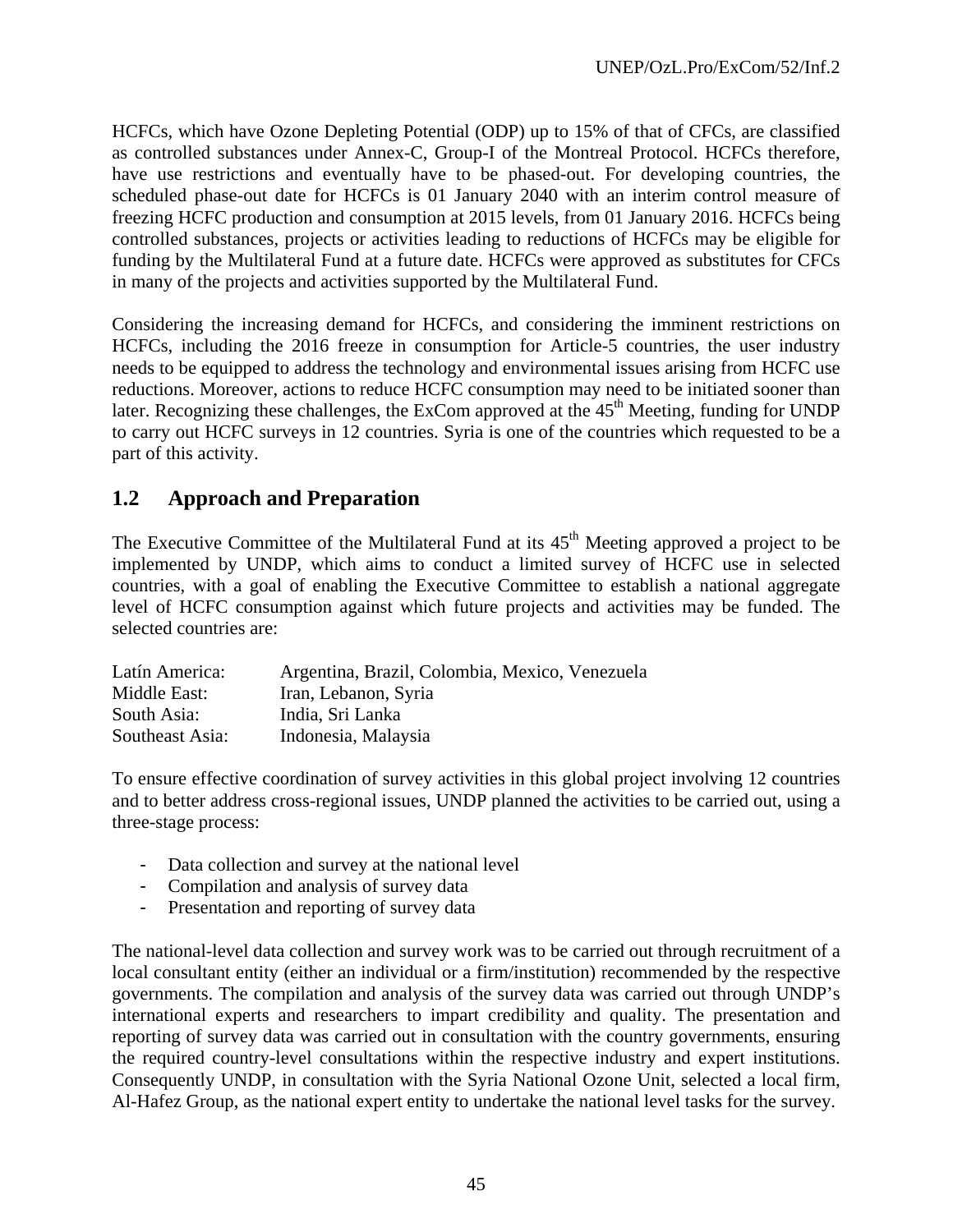# **1.3 Survey Methodology**

#### *Data collection*

A questionnaire in the prescribed format, for collecting field data was used. The following data were collected:

- 7. HCFC import data
- 8. HCFC-based equipment population data
- 9. HCFC consumption data by sectors.

Meetings were held with representatives from related government institutions, importers, distributors, and users as well as expert and senior technicians to supplement the data collection.

#### *Data processing*

Since Syria does not produce or export any CFCs and HCFCs, the HCFC consumption is equal to the amount of HCFC imported to Syria.

The data on imports and consumption obtained from various information sources was analyzed using best estimates.

Finally, in order to validate the result of estimations, meetings and discussions with relevant stakeholders were held.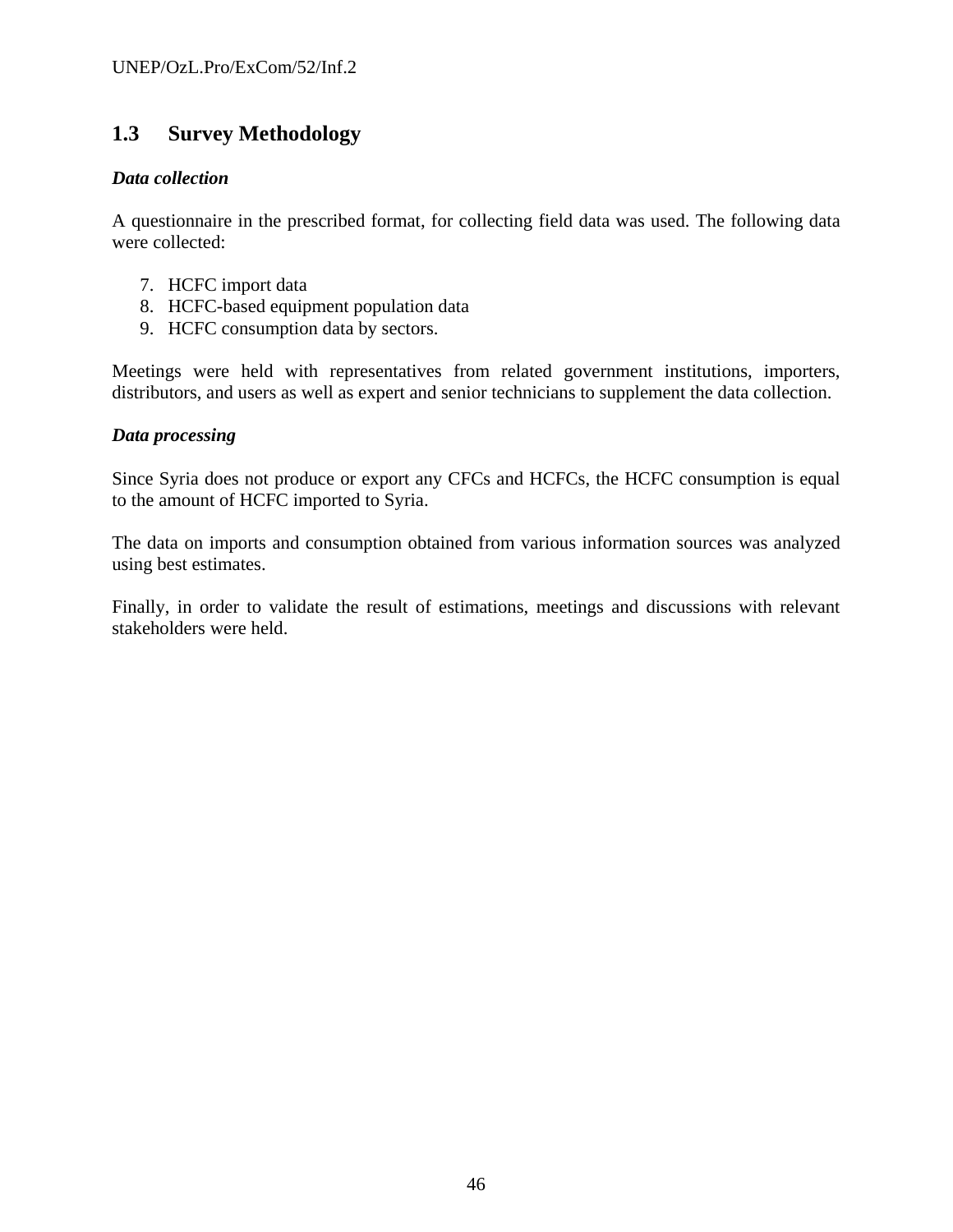## **2. OBSERVATIONS**

*(v) 2.1 Institutional Framework* 

### **2.1.1 Institutional Arrangements**

The activities related to ozone layer protection and implementation of the Montreal Protocol, are managed and coordinated through the National Ozone Unit, within the General Commission for Environmental Affairs, Ministry of Local Administration and Environment.

To provide regulatory and policy support for enabling the industry to eliminate ODS, the Government of Syria has taken the following initiatives and actions:

- o) Monitoring the use and import of ODS to control and prevent illegal trade and capacity building of customs officials through the ongoing Refrigerant Management Plan.
- p) Active participation in the preparation, implementation and monitoring for projects funded by MLF
- q) Formulating guidelines and regulations as necessary for policy implementation
- r) Supporting public awareness initiatives and campaigns for promoting ozone layer protection at the consumer level for encouraging public involvement.
- s) Regular interaction with other ministries and departments, industry representatives and implementing agencies for information dissemination related to impact of policy measures
- t) Promoting research and use of ozone-friendly technologies.

#### **2.1.2 Policies and Regulations**

Government of Syria has adopted policies that would support the ODS phase-out activities in the country in accordance with the Montreal Protocol control targets. Specifically, the policies focus on expediting the implementation of ODS phase-out projects and adoption of non-ODS substitute technologies.

In order to control the trade and use of ODS the Government of Syria has established the following regulations:

- g) Prohibition of import of ODS-based products/equipment since 1996
- h) Imports of Halons have been prohibited since 1998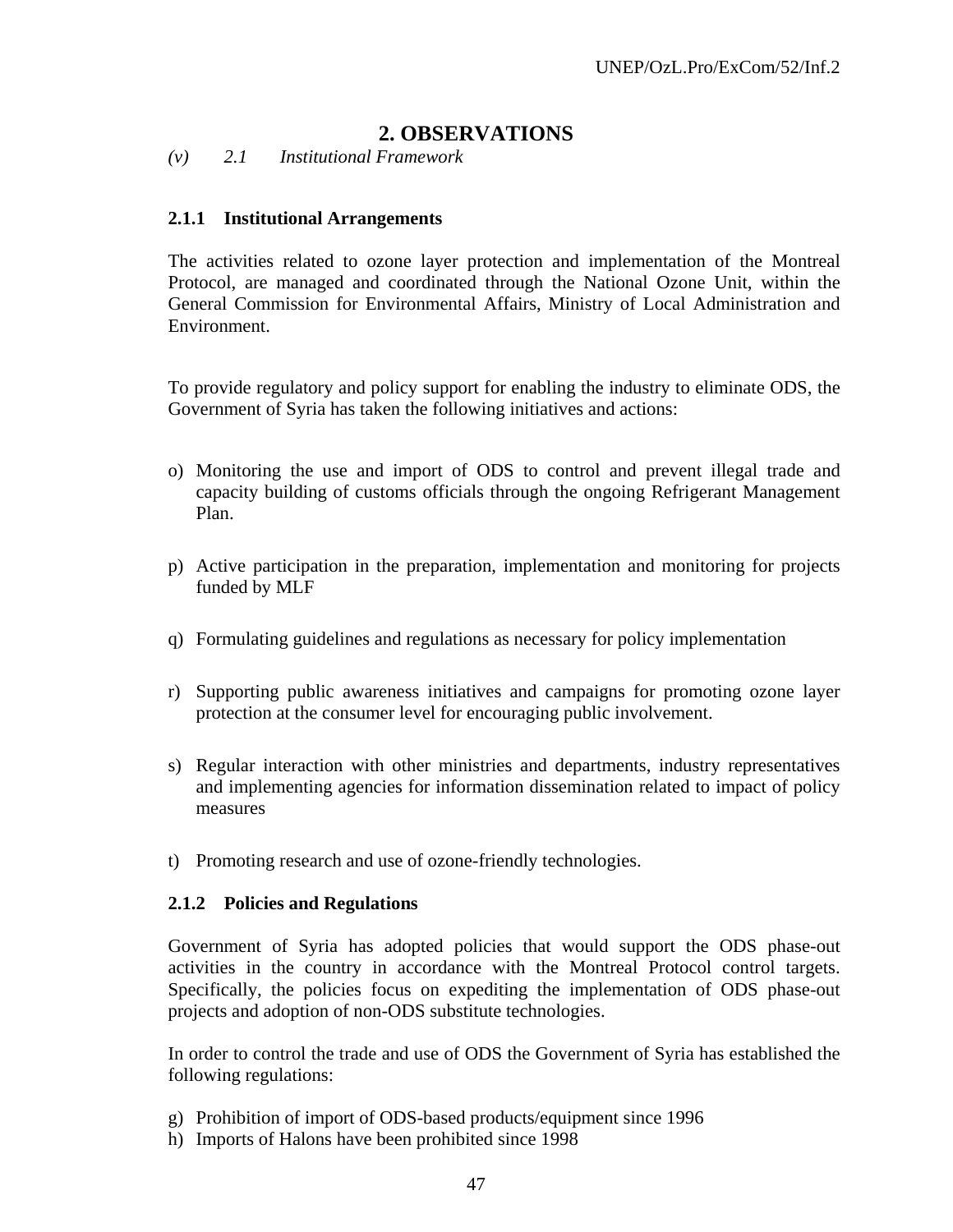- i) Licensing system for import of ODS since 1999
- j) Prohibition on establishing production capacity for ODS-based products since 2000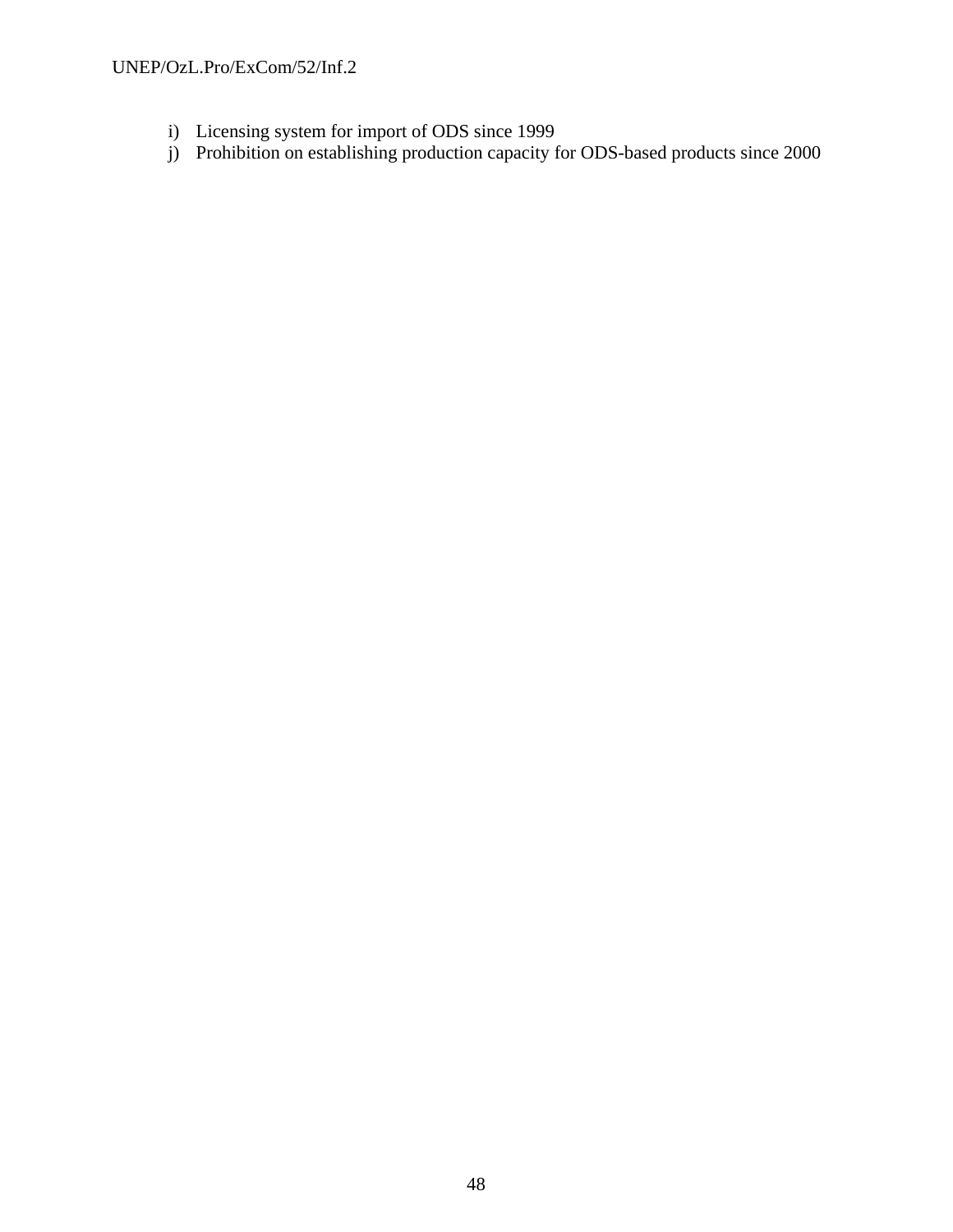*(w) 2.2 HCFC Supply Scenario* 

(i) 2.2.1 Production

There is no production of HCFCs in Syria. The entire domestic demand is met through imports. Imports generally originate from China, EU, India and Middle East.

(ii) 2.2.2 Exports

There are no recorded exports of HCFCs from Syria.

(iii) 2.2.3 Imports

In Syria, there are fourteen authorized importers of HCFCs. Import of HCFCs into Syria since 1999 are tabulated below:

| Substance/   | <b>Imports (metric tonnes)</b> |      |      |      |      |      |      |      |
|--------------|--------------------------------|------|------|------|------|------|------|------|
| Year         | 1999                           | 2000 | 2001 | 2002 | 2003 | 2004 | 2005 | 2006 |
| HCFC-22      | 470                            | 364  | 561  | 197  | 630  | 653  | 619  | 774  |
| HCFC-141b    |                                |      |      |      |      | 80   | 237  | 56   |
| Other        |                                |      |      |      |      |      |      |      |
| <b>Total</b> | 470                            | 364  | 561  | 197  | 630  | 733  | 757  | 833  |

**Table-2: Syria – HCFC Imports (1999 – 2006)** 

Note: Rounded off to the nearest 1 tonne

The originating countries for these imports were mainly EU, USA, China and India.

(iv) 2.2.4 Distribution and Supply chain

Imported HCFCs are sold directly to users by the importers or indirectly through secondary distributors or retailers. HCFCs are also supplied through service establishments and contractors.

*(x) 2.3 HCFC Consumption* 

(i) 2.3.1 Aerosols Sector

There is no identified consumption of HCFCs in this sector in Syria.

(ii) 2.3.2 Firefighting Sector

There is no identified use of HCFCs in the Firefighting sector in Syria.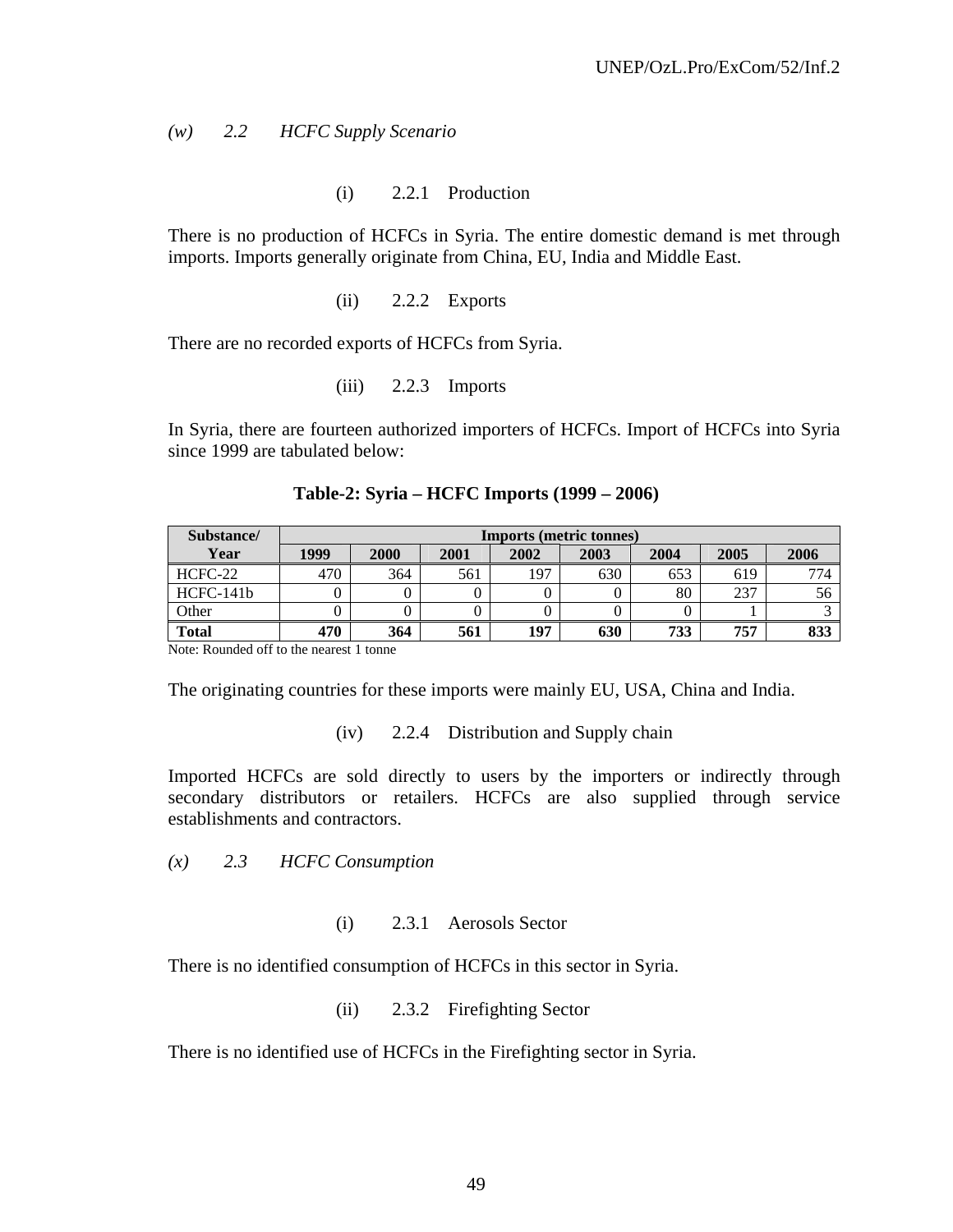## (iii) 2.3.3 Foams Sector

The consumption of HCFCs in the Foams Sector in Syria is due to conversion from earlier CFC-based technology, or establishment of HCFC-based production capacity directly. The predominant HCFC is HCFC-141b, which is used as a blowing agent in rigid polyurethane foam production. HCFCs were introduced in the late 1990s, but initially brought into the country as a component through pre-blended polyols. Standalone imports of HCFC-141b commenced from 2004. The historical HCFC consumption in the Foams Sector is shown below:

## **Table-3: HCFC Consumption in the Foam Sector (1999-2006)**

| <b>Parameter</b>               | 1999 | 2000 | 2001 | 2002 | 2003 | 2004 | 2005 | 2006   |
|--------------------------------|------|------|------|------|------|------|------|--------|
| HCFC-141b                      |      |      |      |      |      |      |      | $\sim$ |
| $\blacksquare$ (metric tonnes) |      |      |      |      |      |      |      | ∼      |

In the Foams Sector, the consumption of HCFCs (HCFC-141b) is concentrated in the production of rigid polyurethane foam. In the production of other foams such as flexible foam, HCFCs are not used.

## (iv) 2.3.4 Refrigeration & Air Conditioning Sector

The Refrigeration and Air Conditioning Sector as the largest ODS consuming sector in Syria. The Refrigeration and Air Conditioning Sector has experienced significant growth in the past decade due to the consistent growth in the per capita incomes, the predominance of the service industry and the relatively low market penetration of refrigeration and air conditioning appliances and equipment in the past.

HCFCs (HCFC-22) are used as refrigerants and blowing agents (HCFC-141b) in the manufacture of refrigeration and air conditioning equipment. In servicing, HCFC-22 is the predominant HCFC used. For appliances such as comfort air conditioning equipment, HCFC-22 has been the traditional refrigerant. For refrigeration appliances such as household refrigerators and freezers, commercial refrigeration and industrial refrigeration equipment, HCFC-22 has been used both as a traditional refrigerant as well as a replacement refrigerant for CFC-12.

The historical consumption of HCFCs in the Refrigeration and Air Conditioning Sector from 1999 - 2006 is shown in Table-4 below.

|                | <b>Consumption (metric tonnes)</b> |      |      |      |      |      |      |      |  |
|----------------|------------------------------------|------|------|------|------|------|------|------|--|
| Year/Parameter | 1999                               | 2000 | 2001 | 2002 | 2003 | 2004 | 2005 | 2006 |  |
| Manufacturing  | 70                                 | 75   | 180  | 96   | 209  | 308  | 463  | 396  |  |
| Servicing      | 400                                | 289  | 381  | 101  | 421  | 426  | 395  | 410  |  |
| <b>Total</b>   | 470                                | 364  | 561  | 197  | 630  | 734  | 858  | 806  |  |

## **Table-4: HCFC Consumption in Refrigeration & Air Conditioning Sector in Syria (1999-2006)**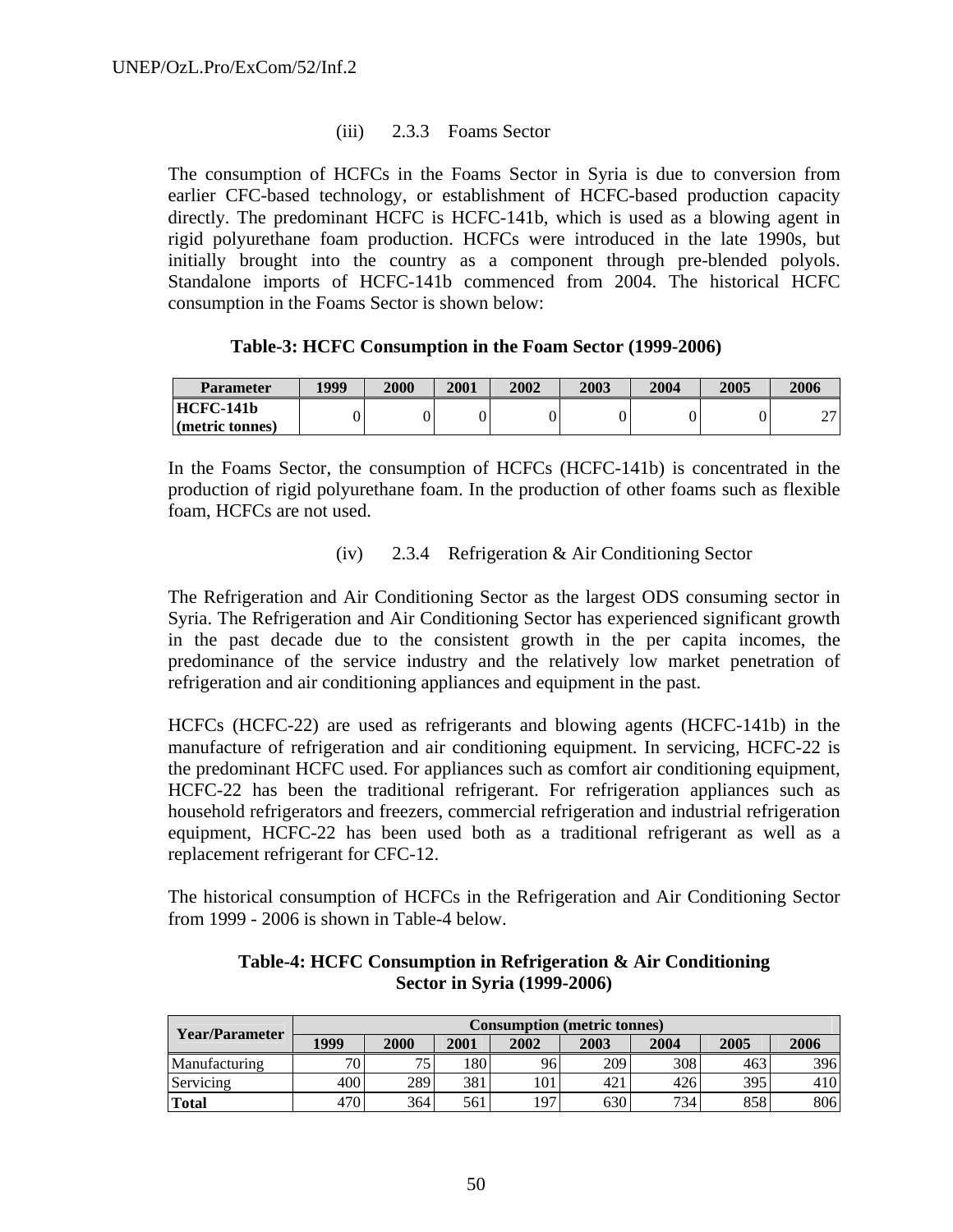## *Manufacturing*

The manufacturing activities in the Refrigeration and Air Conditioning Sector comprise of comfort air conditioning equipment (such as window and split air conditioners and central air conditioning chillers) and commercial/industrial refrigeration equipment (such as household refrigerators, display cabinets, chest freezers, beverage chillers, walk-in coolers and cold rooms).

## *Servicing*

There is a significant existing population of domestic, commercial, industrial and transport refrigeration appliances, equipment and systems requiring servicing. Also, due to economic growth, there are several office buildings and complexes served by HCFCbased chillers for central air conditioning, which require servicing. There are a number of cold room installations serving hotels, hospitals, restaurants, food industry for preserving, fruits and vegetables, and other perishables. Many of these installations are HCFC-based. As a result, there is a fast growing servicing sector comprising of a large number of servicing establishments.

The table below shows the breakdown of HCFC consumption in the Refrigeration and Air Conditioning Sector in Syria for 2006:

| <b>Application</b>                       | <b>HCFC Consumption</b> |  |  |
|------------------------------------------|-------------------------|--|--|
|                                          | (metric tonnes)         |  |  |
| <b>Manufacturing</b>                     |                         |  |  |
| Window/Split Air Conditioners            | 45                      |  |  |
| <b>Central Air Conditioning Chillers</b> | 62                      |  |  |
| Domestic Refrigeration                   | 90                      |  |  |
| <b>Commercial Refrigeration</b>          | 139                     |  |  |
| <b>Industrial Refrigeration</b>          | 60                      |  |  |
| <b>Servicing</b>                         |                         |  |  |
| Servicing (all applications)             | 410                     |  |  |
| <b>Total</b>                             | 806                     |  |  |
|                                          |                         |  |  |

## **Table-5: Breakdown of Estimated HCFC Consumption in the Refrigeration and Air Conditioning Sector (2006)**

There is no identified usage of HCFCs as solvents.

(vii) 2.3.6 Summary and Conclusions

(vi) 2.3.5 Solvents Sector

The HCFC consumption in Syria is mainly concentrated in the Foams and Refrigeration and Air Conditioning sectors. The predominant HCFCs used are HCFC-141b and HCFC-22. HCFC-141b is used as a blowing agent in rigid polyurethane foam and HCFC-22 as a refrigerant.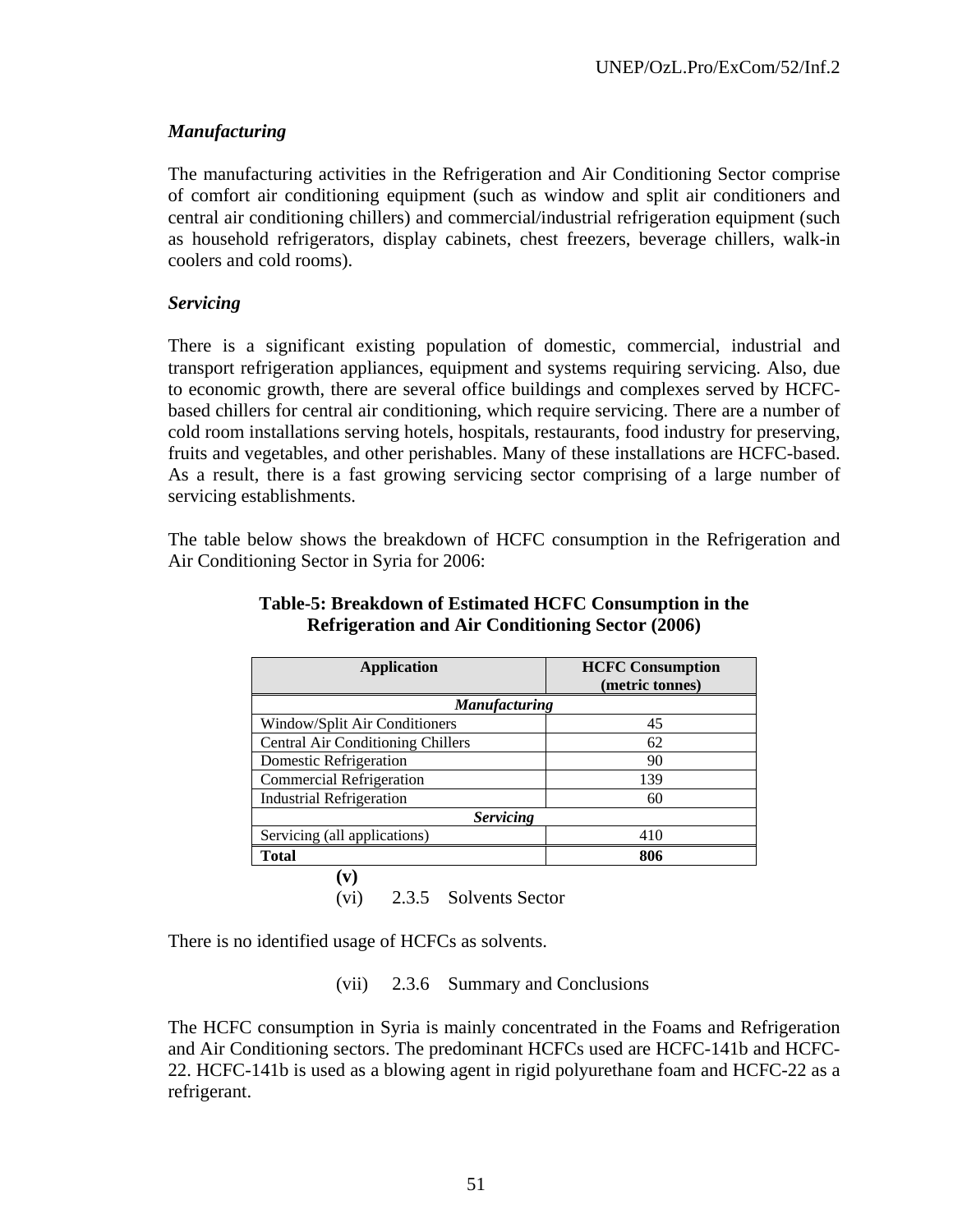The table shown below shows the HCFCs consumption in Syria during 2006, by sector/substance:

| <b>Sector</b>                               | <b>Consumption (metric tonnes)</b> |                  |              |              |  |  |
|---------------------------------------------|------------------------------------|------------------|--------------|--------------|--|--|
|                                             | <b>HCFC-22</b>                     | <b>HCFC-141b</b> | <b>Other</b> | <b>Total</b> |  |  |
| Foams                                       |                                    | 27               | O            | 27           |  |  |
| <b>Refrigeration &amp; Air Conditioning</b> |                                    |                  |              |              |  |  |
| Window/Split Air Conditioners               | 43                                 |                  |              | 45           |  |  |
| <b>Central Air Conditioning Chillers</b>    | 57                                 | っ                | ◠            | 62           |  |  |
| Domestic Refrigeration                      | 82                                 | 8                | 0            | 90           |  |  |
| <b>Commercial Refrigeration</b>             | 127                                |                  |              | 139          |  |  |
| <b>Industrial Refrigeration</b>             | 55                                 |                  |              | 60           |  |  |
| Servicing                                   | 410                                |                  |              | 410          |  |  |
| <b>Total</b>                                | 774                                | 56               | 3            | 833          |  |  |

## **Table-6: Summary of HCFC Consumption in Syria (2006)**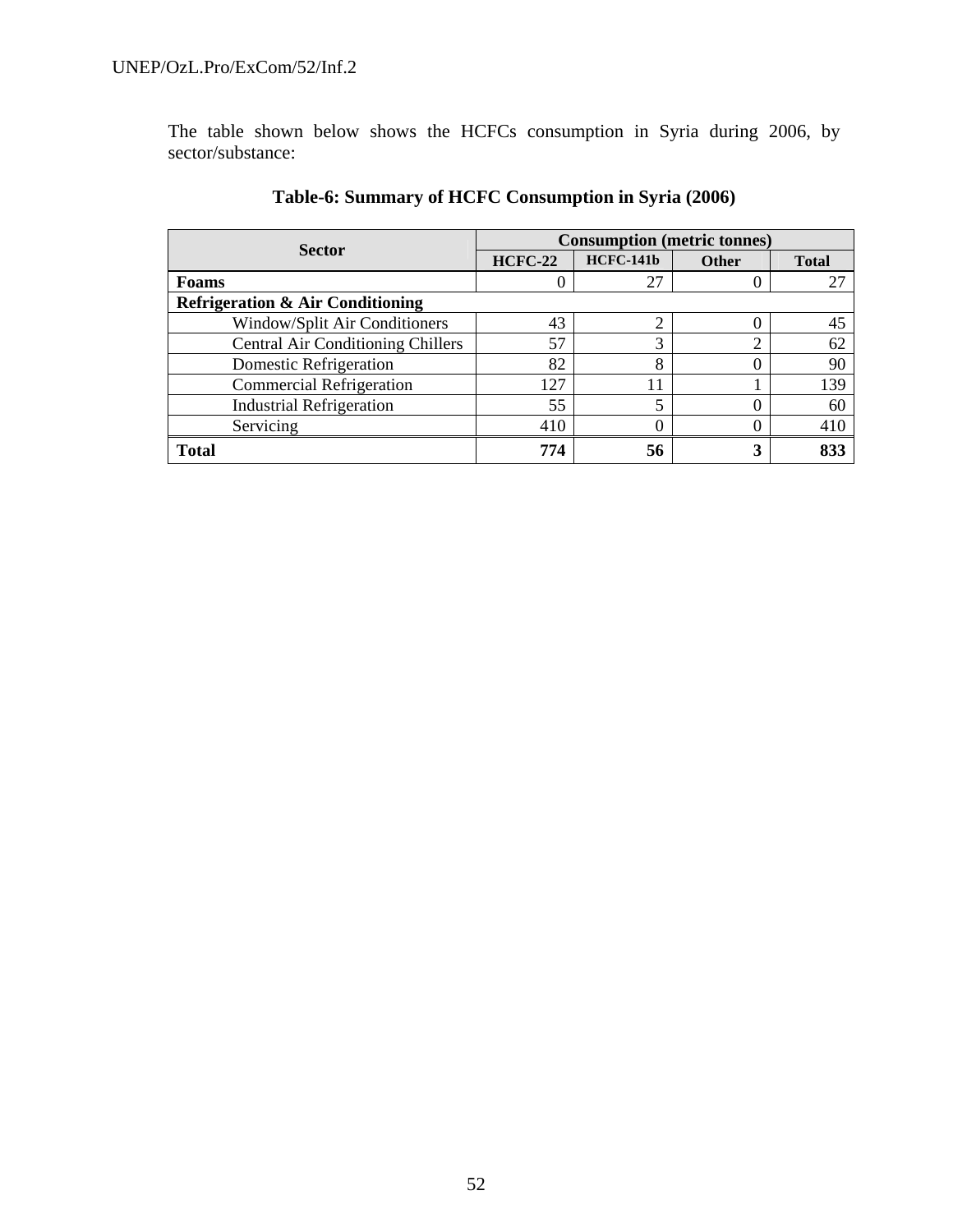## **3. ANALYSIS**

*(y) 3.1 Demand Forecasts* 

**(i)**

The demand for HCFCs in Syria is expected to grow due to the expected economic growth and consequent rise in demand for consumer and industrial goods. HCFC-22 and HCFC-141b are, and will remain the most significant HCFCs in use in Syria. Future HCFC-22 and HCFC-141b consumption in Syria is linked to the growth of the Foams and Refrigeration and Air Conditioning sectors. In addition, conversion of some of the residual CFC consumption to HCFCs, as well as expansion of capacity of manufacturing HCFC-based equipment will contribute to growth. Also increasing population of HCFC-based products will increase servicing demand. Based on this, it is possible to make projections of unconstrained future demand for HCFCs until 2015.

The HCFC demand in Syria increased from about 470 metric tonnes in 1999 to 833 metric tonnes in 2006, signifying an average annual growth rate of about 8.4% over the past 7 years.

Applying an average annual growth rate in demand of 10% from 2006 to 2015, which is the expected average growth rate in demand in the both the Foams and Refrigeration & Air Conditioning Sectors, the unconstrained HCFC consumption in Syria is expected to reach 1,965 metric tonnes by 2015. The following table shows the unconstrained demand for HCFCs by substance:

| <b>Substance</b> | Demand in 2005  | Unconstrained demand in 2015 |
|------------------|-----------------|------------------------------|
|                  | (metric tonnes) | (metric tonnes)              |
| HCFCs            | 833             | .965                         |

| Table-7: Projected unconstrained demand for HCFCs in Syria by 2015 |  |  |  |
|--------------------------------------------------------------------|--|--|--|

*(z) 3.2 Availability and Prices* 

(i) 3.2.1 Availability Scenario

Due to increasing restrictions on HCFC use in developed countries, many of which would be in place by 2010, it is expected that in future the source of HCFCs would mainly be developing country producers, such as India and China. Based on market information, there is adequate manufacturing capacity in these countries to cater to the increased demand. It is also possible that some of the manufacturing capacity in developed countries may shift to developing countries. In view of these factors, it does not appear that there would be constraints on the availability of HCFCs in Syria by 2015.

(ii) 3.2.2 Price Trends

The prevailing and projected prices of HCFCs in Syria (2006 and 2015) are shown in the table below.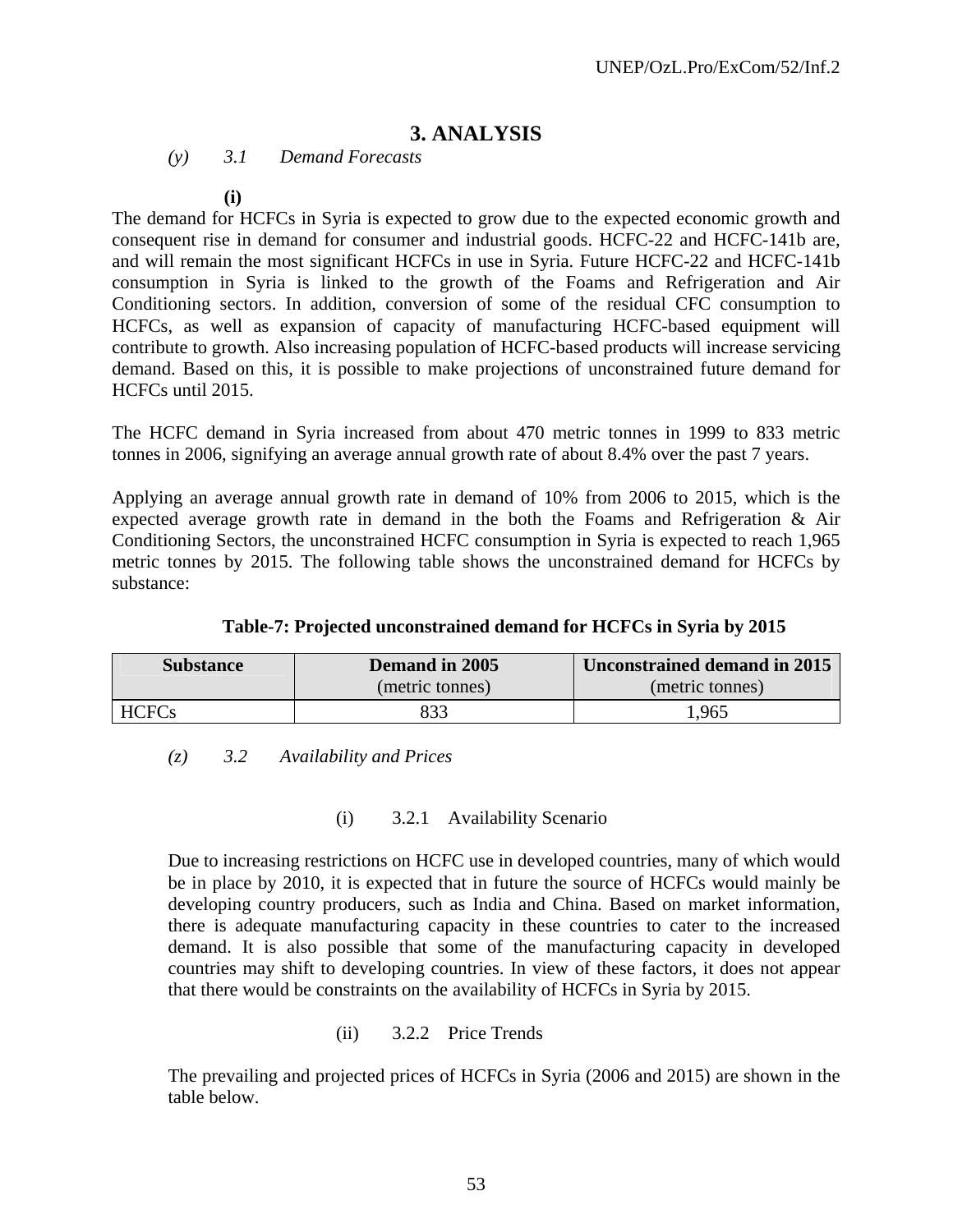| Year | <b>Market Price (US\$/kg)</b> |                  |  |  |  |  |
|------|-------------------------------|------------------|--|--|--|--|
|      | <b>HCFC-22</b>                | <b>HCFC-141b</b> |  |  |  |  |
| 2006 | $2.00 - 2.50$                 | $3.50 - 4.00$    |  |  |  |  |
| 2015 | $3.50 - 4.00$                 | $5.00 - 6.00$    |  |  |  |  |

## **Table-8: HCFC prices in Syria (2006 and 2015)**

The projections are based on the assumption that the production and supply situation for HCFCs will not dramatically change for the foreseeable future. This is indeed likely to be the case as there is adequate manufacturing capacity for HCFCs in developing countries such as China and India and if production in developed countries is reduced, it is unlikely to affect the supply situation, as corresponding consumption controls are also in place in developed countries. Currently there are no consumption controls on HCFCs in developing countries (until the first control in 2016).

Thus it is seen that the prices of HCFCs in Syria in 2015 would not be dramatically higher, reflecting the relatively comfortable supply situation.

Substitutes for HCFCs are available, though not commonly used. The prices of substitutes vary between US\$ 8.00 to US\$ 15.00 per kg.

*(aa) 3.3 Technology* 

The selection of the substitute or alternative technology is based on a combination of factors such as maturity, availability, cost-effectiveness, energy-efficiency and environmental and occupational safety. The selection is also influenced by local circumstances, preferences of enterprises, accessibility to training, processibility and regulatory environment. Certain non-ODP substitutes and alternative technologies to HCFCs are available in recent years for many applications.

(i) 3.3.1 Replacements for HCFC-22

HCFC-22 alternatives are relatively new to the market. The main choices are between HFC blends and hydrocarbons (for small and medium sized systems) and between HFC blends and ammonia (for larger systems).

HFCs and HFC Blends: HFCs have zero ODP, no flammability and no toxicity, but have a high GWP, requiring minimization of leakages and emissions. All pure HFCs and most HFC blends require use of synthetic lubricating oils in place of the more conventional mineral oils used for HCFCs. Currently the leading HFC blends to replace HCFC-22 are R-407C and R-410A. However, they both have some characteristics that make the transition from HCFC-22 potentially challenging. R-407C has a significant temperature glide and R-410A operates at a considerably higher discharge pressures than HCFC-22. The availability and prices of HFCs and HFC blends to substitute HCFC-22 are not favorable presently.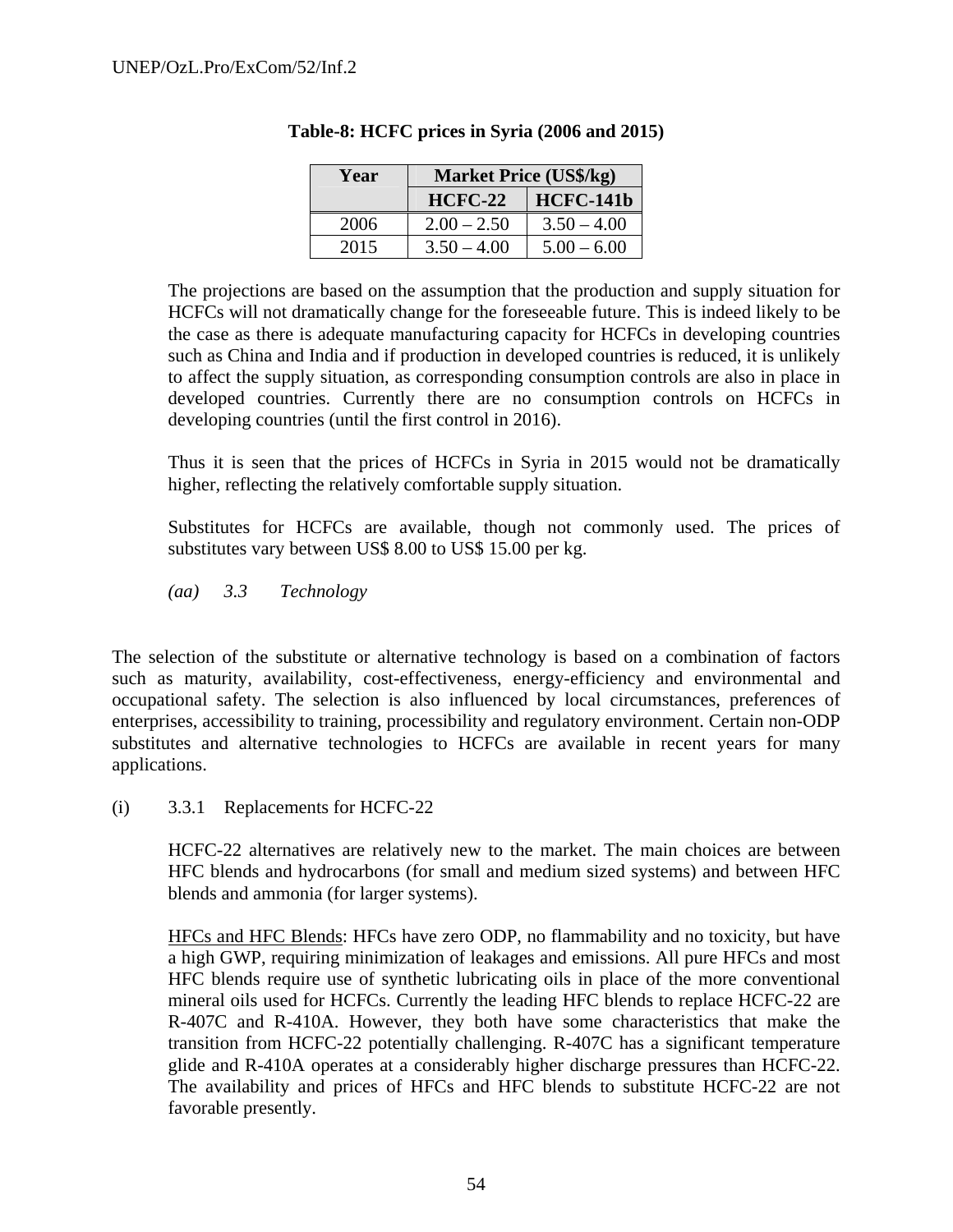Ammonia, Hydrocarbons (HCs) and  $CO<sub>2</sub>$ : These are natural refrigerants and have excellent thermodynamic properties.

Ammonia is highly toxic and slightly flammable and can only be used in new equipment specifically designed and where exposure is minimal. Ammonia is a very popular refrigerant in the industrial refrigeration sector. Materials incompatibility makes ammonia generally unsuitable for small vapor compression systems.

Hydrocarbons are highly flammable and can be used in systems designed to address the flammability risk. As a general rule, hydrocarbons are viable alternatives in small systems and in larger systems with intensive fire and explosion safety provisions.

## **3.3.2 Replacements for HCFC-141b**

Hydrocarbons: Pentane (n-, iso-, cyclo) based systems require extensive safety related provisions and investments due to their flammability. Cyclopentane has miscibility limitations with polyols. The molded densities and insulation values are marginally inferior to those obtained with HCFC-141b. The advantages are their relatively lower units costs, they are environmentally friendly (no ODP/GWP or health hazards) and constitute a permanent technology. Hydrocarbons are therefore the preferred conversion technology for large and organized users, where safety requirements can be complied with and investments can be economically justified.

HFCs: New HFC technologies such as HFC-245fa and HFC-365mfc have been commercially available recently. However, their prices and availability has not stabilized and is currently not cost-effective in countries like Syria to use them.

*(bb) 3.4 Environmental Impact* 

Table-9 shows the impact of HCFC consumption in Syria between 2006 and 2015, in terms of ODP and GWP. It can be seen that unconstrained demand would increase ozone depletion by 65.39 ODP tonnes and increase global warming by 1,972,410 tonnes/tonne  $CO<sub>2</sub>$  by 2015.

|              |            |            |                             | <b>Impact 2005</b> |                          | <b>Impact 2015</b> |            |                          |  |
|--------------|------------|------------|-----------------------------|--------------------|--------------------------|--------------------|------------|--------------------------|--|
| <b>HCFC</b>  | <b>ODP</b> | <b>GWP</b> | <b>ODP</b><br><b>Demand</b> |                    | <b>GWP</b>               | <b>Demand</b>      | <b>ODP</b> | <b>GWP</b>               |  |
|              |            |            |                             |                    | (MT/MT CO <sub>2</sub> ) |                    |            | (MT/MT CO <sub>2</sub> ) |  |
| $HCFC-141b$  | 0.11       | 630        | 27                          | 2.97               | 17.010                   | 64                 | 7.04       | 40.320                   |  |
| HCFC-22/oth  | 0.056      | 1,780      | 806                         | 45.14              | ,434,680                 | 1,901              | 106.46     | 3,383,780                |  |
| <b>Total</b> |            |            | 833                         | 48,11              | 1,451,690                | 1.965              | 113.50     | 3,424,100                |  |

## **Table-9: Environmental Impact of HCFC Consumption**

The above figures do not account for the GWP of substitutes to HCFCs.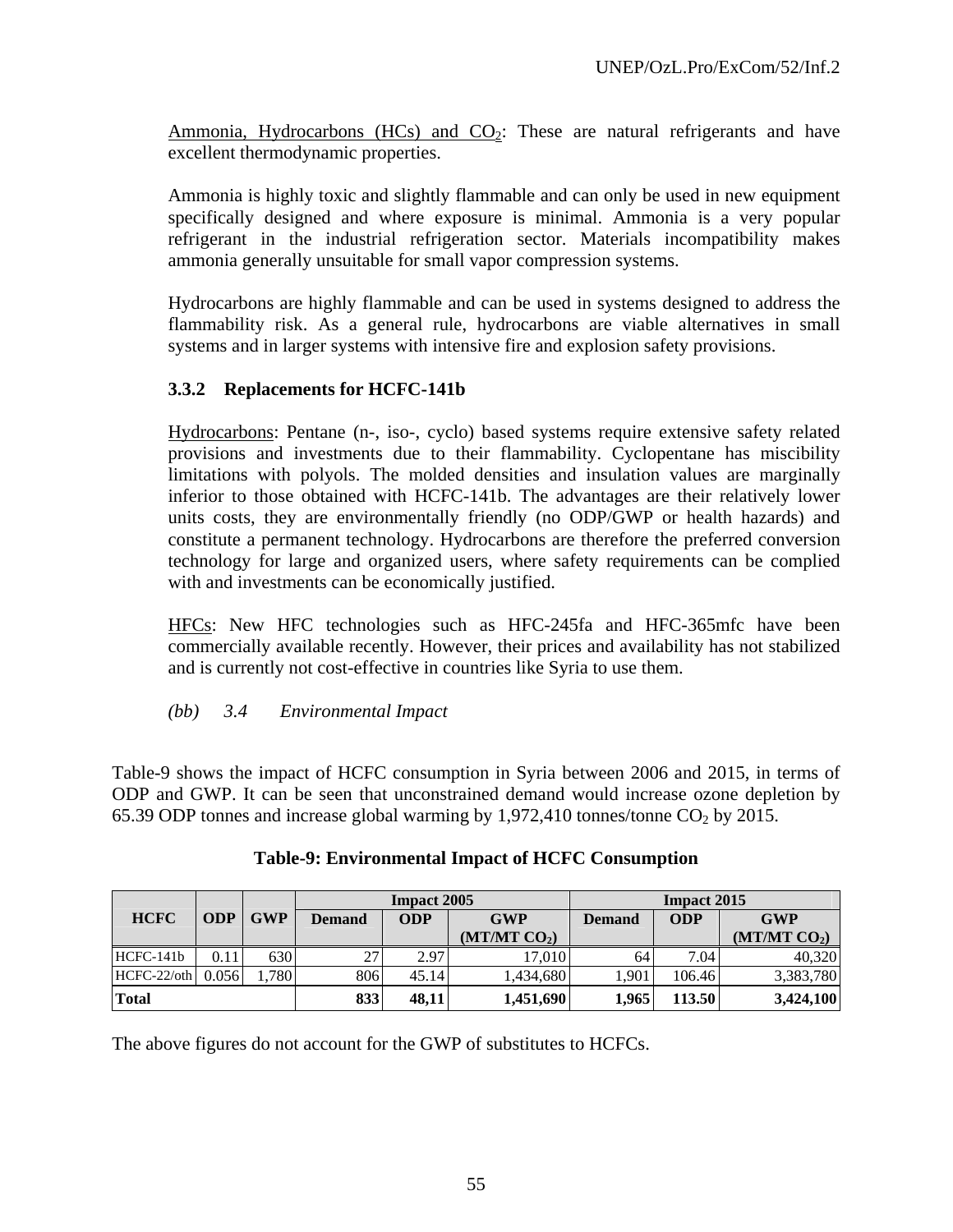# **3.5 Compliance Challenges and Opportunities**

The major challenges, which would prove as disincentives for early transition from HCFCs to alternatives, are foreseen as below:

- Relatively adequate supply of HCFCs at reasonable prices until 2015
- High cost and inadequate availability of alternatives
- Inadequate technical and financial capacity to manage the transition
- Lack of awareness on the HCFC controls and available alternatives, as well as their impact on processes, practices and the environment.

The opportunities which are present or would present themselves to meet the compliance requirements are as below:

- Experience gained and lessons learnt in phasing out CFCs
- Infrastructures established for managing CFC phase-out can be partially applied towards achieving HCFC reductions
- Technical and financial assistance for managing the transition from HCFCs to substitutes

*(cc) 3.6 Potential Compliance Measures* 

The potential actions for compliance would comprise of the following:

Preparing a strategy and action plan: It would be prudent to develop a national strategy and action plan for compliance reflecting national policies/priorities, which could incorporate the following:

- Assessment of existing/new institutional structures, mechanisms and stakeholders that would administer, facilitate and monitor compliance actions and strengthening them
- Techno-economic assessment of available alternative technologies and their applicability/costs
- A detailed industry profile with identification and prioritization for those sectors in which transition is feasible earlier and/or cost-effectively
- Incremental costs of transition and conversion

Awareness and information dissemination: It would be crucial to access and disseminate information on the impending obligations of the 2016 freeze, technical information on alternatives, etc. to ensure stakeholder commitment to the reduction goals.

Reducing dependence on HCFCs: It would be worthwhile to identify sectors/actions in/through which HCFC usage can be reduced, for example, introduction of best practices/equipment for reducing HCFCs in servicing, using existing networks and systems established for managing CFC phase-out. Additionally, in those applications where drop-in replacements for HCFCs are feasible, they could be encouraged and implemented, for example, in end users.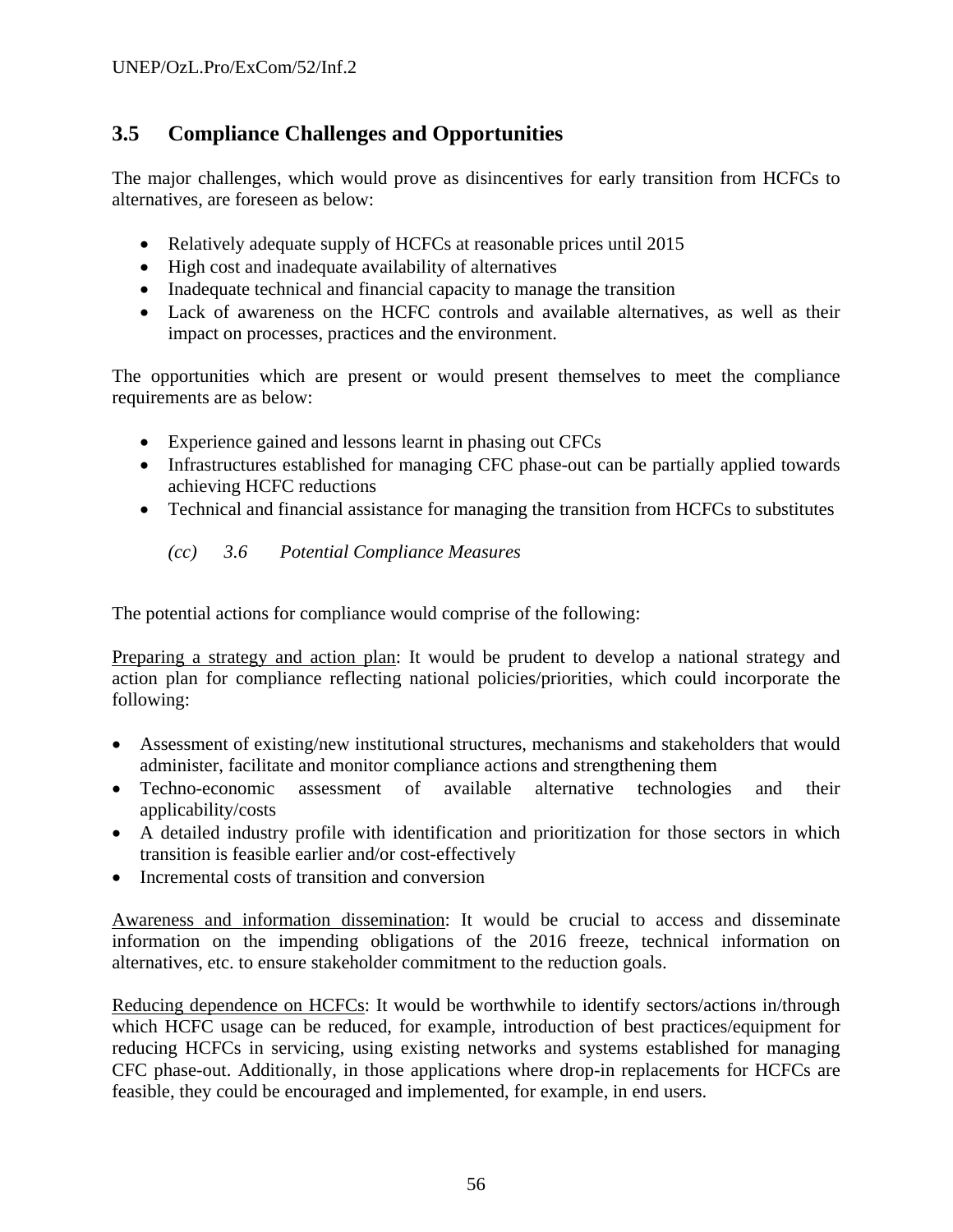Technical Assistance and Training: It would be crucial to ensure that adequate technical assistance and training is provided to stakeholders in the government and industry, to make informed decisions and choices about HCFC reductions and HCFC management.

The incremental costs involved in implementing these compliance measures would need to be adequately funded under the existing Montreal Protocol mechanisms, so that these costs are not borne by the consumers and industry or the country's economy.

#### *(dd) 3.7 Summary and Conclusions*

In Syria, HCFC-22 and HCFC-141b are the predominant HCFCs used, in the Foams and Refrigeration & Air Conditioning sectors. HCFC-141b is used as a blowing agent for rigid polyurethane foams and HCFC-22 is used as a refrigerant for refrigeration and air conditioning systems.

Syria's consumption of HCFCs increased from 470 metric tonnes in 1999 to 833 metric tonnes in 2005. Unconstrained HCFC consumption in Syria is expected to reach 1,965 metric tonnes by 2015. It appears that the availability and costs of HCFCs would not be adverse for the next few years. This would present potential barriers for compliance with the 2016 freeze in consumption. Potential replacements for HCFCs include hydrocarbons and HFCs/HFC blends. Their availability and/or techno-economic feasibility are not yet favorably established for wider use. Lack of information and awareness about alternatives is another barrier for their application. Lessons learnt and experience gained during implementation of the CFC phase-out, as well as application of the structures established therein towards effecting reductions in HCFC use, are considered opportunities for addressing compliance requirements.

Potential compliance measures include preparation of a national strategy and action plan for meeting the 2016 freeze in consumption and also for future management of HCFCs, reducing dependence on HCFCs in the interim where alternatives can be more easily applied, creating awareness and disseminating information on the 2016 freeze obligations and alternative technologies and providing technical assistance and training for making informed decisions on the transitions.

Syria expects the incremental costs of compliance to be met under the mechanisms of the Montreal Protocol.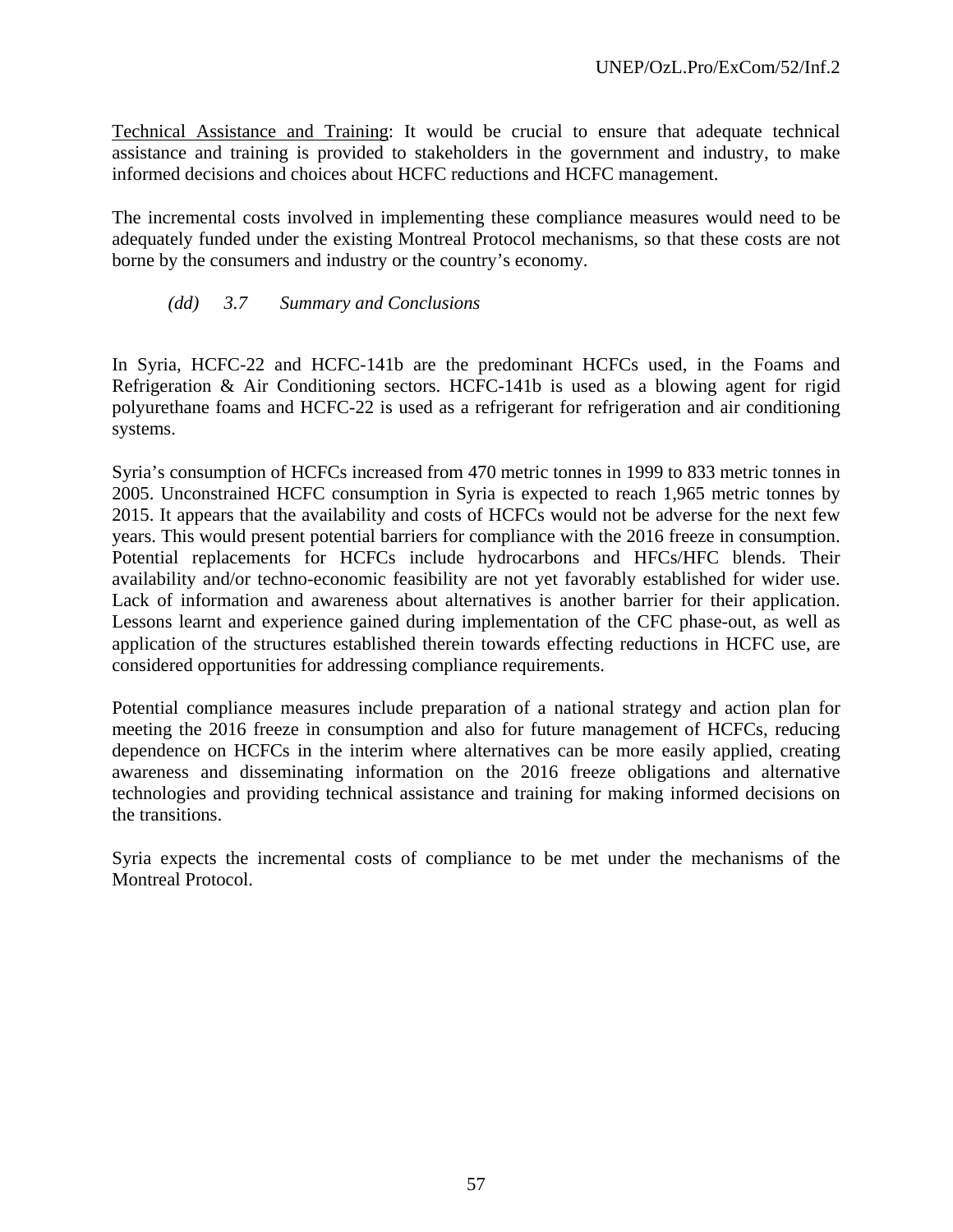## **ANNEX**

# **Information on HCFC consuming enterprises**

| <b>Sector</b>                         | Sub-sector                               | <b>Estimated number of</b><br>enterprises |
|---------------------------------------|------------------------------------------|-------------------------------------------|
| <b>MANUFACTURING</b>                  |                                          |                                           |
| Foams                                 | Rigid Polyurethane Foam                  | 50                                        |
|                                       | Window/Split Air Conditioners            | 20                                        |
| Refrigeration and Air                 | <b>Central Air Conditioning Chillers</b> | 25                                        |
| Conditioning                          | Domestic Refrigeration                   | 15                                        |
|                                       | <b>Commercial Refrigeration</b>          | 100                                       |
|                                       | <b>Industrial Refrigeration</b>          | 30                                        |
| <b>SERVICING</b>                      |                                          |                                           |
| Refrigeration and Air<br>Conditioning | All                                      | Over 1,000                                |

**Note:** The numbers and data provided in the table are a result of a limited survey of various sectors related to HCFCs the primary aim of which was to generate information that would enable the ExCom to establish a permanent aggregate level of consumption against which future activities could be funded. The numbers and data in this table are therefore *indicative only and not binding*. The numbers/data may be revised in future as a result of more detailed sector-level information becoming available. The numbers/data may not be used without the prior consent of the Government.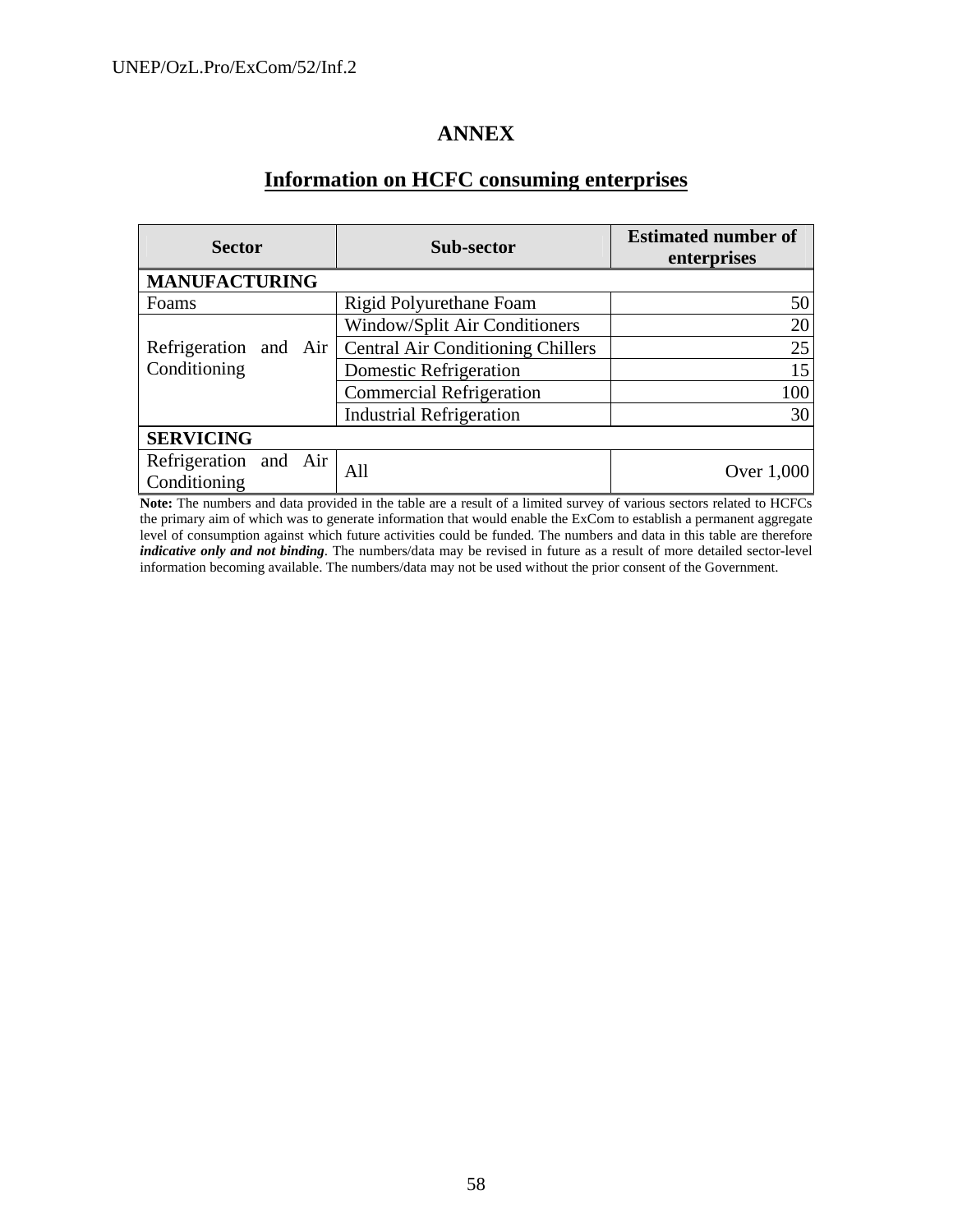**SURVEY OF HCFCs IN SRI LANKA** 

**FINAL REPORT** 

**National Ozone Unit Ministry of Environment and Natural Resources, Sri Lanka & United Nations Development Programme (UNDP)**

**April/May 2007**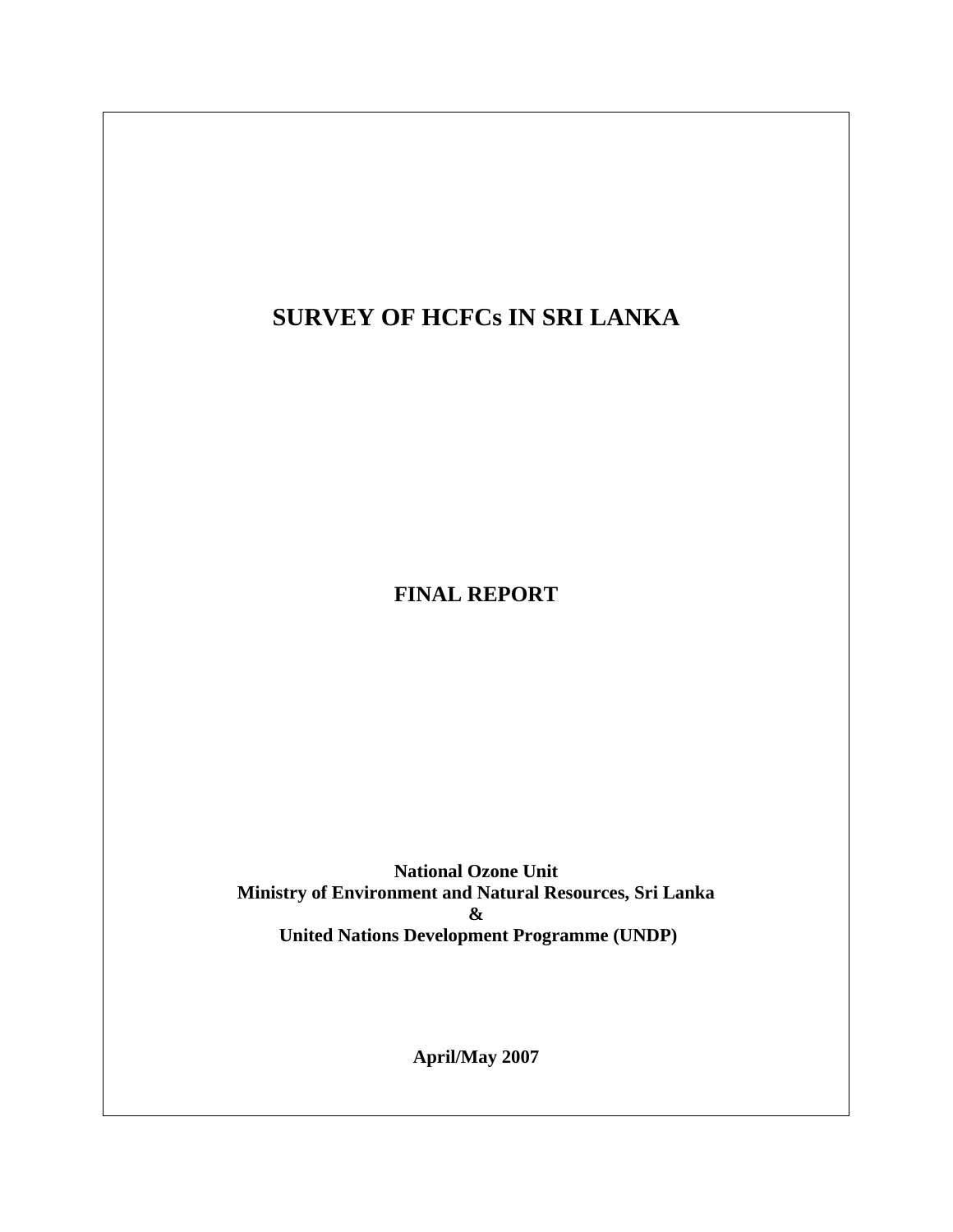## **EXECUTIVE SUMMARY**

Sri Lanka acceded to the Vienna Convention and ratified the Montreal Protocol on Substances that deplete the Ozone Layer in December 1989. Since the annual calculated consumption in Sri Lanka of controlled substances listed in Annex-A of the Montreal Protocol was less than 0.3 Kg per capita, Sri Lanka was classified as a party operating under Paragraph-1, Article-5 of the Montreal Protocol and thus qualified for technical and financial assistance, including transfer of technology for ODS phase-out, through the financial mechanism of the Montreal Protocol.

Sri Lanka's Country Programme incorporating the National Strategy and Action Plan for controlling the use of Ozone Depleting substances was approved in March 1994. The Country Programme proposed measures and actions by the government and industry, such as institutional and regulatory measures, awareness and information dissemination, technical assistance, training and investments for technology conversions, for facilitating the phase-out of ODS in the various ODS consuming industry sectors and to assist them for complying with the country's commitments and priorities. Until date, Sri Lanka is in compliance with the Montreal Protocol control schedule. This has been made possible through project activities including technology transfer investments, technical assistance, training and capacity building, information dissemination and awareness-raising and also due to proactive regulations.

Hydrochlorofluorocarbons (HCFCs) are classified as controlled substances under Annex-C Group-I of the Montreal Protocol and therefore have to be controlled and eventually phased out. In accordance with the control schedule of the Montreal Protocol for Article-5 countries, production and consumption of HCFCs will be subject to a freeze at 2015 levels from 01 January 2016 and are required to be completely eliminated by 2040.

In Sri Lanka, HCFCs are used in the Refrigeration & Air Conditioning sector. The predominant HCFC used is HCFC-22. The consumption of HCFCs in Sri Lanka increased from about 112 metric tonnes in 1999 to 225 metric tonnes in 2006 signifying an average annual growth rate of about 9.11%. At a conservative annual growth rate in demand forecasted for HCFCs of 10% from 2007 until 2015, it is estimated that the consumption of HCFCs in Sri Lanka is likely to reach about 530 metric tonnes in 2015. This will lead to additional environmental impacts on ozone depletion as well as on global warming due to the ozone depleting potential and global warming potential of HCFCs.

In order to meet the 2016 freeze in HCFC consumption at 2015 levels, the industry, consumers and government will need to make timely preparations and interventions. These could include reducing dependence on HCFCs and controlling and reducing HCFC use at an early date. The main constraint for converting from HCFCs to non-ODS alternatives is the reliable and economical availability of substitutes as well as technical and financial capacity for effecting the transition. Adequate technical and financial assistance would be needed to minimize the burden of transition on consumers and industry. Also, adequate institutional support will be needed to ensure that awareness of the impending consumption limits is duly disseminated and capacitybuilding and training programmes for stakeholders are carried out. Sri Lanka expects the international community to recognize these challenges in order to ensure sustainability and credibility of ODS phase-out complying with the global efforts towards the protection of the ozone layer.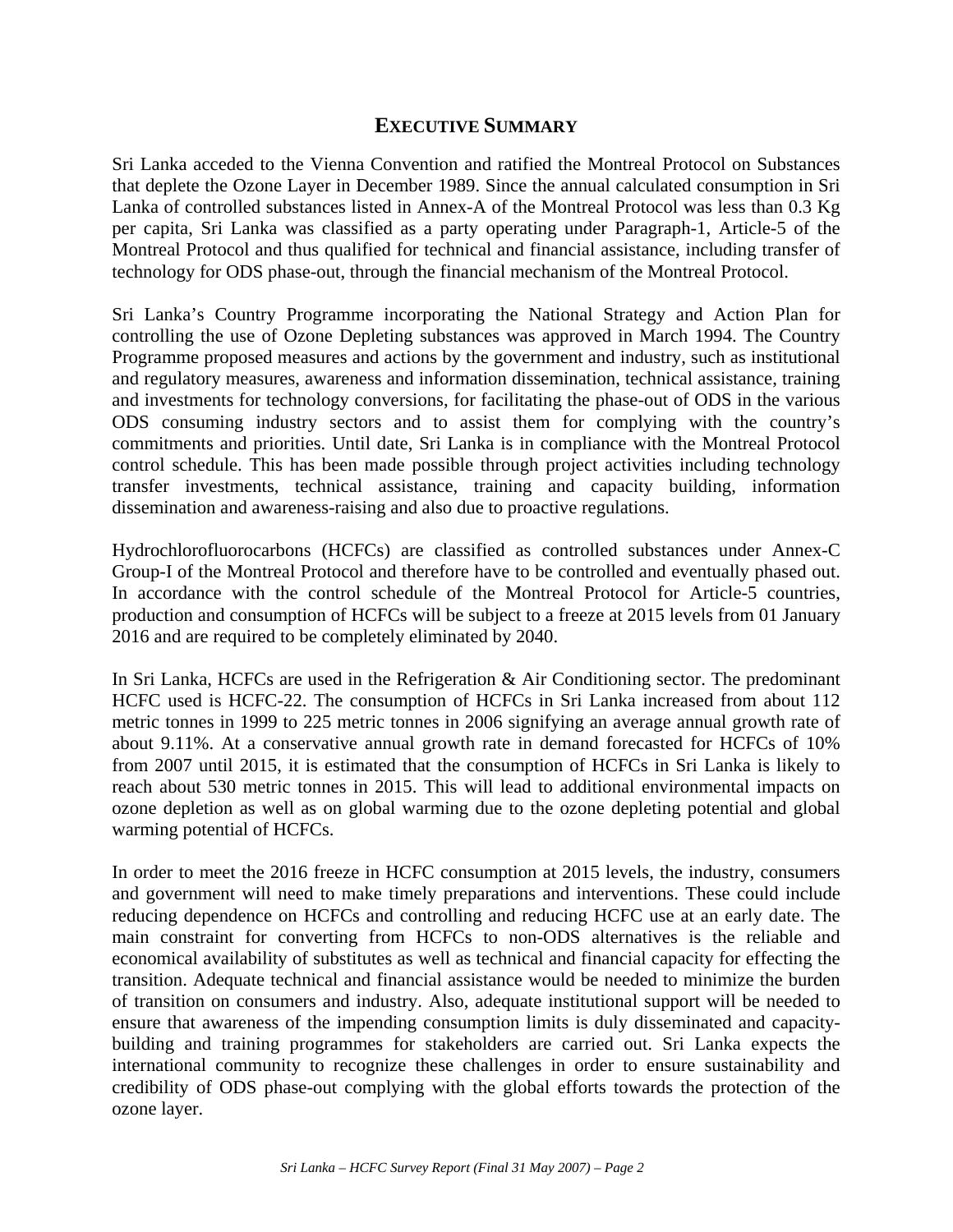|                  |     |       | 2                       |
|------------------|-----|-------|-------------------------|
|                  |     |       | 3                       |
|                  |     |       | 4                       |
|                  |     |       | $\overline{\mathbf{4}}$ |
| 1.               |     |       | 5                       |
|                  | 1.1 |       | 5                       |
|                  | 1.2 |       | 6                       |
|                  | 1.3 |       | 7                       |
| $\overline{2}$ . |     |       | 8                       |
|                  | 2.1 |       | 8                       |
|                  |     | 2.1.1 | 8                       |
|                  |     | 2.1.2 | 8                       |
|                  | 2.2 |       | 9                       |
|                  |     | 2.2.1 | 9                       |
|                  |     | 2.2.2 | 9                       |
|                  |     | 2.2.3 | 9                       |
|                  |     | 2.2.4 | 9                       |
|                  | 2.3 |       | 9                       |
|                  |     | 2.3.1 | $\boldsymbol{9}$        |
|                  |     | 2.3.2 | $\boldsymbol{9}$        |
|                  |     | 2.3.3 | 10                      |
|                  |     | 2.3.4 | 10                      |
|                  |     | 2.3.5 | 11                      |
|                  |     | 2.3.6 | 11                      |
| 3.               |     |       | 13                      |
|                  | 3.1 |       | 13                      |
|                  | 3.2 |       | 13                      |
|                  | 3.3 |       | 14                      |
|                  | 3.4 |       | 16                      |
|                  | 3.5 |       | 16                      |
|                  | 3.6 |       | 17                      |
|                  | 3.7 |       | 18                      |
|                  |     |       |                         |
|                  |     |       | 19                      |
|                  |     |       |                         |

# **CONTENTS**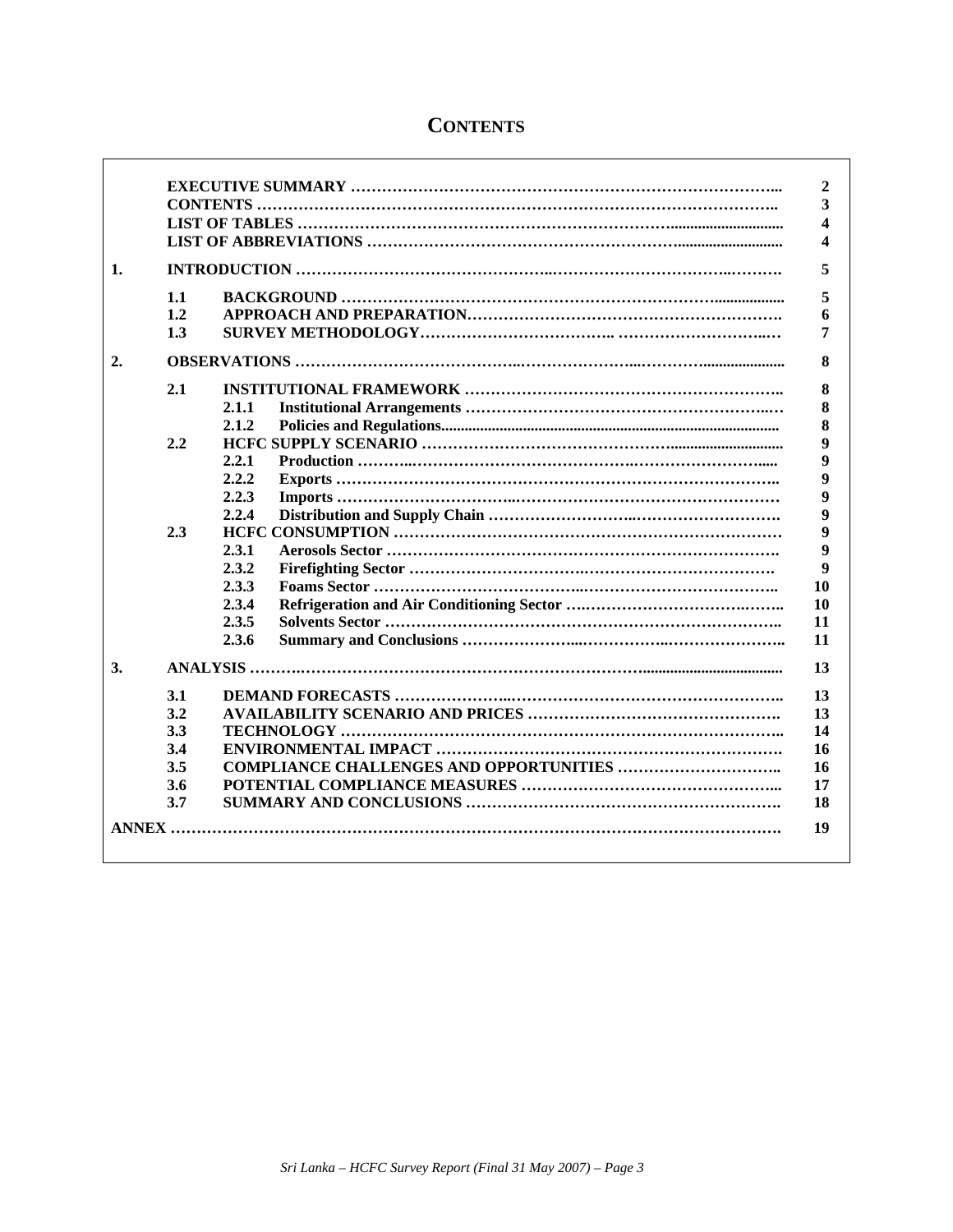# **LIST OF TABLES**

| <b>Table</b> | <b>Name</b>                                                       | Page |
|--------------|-------------------------------------------------------------------|------|
| Table-1:     | Sri Lanka - Ratification of Montreal Protocol and its Amendments  |      |
| Table-2:     | Imports of HCFCs in Sri Lanka 1999-2006                           | 9    |
| Table-3:     | HCFC Consumption in Refrigeration & Air Conditioning 1999-2006    | 10   |
| Table-4:     | Breakdown of HCFC Consumption in Refrigeration & Air Conditioning | 11   |
| Table-5:     | Summary of HCFC Consumption Sri Lanka 2006                        | 12   |
| Table-6:     | Unconstrained HCFC demand in Sri Lanka by 2015                    | 13   |
| Table-7:     | HCFC prices in Sri Lanka 2006 and 2015                            | 14   |
| Table-8:     | Leading substitutes for HCFC-22                                   | 15   |
| Table-9:     | <b>Environmental Impact of HCFC Consumption</b>                   | 16   |

# **LIST OF ABBREVIATIONS**

| <b>CFC</b>   | Chlorofluorocarbons                                               |
|--------------|-------------------------------------------------------------------|
| $\bf CP$     | <b>Country Programme</b>                                          |
| <b>CTC</b>   | Carbon Tetra Chloride                                             |
| <b>ExCom</b> | Executive Committee of the Multilateral Fund                      |
| <b>GTZ</b>   | Gesellschaft für Technische Zusammenarbeit, Germany               |
| <b>GWP</b>   | Global Warming Potential                                          |
| <b>HCFCs</b> | Hydrochlorofluorocarbons                                          |
| <b>HFCs</b>  | Hydrofluorocarbons                                                |
| IA           | <b>Implementing Agency</b>                                        |
| <b>MAC</b>   | Mobile Air Conditioning                                           |
| <b>MLF</b>   | Multilateral Fund for the Implementation of the Montreal Protocol |
| <b>MP</b>    | <b>Montreal Protocol</b>                                          |
| <b>MT</b>    | <b>Metric Tonnes</b>                                              |
| <b>ODP</b>   | <b>Ozone Depleting Potential</b>                                  |
| <b>ODS</b>   | <b>Ozone Depleting Substances</b>                                 |
| R&R          | Recovery and Recycling                                            |
| <b>SMEs</b>  | <b>Small and Medium-sized Enterprises</b>                         |
| <b>TR</b>    | Tons of Refrigeration                                             |
| <b>UNDP</b>  | <b>United Nations Development Programme</b>                       |
| <b>UNEP</b>  | <b>United Nations Environment Programme</b>                       |
| <b>UNIDO</b> | United Nations Industrial Development Organization                |
| <b>UNOPS</b> | United Nations Office for Project Services                        |
| <b>WB</b>    | <b>World Bank</b>                                                 |
|              |                                                                   |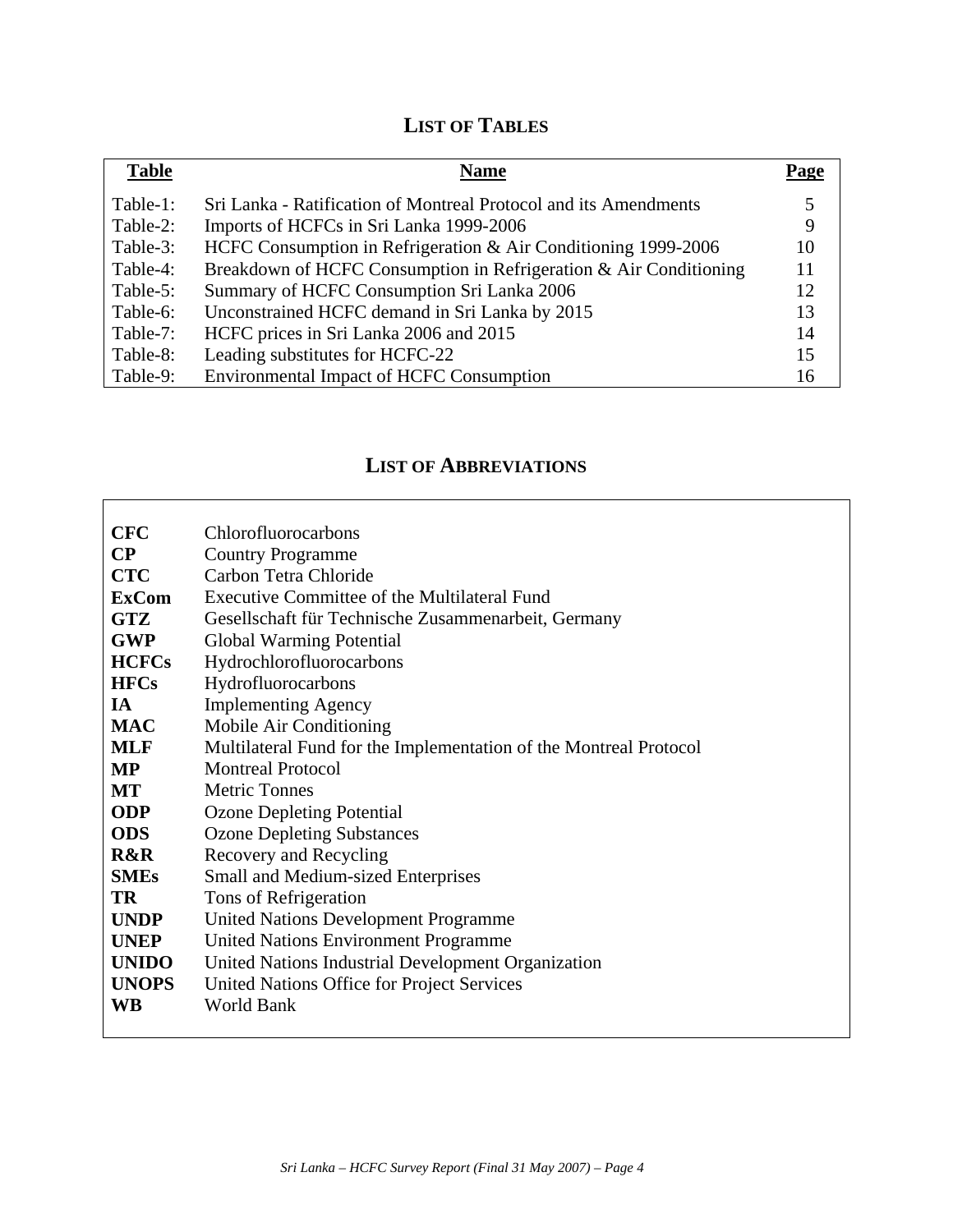# **1. INTRODUCTION**

## **1.1 BACKGROUND**

Sri Lanka is an island country in the Indian Ocean to the south of India, with a land area of about 65,000 sq. km. It has a population of about 21 million with an estimated GDP per capita (PPP) of about USD 4,600 (2006). The agricultural sector accounts for about 17% of GDP, the industry for about 27 % and the services sector for about 56%. The population density is about 300 persons per sq km and the urban population represents around 22 % of the total population.

Table-1 below shows the dates of ratification by Sri Lanka of the Vienna Convention, Montreal Protocol and its amendments. The ratification of the Beijing amendment is still in process.

| <b>Agreement/Amendment</b> | <b>Ratification</b> |
|----------------------------|---------------------|
| Vienna Convention          | December 1989       |
| <b>Montreal Protocol</b>   | December 1989       |
| London Amendment           | June 1993           |
| Copenhagen Amendment       | <b>July 1997</b>    |
| <b>Montreal Amendment</b>  | August 1999         |
| Beijing Amendment          | November 2002       |

**Table-1: Sri Lanka - Ratification of Montreal Protocol and its Amendments** 

The Country Programme (CP) incorporating the national strategy and action plan for phasing out ODS in Sri Lanka in accordance with the control schedule of the Montreal Protocol and its amendments, was approved in March 1994. The Country Programme proposed measures and actions by the government and industry, such as institutional and regulatory measures, awareness and information dissemination, technical assistance, training and investments for technology conversions, for facilitating the phase-out of ODS in the various ODS consuming industry sectors and to assist them for complying with the country's commitments and priorities. The Foams and Refrigeration & Air Conditioning Sectors were the main ODS consuming sectors in Sri Lanka, therefore the national strategy prioritized the management of ODS consumption and eventual phase-out in these sectors.

The National Programme for Recovery and Recycling of refrigerants was approved in October 1996. The Refrigerant Management Plan was approved in December 2000. The National Compliance Action Plan for phase-out of CFCs was approved in July 2004.

Sri Lanka has made significant progress in ODS phase-out over the past few years and has complied with both interim control milestones (namely, the 1999 freeze and the 85% reduction by 2005) for Annex-A Group-I substances (CFCs). This has been made possible with the assistance of the Multilateral Fund and through project activities including technology transfer investments, technical assistance, training and capacity building, information dissemination and awareness-raising and also due to pro-active regulations.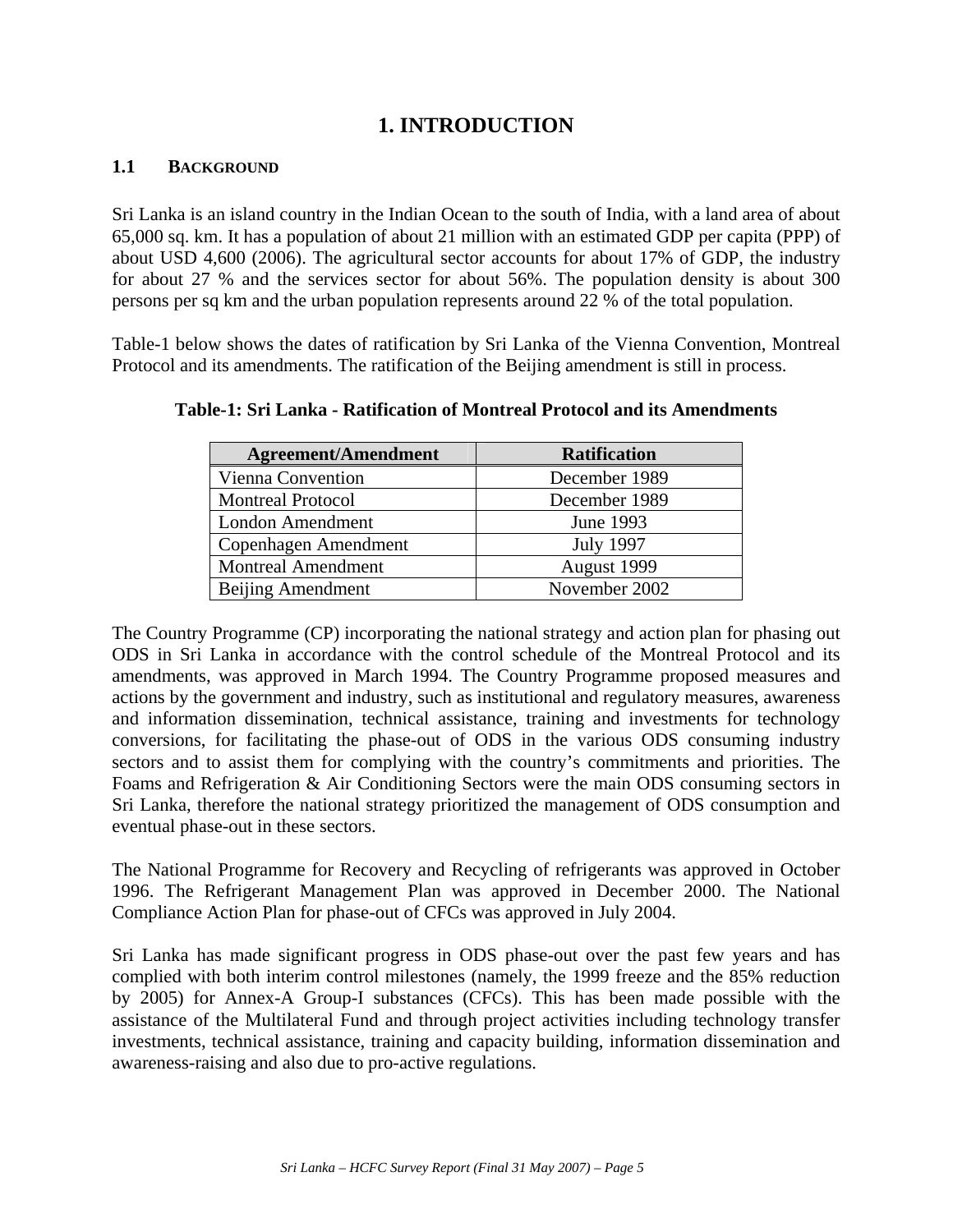HCFCs, which have Ozone Depleting Potential (ODP) up to 15% of that of CFCs, are classified as controlled substances under Annex-C, Group-I of the Montreal Protocol. HCFCs therefore, have use restrictions and eventually have to be phased-out. For developing countries, the scheduled phase-out date for HCFCs is 01 January 2040 with an interim control measure of freezing HCFC production and consumption at 2015 levels, from 01 January 2016. HCFCs being controlled substances, projects or activities leading to reductions of HCFCs may be eligible for funding by the Multilateral Fund at a future date. HCFCs were approved as substitutes for CFCs in many of the projects and activities supported by the Multilateral Fund.

Considering the increasing demand for HCFCs, and considering the imminent restrictions on HCFCs, including the 2016 freeze in consumption for Article-5 countries, the user industry needs to be equipped to address the technology and environmental issues arising from HCFC use reductions. Moreover, actions to reduce HCFC consumption may need to be initiated sooner than later. Recognizing these challenges, the ExCom approved at its  $45<sup>th</sup>$  Meeting, funding for UNDP to carry out HCFC surveys in 12 countries. Sri Lanka is one of the countries which requested to be a part of this activity.

## **1.2 APPROACH AND PREPARATION**

The Executive Committee of the Multilateral Fund at its  $45<sup>th</sup>$  Meeting approved a project to be implemented by UNDP, which aims to conduct a limited survey of HCFC use in selected countries, with a goal of enabling the Executive Committee to establish a national aggregate level of HCFC consumption against which future projects and activities may be funded. The selected countries are:

| Latín America:  | Argentina, Brazil, Colombia, Mexico, Venezuela |
|-----------------|------------------------------------------------|
| Middle East:    | Iran, Lebanon, Syria                           |
| South Asia:     | India, Sri Lanka                               |
| Southeast Asia: | Indonesia, Malaysia                            |

To ensure effective coordination of survey activities in this global project involving 12 countries and to better address cross-regional issues, UNDP planned the activities to be carried out, using a three-stage process:

- Data collection and survey at the national level
- Compilation and analysis of survey data
- Presentation and reporting of survey data

The national-level data collection and survey work was to be carried out through recruitment of a local consultant entity recommended by the respective governments. The compilation and analysis of the survey data was carried out through UNDP's international experts and researchers to impart credibility and quality. The presentation and reporting of survey data was carried out in consultation with the country governments, ensuring the required country-level consultations within the respective industry and expert institutions. Consequently UNDP, in consultation with the Sri Lanka National Ozone Unit, selected a local firm, Inaire P. Ltd, as the national expert entity to undertake the national level tasks for the survey.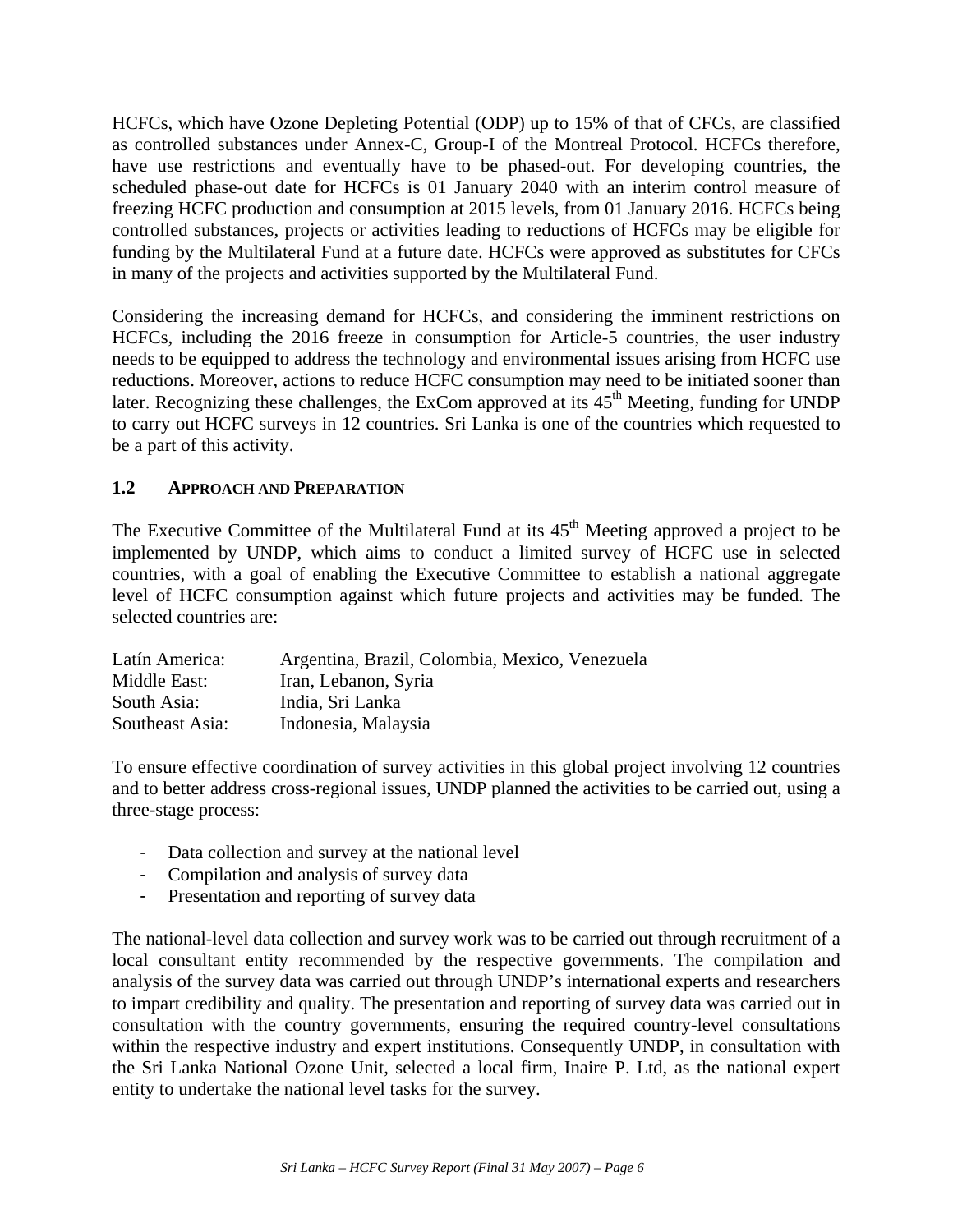## **1.3 SURVEY METHODOLOGY**

#### *Data collection*

A questionnaire in the prescribed format, for collecting field data was used. The following data were collected:

- 1. HCFC import data
- 2. HCFC-based equipment population data
- 3. HCFC consumption data by sectors.

Meetings were held with representatives from related government institutions, importers, distributors, industry associations, end-uses, as well as expert and senior technicians to supplement the data collection.

#### *Data processing*

Since Sri Lanka does not produce or export any CFCs and HCFCs, the HCFC consumption is equal to the amount of HCFC imported to Sri Lanka.

The data on imports and consumption obtained from various information sources was analyzed using best estimates.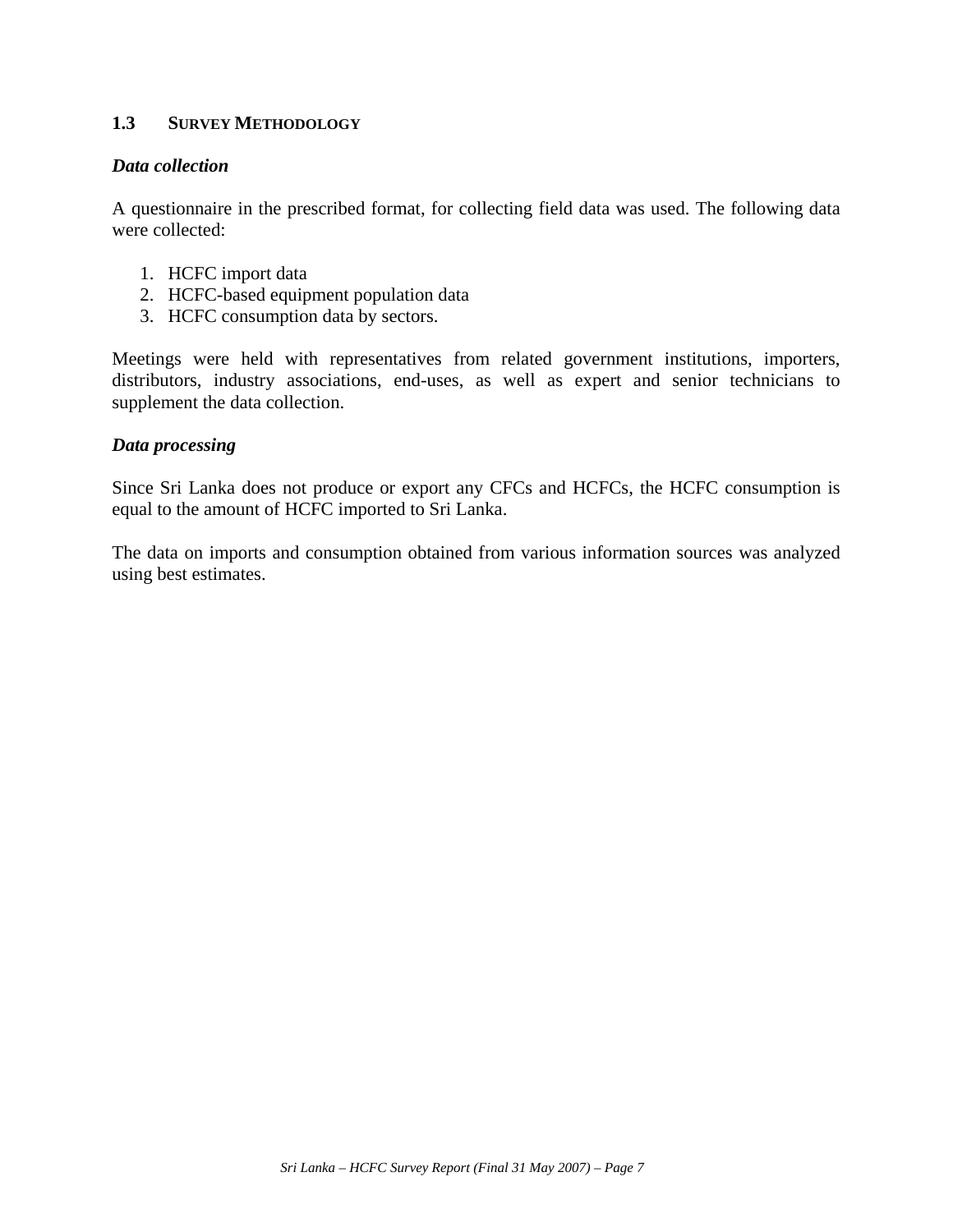## **2. OBSERVATIONS**

#### **2.1 INSTITUTIONAL FRAMEWORK**

#### **2.1.1 Institutional Arrangements**

The activities related to ozone layer protection and implementation of the Montreal Protocol, are managed and coordinated through the National Ozone Unit, within the Ministry of Environment and Natural Resources. The national policies and priorities related to the implementation of the Montreal Protocol are formulated by the National Coordination Committee comprising of representation from various related ministries, agencies, technical institutions, industry associations and NGOs.

To provide regulatory and policy support for enabling the industry to eliminate ODS, the Government of Sri Lanka has taken the following initiatives and actions:

- a) Monitoring the use and import of ODS to control
- b) Prevention of illegal trade and capacity building of customs officials
- c) Active participation in the preparation, implementation and monitoring for projects funded by MLF
- d) Formulating guidelines and regulations as necessary for policy implementation
- e) Supporting public awareness initiatives and campaigns for promoting ozone layer protection at the consumer level for encouraging public involvement.
- f) Regular interaction with other ministries and departments, industry representatives and implementing agencies for information dissemination related to impact of policy measures
- g) Promoting research on ozone-friendly technologies.

#### **2.1.2 Policies and Regulations**

Government of Sri Lanka has adopted policies that would support the ODS phase-out activities in the country in accordance with the Montreal Protocol control targets. Specifically, the policies focus on expediting the implementation of ODS phase-out projects and adoption of non-ODS substitute technologies.

In order to control the trade and use of ODS the Government of Sri Lanka has established the following regulations:

- a) Prohibition of import of ODS-based products/equipment
- b) Licensing system for import of ODS
- c) Prohibition on establishing production capacity for ODS-based products.

Specific regulatory actions targeting HCFCs are:

- a) HCFCs are designated as controlled substances
- b) Import licensing system for HCFCs is in place since 2005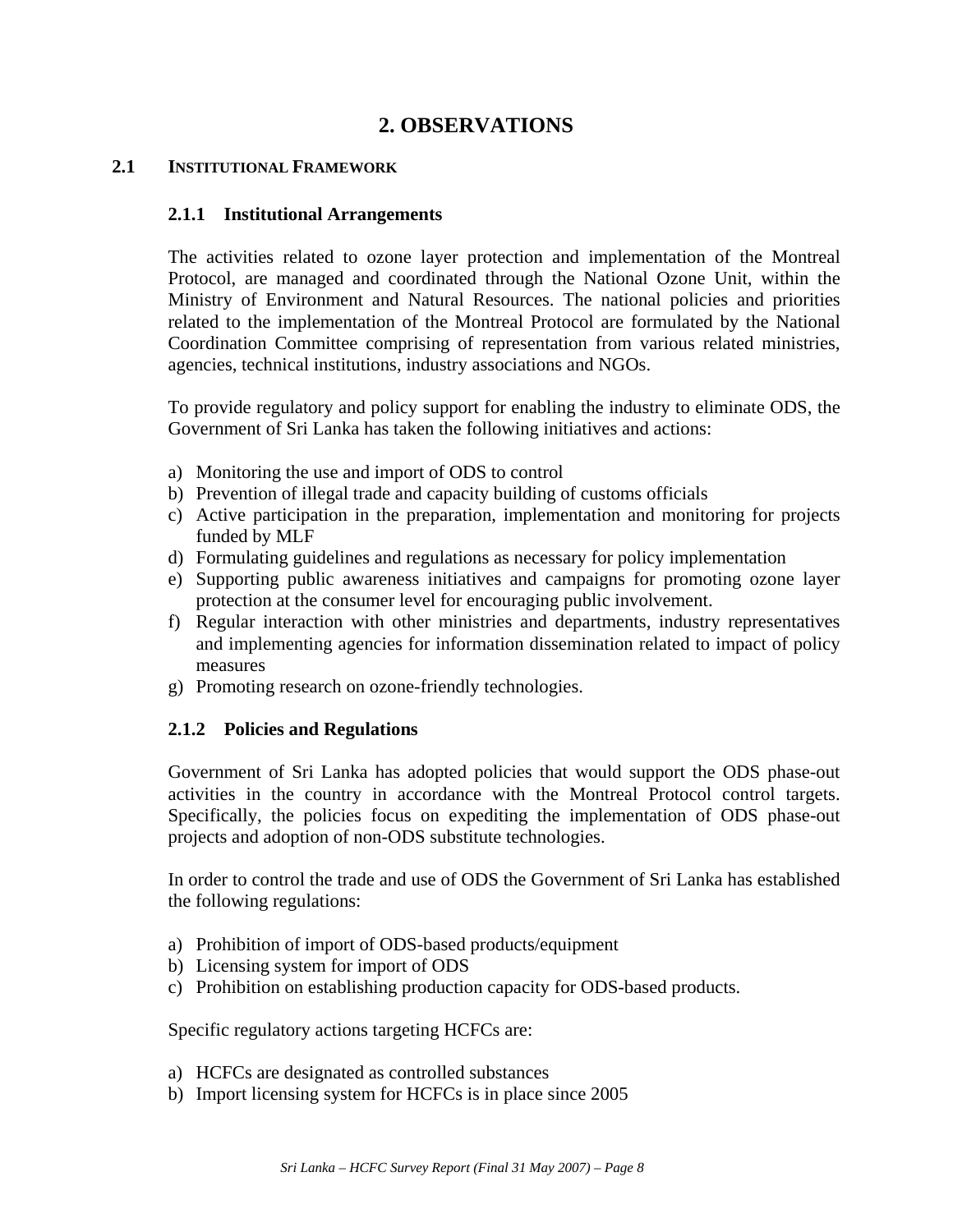#### **2.2 HCFC SUPPLY SCENARIO**

#### **2.2.1 Production**

There is no production of HCFCs in Sri Lanka. The entire domestic demand is met through imports. Imports mainly originate from China, Europe, India and Singapore.

#### **2.2.2 Exports**

There are no recorded exports of HCFCs from Sri Lanka.

#### **2.2.3 Imports**

In Sri Lanka, there are thirteen authorized importers of HCFCs. Import of HCFCs into Sri Lanka since 1999 are tabulated below:

| Substance/          | <b>Imports (metric tonnes)</b> |      |      |      |      |      |      |      |
|---------------------|--------------------------------|------|------|------|------|------|------|------|
| Year                | 1999                           | 2000 | 2001 | 2002 | 2003 | 2004 | 2005 | 2006 |
| $HCFC-22$           | 112                            | 12   | 105  | 154  | 128  | 203  | 77   | 224  |
| HCFC-141b and other |                                |      |      |      |      | 28   |      |      |
| Total               | 112                            | 115  | 106  | 157  | 128  | 231  | 178  | 225  |

#### **Table-2: Sri Lanka – HCFC Imports (1999 – 2006)**

**Note:** Rounded off to the nearest 1 tonne

#### **2.2.4 Distribution and Supply chain**

Imported HCFCs are sold directly to users by the importers or indirectly through secondary distributors or retailers. HCFCs are also supplied through service establishments and contractors.

#### **2.3 HCFC CONSUMPTION**

#### **2.3.1 Aerosols Sector**

There is no reported consumption of HCFCs in this sector as of 2006.

#### **2.3.2 Firefighting Sector**

There is no identified use of HCFCs in the Firefighting sector in Sri Lanka.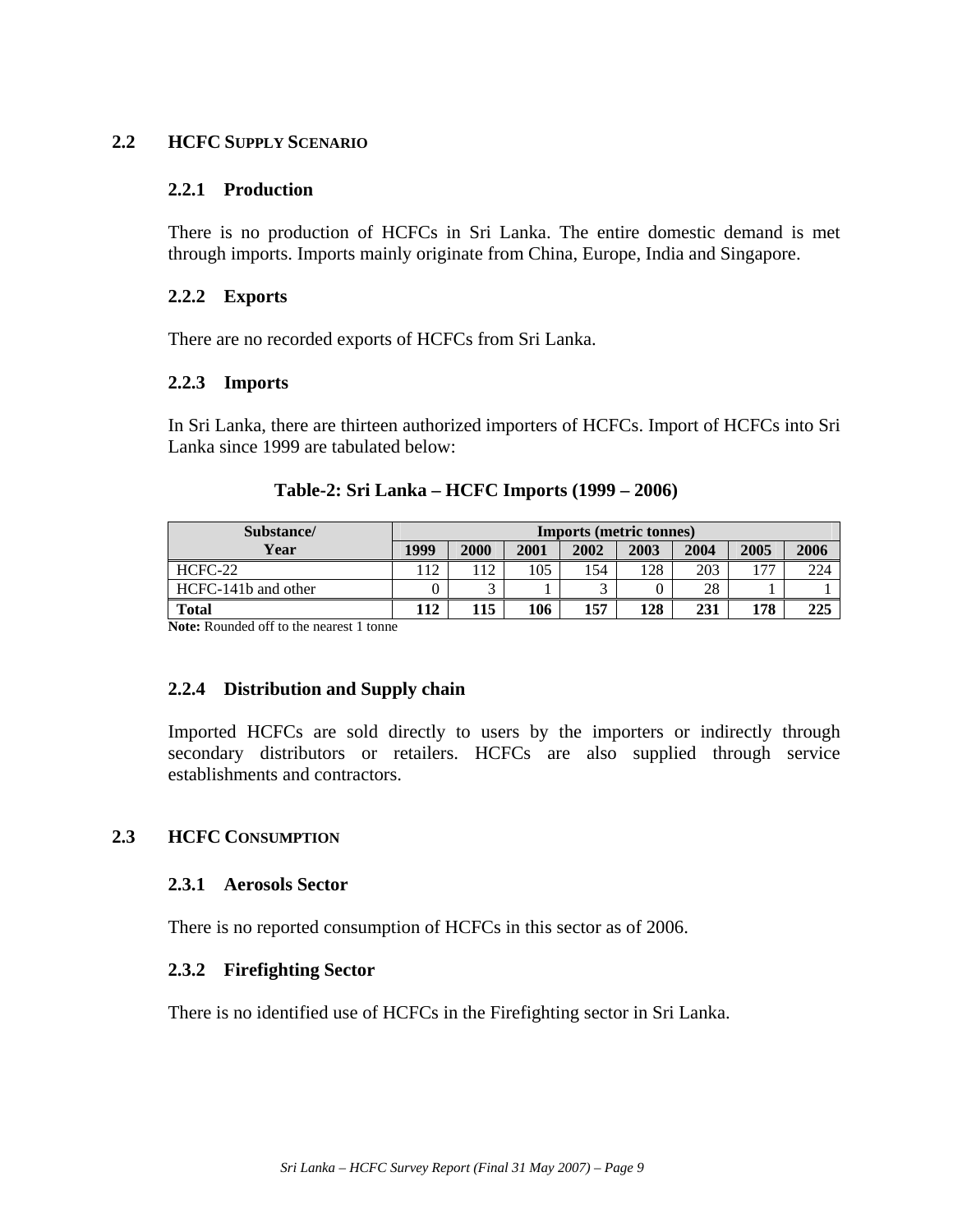## **2.3.3 Foams Sector**

The consumption of HCFCs in the Foams Sector was historically negligible and zero in 2006.

## **2.3.4 Refrigeration & Air Conditioning Sector**

The Refrigeration and Air Conditioning Sector is the main HCFC consuming sector in Sri Lanka. The Refrigeration and Air Conditioning Sector has experienced significant growth in the past decade due to the growth in the per capita incomes, the predominance of the service industry and the relatively low market penetration of refrigeration and air conditioning appliances and equipment in the past.

HCFCs are used as refrigerants (HCFC-22) and blowing agents (HCFC-141b) in the manufacture of refrigeration and air conditioning equipment. In servicing, HCFC-22 is the predominant HCFC used. For appliances such as comfort air conditioning equipment, HCFC-22 has been the traditional refrigerant. For domestic refrigeration appliances such as household refrigerators and freezers, HCFC-141b is used as a blowing agent for the foam insulation. In commercial refrigeration and industrial refrigeration equipment, HCFC-22 has been used both as a traditional refrigerant as well as a replacement refrigerant for CFC-12 and in addition HCFC-141b is used as a blowing agent for the foam insulation.

The historical consumption of HCFCs in the Refrigeration and Air Conditioning Sector from 1999 - 2006 is shown in Table-3 below.

| Year/Parameter | <b>Consumption (metric tonnes)</b> |          |      |      |      |      |      |      |
|----------------|------------------------------------|----------|------|------|------|------|------|------|
|                | 1999*                              | 2000     | 2001 | 2002 | 2003 | 2004 | 2005 | 2006 |
| Manufacturing  | $1 \Omega$                         | $\Omega$ | 18   | 24   | 19   | ر ر  | 30   |      |
| Servicing      | 1 I U                              | 94       | 88   | .30  | 99   | 160  | 162  | 194  |
| <b>Total</b>   | 110                                | 113'     | 106  | 154  | 18   | 211  | 192  | 225  |

## **Table-3: HCFC Consumption in Refrigeration & Air Conditioning Sector in Sri Lanka (1999-2006)**

\* Breakdown not available

**Note:** All figures rounded off to the nearest 1 metric tonne

#### *Manufacturing*

The manufacturing activities in the Refrigeration and Air Conditioning Sector comprise of comfort air conditioning equipment (such as window and split air conditioners and air conditioning chillers), domestic refrigeration equipment (household refrigerators and freezers) and commercial/industrial refrigeration equipment (such display cabinets, chest freezers, beverage chillers, walk-in coolers and cold rooms). The manufacturing activities for refrigeration and air conditioning equipment in Sri Lanka are limited; only about 15% of the domestic demand is met through local manufacturing and the remaining through imports.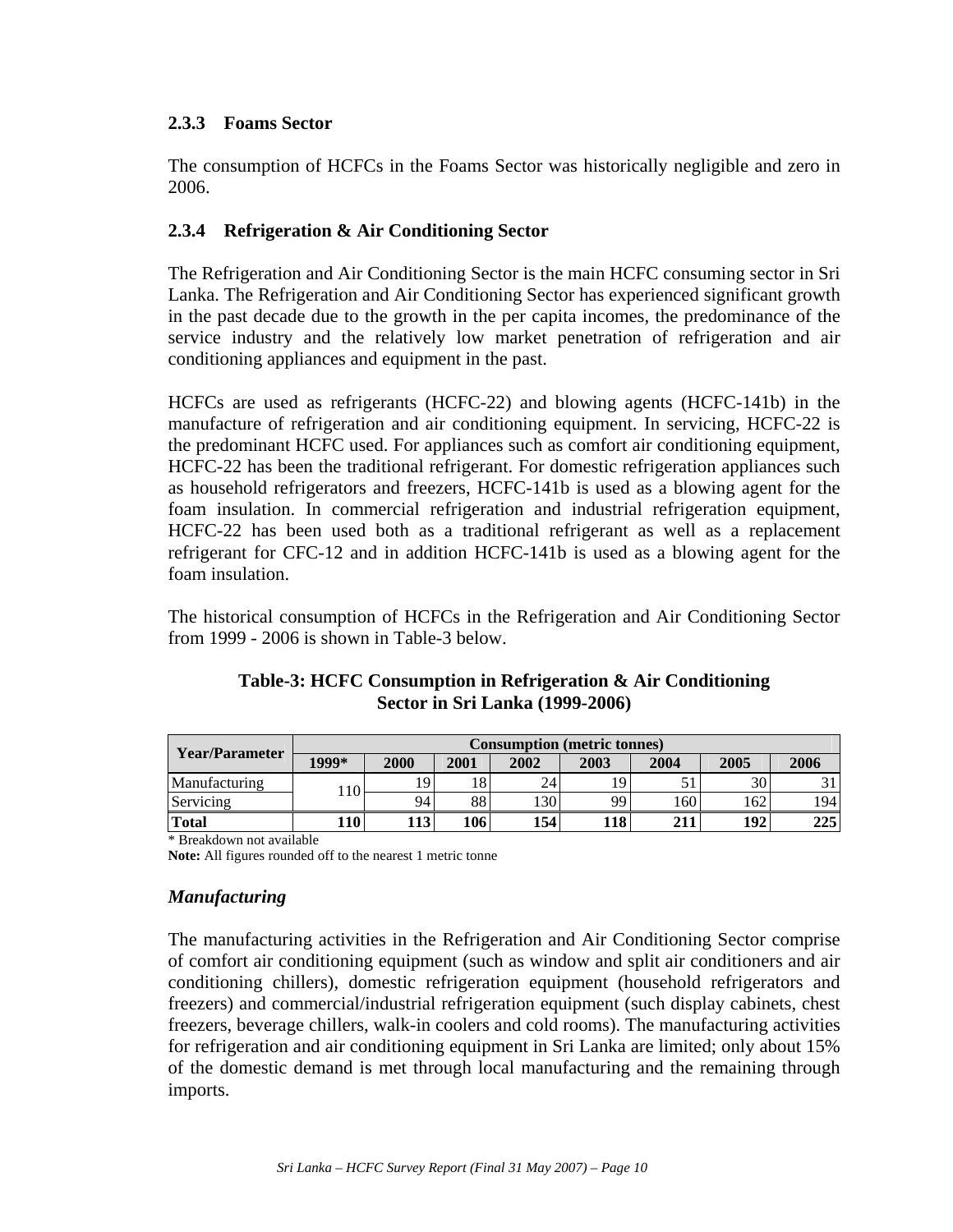### *Servicing*

There is a significant existing population of domestic, commercial, industrial and transport refrigeration appliances, equipment and systems requiring servicing. Also, due to economic growth, there are several office buildings, supermarkets, hotels and hospitals served by HCFC-based equipment for air conditioning, which require servicing. There are a number of cold room installations serving hotels, hospitals, supermarkets, restaurants and food industry for preserving, fruits and vegetables and other perishables. Many of these installations are HCFC-based. As a result, there is a fast growing servicing sector comprising of a large number of servicing establishments and end-users.

The table below shows the breakdown of HCFC consumption in the Refrigeration and Air Conditioning Sector in Sri Lanka for 2006:

| <b>Application</b>                   | <b>HCFC</b> Consumption<br>(metric tonnes) |
|--------------------------------------|--------------------------------------------|
| <b>Manufacturing</b>                 |                                            |
| <b>Window/Split Air Conditioners</b> | 5                                          |
| Air Conditioning chillers            | 10                                         |
| <b>Domestic Refrigeration</b>        |                                            |
| <b>Commercial Refrigeration</b>      | 5                                          |
| <b>Industrial Refrigeration</b>      | 10                                         |
| <b>Servicing</b>                     |                                            |
| Servicing (all applications)         | 194                                        |
| <b>Total</b>                         | 225                                        |

## **Table-4: Estimated Breakdown of HCFC Consumption in the Refrigeration and Air Conditioning Sector (2006)**

## **2.3.5 Solvents Sector**

There is no identified usage of HCFCs as solvents as of 2006.

#### **2.3.6 Summary and Conclusions**

The HCFC consumption in Sri Lanka is mainly concentrated in the Refrigeration and Air Conditioning sector. The predominant HCFC used is HCFC-22 as a refrigerant.

The table shown below shows the HCFC consumption in Sri Lanka during 2006, by sector/substance: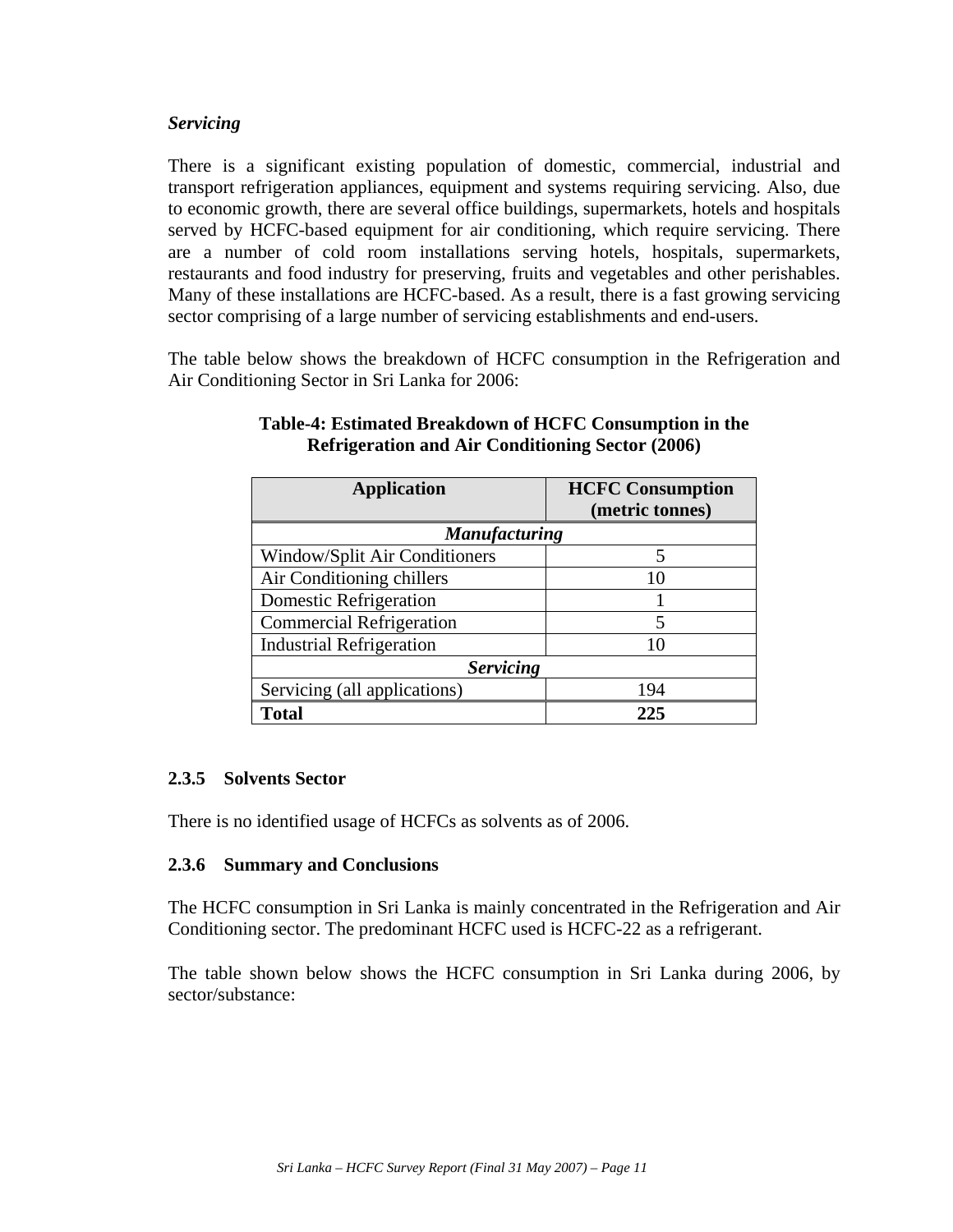|                                             | <b>Consumption (metric tonnes)</b> |                  |              |  |  |  |
|---------------------------------------------|------------------------------------|------------------|--------------|--|--|--|
| <b>Sector</b>                               | <b>HCFC-22</b>                     | <b>HCFC-141b</b> | <b>Total</b> |  |  |  |
| <b>Foams</b>                                |                                    |                  |              |  |  |  |
| <b>Refrigeration &amp; Air Conditioning</b> |                                    |                  |              |  |  |  |
| Window/Split Air Conditioners               | 5                                  |                  |              |  |  |  |
| Air Conditioning Chillers                   | 10                                 |                  |              |  |  |  |
| Domestic Refrigeration                      | 0                                  |                  |              |  |  |  |
| <b>Commercial Refrigeration</b>             | 5                                  |                  |              |  |  |  |
| <b>Industrial Refrigeration</b>             | 10                                 |                  |              |  |  |  |
| Servicing                                   | 194                                |                  | 194          |  |  |  |
| <b>Total</b>                                | 22.4                               |                  |              |  |  |  |

# **Table-5: Summary of HCFC Consumption in Sri Lanka (2006)**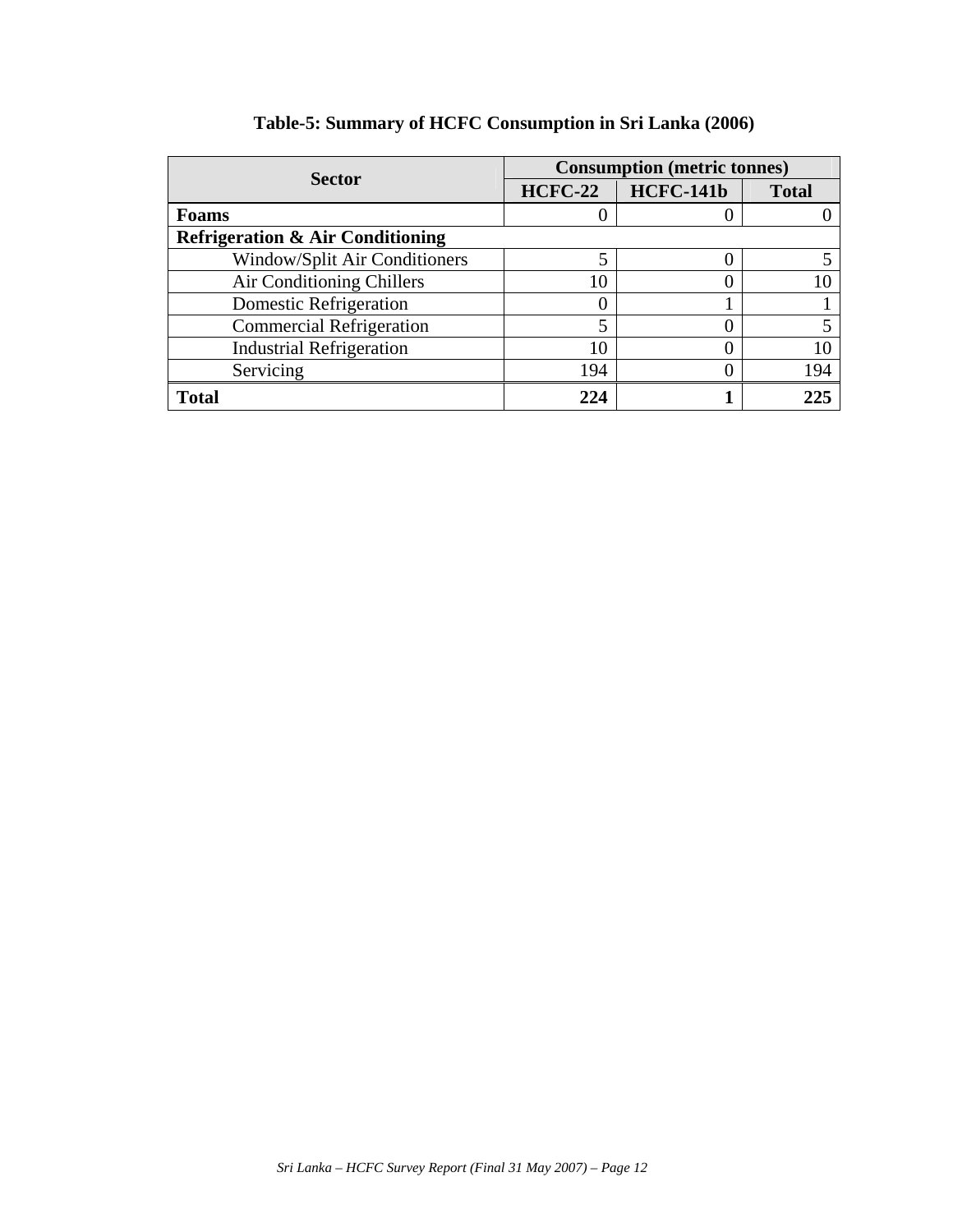# **3. ANALYSIS**

### **3.1 DEMAND FORECASTS**

The demand for HCFCs in Sri Lanka is forecasted to grow due to the expected economic growth and consequent rise in demand for consumer and industrial goods. HCFC-22 is and will remain the most significant HCFC in use in Sri Lanka. Future HCFC consumption in Sri Lanka is linked to the growth of the Refrigeration and Air Conditioning sector. In addition, conversion of some of the residual CFC consumption to HCFCs, as well as increasing use of HCFC-based equipment will contribute to growth. The increasing population of HCFC-based products will additionally increase servicing demand. Based on this, it is possible to make projections of unconstrained future demand for HCFCs until 2015.

The HCFC demand in Sri Lanka increased from about 112 metric tonnes in 1999 to 225 metric tonnes in 2006, signifying an average annual growth rate of about 9.11% over the past 7 years.

Applying an average annual growth rate in demand of 10% from 2006 to 2015, which is the expected average growth rate in demand in the Refrigeration and Air Conditioning Sector, the unconstrained HCFC consumption in Sri Lanka is expected to reach 530 metric tonnes by 2015. The following table shows the unconstrained demand for HCFCs:

|  |  | Table-6: Projected unconstrained demand for HCFCs in Sri Lanka by 2015 |  |  |  |
|--|--|------------------------------------------------------------------------|--|--|--|
|--|--|------------------------------------------------------------------------|--|--|--|

| <b>Substance</b> | Demand in 2006  | Unconstrained demand in 2015 |  |
|------------------|-----------------|------------------------------|--|
|                  | (metric tonnes) | (metric tonnes)              |  |
| HCFCs            |                 | 530                          |  |

#### **3.2 AVAILABILITY AND PRICES**

#### **3.2.1 Availability Scenario**

Due to increasing restrictions on HCFC use in developed countries, many of which would be in place by 2010, it is expected that in future the source of HCFCs would mainly be developing country producers, such as India and China. Based on market information, there is adequate manufacturing capacity in these countries to cater to the increased demand. It is also possible that some of the manufacturing capacity in developed countries may shift to developing countries. In view of these factors, it does not appear that there would be constraints on the availability of HCFCs in Sri Lanka by 2015.

#### **3.2.2 Price Trends**

The prevailing and projected prices of HCFCs in Sri Lanka (2006 and 2015) are shown in the table below.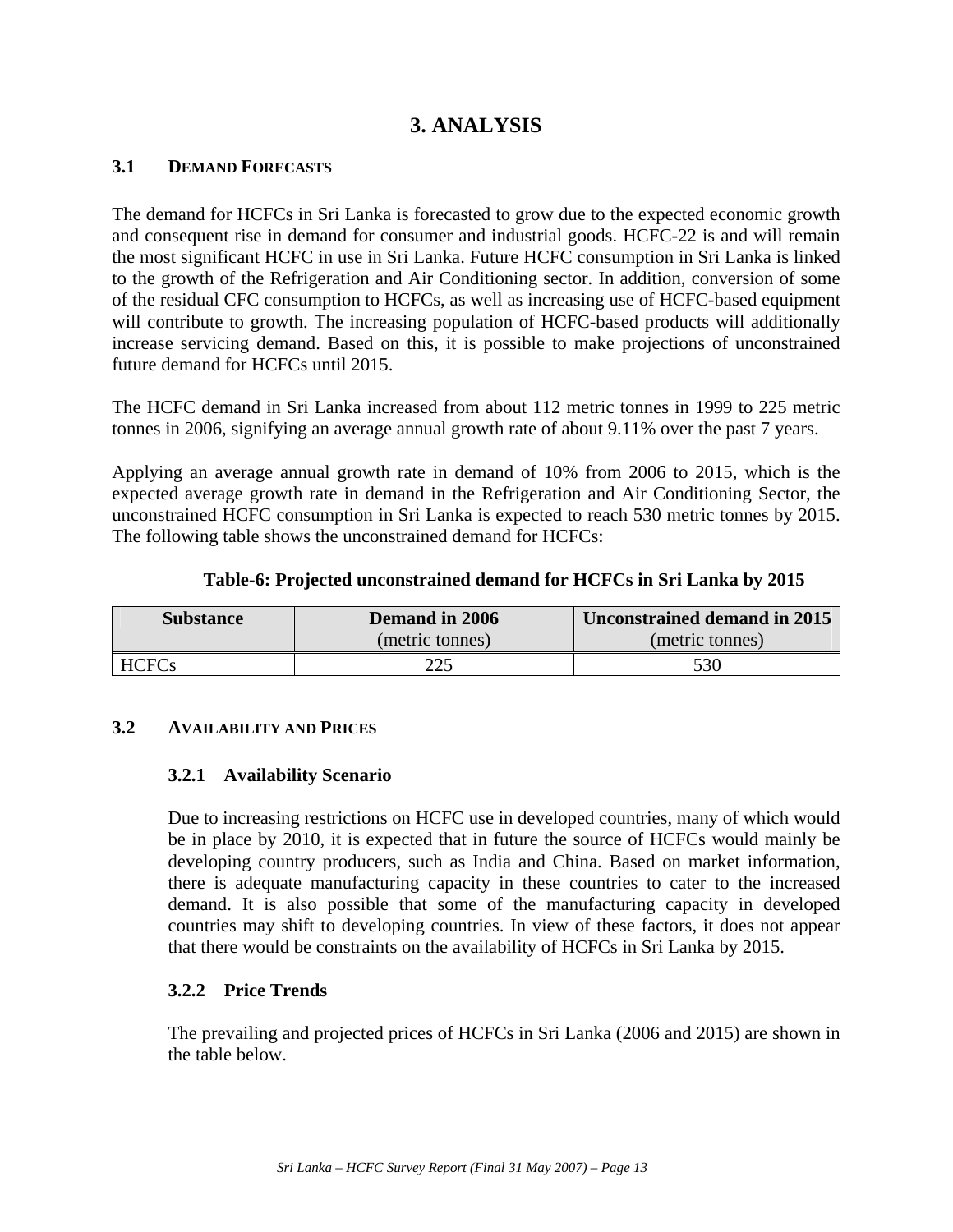| Year | <b>Market Price (US\$/kg)</b> |                  |  |
|------|-------------------------------|------------------|--|
|      | $HCFC-22$                     | <b>HCFC-141b</b> |  |
| 2006 | $3.50 - 4.00$                 | $3.50 - 4.00$    |  |
| 2015 | $4.50 - 6.00$                 | $5.00 - 6.00$    |  |

### **Table-7: HCFC prices in Sri Lanka (2006 and 2015)**

The projections are based on the assumption that the supply situation for HCFCs will not dramatically change for the foreseeable future. This is indeed likely to be the case as there is adequate manufacturing capacity for HCFCs in developing countries such as China and India and if production in developed countries is reduced, it is unlikely to affect the supply situation, as corresponding consumption controls are also in place in developed countries. Currently there are no consumption controls on HCFCs in developing countries (until the first control in 2016).

Thus it is seen that the prices of HCFCs in Sri Lanka in 2015 would not be dramatically higher, reflecting the relatively comfortable supply situation.

Substitutes for HCFCs are available, though not commonly used. The prices of substitutes vary between US\$ 8.00 to US\$ 15.00 per kg.

## **3.3 TECHNOLOGY**

The selection of alternative technologies for HCFCs would be based on the following considerations:

- Maturity
- Availability
- Cost-effectiveness
- Energy-efficiency
- Environmental and occupational safety.

The selection of alternative technologies is also influenced by local circumstances, preferences of enterprises, accessibility to training, processibility and regulatory environment.

Certain non-ODP substitutes and alternative technologies to HCFCs, meeting many of these requirements have emerged in recent years for many applications.

## **3.3.1 Replacements for HCFC-22**

HCFC-22 alternatives are relatively new to the market, especially in developing countries. The two main directions for the alternatives are natural substances (such as Ammonia, Hydrocarbons, Carbon Dioxide, etc) and synthetic substances (HFCs and their blends).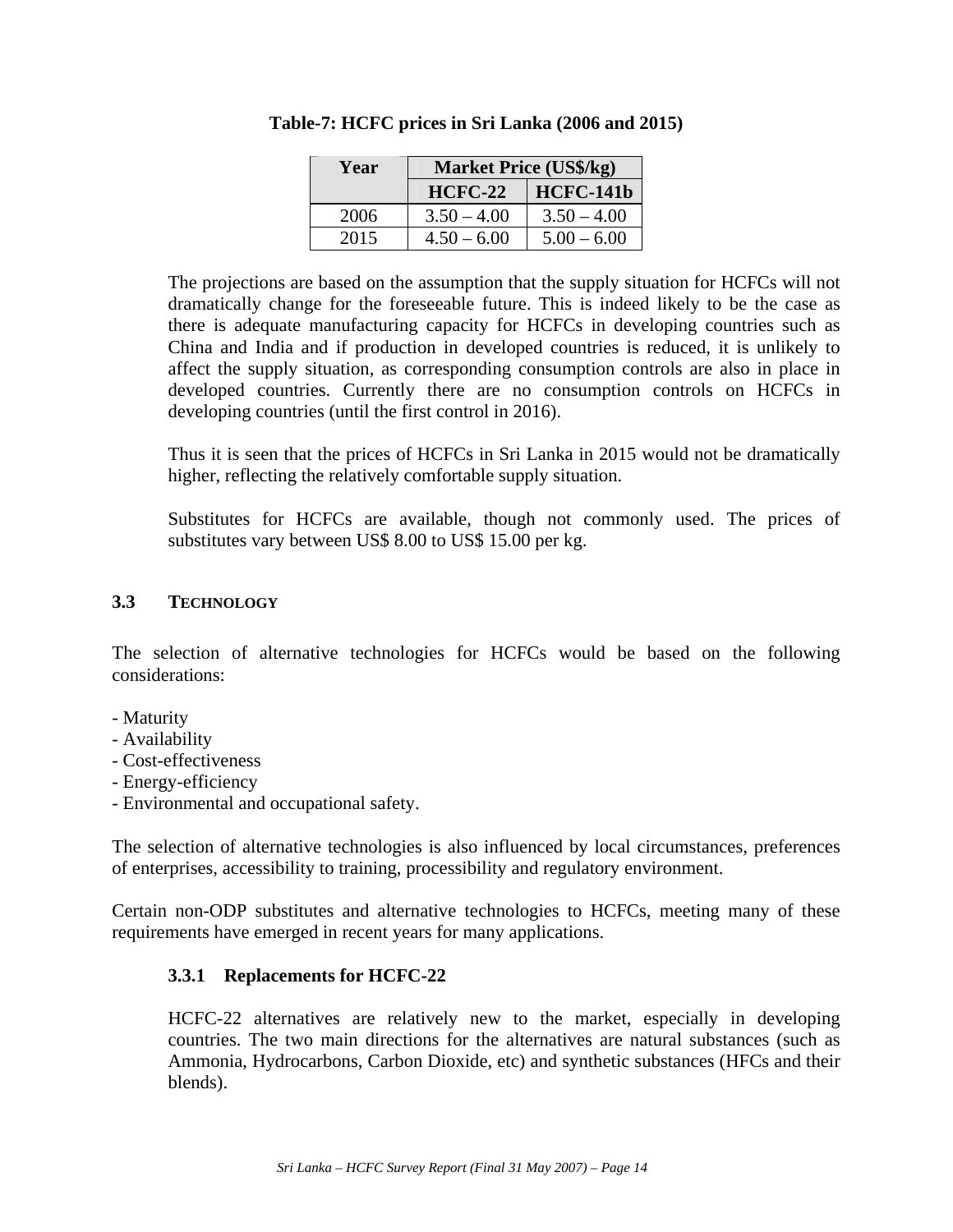Natural Substances: These have excellent thermodynamic properties and have zero ODP and GWP.

Ammonia is toxic and slightly flammable and can only be used in new equipment specifically designed and where exposure is minimal. Ammonia is a very popular refrigerant in the industrial refrigeration sector. Materials incompatibility makes ammonia generally unsuitable for small systems.

Hydrocarbons are highly flammable and can be used in systems designed to address the flammability risk. As a general rule, hydrocarbons are viable alternatives in small and medium-sized systems where intensive fire and explosion safety provisions can be conveniently and cost-effectively made. Hydrocarbons such as HC-290, HC-1270 and HC290/600a blends can be used for HCFC replacement. Blend of HC-290/HC-600a can be used in commercial refrigeration. HC-1270 can be used in low-temperature applications such as industrial refrigeration.

Supercritical  $CO<sub>2</sub>$ -based systems are available for certain applications, however currently because their high costs and relatively new technology are unlikely to be applied in the short term.

Synthetic Substances: HFCs and their blends are the major synthetic substances as alternatives to HCFCs. HFCs have zero ODP, no flammability and no toxicity, but have a high GWP, requiring minimization of leakages and emissions. All pure HFCs and most HFC blends require use of synthetic lubricating oils in place of the more conventional mineral oils used for HCFCs.

Currently the leading HFC blends to replace HCFC-22 are R-407C and R-410A. However, they both have some characteristics that make the transition from HCFC-22 potentially challenging. R-407C has a significant temperature glide and R-410A operates at a considerably higher discharge pressures than HCFC-22. The availability and prices of HFCs and HFC blends to substitute HCFC-22 are not favorable presently in developing countries.

The leading alternative technologies for HCFC-22 are tabulated below:

| <b>Application</b>                                                  | <b>Leading replacements</b> |
|---------------------------------------------------------------------|-----------------------------|
| Window air conditioners                                             | R-407C, R-410A              |
| Unitary single package and split air<br>conditioners and heat pumps | R-407C, R-410A              |
| Air-cooled and water-cooled chillers                                | R-410A, R-134a              |
| <b>Commercial Refrigeration</b>                                     | R-410A, R-134a, R-404A, HCs |
| Industrial Refrigeration/AC                                         | R-134a, R-404a, Ammonia     |
| Transport refrigeration/AC                                          | R-134a, R-410A              |

#### **Table-8: Leading substitutes for HCFC-22**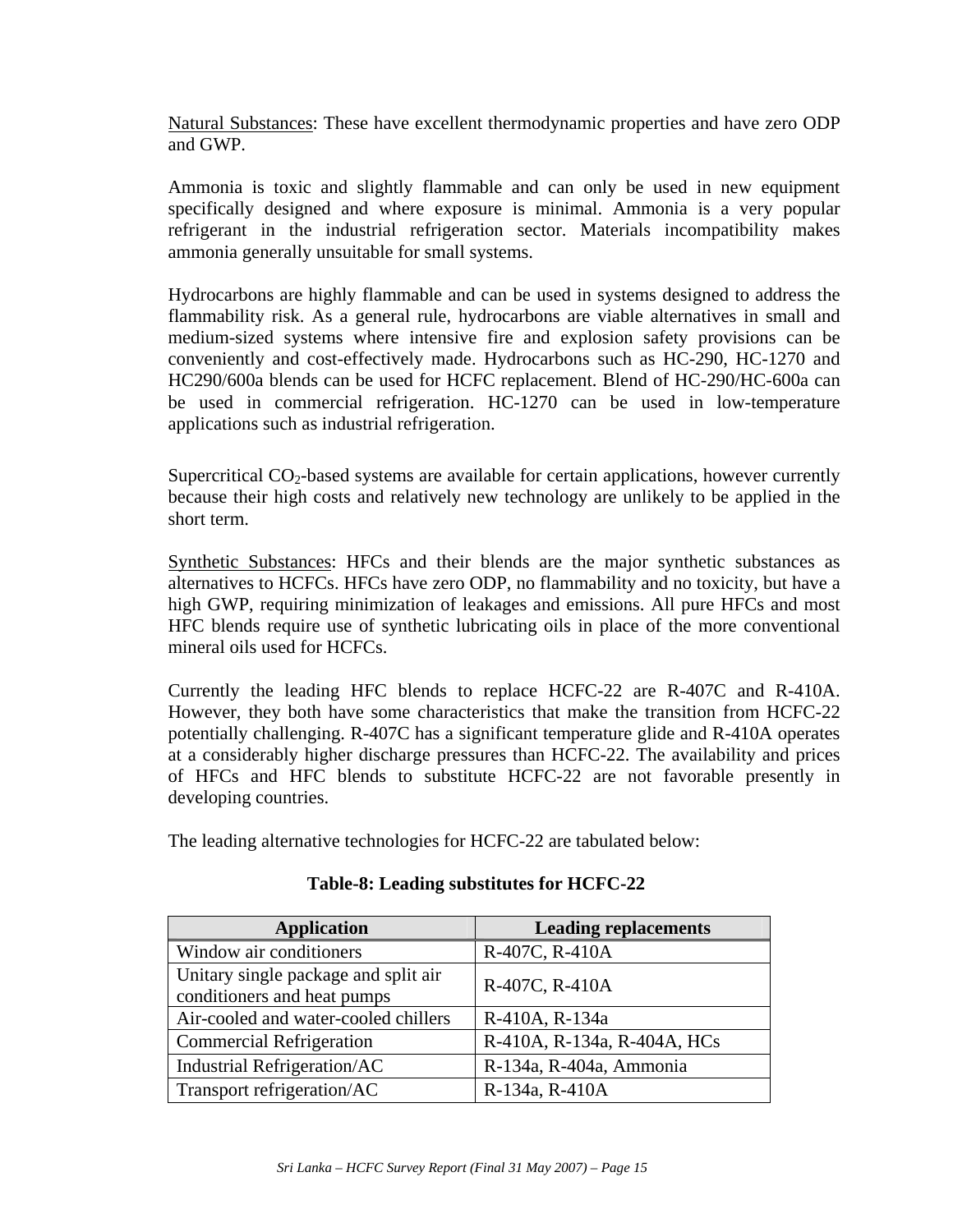### **3.3.2 Replacements for HCFC-141b**

Hydrocarbons: Pentane (n-, iso-, cyclo) based systems require extensive safety related provisions and investments due to their flammability. Cyclopentane has miscibility limitations with polyols. The molded densities and insulation values are marginally inferior to those obtained with HCFC-141b. The advantages are their relatively lower units costs, they are environmentally friendly (no ODP/GWP or health hazards) and constitute a permanent technology. Hydrocarbons are therefore the preferred conversion technology for large and organized users, where safety requirements can be complied with and investments can be economically justified.

HFCs: New HFC technologies such as HFC-245fa and HFC-365mfc have been commercially available recently. However, their prices and availability has not stabilized and is currently not cost-effective in countries like Sri Lanka to use them.

### **3.4 ENVIRONMENTAL IMPACT**

Table-9 shows the impact of HCFC consumption in Sri Lanka between 2006 and 2015, in terms of ODP and GWP. It can be seen that unconstrained demand would increase ozone depletion by 17.19 ODP tonnes and increase global warming by 540,810 tonnes/tonne CO2 by 2015.

|             |            |            | <b>Impact 2006</b>                 |       | <b>Impact 2015</b>          |        |            |             |
|-------------|------------|------------|------------------------------------|-------|-----------------------------|--------|------------|-------------|
| <b>HCFC</b> | <b>ODP</b> | <b>GWP</b> | <b>ODP</b><br><b>GWP</b><br>Demand |       | <b>ODP</b><br><b>Demand</b> |        | <b>GWP</b> |             |
|             |            |            |                                    |       | (MT/MT CO2)                 |        |            | (MT/MT CO2) |
| HCFC-141b   | 0.11       | 630        |                                    | 0.11  | 630                         | 2.36   | 0.26       | 1,487       |
| HCFC-22     | 0.056      | 1,780      | 224                                | 12.54 | 398,720                     | 528.18 | 29.58      | 940,160     |
| Total       |            |            | 225                                | 12.65 | 399,350                     | 530.54 | 29.84      | 941,647     |

### **Table-9: Environmental Impact of HCFC Consumption**

The above figures do not account for the GWP of substitutes to HCFCs.

### **3.5 COMPLIANCE CHALLENGES AND OPPORTUNITIES**

The major challenges, which would prove as constraints for early transition from HCFCs to alternatives, are foreseen as below:

- Relatively adequate supply of HCFCs at reasonable prices until 2015
- High cost and inadequate availability of alternatives
- Inadequate technical and financial capacity to manage the transition
- Lack of awareness on the HCFC controls and available alternatives, as well as their impact on processes, practices and the environment.

The opportunities to meet the compliance requirements are as below: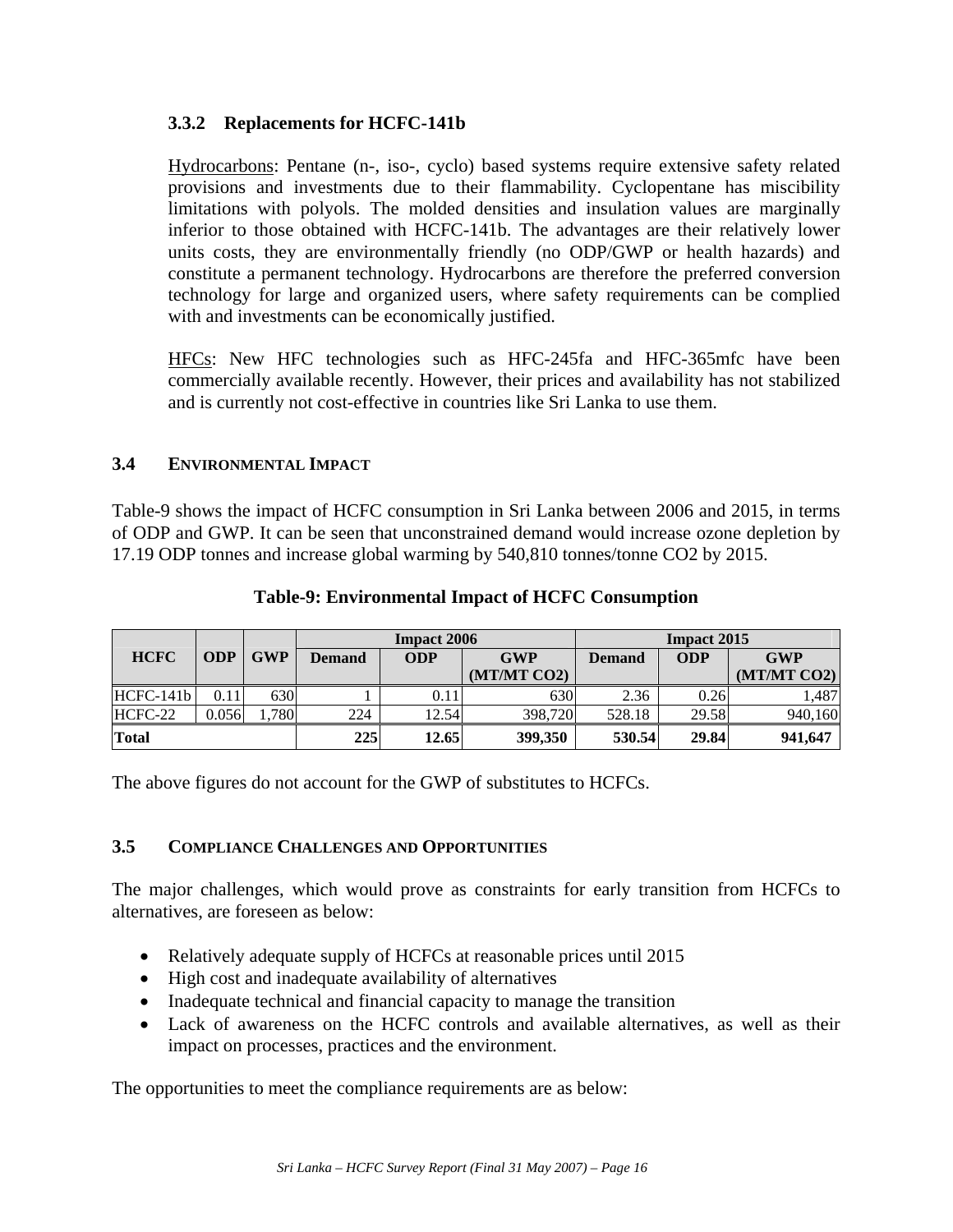- Experience gained and lessons learnt in phasing out CFCs
- Infrastructures established for managing CFC phase-out can be partially applied towards achieving HCFC reductions
- Technical and financial assistance for managing the transition from HCFCs to substitutes

#### **3.6 POTENTIAL COMPLIANCE MEASURES**

The potential actions for compliance would comprise of the following:

Preparing a strategy and action plan: It would be necessary to develop a national strategy and action plan for compliance reflecting national policies/priorities, which could incorporate the following:

- Assessment of existing/new institutional structures, mechanisms and stakeholders that would administer, facilitate and monitor compliance actions and strengthening them
- Techno-economic assessment of available alternative technologies and their applicability/costs
- A detailed industry profile with identification and prioritization for those sectors in which transition is feasible earlier and/or cost-effectively
- Incremental costs of transition and conversion

Awareness and information dissemination: It would be crucial to access and disseminate information on the impending obligations of the 2016 freeze, technical information on alternatives, etc. to ensure stakeholder commitment to the reduction goals.

Reducing dependence on HCFCs: It would be worthwhile to identify sectors/actions in/through which HCFC usage can be reduced, for example, introduction of best practices/equipment for reducing HCFCs in servicing, using existing networks and systems established for managing CFC phase-out. Additionally, in those applications where drop-in replacements for HCFCs are feasible, they could be encouraged and implemented, for example, in end users.

Technical Assistance and Training: It would be crucial to ensure that adequate technical assistance and training is provided to stakeholders in the government and industry, to make informed decisions and choices about HCFC reductions and HCFC management.

The incremental costs involved in implementing these compliance measures would need to be adequately funded under the existing Montreal Protocol mechanisms, so that these costs are not a burden on the consumers and industry.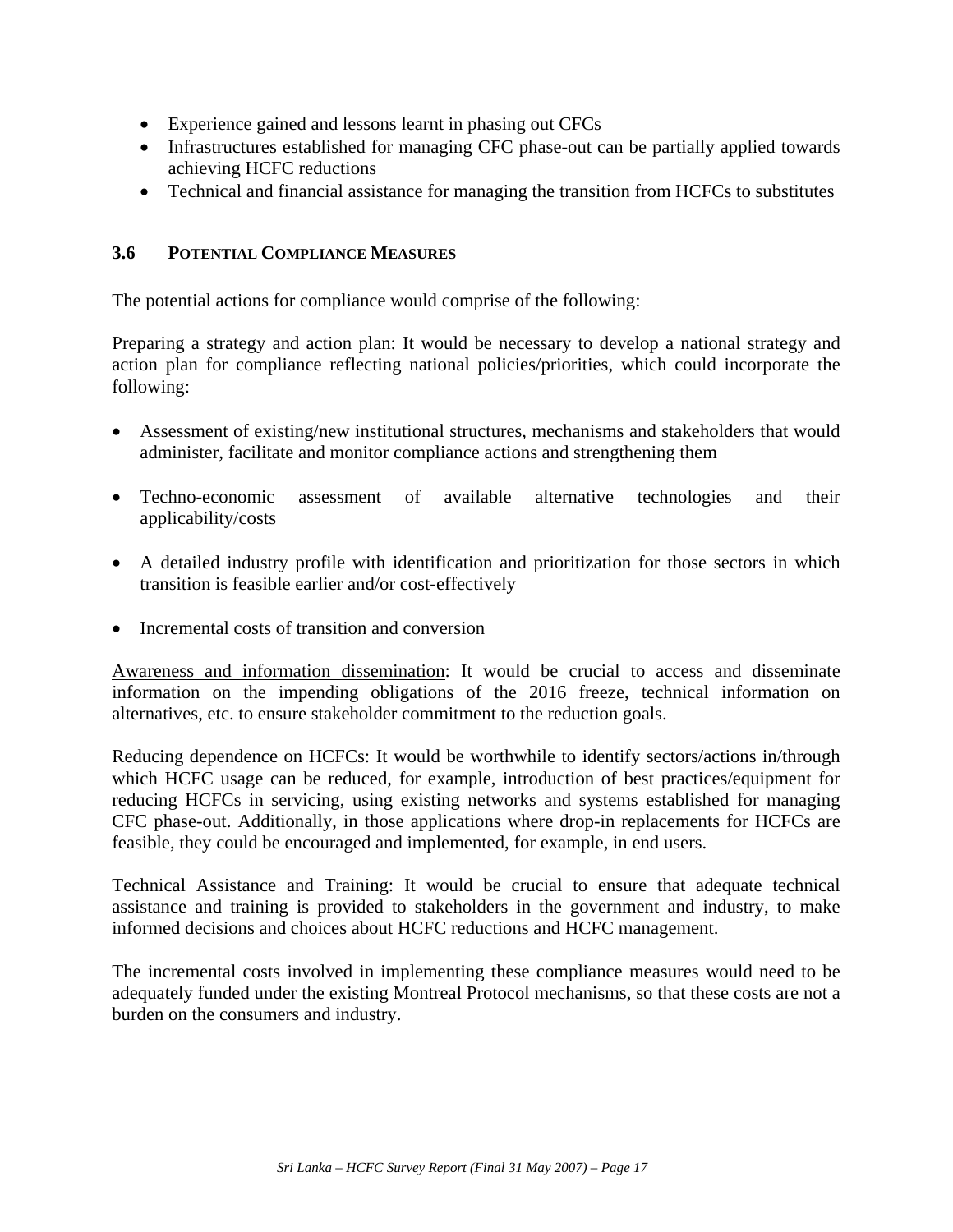#### **3.7 SUMMARY AND CONCLUSIONS**

In Sri Lanka, HCFC-22 is the predominant HCFCs used in the Refrigeration & Air Conditioning sector. HCFC-141b is used as a blowing agent for rigid polyurethane foams and HCFC-22 is used as a refrigerant for refrigeration and air conditioning systems.

Sri Lanka's consumption of HCFCs increased from 112 metric tonnes in 1999 to 225 metric tonnes in 2006. Unconstrained HCFC consumption in Sri Lanka is expected to reach 530 metric tonnes by 2015. It appears that the availability and costs of HCFCs would not be adverse for the next few years. This would present potential barriers for compliance with the 2016 freeze in consumption. Potential replacements for HCFCs include hydrocarbons and HFCs/HFC blends. Their availability and/or techno-economic feasibility are not yet favorably established for wider use. Lack of information and awareness about alternatives is another barrier for their application. Lessons learnt and experience gained during implementation of the CFC phase-out, as well as application of the structures established therein towards effecting reductions in HCFC use, are considered opportunities for addressing compliance requirements.

Potential compliance measures include preparation of a national strategy and action plan for meeting the 2016 freeze in consumption and also for future management of HCFCs, reducing dependence on HCFCs in the interim where alternatives can be more easily applied, creating awareness and disseminating information on the 2016 freeze obligations and alternative technologies, and providing technical assistance and training for making informed decisions on the transitions.

Sri Lanka expects the incremental costs of compliance to be met under the mechanisms of the Montreal Protocol.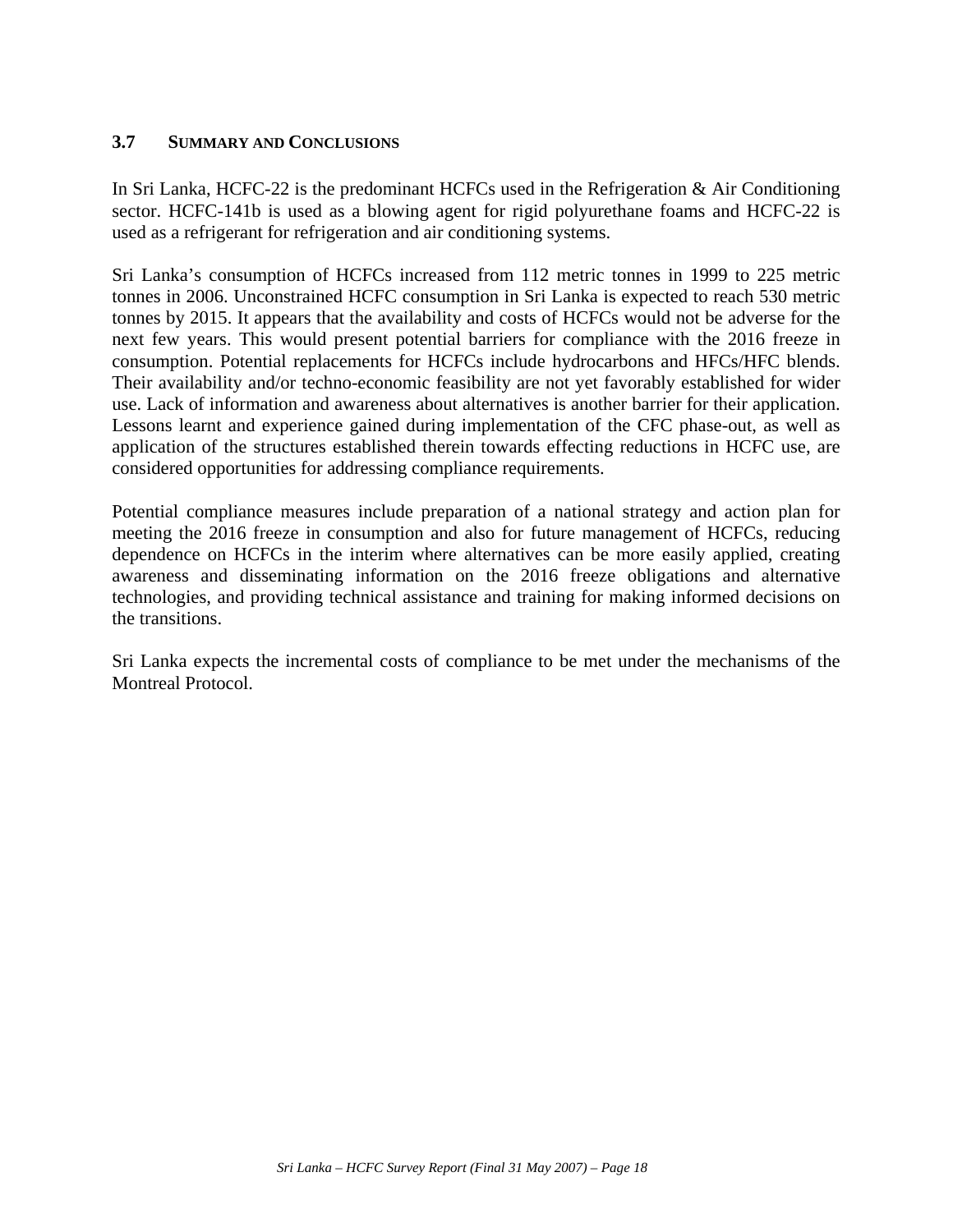# **ANNEX**

### **INFORMATION ON HCFC CONSUMING ENTERPRISES**

| <b>Sector</b>                         | Sub-sector                      | <b>Estimated number of</b><br>enterprises |
|---------------------------------------|---------------------------------|-------------------------------------------|
| <b>MANUFACTURING</b>                  |                                 |                                           |
|                                       | Window/Split Air Conditioners   | 10                                        |
| Refrigeration and Air                 | Air Conditioning Chillers       | 25                                        |
| Conditioning                          | Domestic Refrigeration          | 3                                         |
|                                       | <b>Commercial Refrigeration</b> | 75                                        |
|                                       | <b>Industrial Refrigeration</b> | 30                                        |
| <b>SERVICING</b>                      |                                 |                                           |
| Refrigeration and Air<br>Conditioning | All                             | Over $1,000$                              |

**Note:** The numbers and data provided in the table are a result of a limited survey of various sectors related to HCFCs the primary aim of which was to generate information that would enable the ExCom to establish a permanent aggregate level of consumption against which future activities could be funded. The numbers and data in this table are therefore *indicative only and not binding*. The numbers/data may be revised in future as a result of more detailed sector-level information becoming available. The numbers/data may not be used without the prior consent of the Government.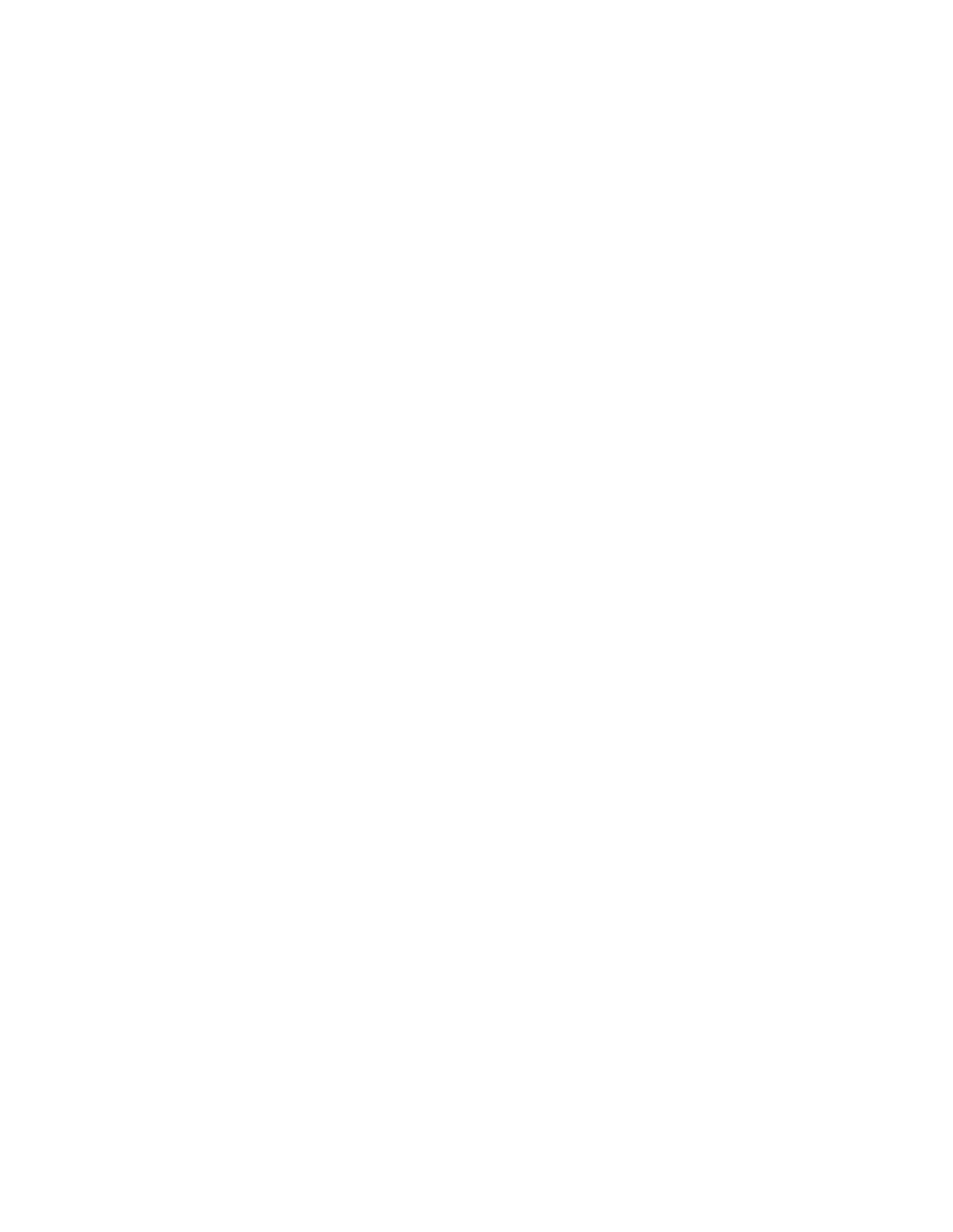# **SURVEY OF HCFCs IN SYRIA**

**FINAL REPORT** 

**National Ozone Unit, General Commission for Environmental Affairs Ministry of Local Administration and Environment & United Nations Development Programme (UNDP)**

**April/May 2007**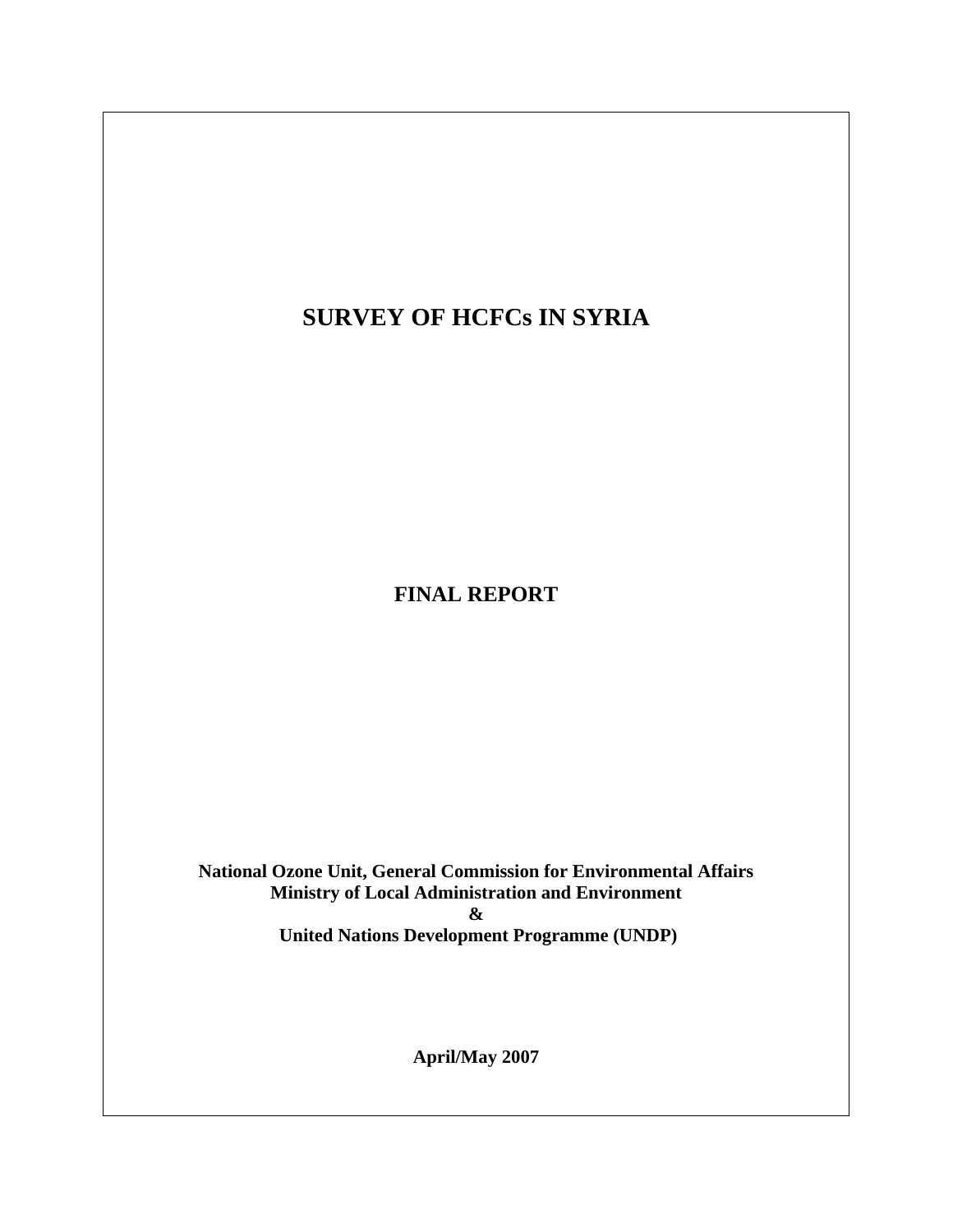### **EXECUTIVE SUMMARY**

Syria acceded to the Vienna Convention and ratified the Montreal Protocol on Substances that deplete the Ozone Layer in December 1989. Syria ratified the London, Copenhagen and Montreal Amendments in November 1999. Since the annual calculated consumption in Syria of controlled substances listed in Annex-A of the Montreal Protocol was less than 0.3 Kg per capita, Syria was classified as a party operating under Paragraph-1, Article-5 of the Montreal Protocol and thus qualified for technical and financial assistance, including transfer of technology for ODS phase-out, through the financial mechanism of the Montreal Protocol.

Syria's Country Programme incorporating the National Strategy and Action Plan for controlling the use of Ozone Depleting substances was approved in 1993. The Country Programme proposed measures and actions by the government and industry, such as institutional and regulatory measures, awareness and information dissemination, technical assistance, training and investments for technology conversions, for facilitating the phase-out of ODS in the various ODS consuming industry sectors and to assist them for complying with the country's commitments and priorities. The Country Programme Update initiated in 1995, renewed and reinforced Syria's commitment, strategy and action plan to eliminate ODS. The needs of CFC consuming industry sectors for compliance and conversion were reassessed through surveys. Complete phase-out of CFCs was targeted for 2007. Until date, Syria is in compliance with the Montreal Protocol control schedule. This has been made possible through project activities including technology transfer investments, technical assistance, training and capacity building, information dissemination and awareness-raising and also due to proactive regulations. Syria has established a licensing system for ODS since 1999. Imports of goods containing specified ODS are prohibited since 1996.

Hydrochlorofluorocarbons (HCFCs) are classified as controlled substances under Annex-C Group-I of the Montreal Protocol and therefore have to be controlled and eventually phased out. In accordance with the control schedule of the Montreal Protocol for Article-5 countries, production and consumption of HCFCs will be subject to a freeze at 2015 levels from 01 January 2016 and are required to be completely eliminated by 2040.

In Syria, HCFCs are used in the Refrigeration & Air Conditioning sector. The predominant HCFC used is HCFC-22. The consumption of HCFCs in Syria increased from about 470 metric tonnes in 1999 to 833 metric tonnes in 2006 signifying an average annual growth rate of about 8.4%. At a conservative annual growth rate in demand forecasted for HCFCs of 10% from 2007 until 2015, it is estimated that the consumption of HCFCs in Syria is likely to reach about 1,965 metric tonnes in 2015. This will lead to additional environmental impacts on ozone depletion as well as on global warming due to the ozone depleting potential and global warming potential of HCFCs.

In order to meet the 2016 freeze in HCFC consumption at 2015 levels, the industry, consumers and government will need to make timely preparations and interventions. These could include reducing dependence on HCFCs and controlling and reducing HCFC use wherever possible at an early stage. The main constraint for transitioning from HCFCs to alternative environment-friendly substitutes is the reliable and economical availability of substitutes as well as technical and financial capacity for effecting the transition. Adequate technical and financial assistance would be needed to minimize the burden of transition on consumers and industry. Also, adequate institutional support will be needed to ensure that awareness of the impending consumption limits is duly disseminated and capacity-building and training programmes for stakeholders are carried out. Syria expects that the international community will recognize these challenges in order to ensure sustainability and credibility of ODS phase-out complying with the global efforts towards the protection of the ozone layer.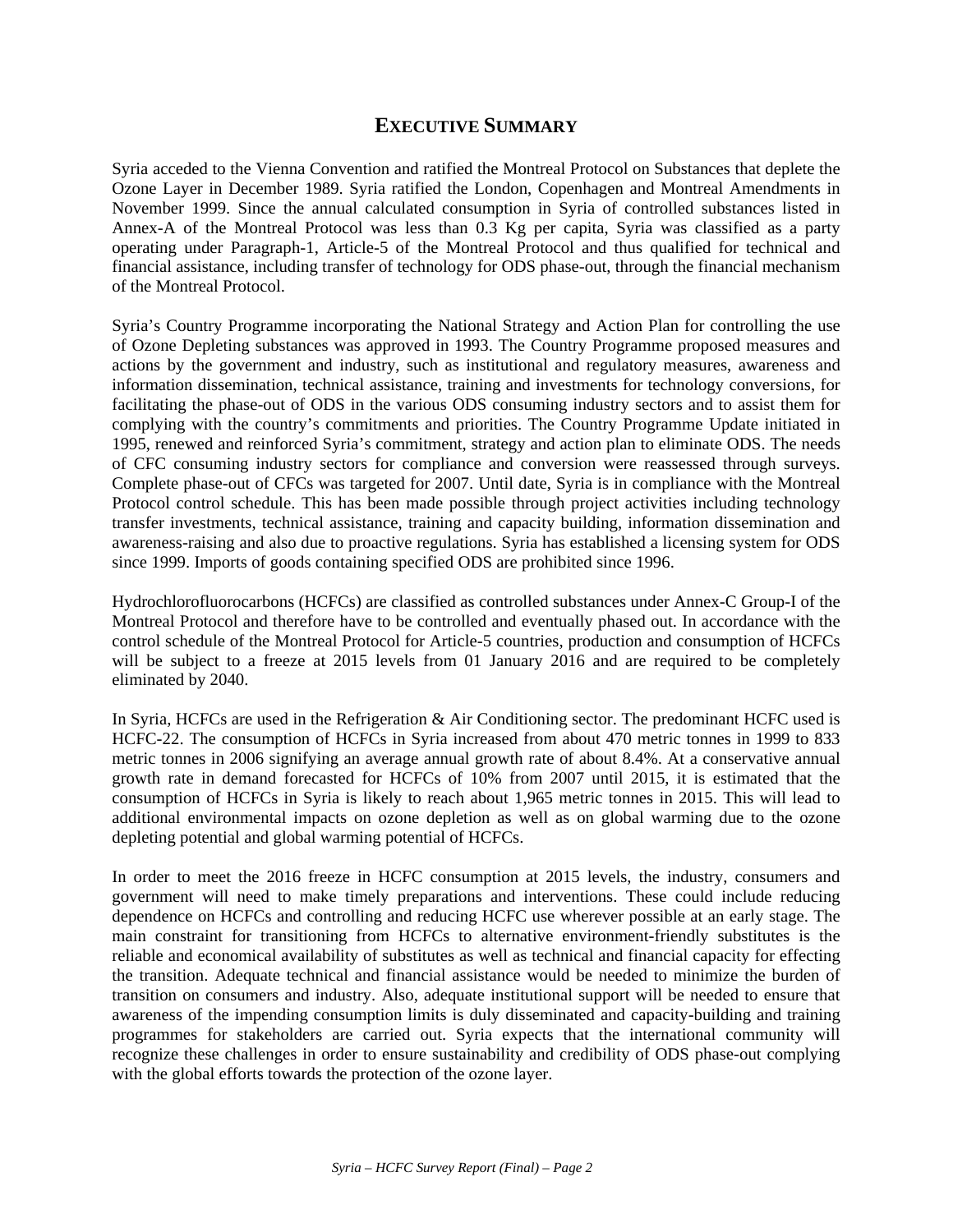|    |     |       | $\mathbf{2}$ |
|----|-----|-------|--------------|
|    |     |       | 3            |
|    |     |       | 4            |
|    |     |       | 4            |
| 1. |     |       | 5            |
|    | 1.1 |       | 5            |
|    | 1.2 |       | 6            |
|    | 1.3 |       | 7            |
| 2. |     |       | 8            |
|    | 2.1 |       | 8            |
|    |     | 2.1.1 | 8            |
|    |     | 2.1.2 | 8            |
|    | 2.2 |       | 9            |
|    |     | 2.2.1 | 9            |
|    |     | 2.2.2 | 9            |
|    |     | 2.2.3 | 9            |
|    |     | 2.2.4 | 9            |
|    | 2.3 |       | 9            |
|    |     | 2.3.1 | 9            |
|    |     | 2.3.2 | 9            |
|    |     | 2.3.3 | 10           |
|    |     | 2.3.4 | 10           |
|    |     | 2.3.5 | 11           |
|    |     | 2.3.6 | 11           |
| 3. |     |       | 13           |
|    | 3.1 |       | 13           |
|    | 3.2 |       | 13           |
|    | 3.3 |       | 14           |
|    | 3.4 |       | 15           |
|    | 3.5 |       | 16           |
|    | 3.6 |       | 16           |
|    | 3.7 |       | 17           |
|    |     |       |              |
|    |     |       | 18           |
|    |     |       |              |

# **CONTENTS**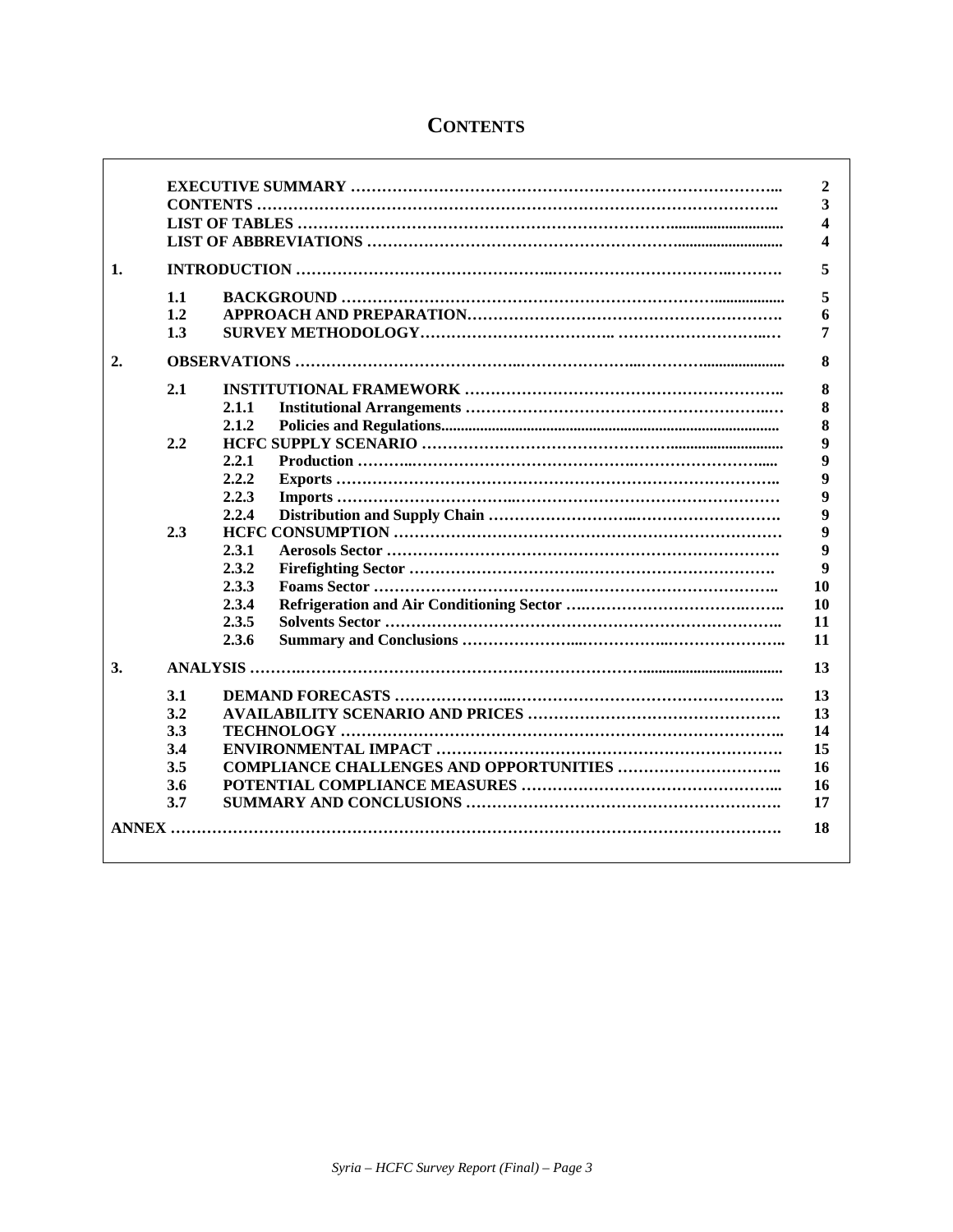# **LIST OF TABLES**

| <b>Table</b> | <b>Name</b>                                                       | Page |
|--------------|-------------------------------------------------------------------|------|
| Table-1:     | Syria - Ratification of Montreal Protocol and its Amendments      |      |
| Table-2:     | Imports of HCFCs in Syria 1999-2006                               | 9    |
| Table-3:     | HCFC Consumption in the Foam Sector 1999-2006                     | 10   |
| Table-4:     | HCFC Consumption in Refrigeration & Air Conditioning 1999-2006    | 10   |
| Table-5:     | Breakdown of HCFC Consumption in Refrigeration & Air Conditioning |      |
| Table-6:     | Summary of HCFC Consumption Syria 2006                            | 12.  |
| Table-7:     | Unconstrained HCFC demand in Syria by 2015                        | 13   |
| Table-8:     | HCFC prices in Syria 2006 and 2015                                | 14   |
| Table-9:     | <b>Environmental Impact of HCFC Consumption</b>                   | 15   |

# **LIST OF ABBREVIATIONS**

| <b>CFC</b>     | Chlorofluorocarbons                                               |
|----------------|-------------------------------------------------------------------|
| $\bf CP$       | <b>Country Programme</b>                                          |
| <b>CTC</b>     | Carbon Tetra Chloride                                             |
| <b>ExCom</b>   | Executive Committee of the Multilateral Fund                      |
| <b>GTZ</b>     | Gesellschaft für Technische Zusammenarbeit, Germany               |
| <b>GWP</b>     | Global Warming Potential                                          |
| <b>HCFCs</b>   | Hydrochlorofluorocarbons                                          |
| <b>HFCs</b>    | Hydrofluorocarbons                                                |
| <b>IA</b>      | <b>Implementing Agency</b>                                        |
| <b>MAC</b>     | Mobile Air Conditioning                                           |
| <b>MLF</b>     | Multilateral Fund for the Implementation of the Montreal Protocol |
| <b>MP</b>      | <b>Montreal Protocol</b>                                          |
| MT             | <b>Metric Tonnes</b>                                              |
| <b>ODP</b>     | <b>Ozone Depleting Potential</b>                                  |
| <b>ODS</b>     | <b>Ozone Depleting Substances</b>                                 |
| <b>R&amp;R</b> | Recovery and Recycling                                            |
| <b>SMEs</b>    | <b>Small and Medium-sized Enterprises</b>                         |
| <b>TR</b>      | Tons of Refrigeration                                             |
| <b>UNDP</b>    | United Nations Development Programme                              |
| <b>UNEP</b>    | <b>United Nations Environment Programme</b>                       |
| <b>UNIDO</b>   | United Nations Industrial Development Organization                |
| <b>UNOPS</b>   | United Nations Office for Project Services                        |
| <b>WB</b>      | <b>World Bank</b>                                                 |
|                |                                                                   |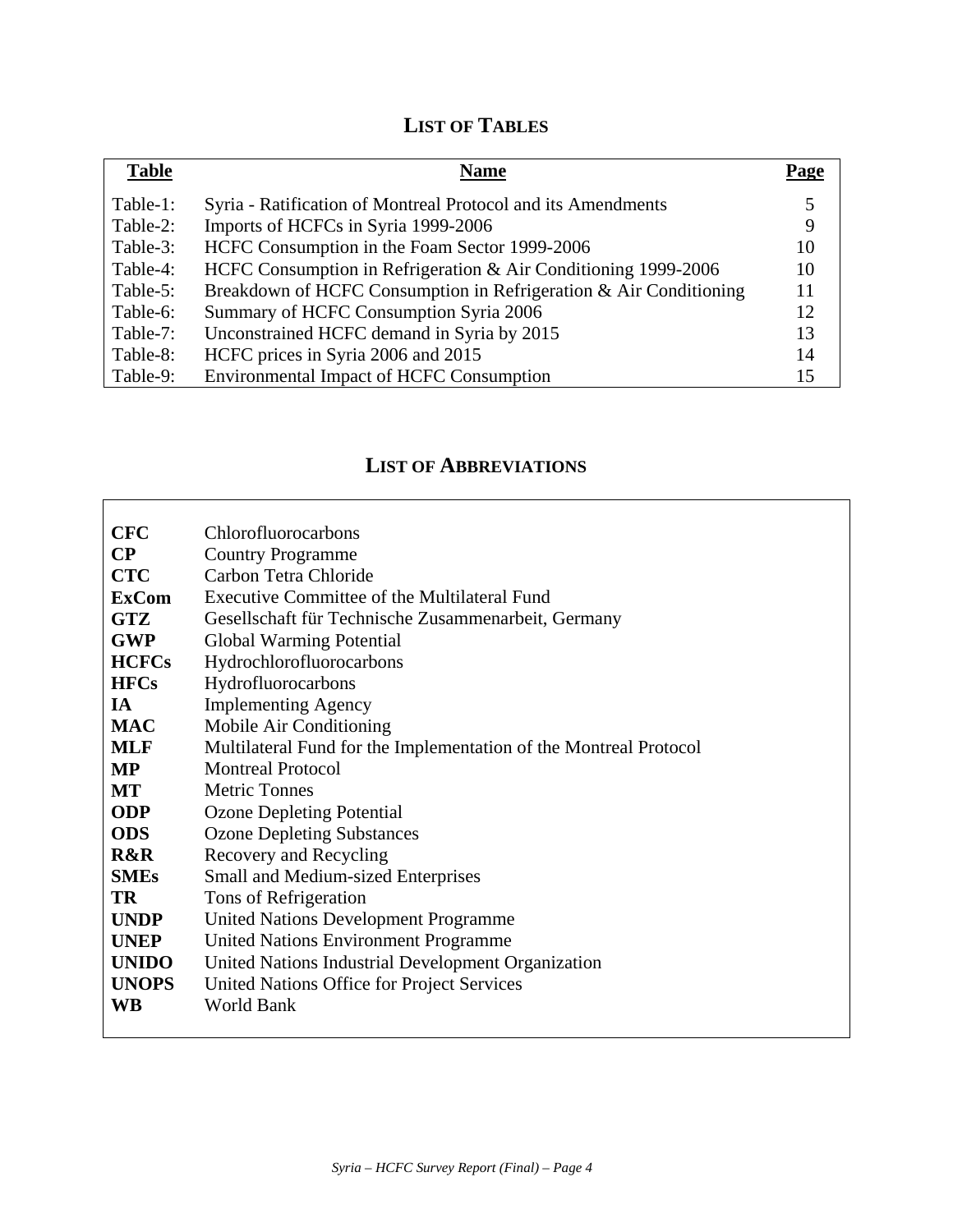# **1. INTRODUCTION**

# **1.1 Background**

Syria is borders the Mediterranean Sea, with a land area of 185,000 sq. km and a population of about 19 million with an estimated GDP per capita (PPP) of about USD 4,000 (2006). The agricultural sector accounts for about 24% of GDP, the industry for about 18 % and the services sector for about 58%. Population density is approx. 108 persons per sq km where urban population represents around 50 % of the total population.

Table-1 below shows the dates of ratification by Syria of the Vienna Convention, Montreal Protocol and its amendments. The ratification of the Beijing amendment is still in process.

| <b>Agreement/Amendment</b> | <b>Ratification</b> |
|----------------------------|---------------------|
| Vienna Convention          | December 1989       |
| <b>Montreal Protocol</b>   | December 1989       |
| London Amendment           | November 1999       |
| Copenhagen Amendment       | November 1999       |
| <b>Montreal Amendment</b>  | November 1999       |

**Table-1: Syria - Ratification of Montreal Protocol and its Amendments** 

The Country Programme (CP) incorporating the national strategy and action plan for phasing out ODS in Syria in accordance with the control schedule of the Montreal Protocol and its amendments, was approved in 1993. The Country Programme proposed measures and actions by the government and industry, such as institutional and regulatory measures, awareness and information dissemination, technical assistance, training and investments for technology conversions, for facilitating the phase-out of ODS in the various ODS consuming industry sectors and to assist them for complying with the country's commitments and priorities. The Foams and Refrigeration & Air Conditioning Sectors were the main ODS consuming sectors in Syria, therefore the national strategy prioritized the management of ODS consumption and eventual phase-out in these sectors.

The Country Programme Update initiated in 1995, renewed and reinforced Syria's commitment, strategy and action plan to eliminate ODS. The needs of CFC consuming industry sectors for compliance and conversion were reassessed through surveys.

Syria has made significant progress in ODS phase-out over the past few years and both interim milestones (namely, the 1999 freeze and the 50% reduction from the baseline by 2005) for Annex-A Group-I substances (CFCs) were met. This has been made possible through project activities including technology transfer investments, technical assistance, training and capacity building, information dissemination and awareness-raising and also due to pro-active regulations. Syria has established a licensing system for ODS since 1999. Imports of goods containing specified ODS are prohibited since 1996.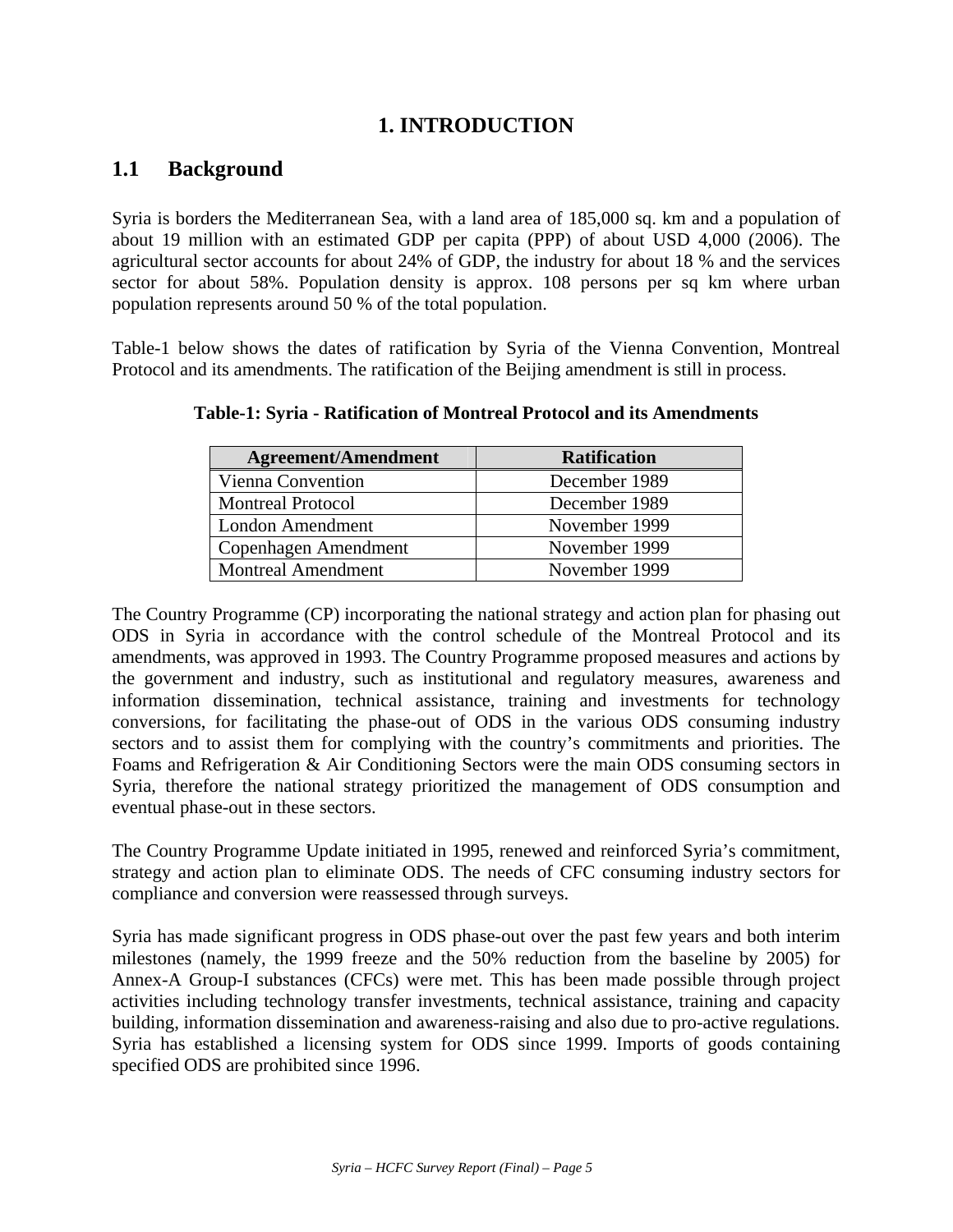HCFCs, which have Ozone Depleting Potential (ODP) up to 15% of that of CFCs, are classified as controlled substances under Annex-C, Group-I of the Montreal Protocol. HCFCs therefore, have use restrictions and eventually have to be phased-out. For developing countries, the scheduled phase-out date for HCFCs is 01 January 2040 with an interim control measure of freezing HCFC production and consumption at 2015 levels, from 01 January 2016. HCFCs being controlled substances, projects or activities leading to reductions of HCFCs may be eligible for funding by the Multilateral Fund at a future date. HCFCs were approved as substitutes for CFCs in many of the projects and activities supported by the Multilateral Fund.

Considering the increasing demand for HCFCs, and considering the imminent restrictions on HCFCs, including the 2016 freeze in consumption for Article-5 countries, the user industry needs to be equipped to address the technology and environmental issues arising from HCFC use reductions. Moreover, actions to reduce HCFC consumption may need to be initiated sooner than later. Recognizing these challenges, the ExCom approved at the  $45<sup>th</sup>$  Meeting, funding for UNDP to carry out HCFC surveys in 12 countries. Syria is one of the countries which requested to be a part of this activity.

# **1.2 Approach and Preparation**

The Executive Committee of the Multilateral Fund at its  $45<sup>th</sup>$  Meeting approved a project to be implemented by UNDP, which aims to conduct a limited survey of HCFC use in selected countries, with a goal of enabling the Executive Committee to establish a national aggregate level of HCFC consumption against which future projects and activities may be funded. The selected countries are:

| Latín America:  | Argentina, Brazil, Colombia, Mexico, Venezuela |
|-----------------|------------------------------------------------|
| Middle East:    | Iran, Lebanon, Syria                           |
| South Asia:     | India, Sri Lanka                               |
| Southeast Asia: | Indonesia, Malaysia                            |

To ensure effective coordination of survey activities in this global project involving 12 countries and to better address cross-regional issues, UNDP planned the activities to be carried out, using a three-stage process:

- Data collection and survey at the national level
- Compilation and analysis of survey data
- Presentation and reporting of survey data

The national-level data collection and survey work was to be carried out through recruitment of a local consultant entity (either an individual or a firm/institution) recommended by the respective governments. The compilation and analysis of the survey data was carried out through UNDP's international experts and researchers to impart credibility and quality. The presentation and reporting of survey data was carried out in consultation with the country governments, ensuring the required country-level consultations within the respective industry and expert institutions. Consequently UNDP, in consultation with the Syria National Ozone Unit, selected a local firm, Al-Hafez Group, as the national expert entity to undertake the national level tasks for the survey.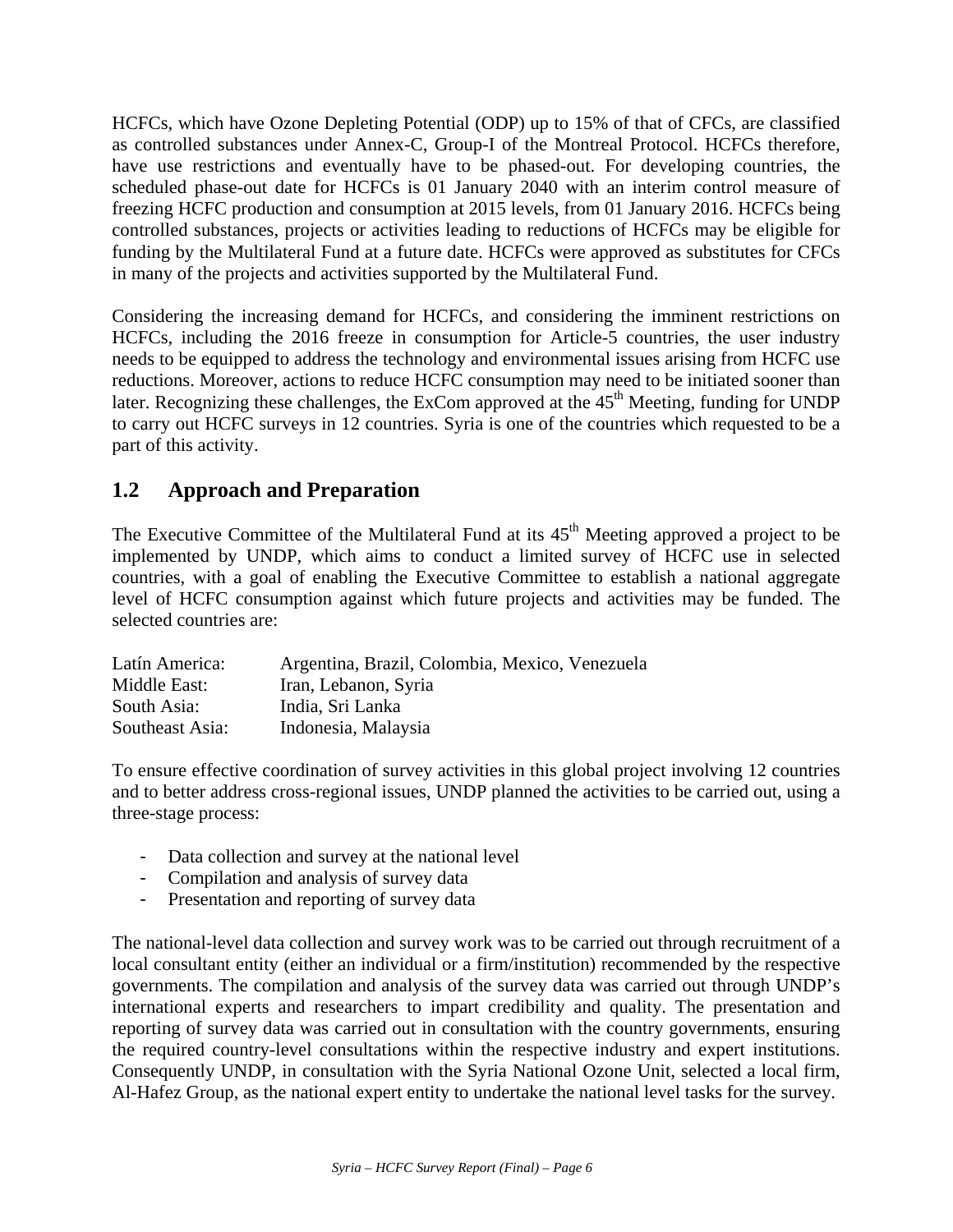# **1.3 Survey Methodology**

#### *Data collection*

A questionnaire in the prescribed format, for collecting field data was used. The following data were collected:

- 1. HCFC import data
- 2. HCFC-based equipment population data
- 3. HCFC consumption data by sectors.

Meetings were held with representatives from related government institutions, importers, distributors, and users as well as expert and senior technicians to supplement the data collection.

#### *Data processing*

Since Syria does not produce or export any CFCs and HCFCs, the HCFC consumption is equal to the amount of HCFC imported to Syria.

The data on imports and consumption obtained from various information sources was analyzed using best estimates.

Finally, in order to validate the result of estimations, meetings and discussions with relevant stakeholders were held.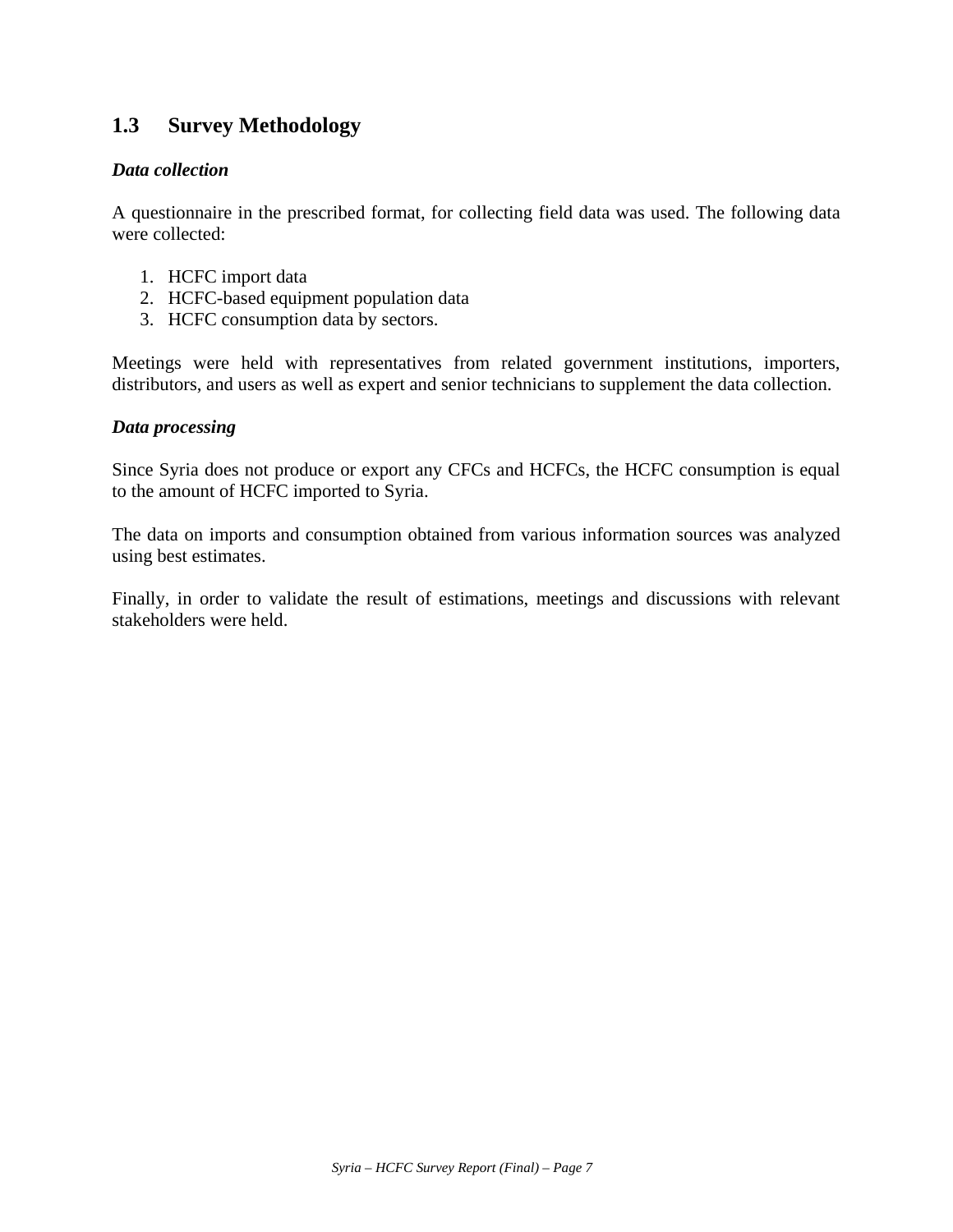# **2. OBSERVATIONS**

### **2.1 Institutional Framework**

#### **2.1.1 Institutional Arrangements**

The activities related to ozone layer protection and implementation of the Montreal Protocol, are managed and coordinated through the National Ozone Unit, within the General Commission for Environmental Affairs, Ministry of Local Administration and Environment.

To provide regulatory and policy support for enabling the industry to eliminate ODS, the Government of Syria has taken the following initiatives and actions:

- a) Monitoring the use and import of ODS to control and prevent illegal trade and capacity building of customs officials through the ongoing Refrigerant Management Plan.
- b) Active participation in the preparation, implementation and monitoring for projects funded by MLF
- c) Formulating guidelines and regulations as necessary for policy implementation
- d) Supporting public awareness initiatives and campaigns for promoting ozone layer protection at the consumer level for encouraging public involvement.
- e) Regular interaction with other ministries and departments, industry representatives and implementing agencies for information dissemination related to impact of policy measures
- f) Promoting research and use of ozone-friendly technologies.

#### **2.1.2 Policies and Regulations**

Government of Syria has adopted policies that would support the ODS phase-out activities in the country in accordance with the Montreal Protocol control targets. Specifically, the policies focus on expediting the implementation of ODS phase-out projects and adoption of non-ODS substitute technologies.

In order to control the trade and use of ODS the Government of Syria has established the following regulations:

- a) Prohibition of import of ODS-based products/equipment since 1996
- b) Imports of Halons have been prohibited since 1998
- c) Licensing system for import of ODS since 1999
- d) Prohibition on establishing production capacity for ODS-based products since 2000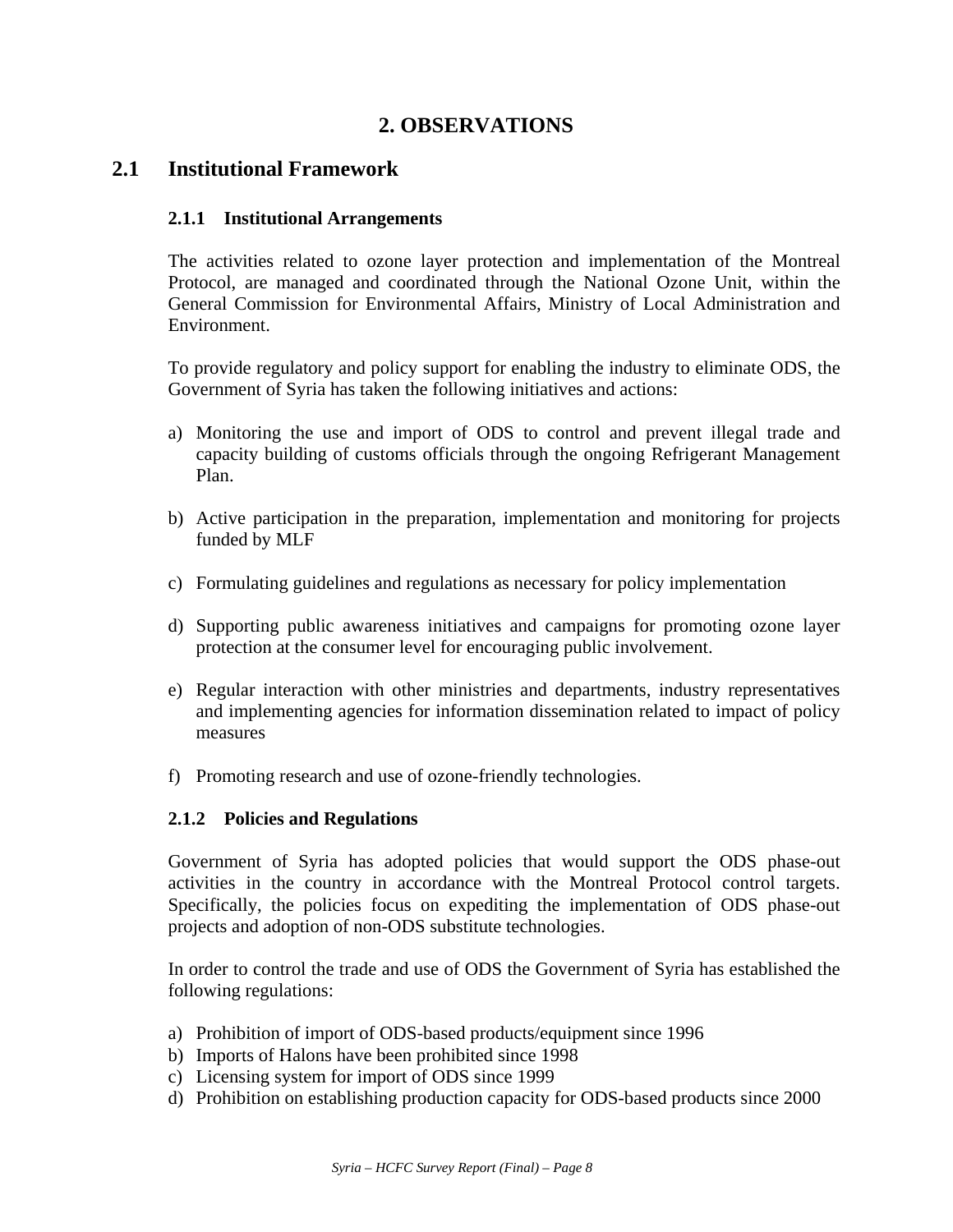# **2.2 HCFC Supply Scenario**

### **2.2.1 Production**

There is no production of HCFCs in Syria. The entire domestic demand is met through imports. Imports generally originate from China, EU, India and Middle East.

### **2.2.2 Exports**

There are no recorded exports of HCFCs from Syria.

#### **2.2.3 Imports**

In Syria, there are fourteen authorized importers of HCFCs. Import of HCFCs into Syria since 1999 are tabulated below:

| Substance/   |      | <b>Imports (metric tonnes)</b> |      |      |      |      |      |      |  |
|--------------|------|--------------------------------|------|------|------|------|------|------|--|
| Year         | 1999 | 2000                           | 2001 | 2002 | 2003 | 2004 | 2005 | 2006 |  |
| HCFC-22      | 470  | 364                            | 561  | 197  | 630  | 653  | 619  | 774  |  |
| $HCFC-141b$  |      |                                |      |      |      | 80   | 237  | 56   |  |
| Other        |      |                                |      |      |      |      |      |      |  |
| <b>Total</b> | 470  | 364                            | 561  | 197  | 630  | 733  | 757  | 833  |  |

| Table-2: Syria – HCFC Imports (1999 – 2006) |  |  |  |  |  |  |
|---------------------------------------------|--|--|--|--|--|--|
|---------------------------------------------|--|--|--|--|--|--|

Note: Rounded off to the nearest 1 tonne

The originating countries for these imports were mainly EU, USA, China and India.

### **2.2.4 Distribution and Supply chain**

Imported HCFCs are sold directly to users by the importers or indirectly through secondary distributors or retailers. HCFCs are also supplied through service establishments and contractors.

# **2.3 HCFC Consumption**

#### **2.3.1 Aerosols Sector**

There is no identified consumption of HCFCs in this sector in Syria.

#### **2.3.2 Firefighting Sector**

There is no identified use of HCFCs in the Firefighting sector in Syria.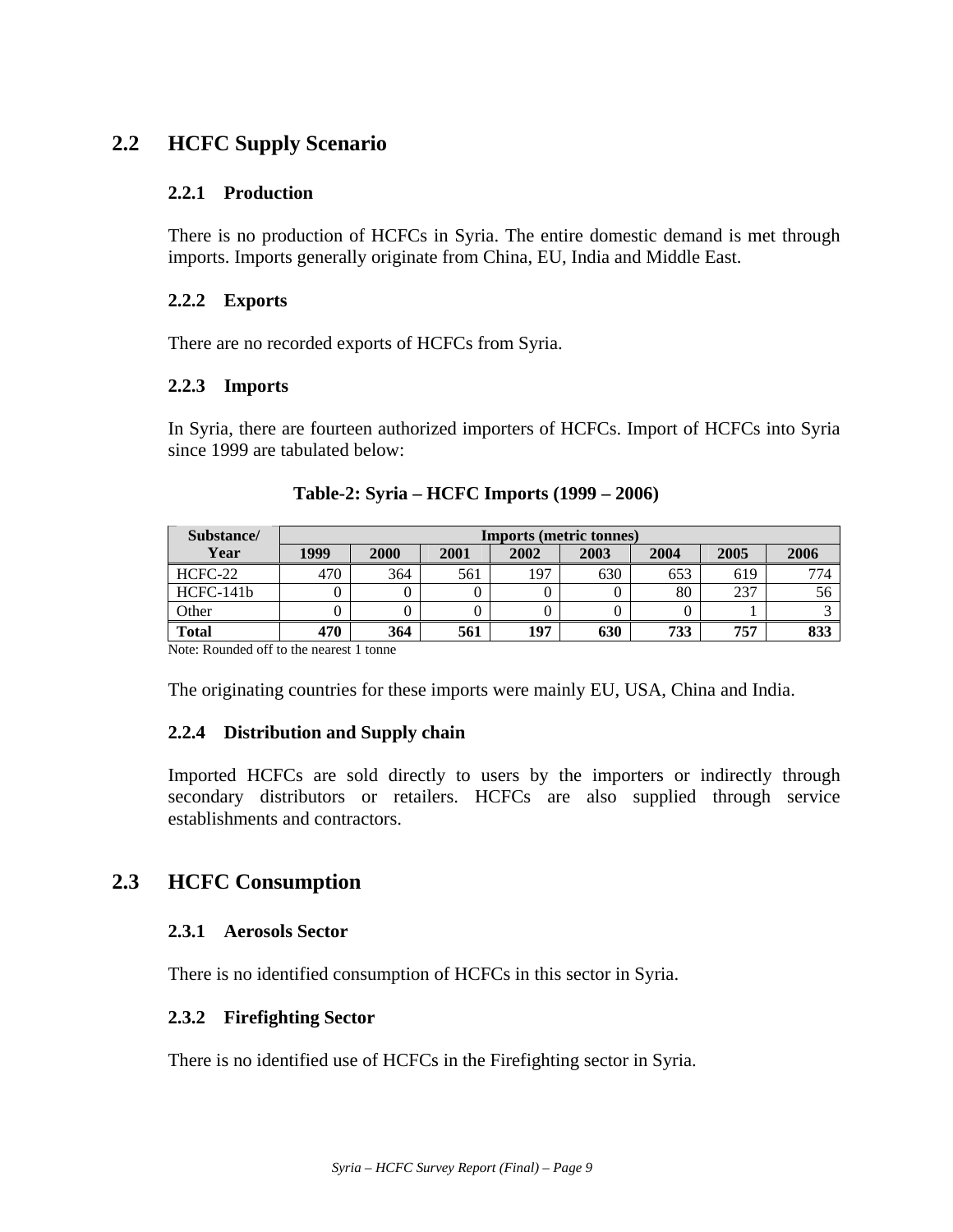### **2.3.3 Foams Sector**

The consumption of HCFCs in the Foams Sector in Syria is due to conversion from earlier CFC-based technology, or establishment of HCFC-based production capacity directly. The predominant HCFC is HCFC-141b, which is used as a blowing agent in rigid polyurethane foam production. HCFCs were introduced in the late 1990s, but initially brought into the country as a component through pre-blended polyols. Standalone imports of HCFC-141b commenced from 2004. The historical HCFC consumption in the Foams Sector is shown below:

### **Table-3: HCFC Consumption in the Foam Sector (1999-2006)**

| <b>Parameter</b>               | 1999 | 2000 | 2001 | 2002 | 2003 | 2004 | 2005 | 2006   |
|--------------------------------|------|------|------|------|------|------|------|--------|
| HCFC-141b                      |      |      |      |      |      |      |      | $\sim$ |
| $\blacksquare$ (metric tonnes) |      |      |      |      |      |      |      | ∼      |

In the Foams Sector, the consumption of HCFCs (HCFC-141b) is concentrated in the production of rigid polyurethane foam. In the production of other foams such as flexible foam, HCFCs are not used.

### **2.3.4 Refrigeration & Air Conditioning Sector**

The Refrigeration and Air Conditioning Sector as the largest ODS consuming sector in Syria. The Refrigeration and Air Conditioning Sector has experienced significant growth in the past decade due to the consistent growth in the per capita incomes, the predominance of the service industry and the relatively low market penetration of refrigeration and air conditioning appliances and equipment in the past.

HCFCs (HCFC-22) are used as refrigerants and blowing agents (HCFC-141b) in the manufacture of refrigeration and air conditioning equipment. In servicing, HCFC-22 is the predominant HCFC used. For appliances such as comfort air conditioning equipment, HCFC-22 has been the traditional refrigerant. For refrigeration appliances such as household refrigerators and freezers, commercial refrigeration and industrial refrigeration equipment, HCFC-22 has been used both as a traditional refrigerant as well as a replacement refrigerant for CFC-12.

The historical consumption of HCFCs in the Refrigeration and Air Conditioning Sector from 1999 - 2006 is shown in Table-4 below.

| Year/Parameter | <b>Consumption (metric tonnes)</b> |      |      |      |      |      |      |      |  |  |
|----------------|------------------------------------|------|------|------|------|------|------|------|--|--|
|                | 1999                               | 2000 | 2001 | 2002 | 2003 | 2004 | 2005 | 2006 |  |  |
| Manufacturing  | 70.                                | 75   | 180  | 96   | 209  | 308  | 463  | 396  |  |  |
| Servicing      | 400                                | 289  | 381  | 101  | 421  | 426  | 395  | 410  |  |  |
| Total          | 470                                | 364  | 561  | 197  | 630  | 734  | 858  | 806  |  |  |

**Table-4: HCFC Consumption in Refrigeration & Air Conditioning Sector in Syria (1999-2006)**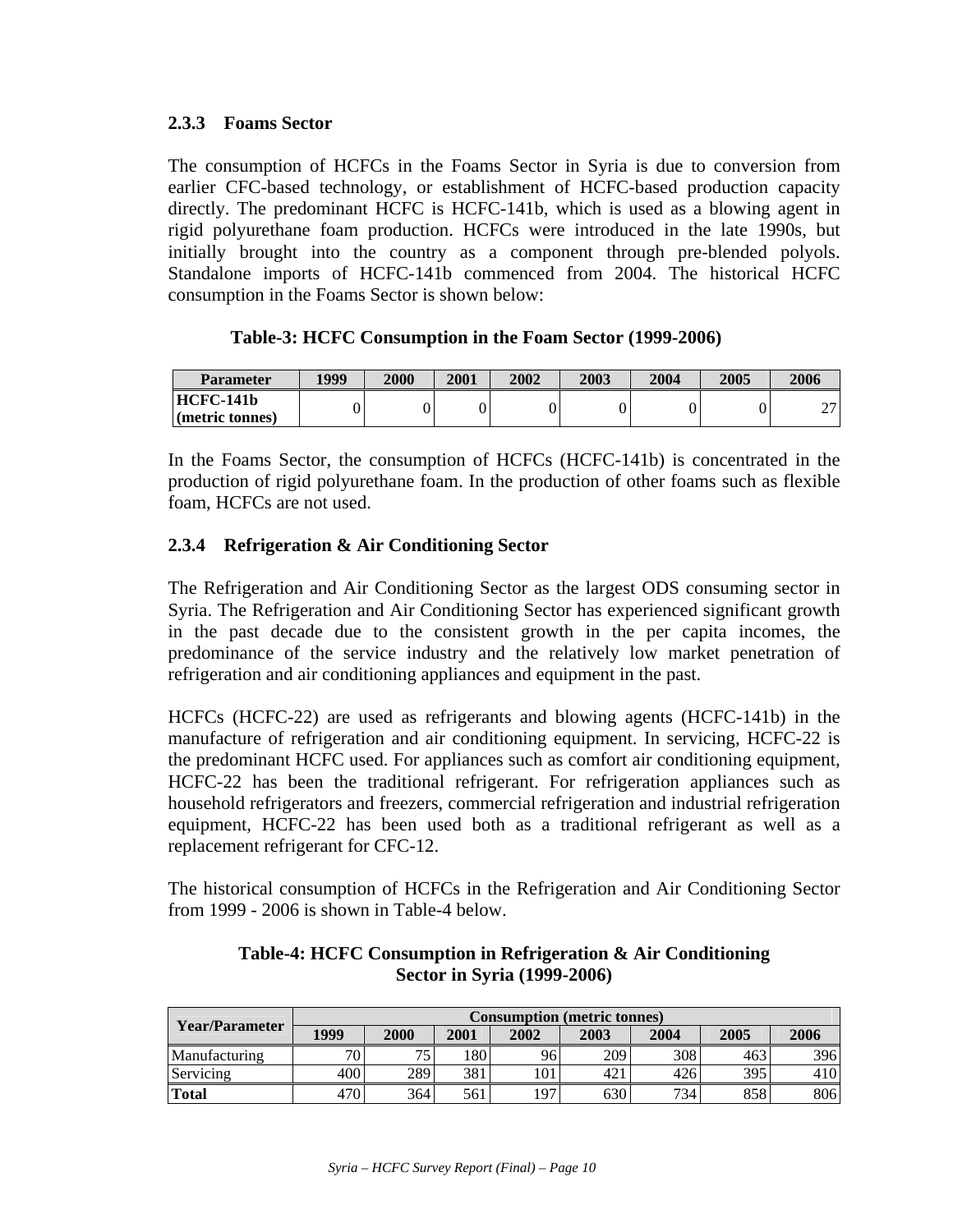### *Manufacturing*

The manufacturing activities in the Refrigeration and Air Conditioning Sector comprise of comfort air conditioning equipment (such as window and split air conditioners and central air conditioning chillers) and commercial/industrial refrigeration equipment (such as household refrigerators, display cabinets, chest freezers, beverage chillers, walk-in coolers and cold rooms).

#### *Servicing*

There is a significant existing population of domestic, commercial, industrial and transport refrigeration appliances, equipment and systems requiring servicing. Also, due to economic growth, there are several office buildings and complexes served by HCFCbased chillers for central air conditioning, which require servicing. There are a number of cold room installations serving hotels, hospitals, restaurants, food industry for preserving, fruits and vegetables, and other perishables. Many of these installations are HCFC-based. As a result, there is a fast growing servicing sector comprising of a large number of servicing establishments.

The table below shows the breakdown of HCFC consumption in the Refrigeration and Air Conditioning Sector in Syria for 2006:

| <b>Application</b>                       | <b>HCFC Consumption</b> |  |  |  |  |  |
|------------------------------------------|-------------------------|--|--|--|--|--|
|                                          | (metric tonnes)         |  |  |  |  |  |
| <b>Manufacturing</b>                     |                         |  |  |  |  |  |
| Window/Split Air Conditioners            | 45                      |  |  |  |  |  |
| <b>Central Air Conditioning Chillers</b> | 62                      |  |  |  |  |  |
| Domestic Refrigeration                   | 90                      |  |  |  |  |  |
| <b>Commercial Refrigeration</b>          | 139                     |  |  |  |  |  |
| <b>Industrial Refrigeration</b>          | 60                      |  |  |  |  |  |
| <b>Servicing</b>                         |                         |  |  |  |  |  |
| Servicing (all applications)             | 410                     |  |  |  |  |  |
| Total                                    | 806                     |  |  |  |  |  |

#### **Table-5: Breakdown of Estimated HCFC Consumption in the Refrigeration and Air Conditioning Sector (2006)**

#### **2.3.5 Solvents Sector**

There is no identified usage of HCFCs as solvents.

#### **2.3.6 Summary and Conclusions**

The HCFC consumption in Syria is mainly concentrated in the Foams and Refrigeration and Air Conditioning sectors. The predominant HCFCs used are HCFC-141b and HCFC-22. HCFC-141b is used as a blowing agent in rigid polyurethane foam and HCFC-22 as a refrigerant.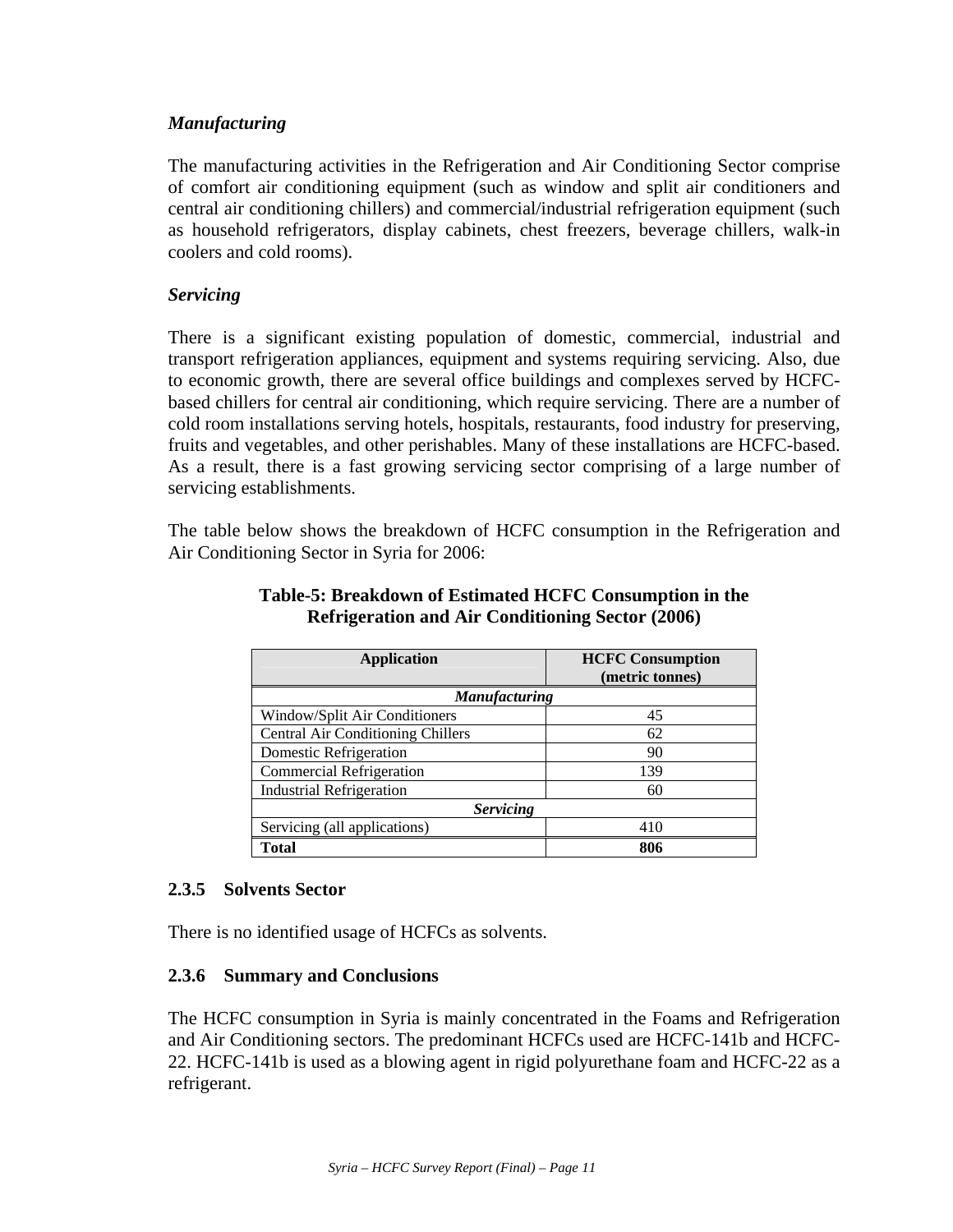The table shown below shows the HCFCs consumption in Syria during 2006, by sector/substance:

| <b>Sector</b>                               | <b>Consumption</b> (metric tonnes) |                  |                |              |
|---------------------------------------------|------------------------------------|------------------|----------------|--------------|
|                                             | <b>HCFC-22</b>                     | <b>HCFC-141b</b> | <b>Other</b>   | <b>Total</b> |
| <b>Foams</b>                                |                                    | 27               |                | 27           |
| <b>Refrigeration &amp; Air Conditioning</b> |                                    |                  |                |              |
| Window/Split Air Conditioners               | 43                                 |                  |                | 45           |
| <b>Central Air Conditioning Chillers</b>    | 57                                 | 3                | $\overline{2}$ | 62           |
| Domestic Refrigeration                      | 82                                 | 8                |                | 90           |
| <b>Commercial Refrigeration</b>             | 127                                |                  |                | 139          |
| <b>Industrial Refrigeration</b>             | 55                                 |                  |                | 60           |
| Servicing                                   | 410                                |                  |                | 410          |
| <b>Total</b>                                | 774                                | 56               | 3              | 833          |

**Table-6: Summary of HCFC Consumption in Syria (2006)**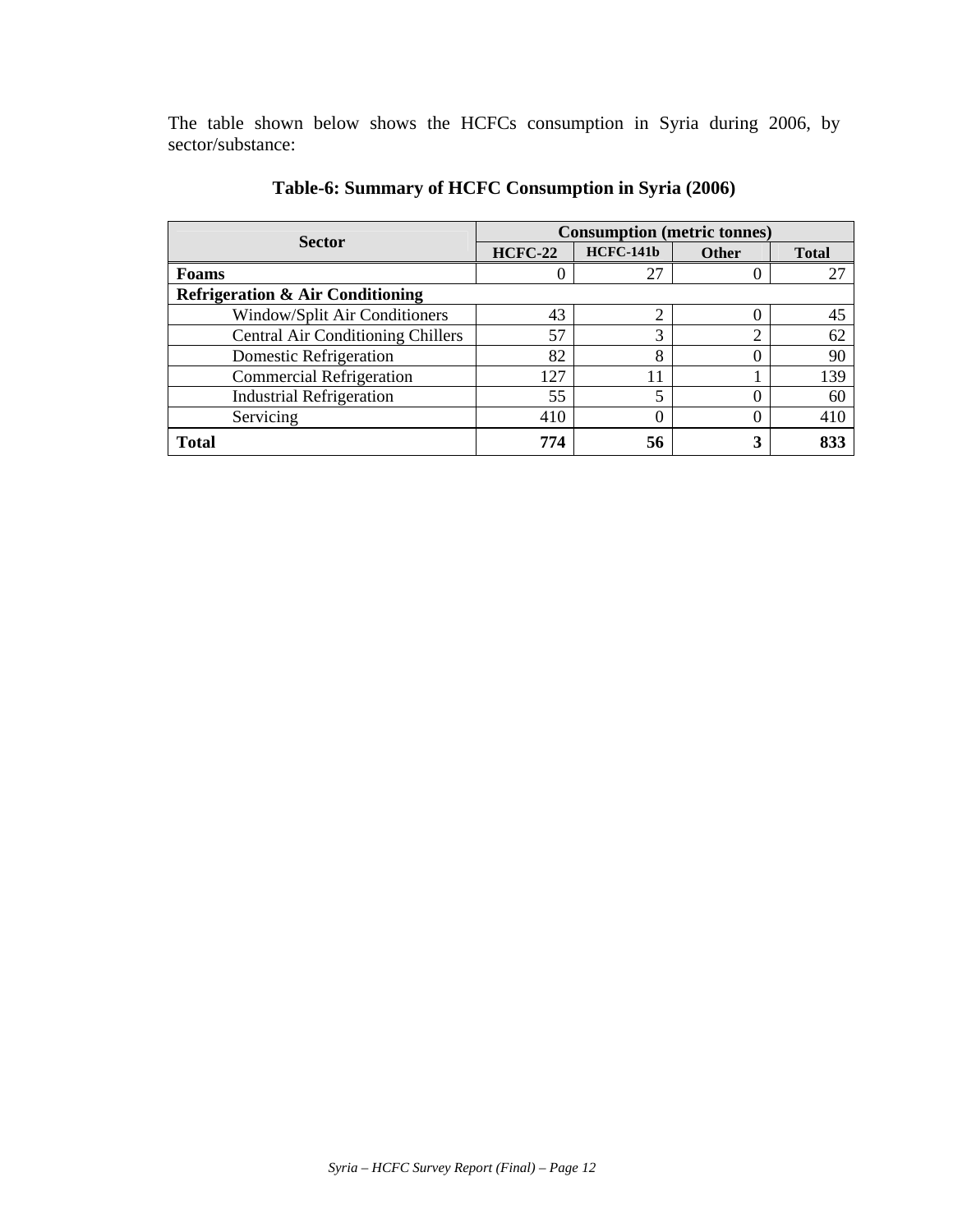# **3. ANALYSIS**

# **3.1 Demand Forecasts**

The demand for HCFCs in Syria is expected to grow due to the expected economic growth and consequent rise in demand for consumer and industrial goods. HCFC-22 and HCFC-141b are, and will remain the most significant HCFCs in use in Syria. Future HCFC-22 and HCFC-141b consumption in Syria is linked to the growth of the Foams and Refrigeration and Air Conditioning sectors. In addition, conversion of some of the residual CFC consumption to HCFCs, as well as expansion of capacity of manufacturing HCFC-based equipment will contribute to growth. Also increasing population of HCFC-based products will increase servicing demand. Based on this, it is possible to make projections of unconstrained future demand for HCFCs until 2015.

The HCFC demand in Syria increased from about 470 metric tonnes in 1999 to 833 metric tonnes in 2006, signifying an average annual growth rate of about 8.4% over the past 7 years.

Applying an average annual growth rate in demand of 10% from 2006 to 2015, which is the expected average growth rate in demand in the both the Foams and Refrigeration & Air Conditioning Sectors, the unconstrained HCFC consumption in Syria is expected to reach 1,965 metric tonnes by 2015. The following table shows the unconstrained demand for HCFCs by substance:

| <b>Substance</b> | Demand in 2005  | Unconstrained demand in 2015 |  |  |
|------------------|-----------------|------------------------------|--|--|
|                  | (metric tonnes) | (metric tonnes)              |  |  |
| <b>HCFCs</b>     |                 | .965                         |  |  |

**Table-7: Projected unconstrained demand for HCFCs in Syria by 2015**

# **3.2 Availability and Prices**

### **3.2.1 Availability Scenario**

Due to increasing restrictions on HCFC use in developed countries, many of which would be in place by 2010, it is expected that in future the source of HCFCs would mainly be developing country producers, such as India and China. Based on market information, there is adequate manufacturing capacity in these countries to cater to the increased demand. It is also possible that some of the manufacturing capacity in developed countries may shift to developing countries. In view of these factors, it does not appear that there would be constraints on the availability of HCFCs in Syria by 2015.

# **3.2.2 Price Trends**

The prevailing and projected prices of HCFCs in Syria (2006 and 2015) are shown in the table below.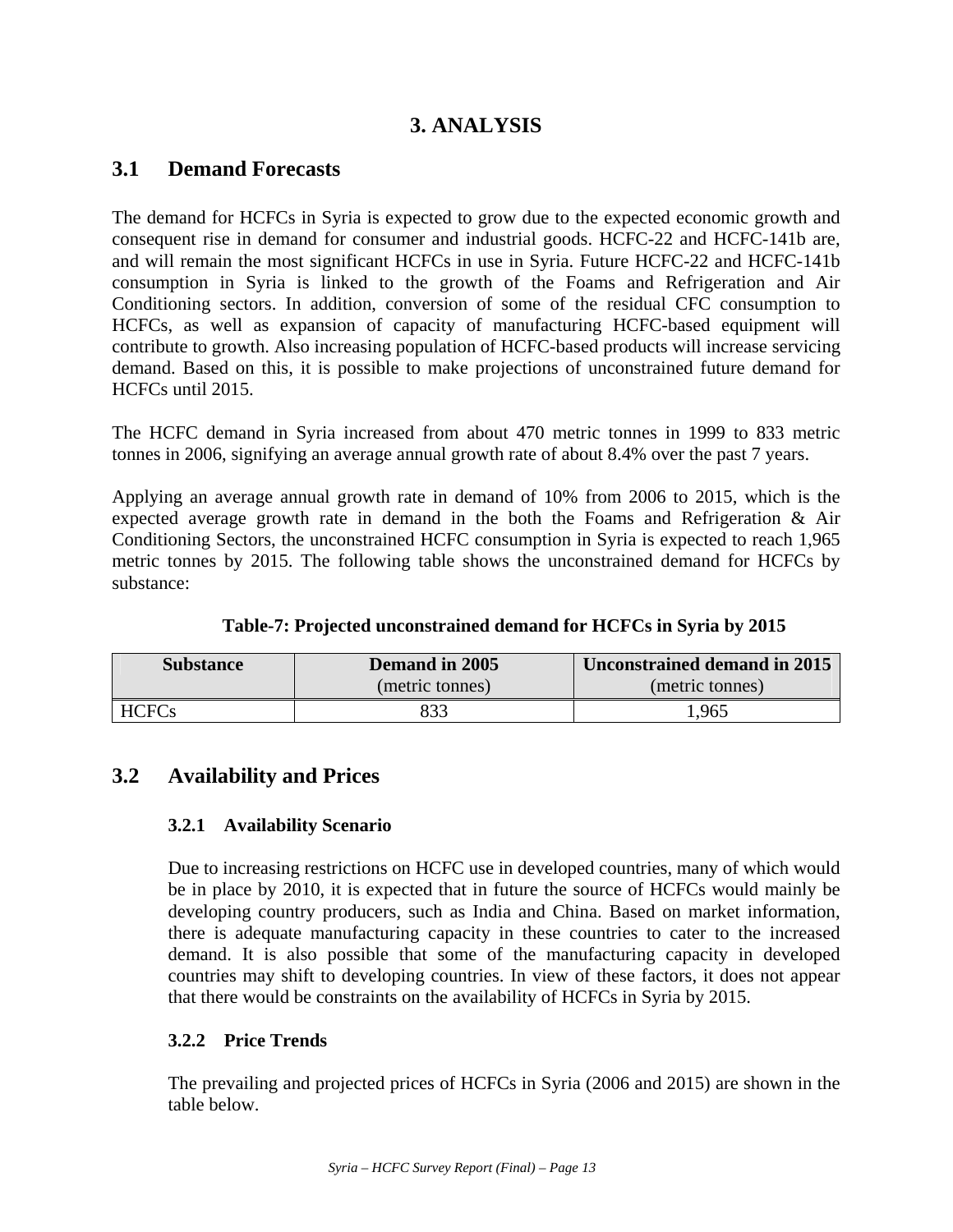| Year | <b>Market Price (US\$/kg)</b> |                  |  |  |  |
|------|-------------------------------|------------------|--|--|--|
|      | $HCFC-22$                     | <b>HCFC-141b</b> |  |  |  |
| 2006 | $2.00 - 2.50$                 | $3.50 - 4.00$    |  |  |  |
| 2015 | $3.50 - 4.00$                 | $5.00 - 6.00$    |  |  |  |

**Table-8: HCFC prices in Syria (2006 and 2015)** 

The projections are based on the assumption that the production and supply situation for HCFCs will not dramatically change for the foreseeable future. This is indeed likely to be the case as there is adequate manufacturing capacity for HCFCs in developing countries such as China and India and if production in developed countries is reduced, it is unlikely to affect the supply situation, as corresponding consumption controls are also in place in developed countries. Currently there are no consumption controls on HCFCs in developing countries (until the first control in 2016).

Thus it is seen that the prices of HCFCs in Syria in 2015 would not be dramatically higher, reflecting the relatively comfortable supply situation.

Substitutes for HCFCs are available, though not commonly used. The prices of substitutes vary between US\$ 8.00 to US\$ 15.00 per kg.

# **3.3 Technology**

The selection of the substitute or alternative technology is based on a combination of factors such as maturity, availability, cost-effectiveness, energy-efficiency and environmental and occupational safety. The selection is also influenced by local circumstances, preferences of enterprises, accessibility to training, processibility and regulatory environment. Certain non-ODP substitutes and alternative technologies to HCFCs are available in recent years for many applications.

### **3.3.1 Replacements for HCFC-22**

HCFC-22 alternatives are relatively new to the market. The main choices are between HFC blends and hydrocarbons (for small and medium sized systems) and between HFC blends and ammonia (for larger systems).

HFCs and HFC Blends: HFCs have zero ODP, no flammability and no toxicity, but have a high GWP, requiring minimization of leakages and emissions. All pure HFCs and most HFC blends require use of synthetic lubricating oils in place of the more conventional mineral oils used for HCFCs. Currently the leading HFC blends to replace HCFC-22 are R-407C and R-410A. However, they both have some characteristics that make the transition from HCFC-22 potentially challenging. R-407C has a significant temperature glide and R-410A operates at a considerably higher discharge pressures than HCFC-22. The availability and prices of HFCs and HFC blends to substitute HCFC-22 are not favorable presently.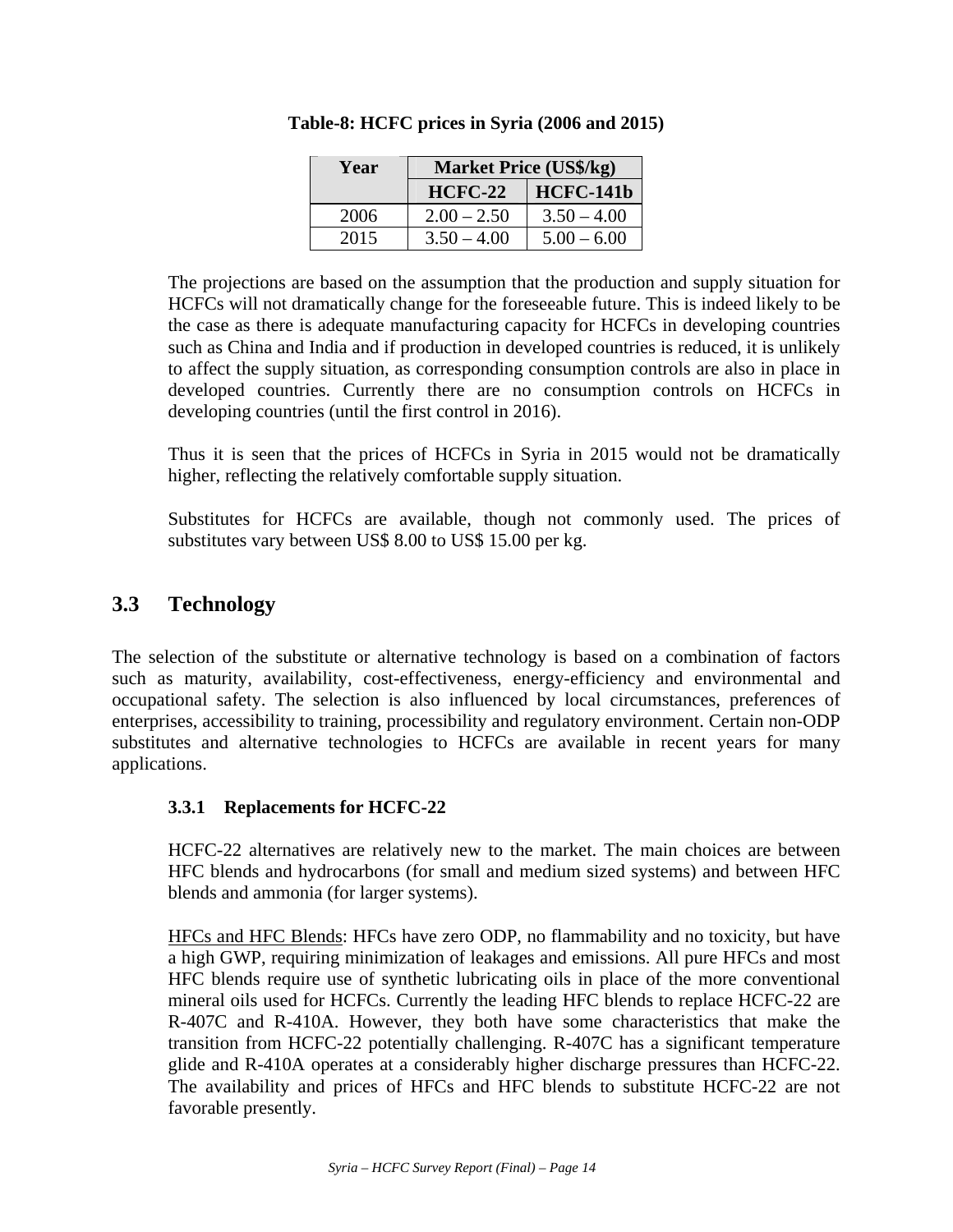Ammonia, Hydrocarbons (HCs) and  $CO<sub>2</sub>$ : These are natural refrigerants and have excellent thermodynamic properties.

Ammonia is highly toxic and slightly flammable and can only be used in new equipment specifically designed and where exposure is minimal. Ammonia is a very popular refrigerant in the industrial refrigeration sector. Materials incompatibility makes ammonia generally unsuitable for small vapor compression systems.

Hydrocarbons are highly flammable and can be used in systems designed to address the flammability risk. As a general rule, hydrocarbons are viable alternatives in small systems and in larger systems with intensive fire and explosion safety provisions.

### **3.3.2 Replacements for HCFC-141b**

Hydrocarbons: Pentane (n-, iso-, cyclo) based systems require extensive safety related provisions and investments due to their flammability. Cyclopentane has miscibility limitations with polyols. The molded densities and insulation values are marginally inferior to those obtained with HCFC-141b. The advantages are their relatively lower units costs, they are environmentally friendly (no ODP/GWP or health hazards) and constitute a permanent technology. Hydrocarbons are therefore the preferred conversion technology for large and organized users, where safety requirements can be complied with and investments can be economically justified.

HFCs: New HFC technologies such as HFC-245fa and HFC-365mfc have been commercially available recently. However, their prices and availability has not stabilized and is currently not cost-effective in countries like Syria to use them.

# **3.4 Environmental Impact**

Table-9 shows the impact of HCFC consumption in Syria between 2006 and 2015, in terms of ODP and GWP. It can be seen that unconstrained demand would increase ozone depletion by 65.39 ODP tonnes and increase global warming by 1,972,410 tonnes/tonne  $CO<sub>2</sub>$  by 2015.

|              |            |            | <b>Impact 2005</b>   |            |                          | <b>Impact 2015</b> |            |                          |
|--------------|------------|------------|----------------------|------------|--------------------------|--------------------|------------|--------------------------|
| <b>HCFC</b>  | <b>ODP</b> | <b>GWP</b> | Demand               | <b>ODP</b> | <b>GWP</b>               | <b>Demand</b>      | <b>ODP</b> | <b>GWP</b>               |
|              |            |            |                      |            | (MT/MT CO <sub>2</sub> ) |                    |            | (MT/MT CO <sub>2</sub> ) |
| HCFC-141b    | 0.11       | 630        | າາ<br>$\overline{L}$ | 2.97       | 17.010                   | 64                 | 7.04       | 40,320                   |
| HCFC-22/oth  | 0.056      | 1,780      | 806                  | 45.14      | 1.434.680                | 1,901              | 106.46     | 3,383,780                |
| <b>Total</b> |            |            | 833                  | 48,11      | 1,451,690                | 1,965              | 113.50     | 3,424,100                |

### **Table-9: Environmental Impact of HCFC Consumption**

The above figures do not account for the GWP of substitutes to HCFCs.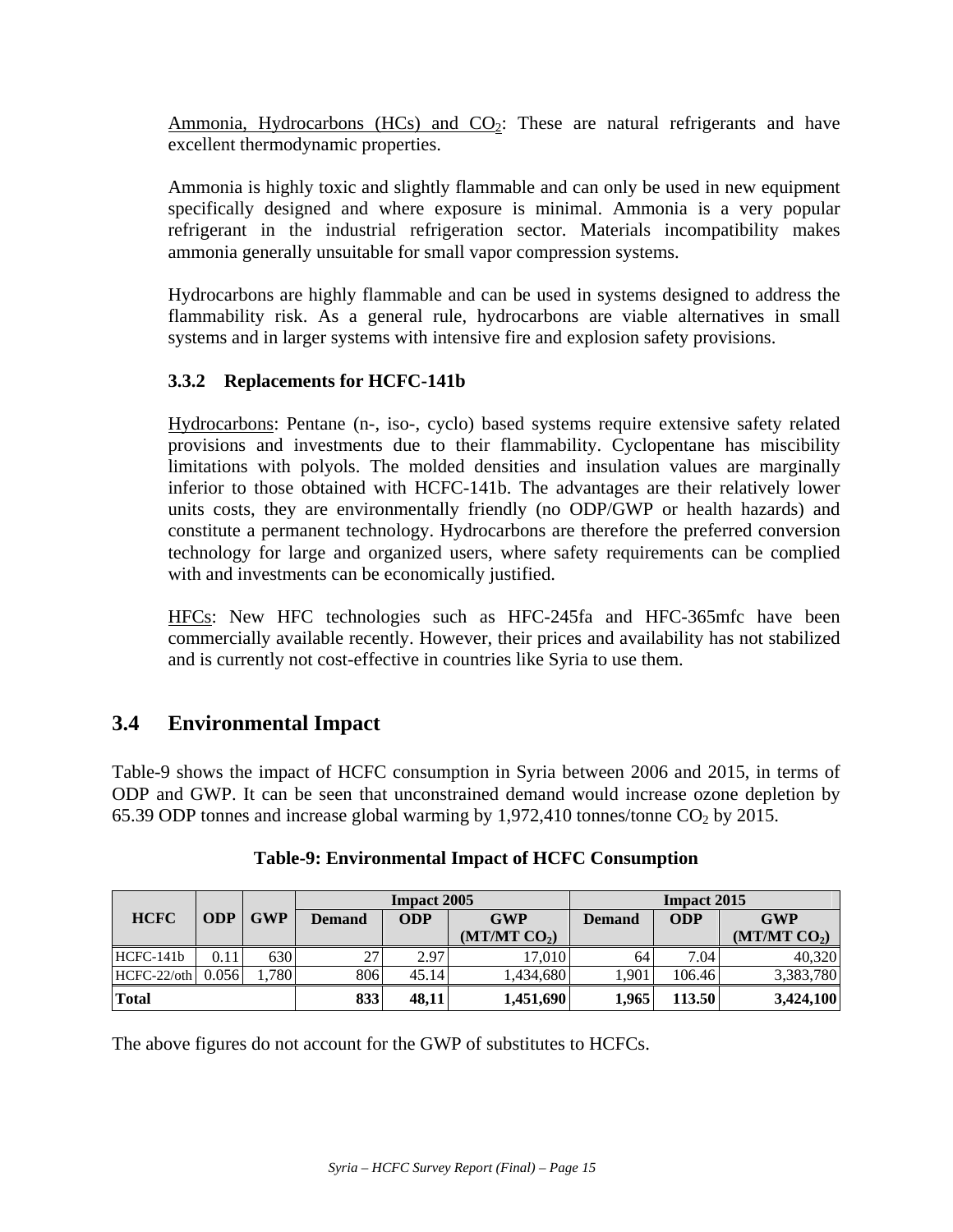# **3.5 Compliance Challenges and Opportunities**

The major challenges, which would prove as disincentives for early transition from HCFCs to alternatives, are foreseen as below:

- Relatively adequate supply of HCFCs at reasonable prices until 2015
- High cost and inadequate availability of alternatives
- Inadequate technical and financial capacity to manage the transition
- Lack of awareness on the HCFC controls and available alternatives, as well as their impact on processes, practices and the environment.

The opportunities which are present or would present themselves to meet the compliance requirements are as below:

- Experience gained and lessons learnt in phasing out CFCs
- Infrastructures established for managing CFC phase-out can be partially applied towards achieving HCFC reductions
- Technical and financial assistance for managing the transition from HCFCs to substitutes

# **3.6 Potential Compliance Measures**

The potential actions for compliance would comprise of the following:

Preparing a strategy and action plan: It would be prudent to develop a national strategy and action plan for compliance reflecting national policies/priorities, which could incorporate the following:

- Assessment of existing/new institutional structures, mechanisms and stakeholders that would administer, facilitate and monitor compliance actions and strengthening them
- Techno-economic assessment of available alternative technologies and their applicability/costs
- A detailed industry profile with identification and prioritization for those sectors in which transition is feasible earlier and/or cost-effectively
- Incremental costs of transition and conversion

Awareness and information dissemination: It would be crucial to access and disseminate information on the impending obligations of the 2016 freeze, technical information on alternatives, etc. to ensure stakeholder commitment to the reduction goals.

Reducing dependence on HCFCs: It would be worthwhile to identify sectors/actions in/through which HCFC usage can be reduced, for example, introduction of best practices/equipment for reducing HCFCs in servicing, using existing networks and systems established for managing CFC phase-out. Additionally, in those applications where drop-in replacements for HCFCs are feasible, they could be encouraged and implemented, for example, in end users.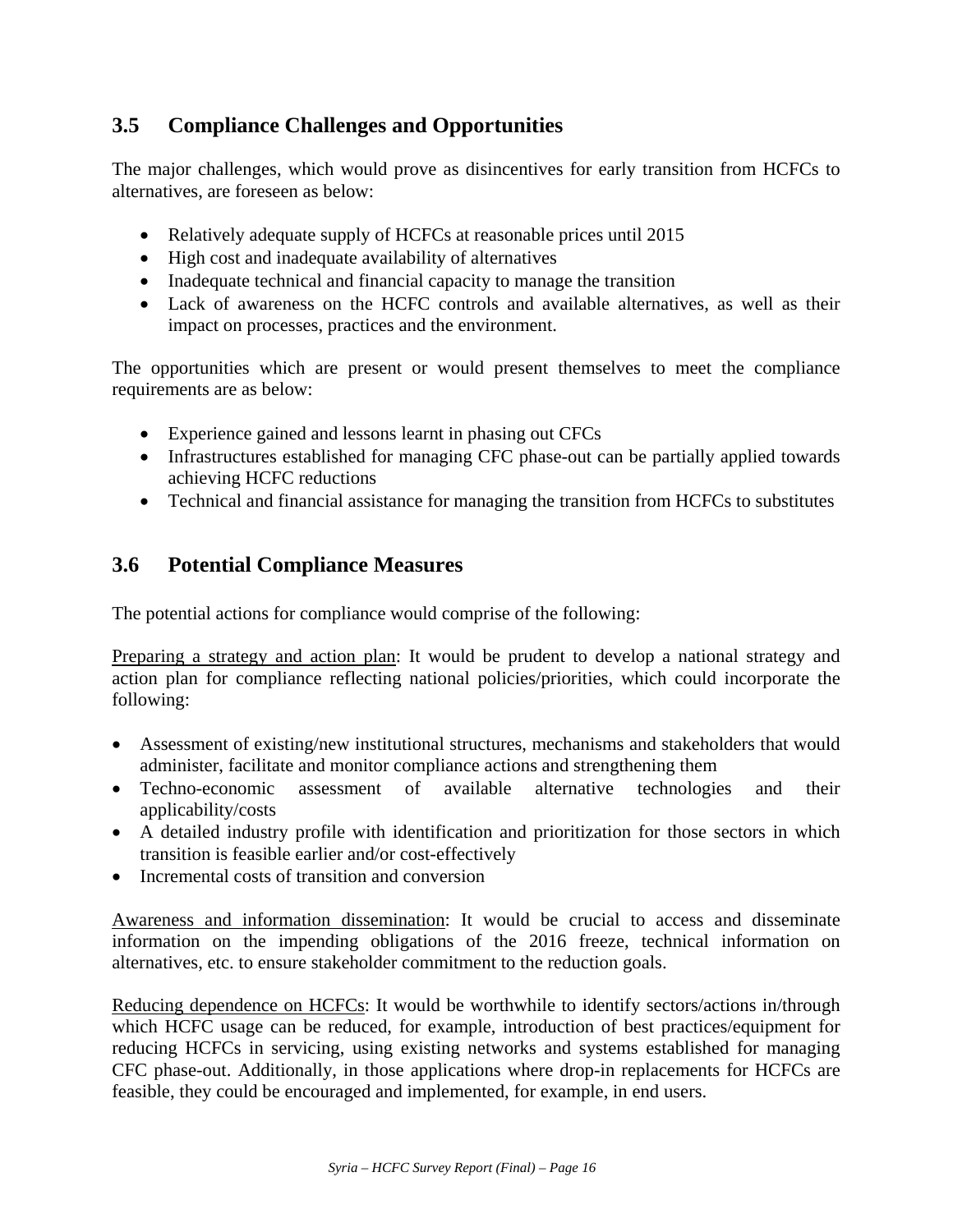Technical Assistance and Training: It would be crucial to ensure that adequate technical assistance and training is provided to stakeholders in the government and industry, to make informed decisions and choices about HCFC reductions and HCFC management.

The incremental costs involved in implementing these compliance measures would need to be adequately funded under the existing Montreal Protocol mechanisms, so that these costs are not borne by the consumers and industry or the country's economy.

# **3.7 Summary and Conclusions**

In Syria, HCFC-22 and HCFC-141b are the predominant HCFCs used, in the Foams and Refrigeration & Air Conditioning sectors. HCFC-141b is used as a blowing agent for rigid polyurethane foams and HCFC-22 is used as a refrigerant for refrigeration and air conditioning systems.

Syria's consumption of HCFCs increased from 470 metric tonnes in 1999 to 833 metric tonnes in 2005. Unconstrained HCFC consumption in Syria is expected to reach 1,965 metric tonnes by 2015. It appears that the availability and costs of HCFCs would not be adverse for the next few years. This would present potential barriers for compliance with the 2016 freeze in consumption. Potential replacements for HCFCs include hydrocarbons and HFCs/HFC blends. Their availability and/or techno-economic feasibility are not yet favorably established for wider use. Lack of information and awareness about alternatives is another barrier for their application. Lessons learnt and experience gained during implementation of the CFC phase-out, as well as application of the structures established therein towards effecting reductions in HCFC use, are considered opportunities for addressing compliance requirements.

Potential compliance measures include preparation of a national strategy and action plan for meeting the 2016 freeze in consumption and also for future management of HCFCs, reducing dependence on HCFCs in the interim where alternatives can be more easily applied, creating awareness and disseminating information on the 2016 freeze obligations and alternative technologies and providing technical assistance and training for making informed decisions on the transitions.

Syria expects the incremental costs of compliance to be met under the mechanisms of the Montreal Protocol.